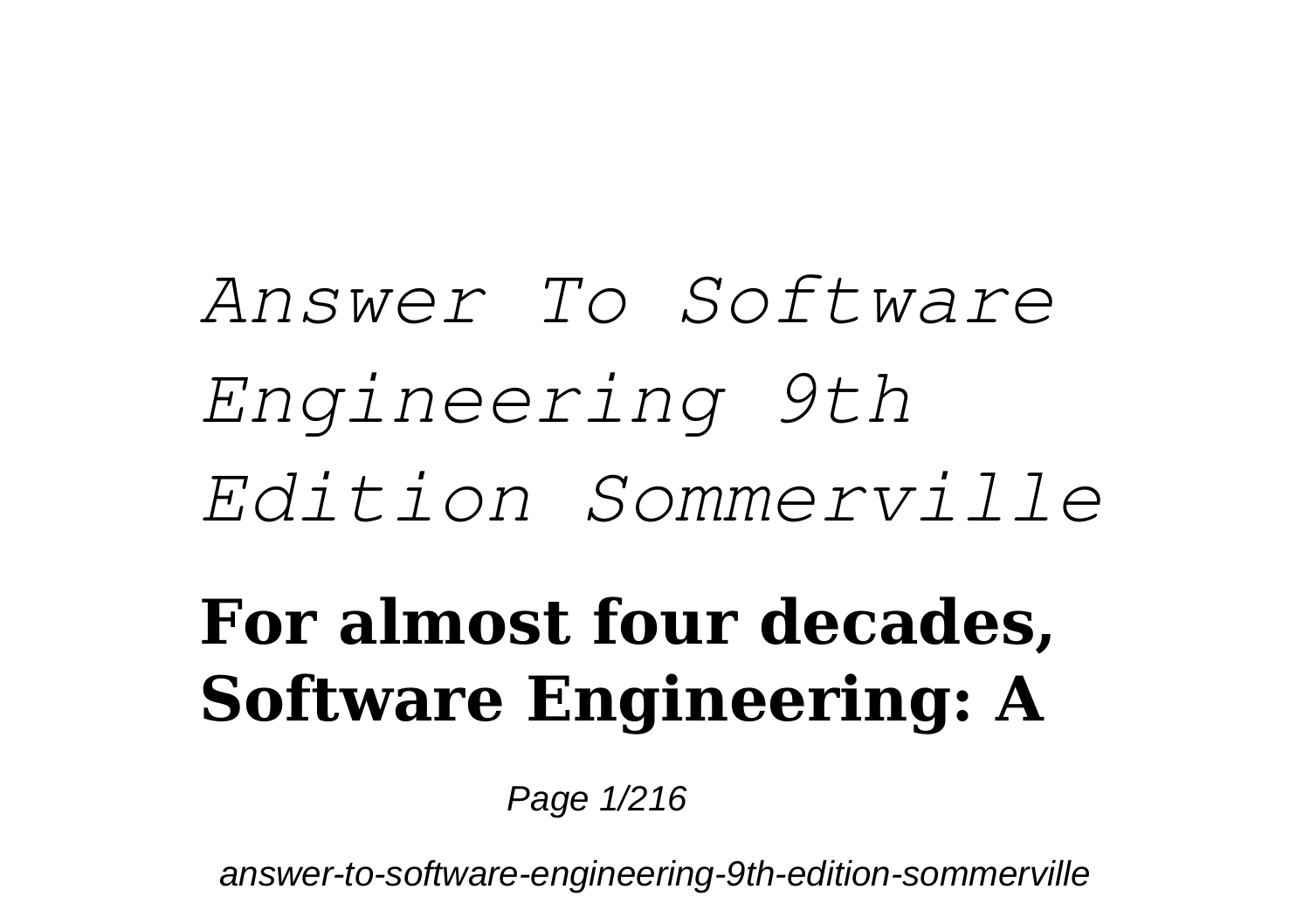**Practitioner's Approach (SEPA) has been the world's leading textbook in software engineering. The ninth edition represents a major** restructuring and update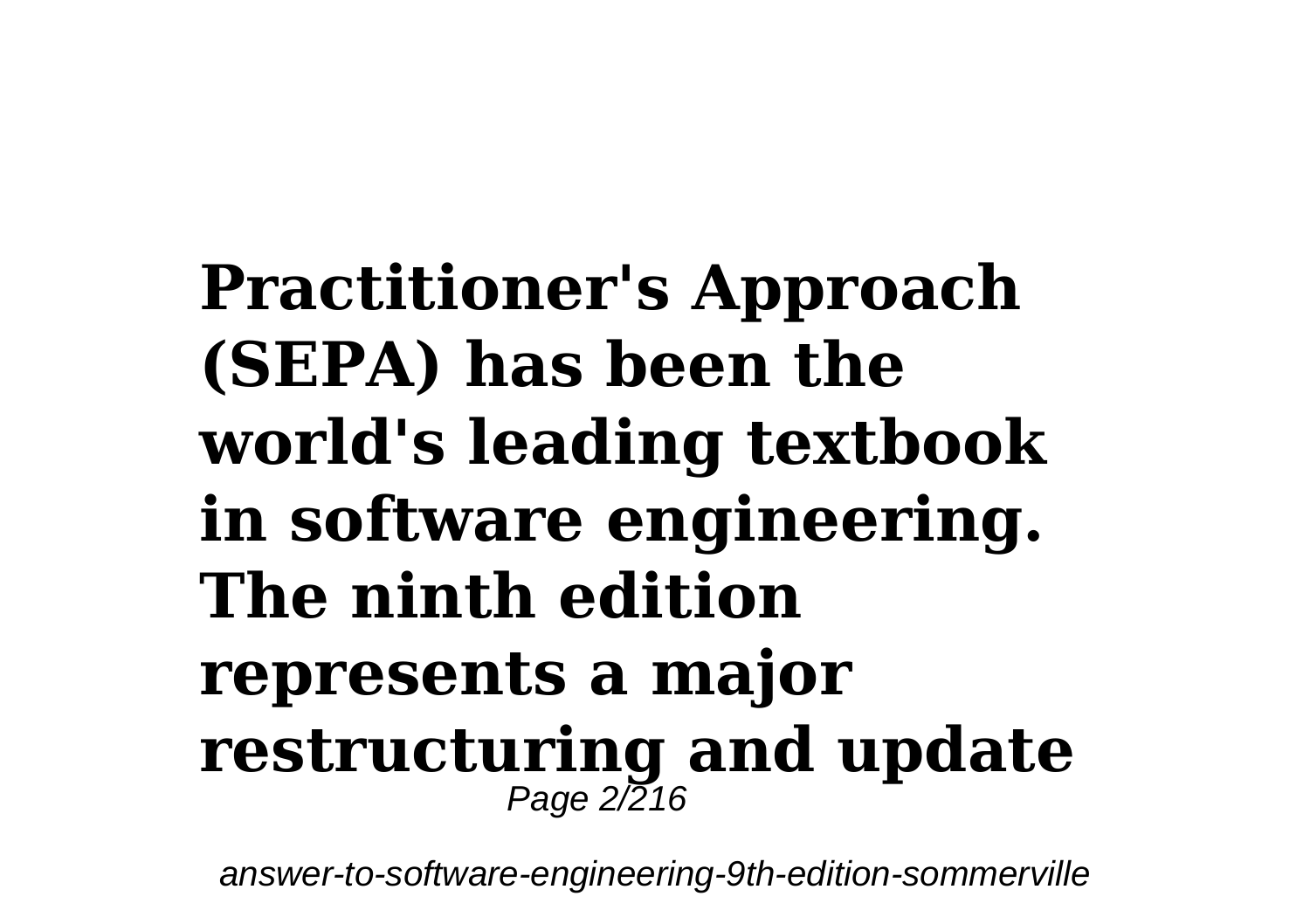**of previous editions, solidifying the book's position as the most comprehensive guide to this important subject. This volume constitutes the thoroughly refereed** Page 3/216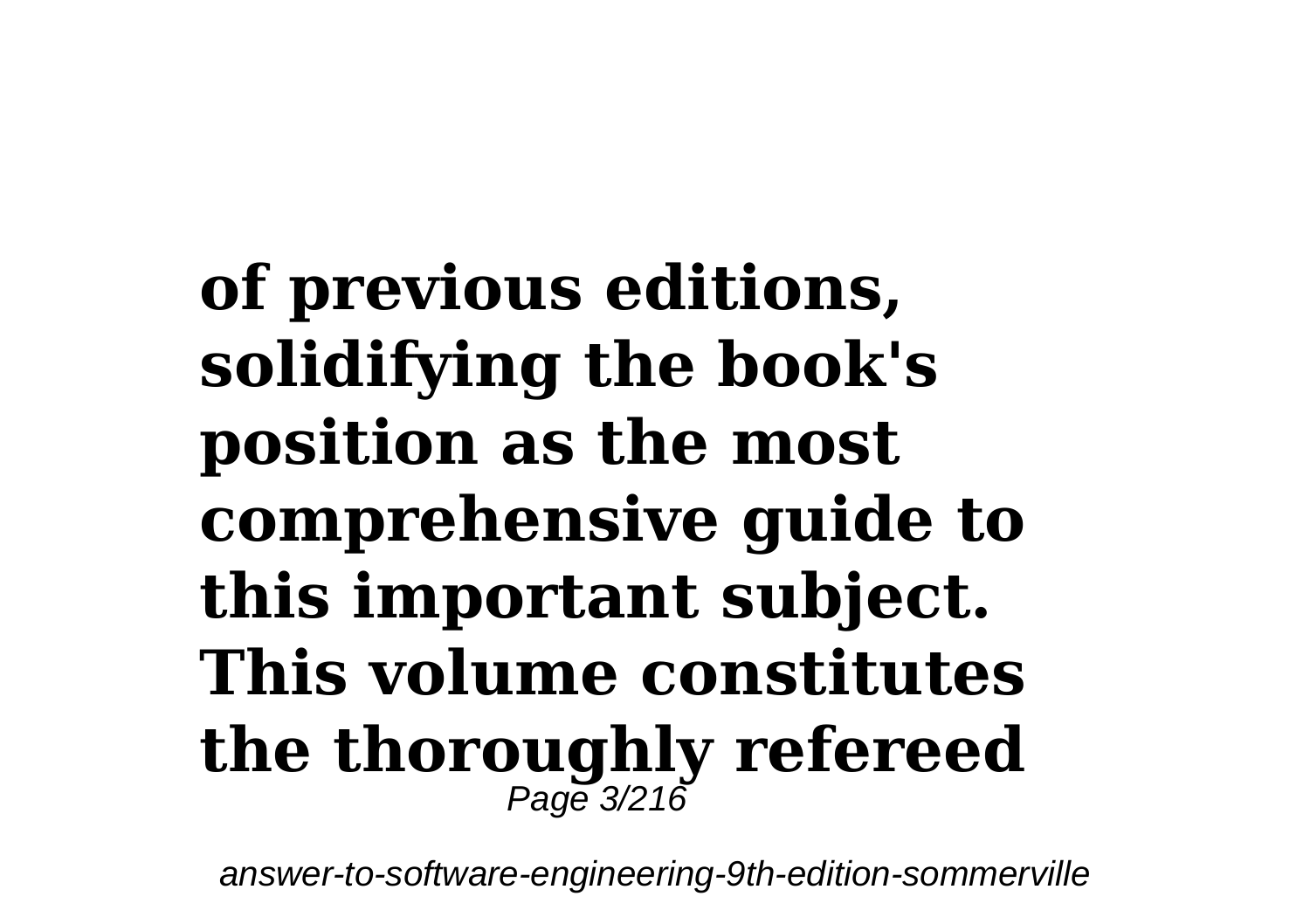**post-conference proceedings of the 10th International Workshop on Agent-Oriented Software Engineering, AOSE 2009, held in Budapest, Hungary, in** Page 4/216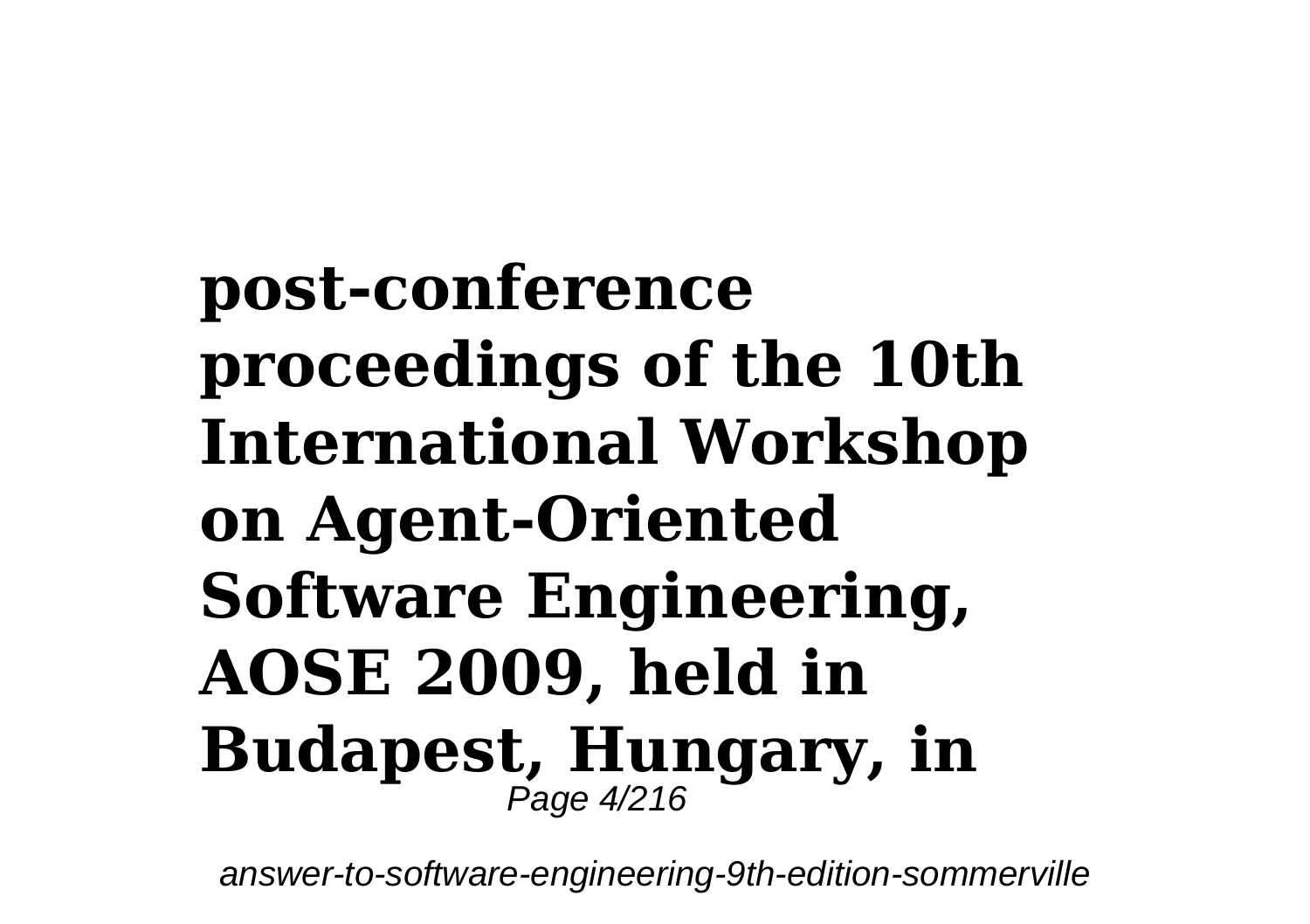**May 2009 as part of AAMAS 2009, the 8th International Conference on Autonomous Agents and Multiagent Systems. The 10 revised full papers presented were carefully** Page 5/216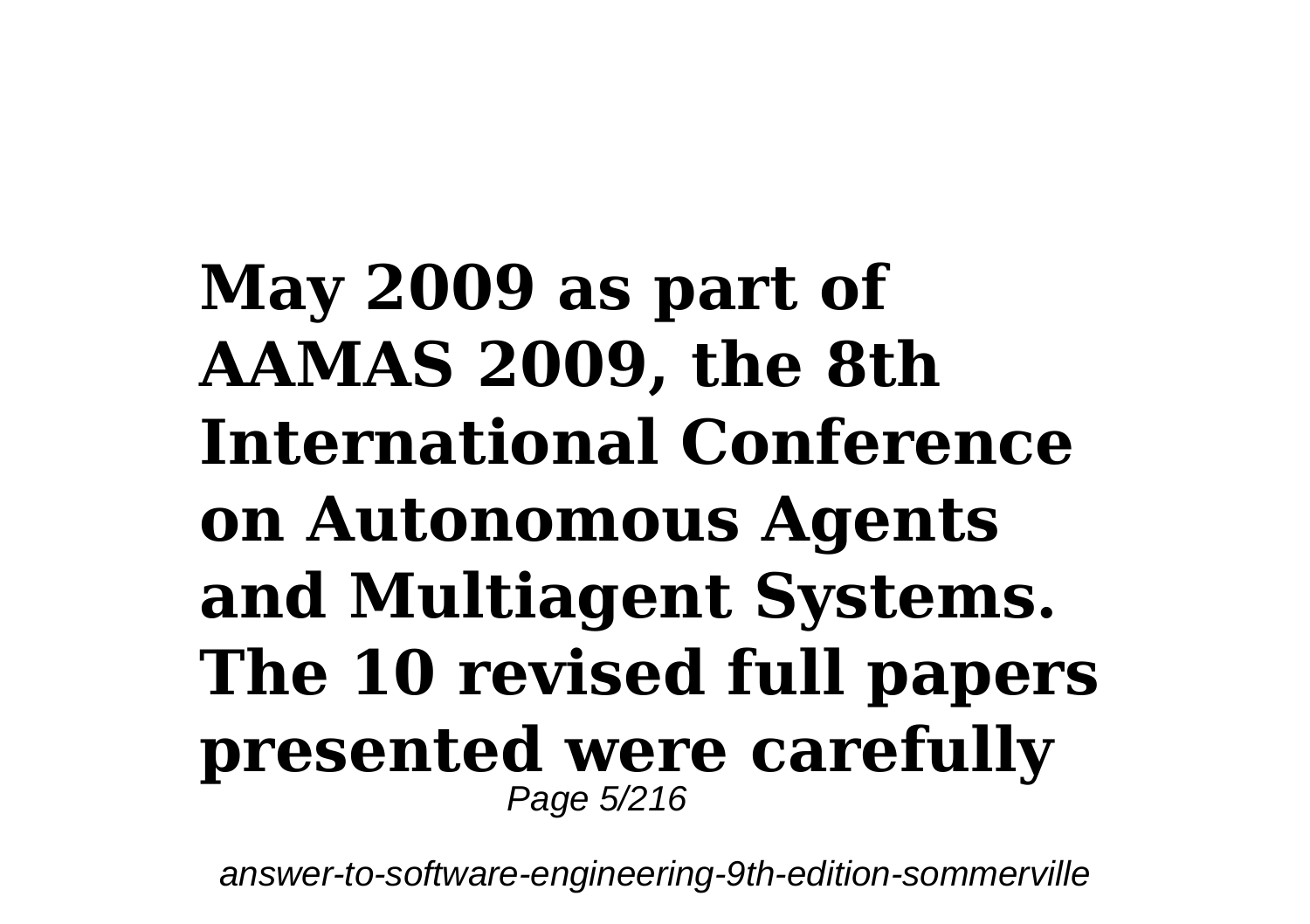**selected from numerous initial submissions during two rounds of reviewing and improvement. The papers have been organized into three sections on multi-agent** Page 6/216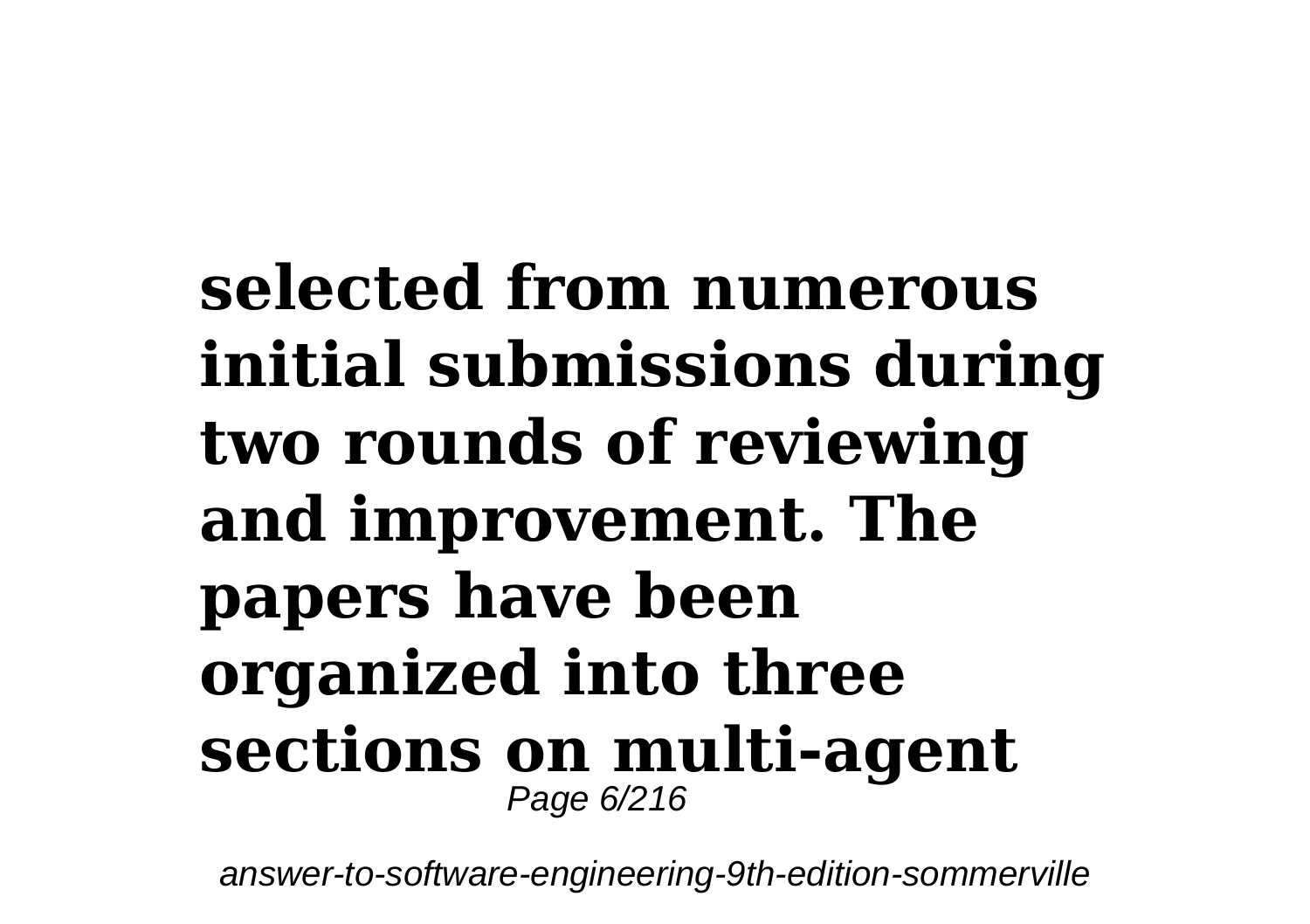**organizations, concrete development techniques, and - one step higher going beyond the concrete technique and proposing a development method for designing** Page 7/216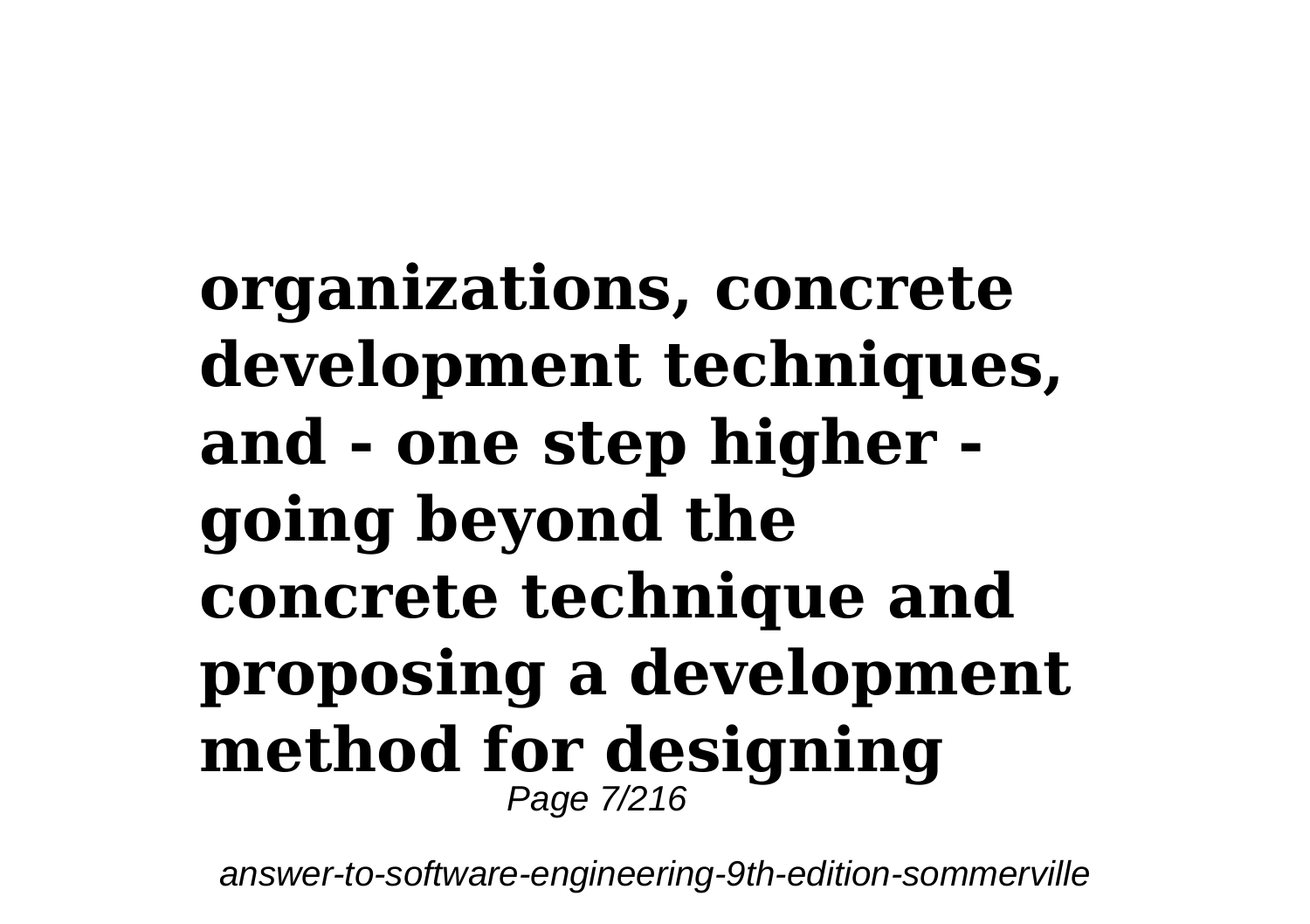**concrete types of systems. This state-of-the-art survey is rounded off by five additional lectures addressing key areas in development: agentoriented modelling** Page 8/216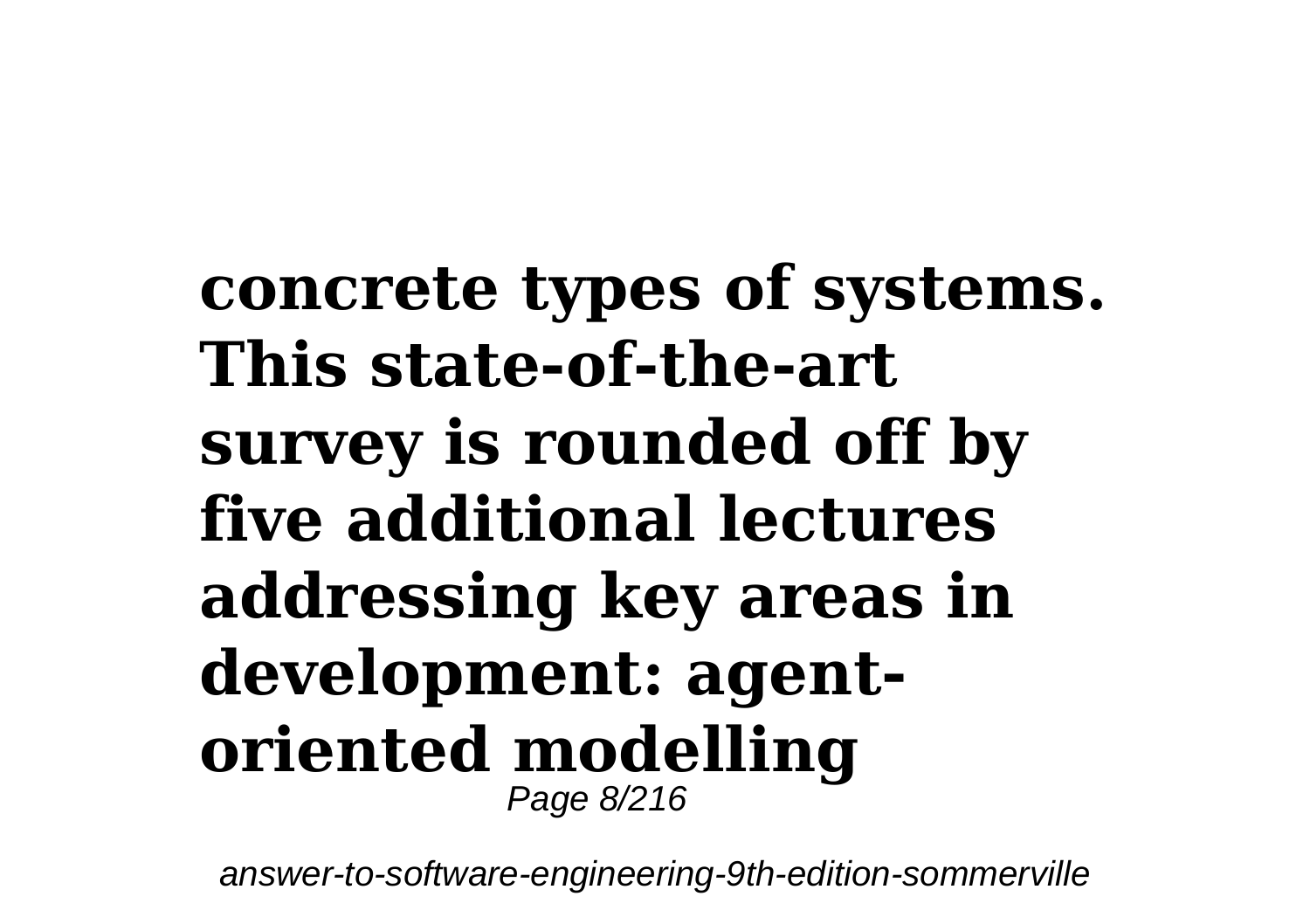**languages, implementation of MAS, testing of MAS, software processes, and formal methods for the development of MAS. They permit analysis of** Page 9/216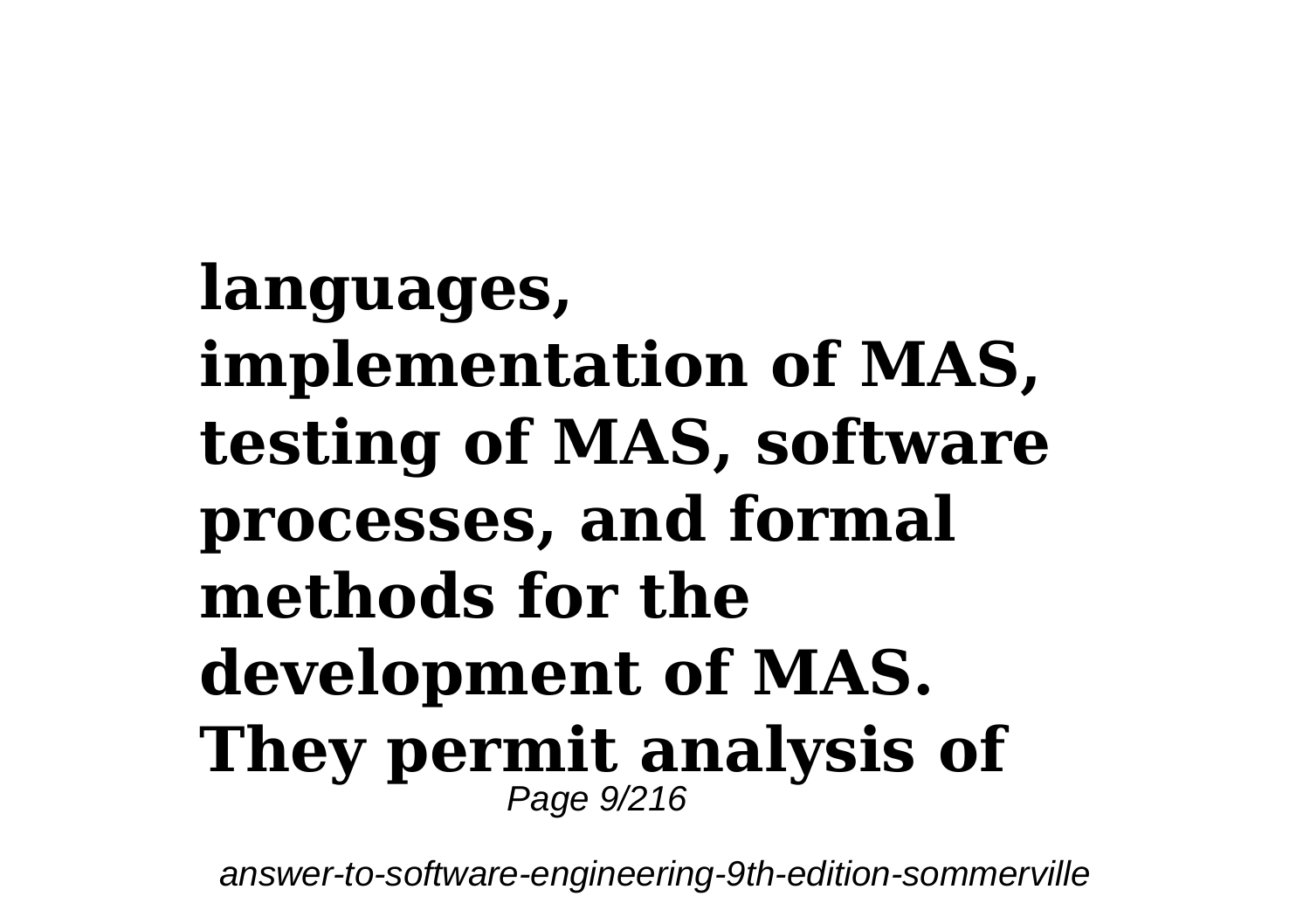**the current state in the generation of specifications of MAS, the way these specifications can be implemented, how they can be validated, and what steps are necessary** Page 10/216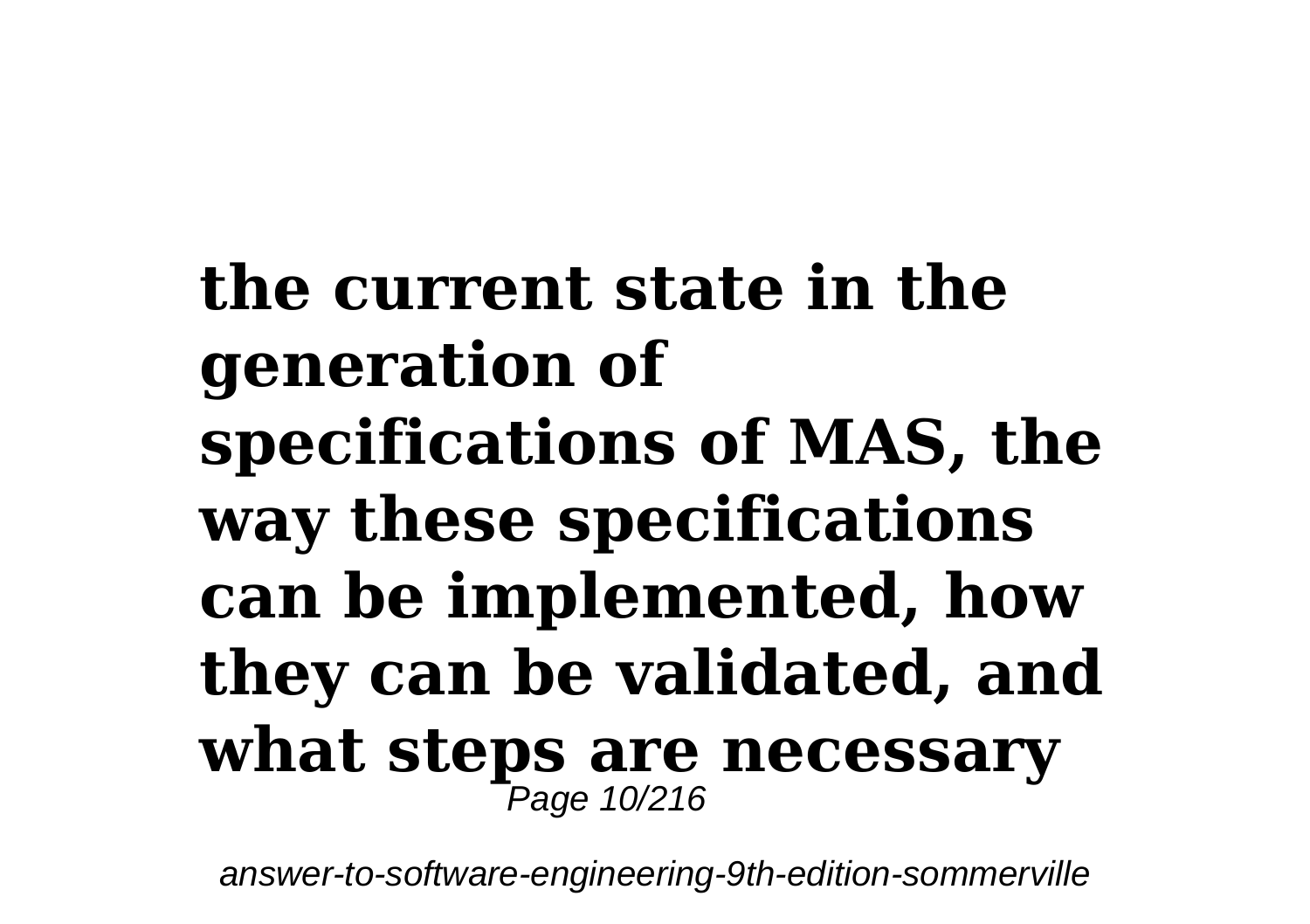**to do so. The ninth annual international workshop Engineering Societies in the Agents' World ´ ´ was hosted by the Ecole Nationale Superieure ´** Page 11/216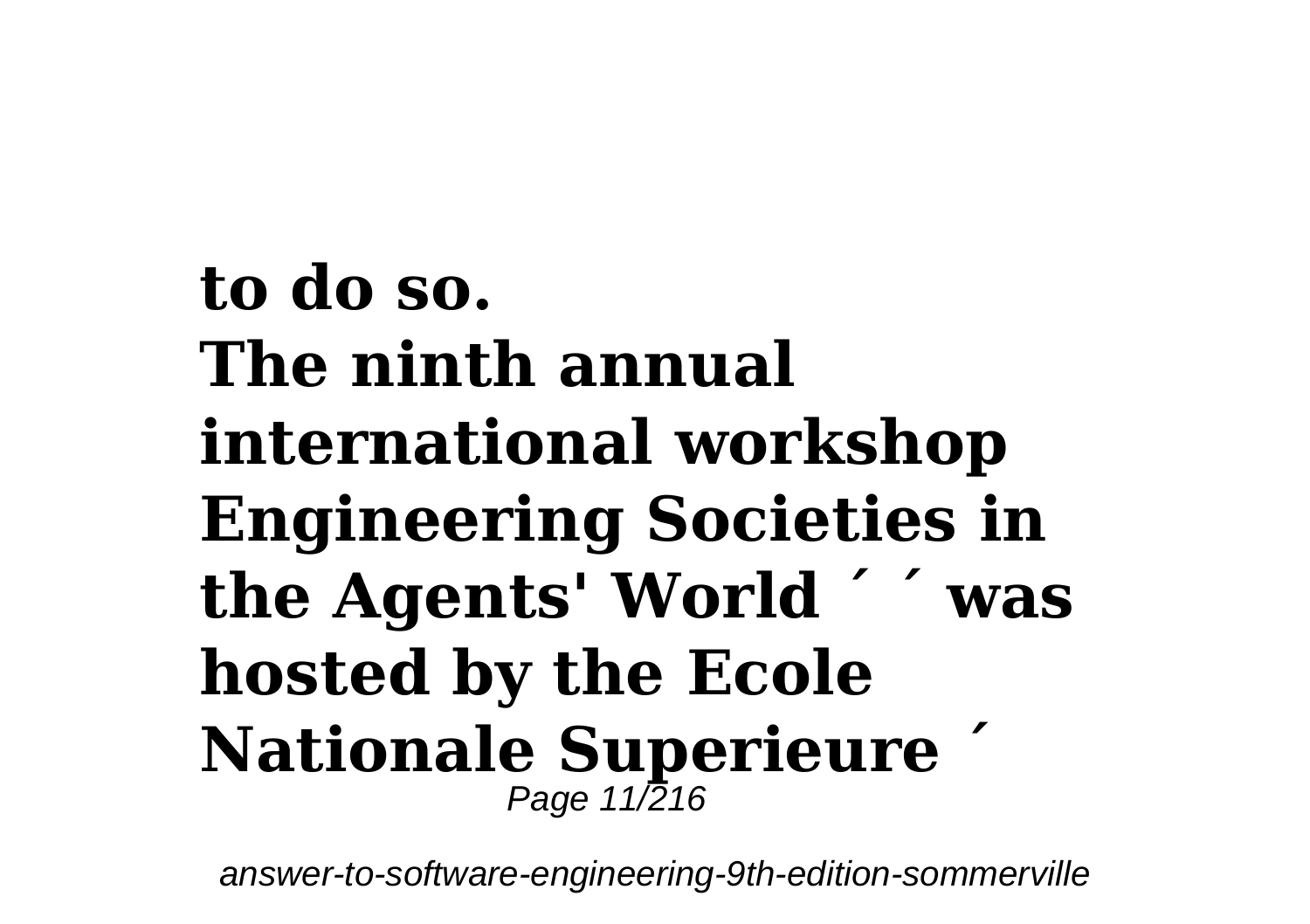**des Mines de Saint-Etienne (ENSM-SE), France, in September 2008. The workshop was organized as a standalone event, r- ning over three days. ESAW 2008** Page 12/216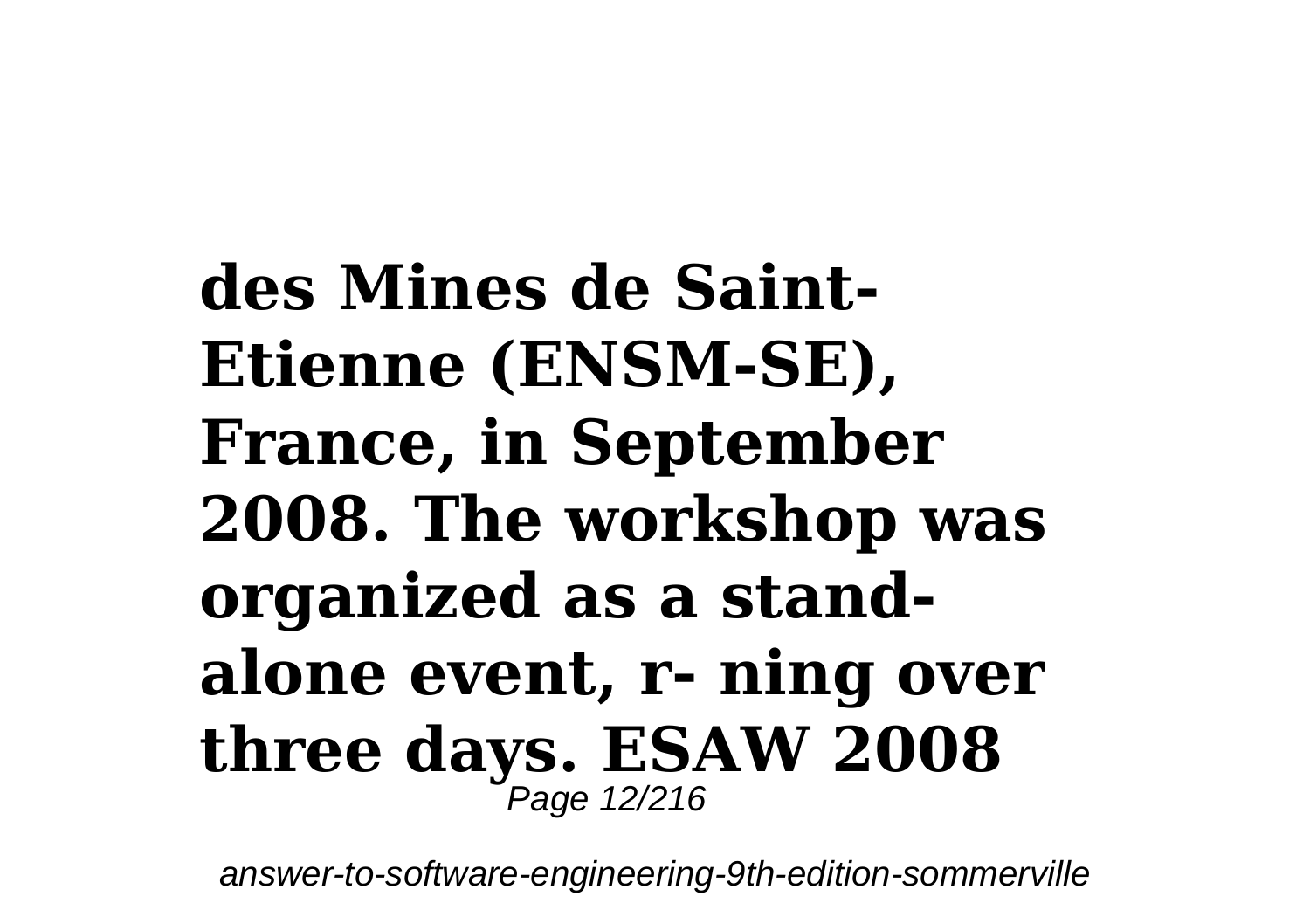## **built upon the success of prior ESAW workshops: ESAW 2007 held in Athens, ESAW 2006 held in Dublin, and ESAW 2005 held in Kus ¸adasi, going back to ?rst edition** Page 13/216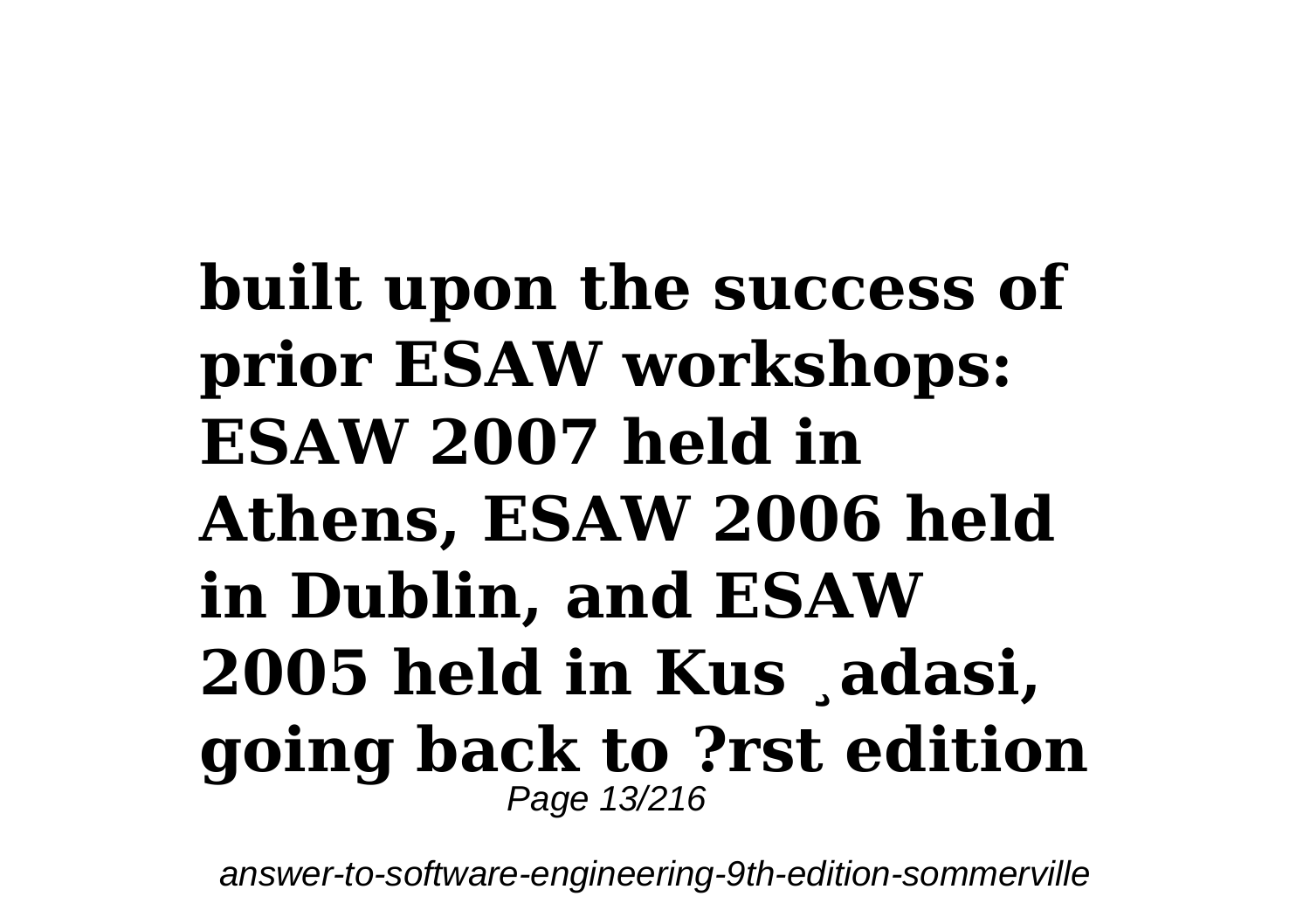**of the workshop which was held in Berlin in 2000. ESAW 2007 was attended by 60 participants from 12 different countries. Each pres- tation was followed** Page 14/216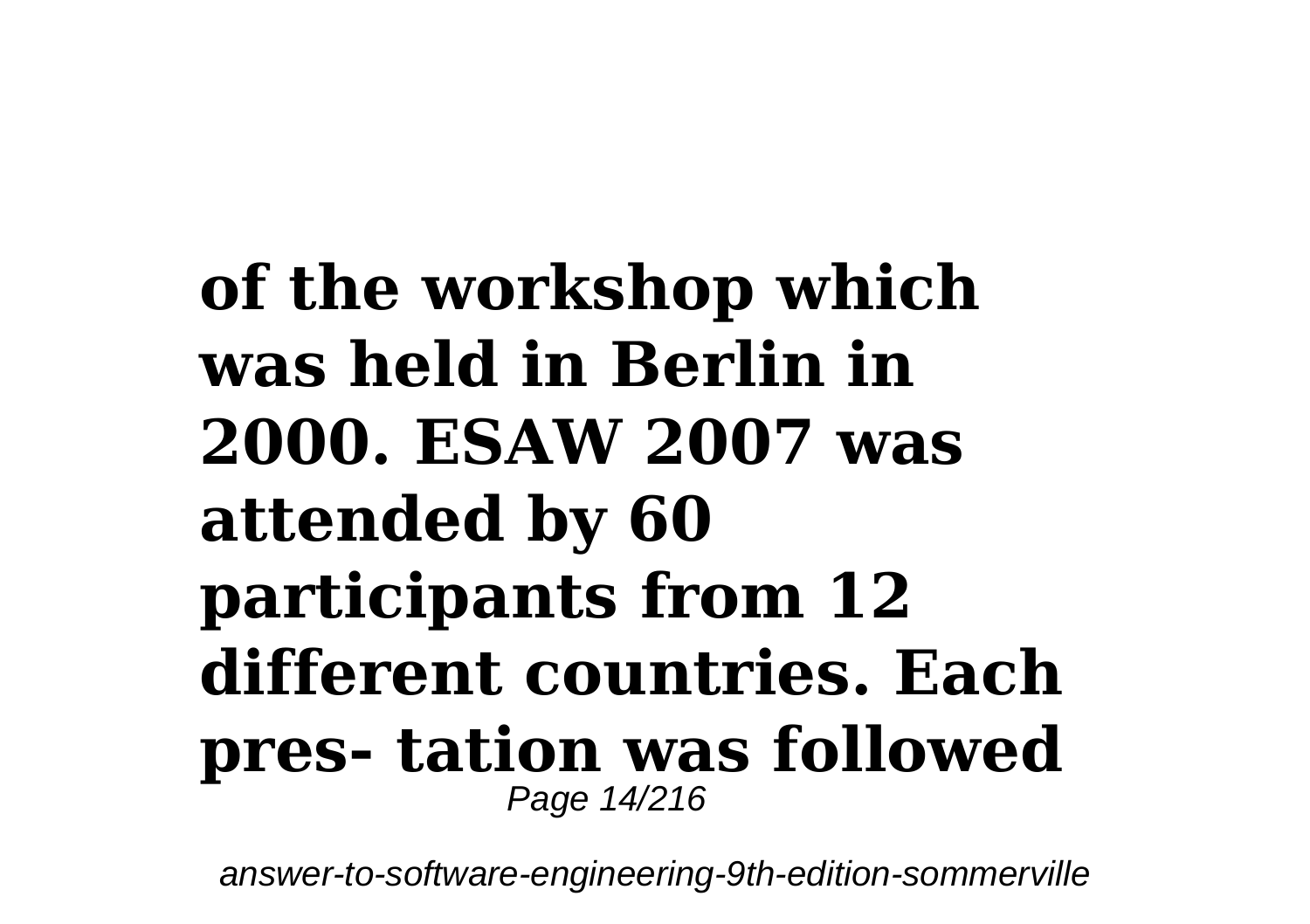**by highly interactive discussions, in line with the ESAW spirit of having open discussions with fellow experts. The ESAWworkshopseries startedin 2000to providea** Page 15/216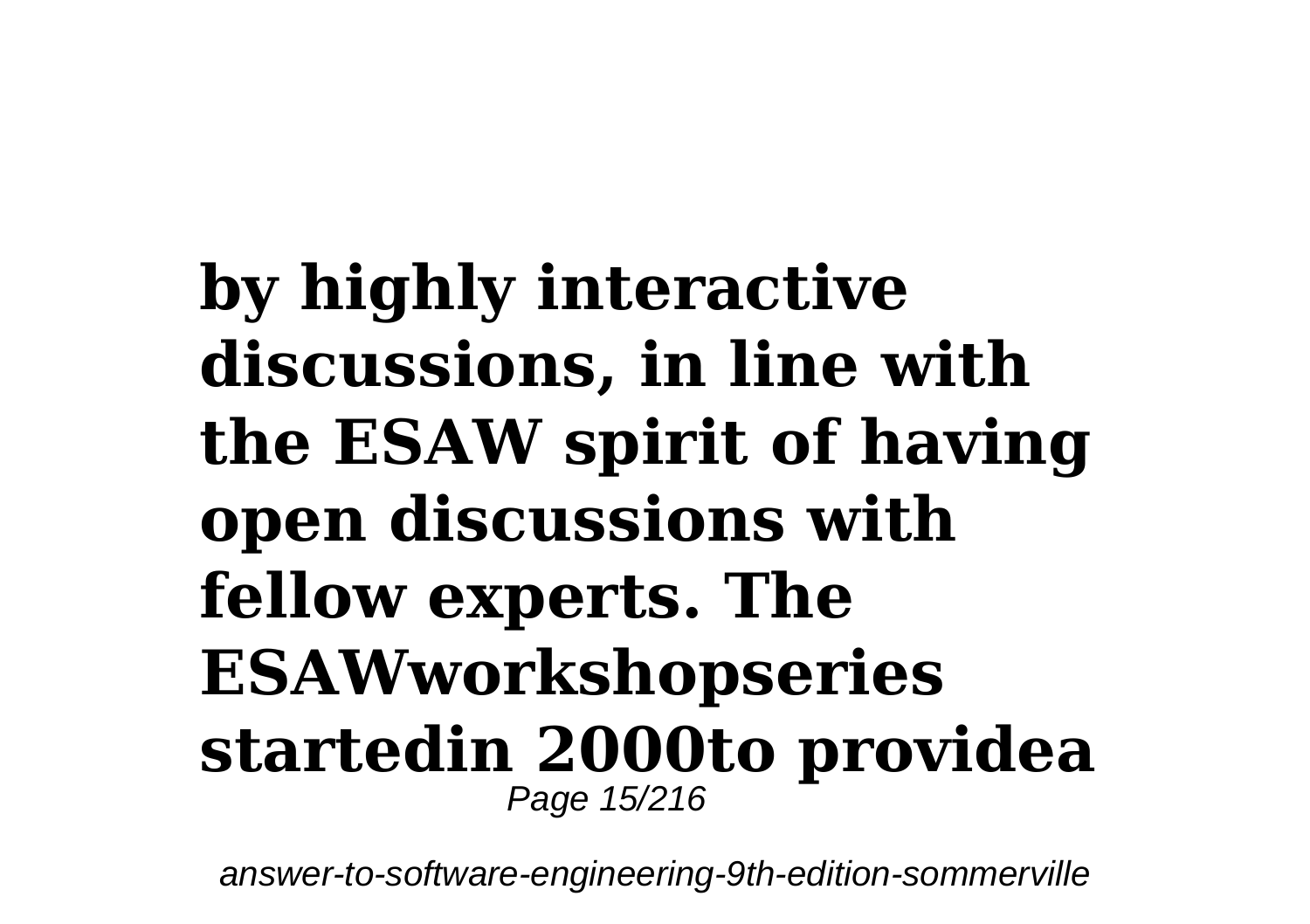**forumforpresentinghighly interdisciplinary work on technologies, methodologies, platforms and tools for the gineeringof complexarti?cial agent** Page 16/216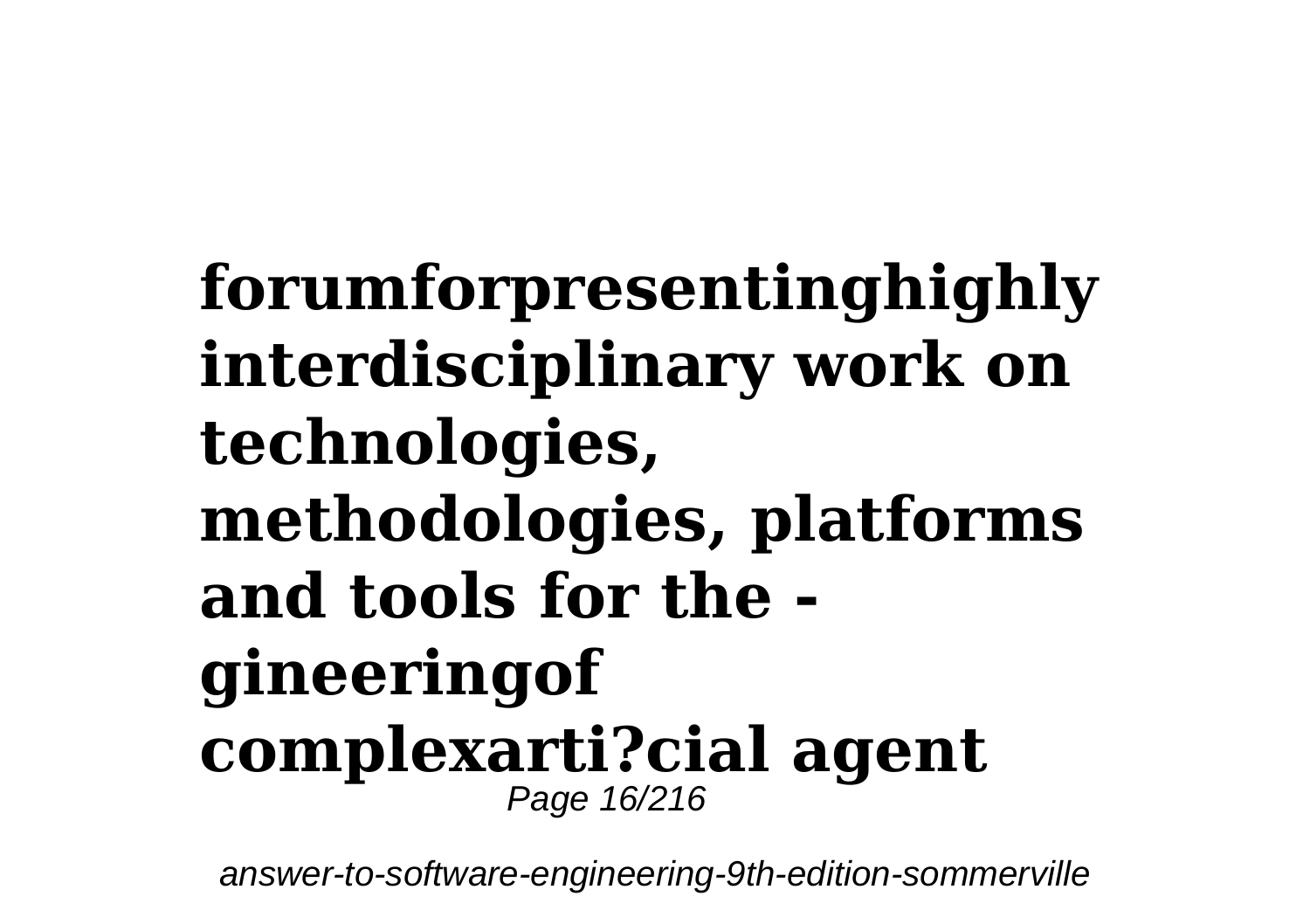**societies. Such systems have found applicationsin many diverse domains such as complex system engineering, P2P, ebusiness and am- ent intelligence. Despite** Page 17/216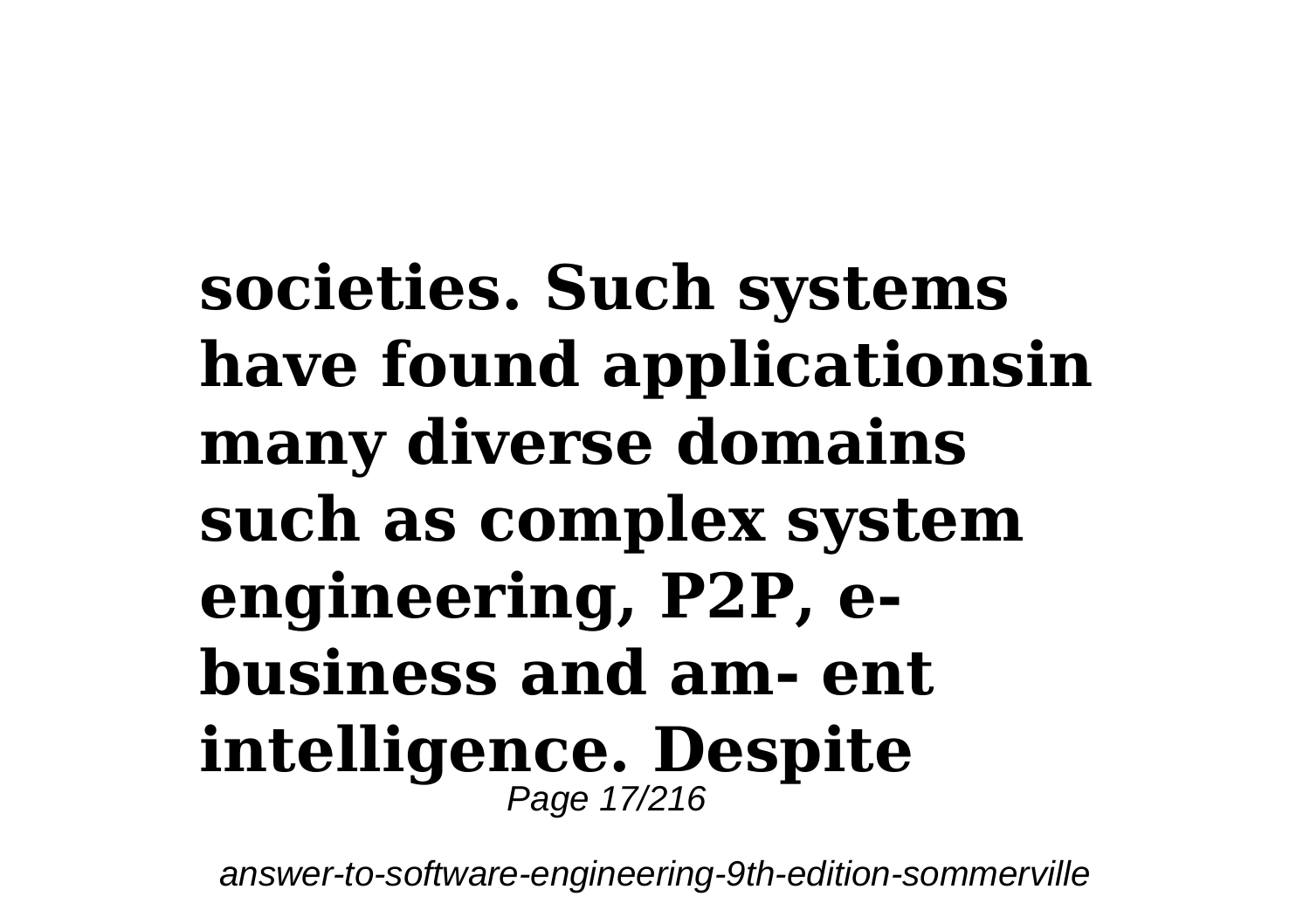**ESAW traditionally placing emphasis on practical engineering issu esandapplications,thewor kshopdidnotexcludetheor eticalandphilosophicalctributions, provided that** Page 18/216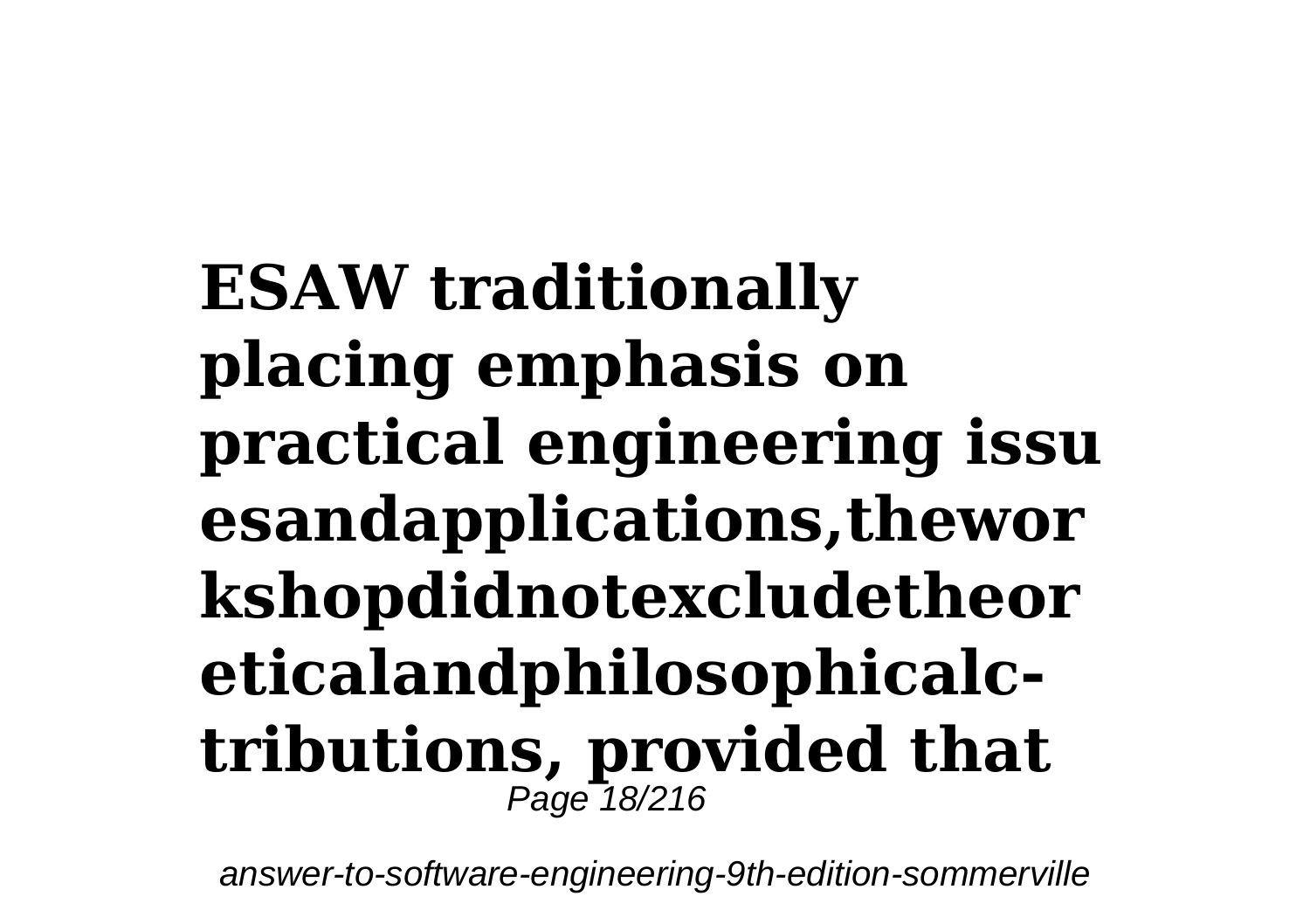**they clearly documented their connection to the core applied issues. A complete introduction to building robust and reliable software Beginning Software** Page 19/216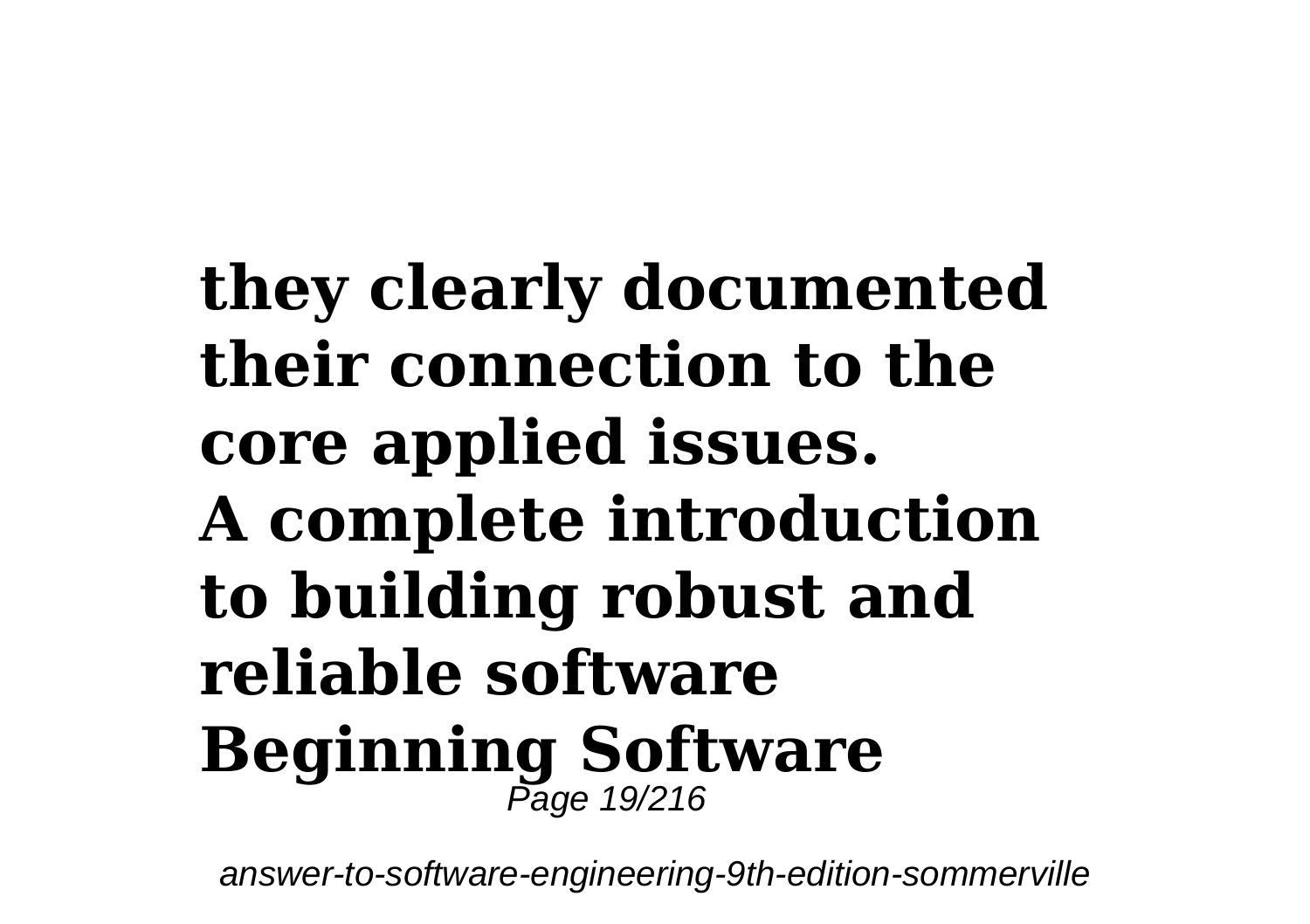**Engineering demystifies the software engineering methodologies and techniques that professional developers use to design and build robust, efficient, and** Page 20/216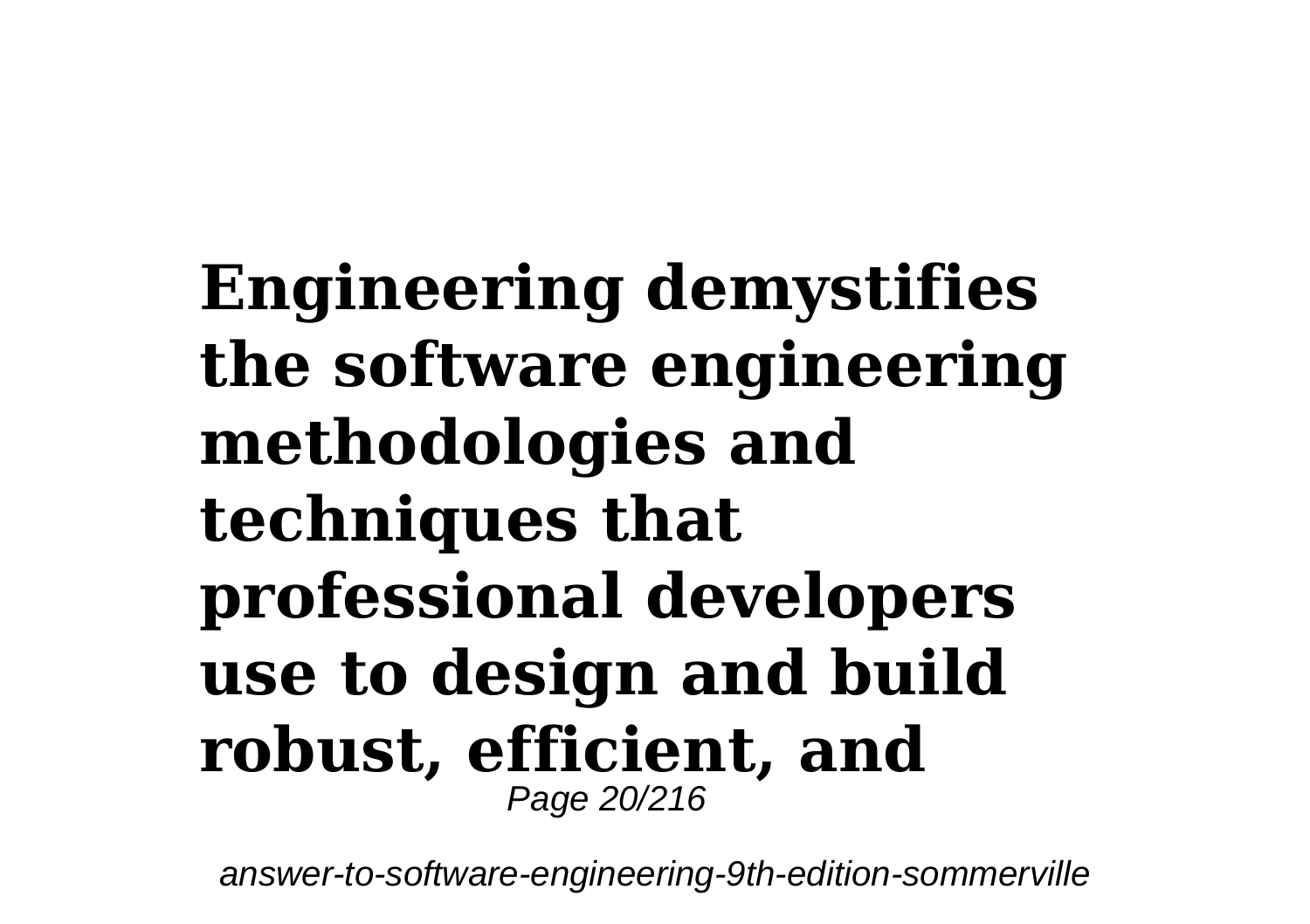**consistently reliable software. Free of jargon and assuming no previous programming, development, or management experience, this accessible guide** Page 21/216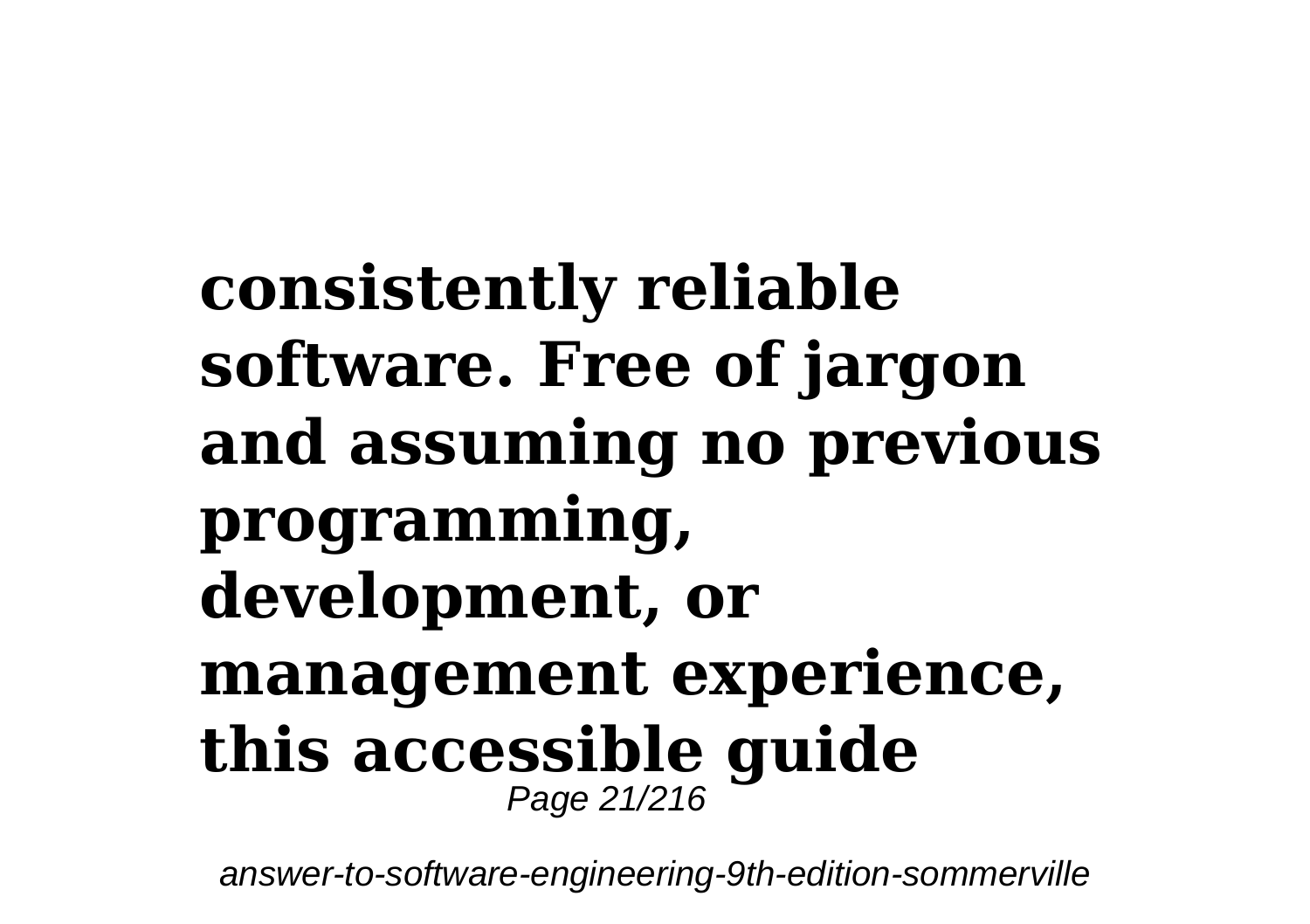**explains important concepts and techniques that can be applied to any programming language. Each chapter ends with exercises that let you test your understanding and** Page 22/216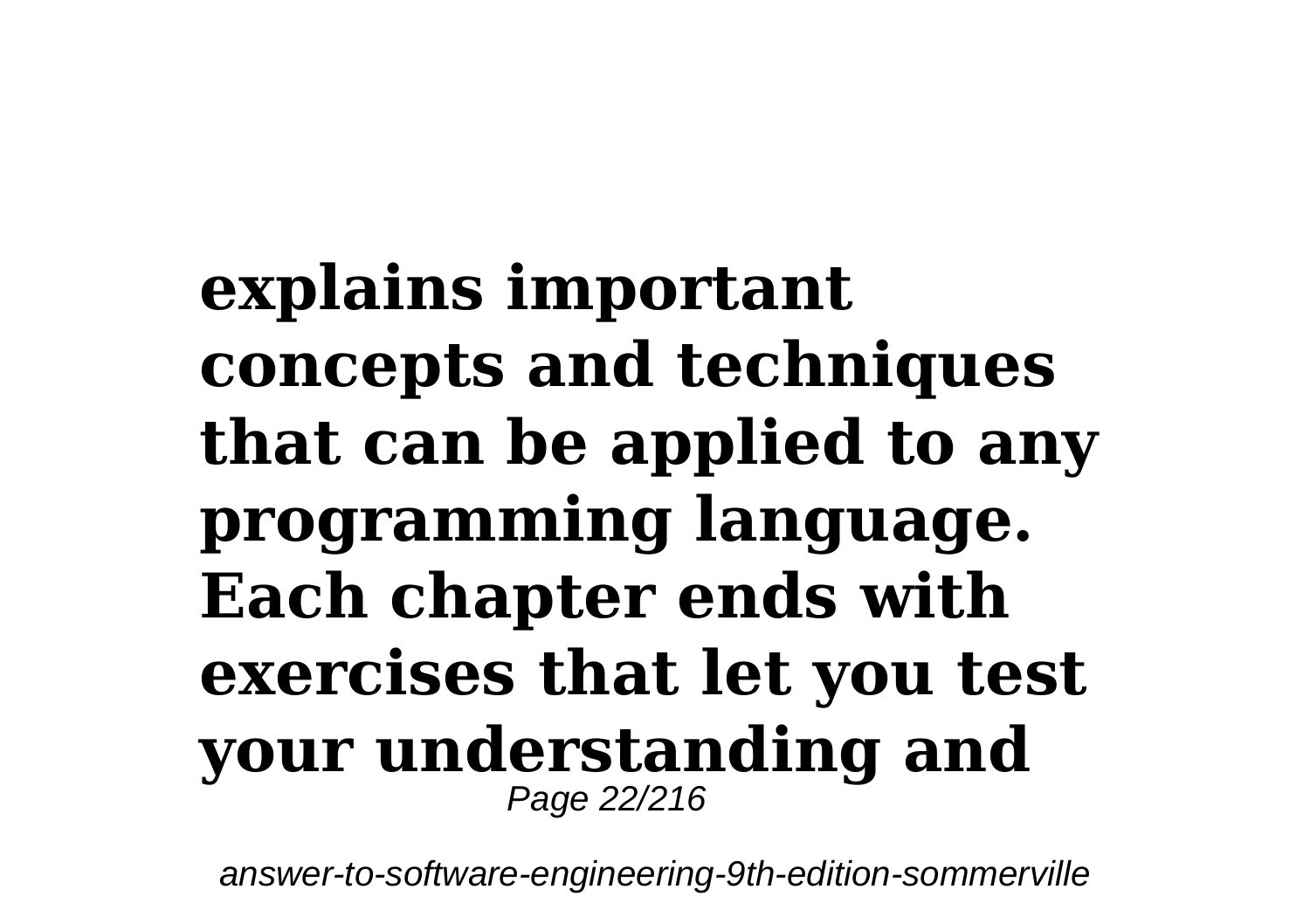**help you elaborate on the chapter's main concepts. Everything you need to understand waterfall, Sashimi, agile, RAD, Scrum, Kanban, Extreme Programming, and many** Page 23/216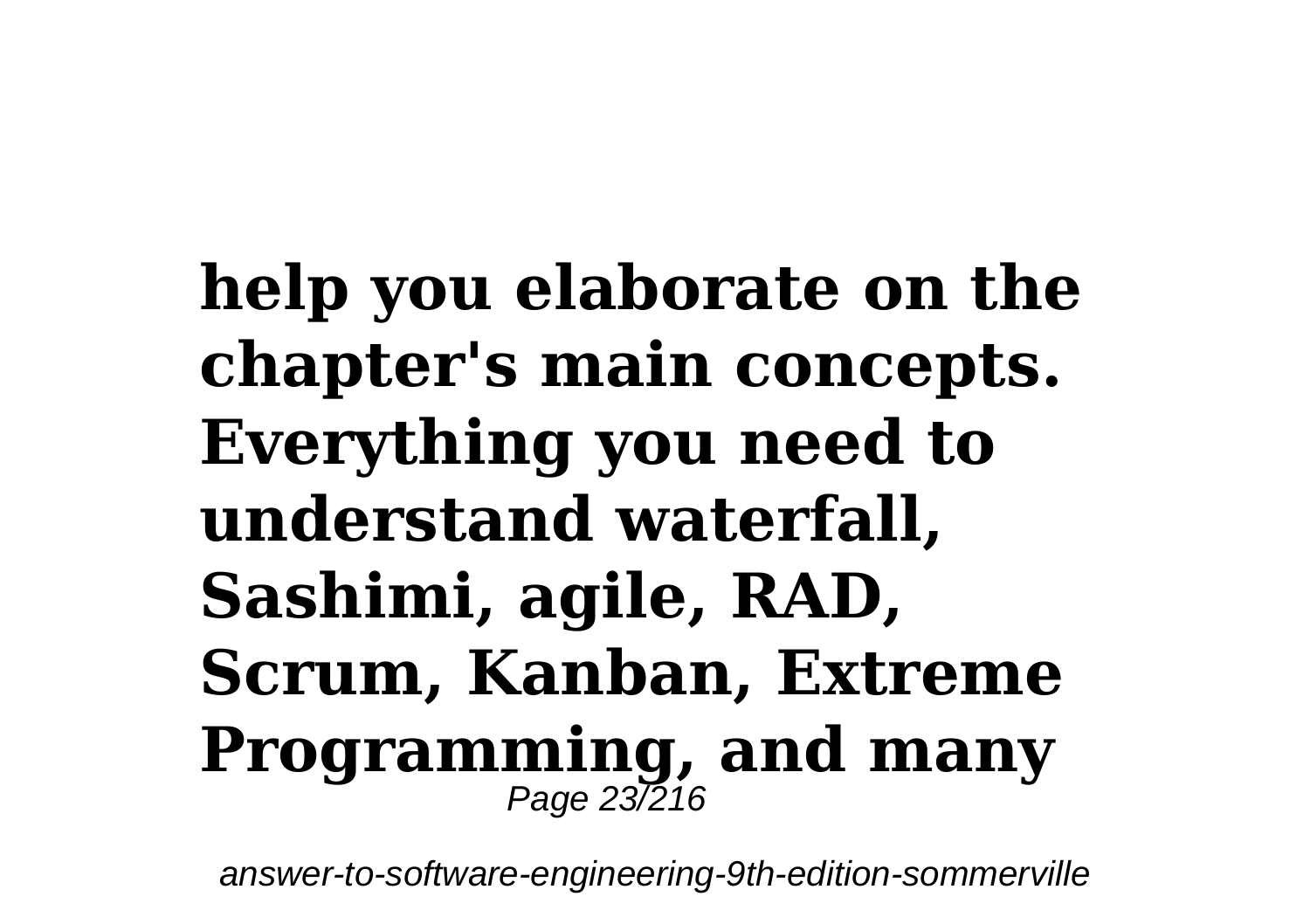**other development models is inside! Describes in plain English what software engineering is Explains the roles and responsibilities of team** Page 24/216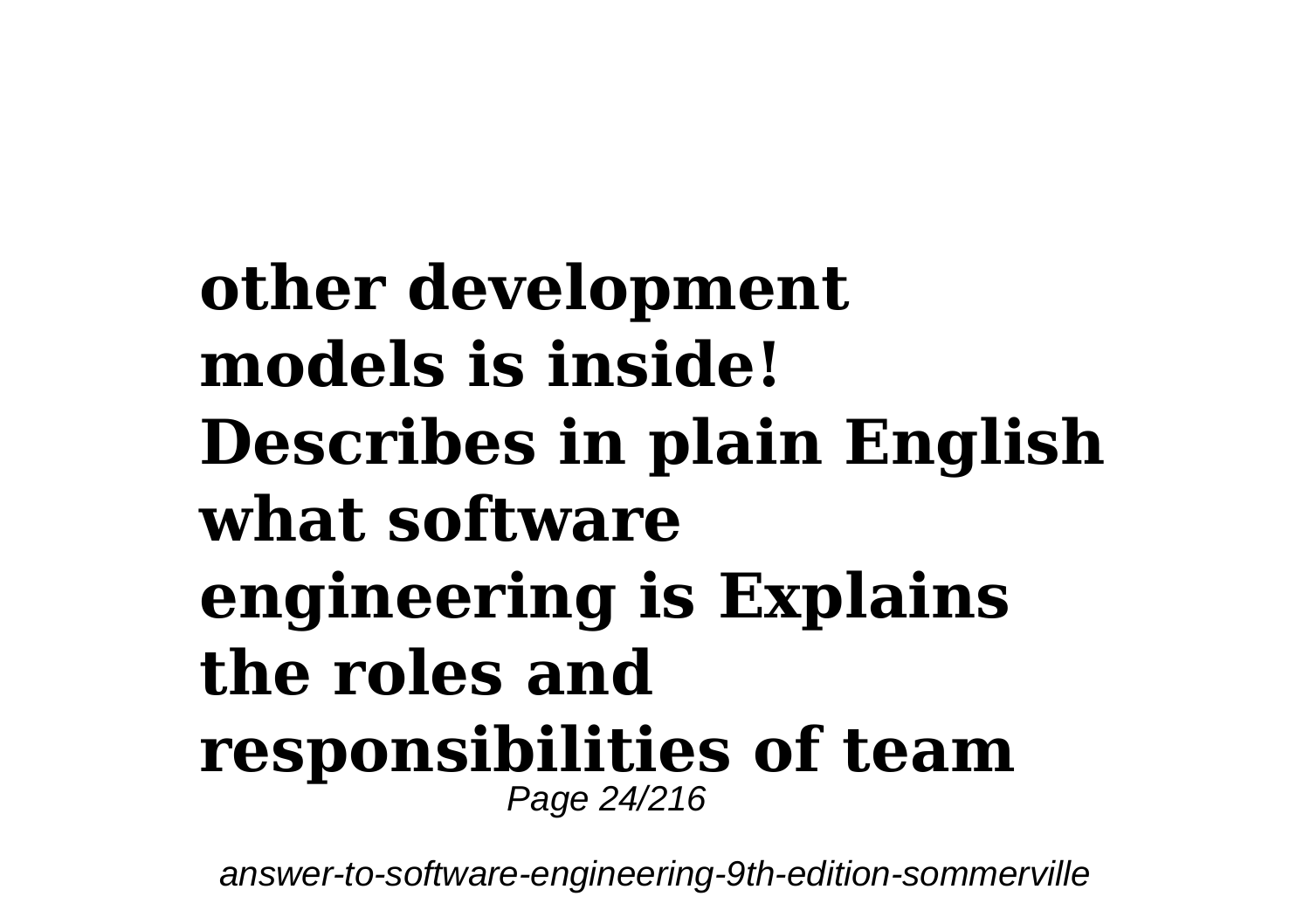**members working on a software engineering project Outlines key phases that any software engineering effort must handle to produce applications that are** Page 25/216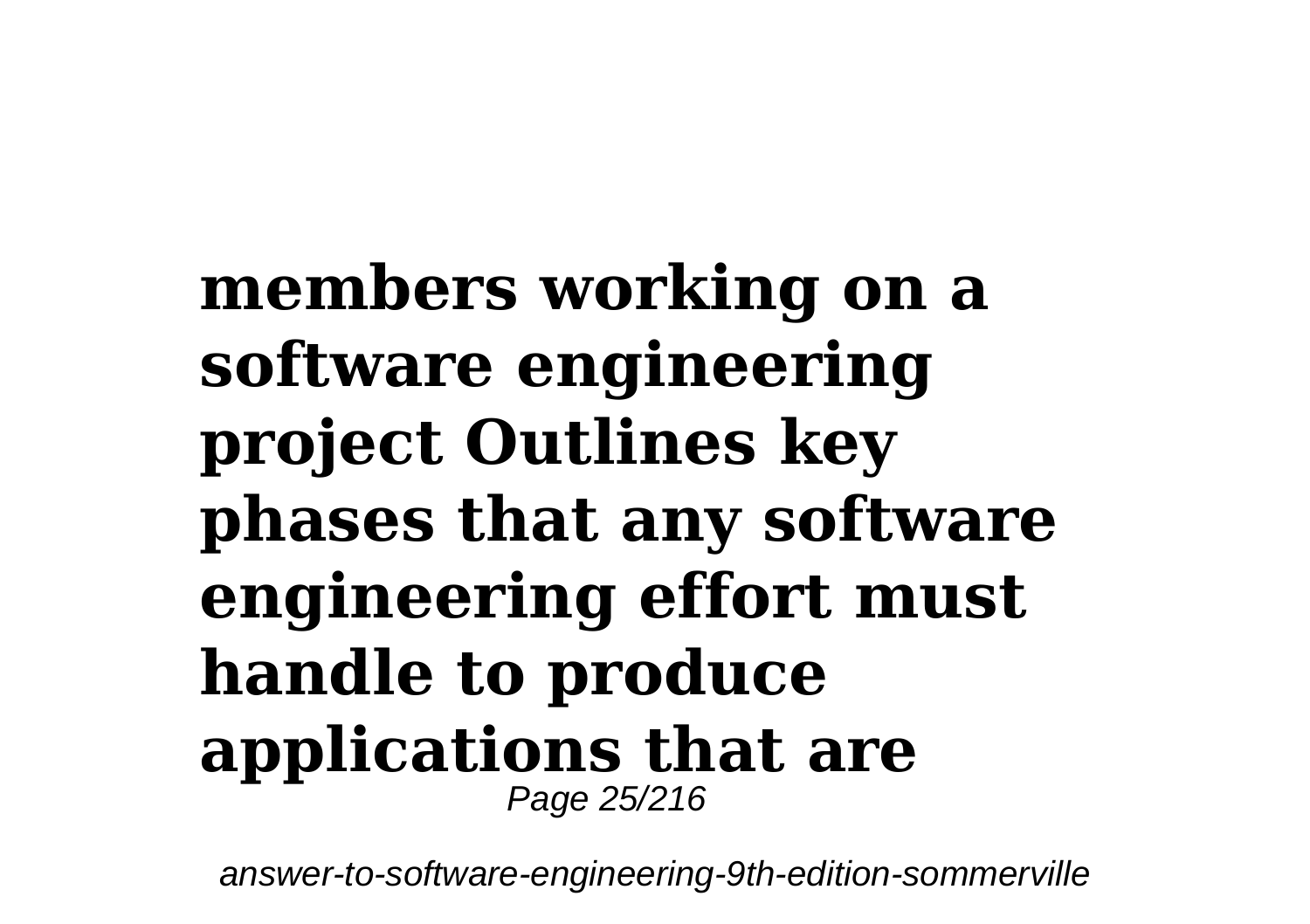**powerful and dependable Details the most popular software development methodologies and explains the different ways they handle critical development tasks** Page 26/216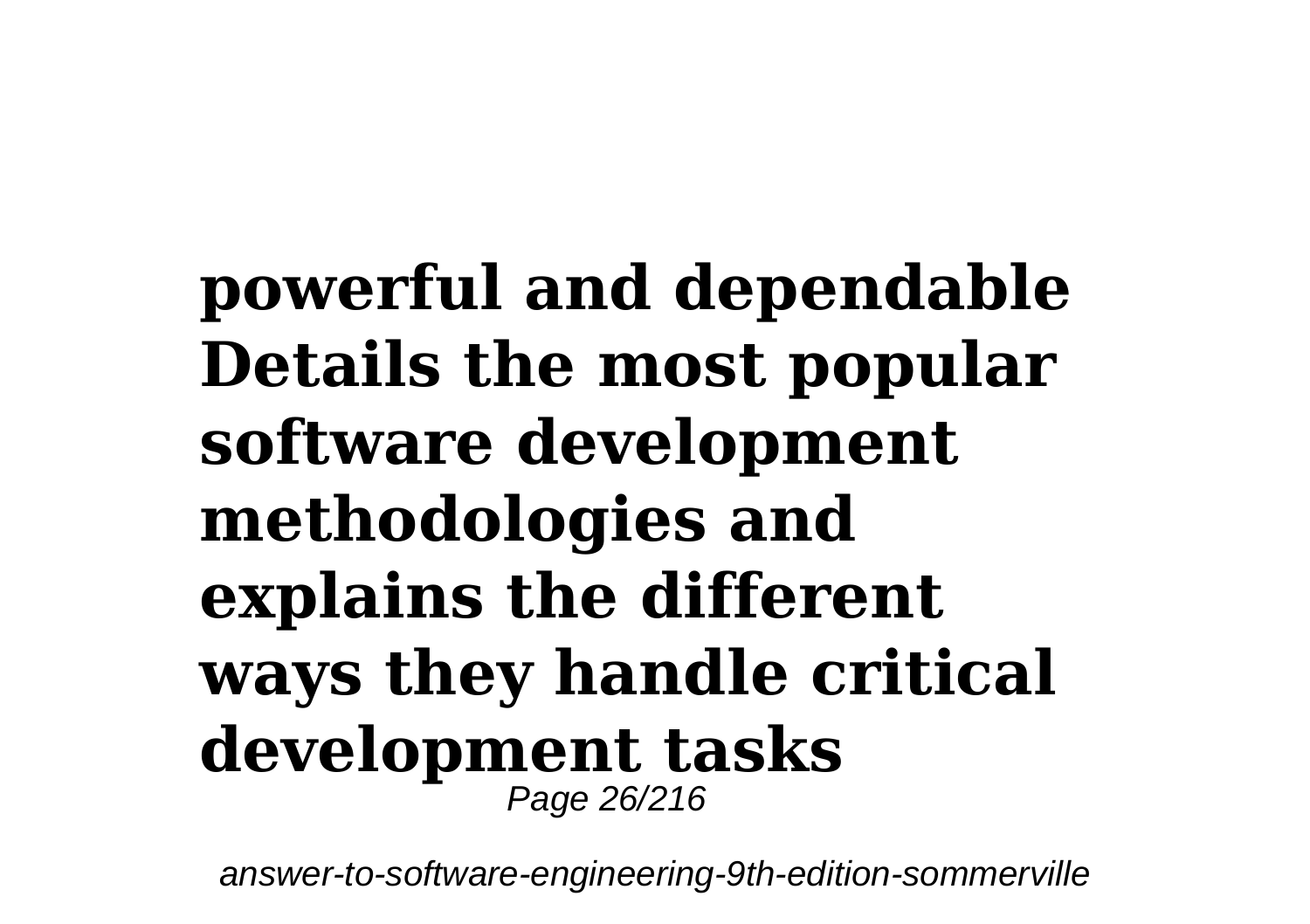**Incorporates exercises that expand upon each chapter's main ideas Includes an extensive glossary of software engineering terms Agent-Oriented Software** Page 27/216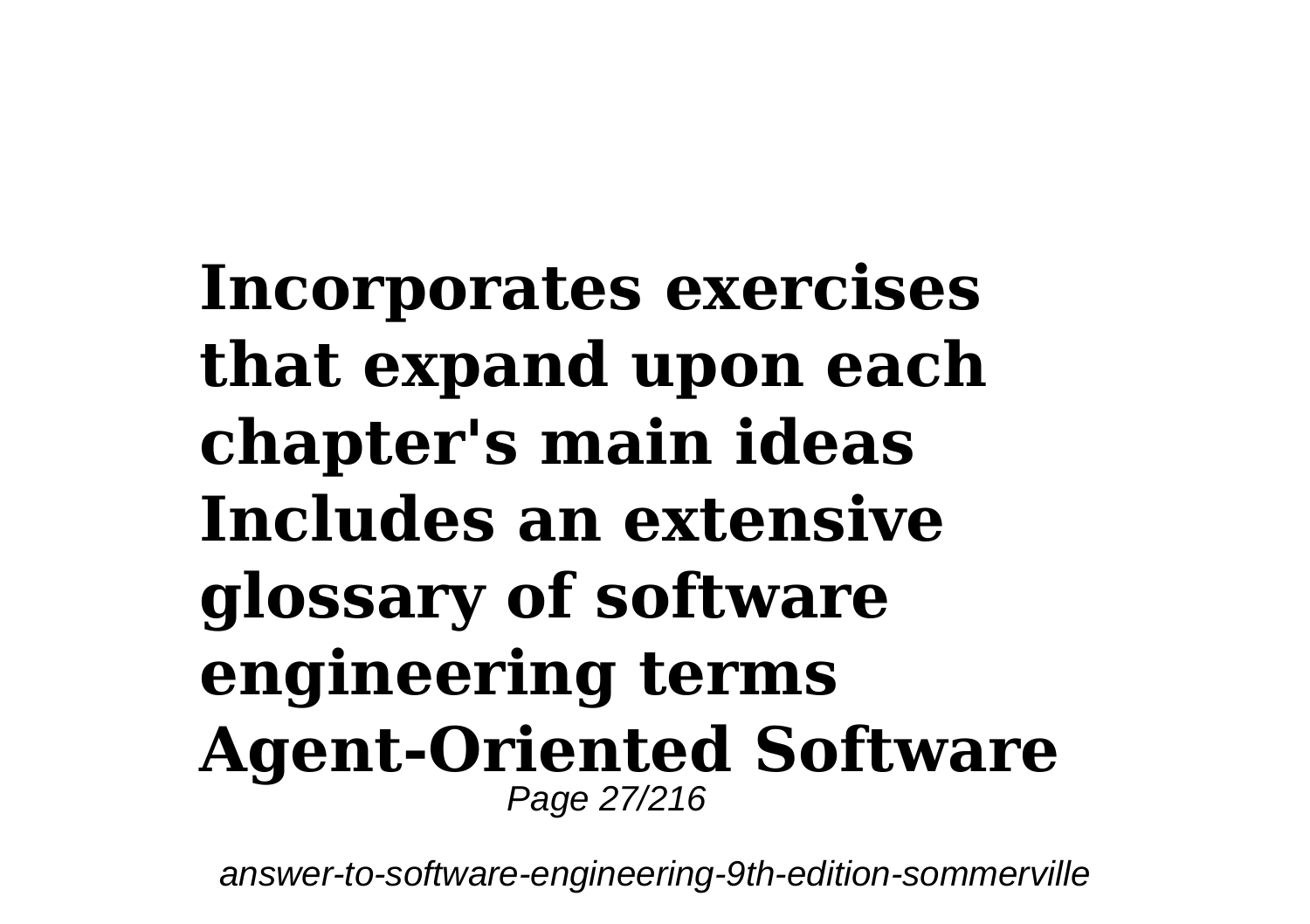**Engineering IX 7th International Conference, XP 2006, Oulu, Finland, June 17-22, 2006, Proceedings 9th International Symposium, CBSE 2006,** Page 28/216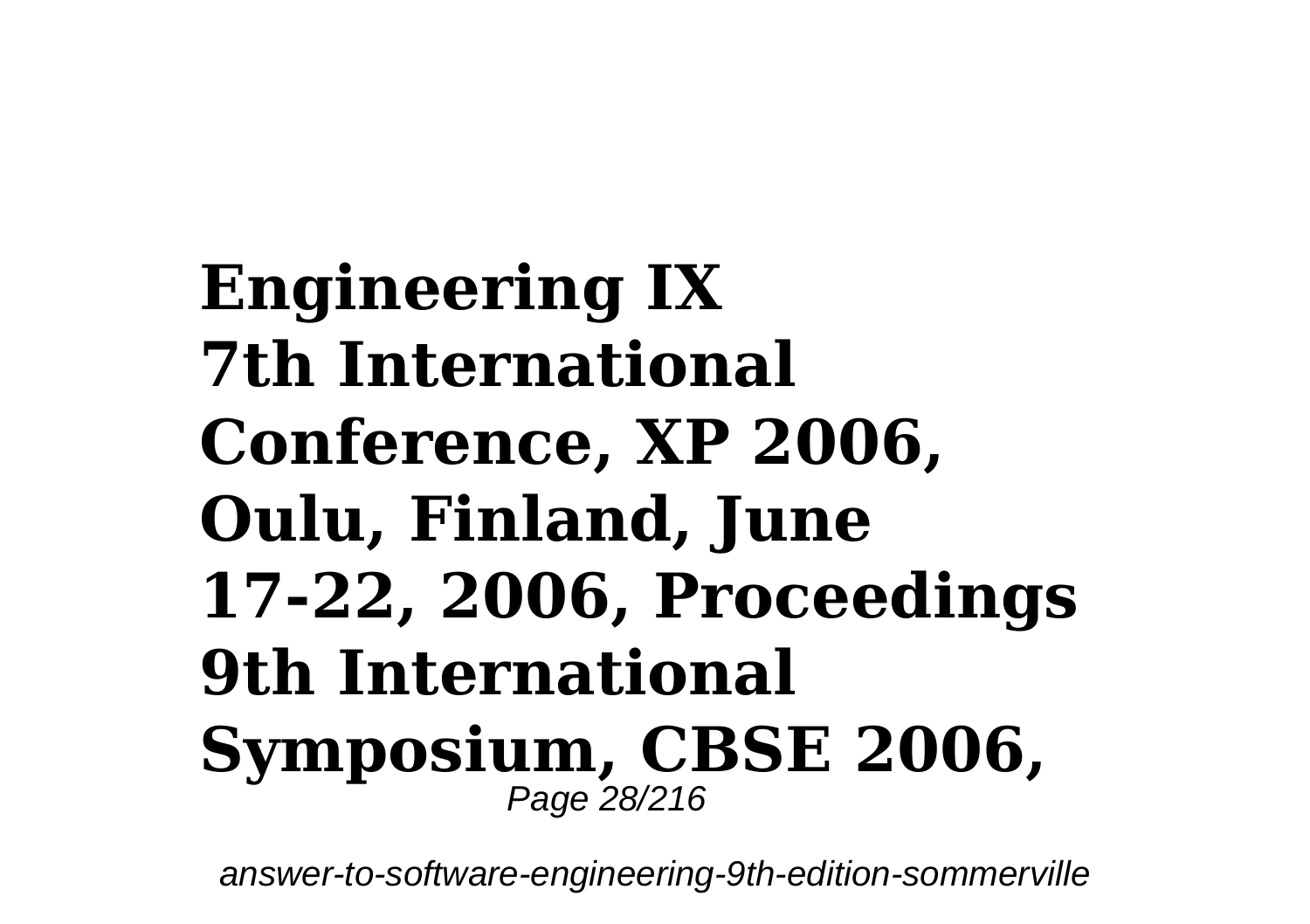**Västeras, Sweden, June 29 - July 1, 2006, Proceedings Extreme Programming and Agile Processes in Software Engineering Software Engineering** Page 29/216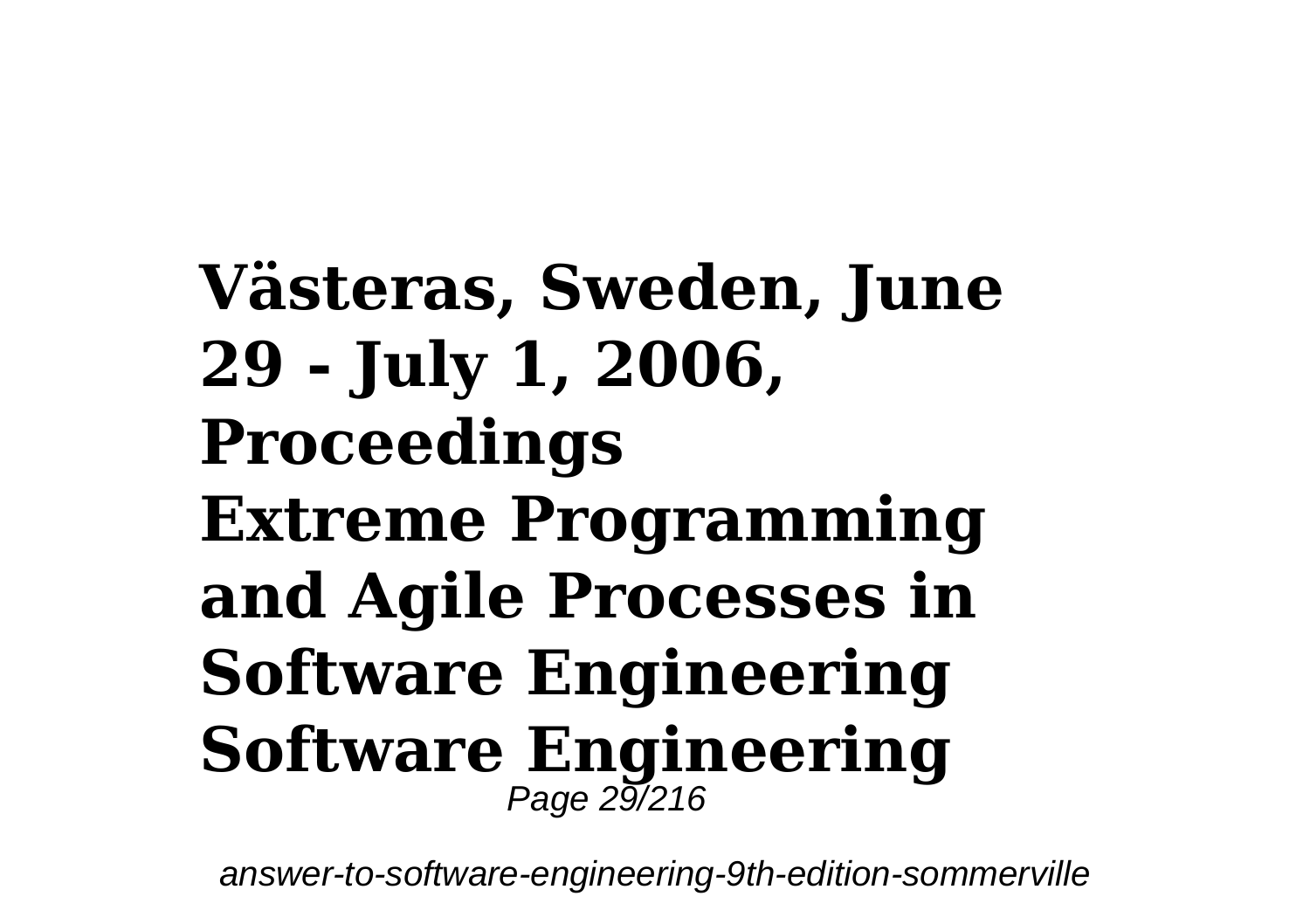**Agent-Oriented Software Engineering X Software Process Improvement** *This book contains a selection of papers from the 2020 International Conference on*

Page 30/216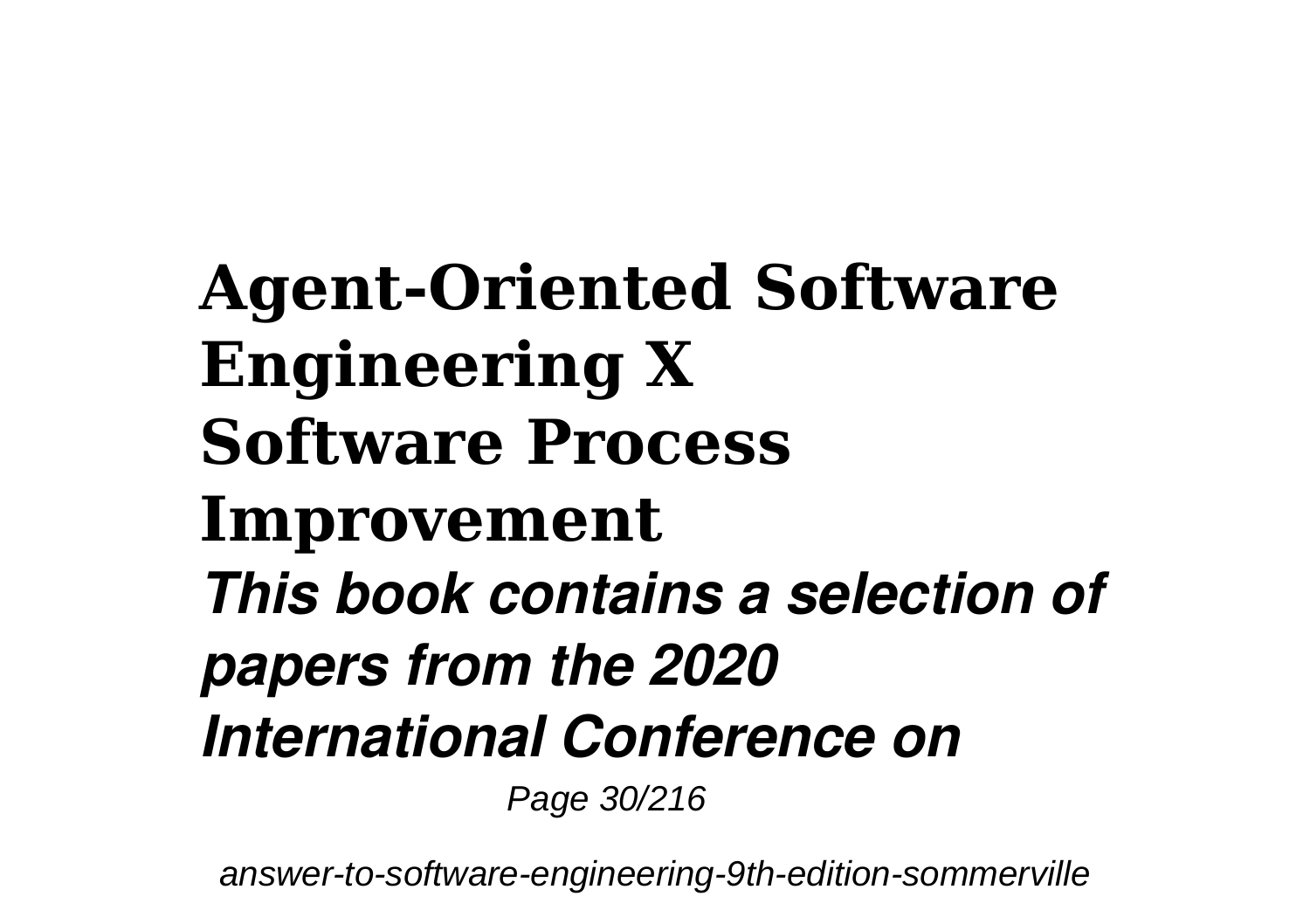*Software Process Improvement (CIMPS 20), held between the 21st and 23rd of October in Mazatlán, Sinaloa, México. The CIMPS 20 is a global forum for researchers and practitioners that present and discuss the*

Page 31/216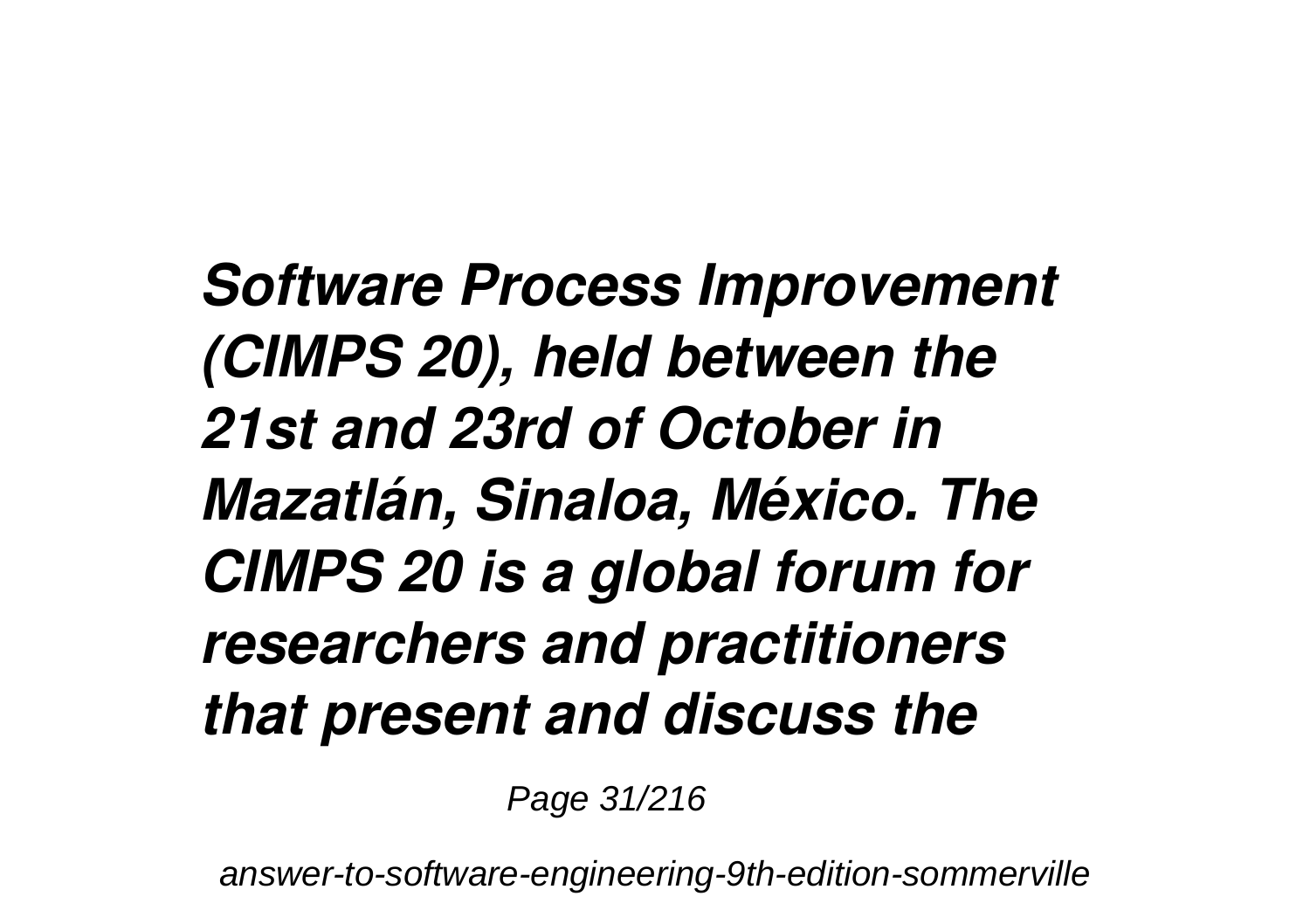*most recent innovations, trends, results, experiences and concerns in the several perspectives of Software Engineering with clear relationship but not limited to software processes, Security in*

Page 32/216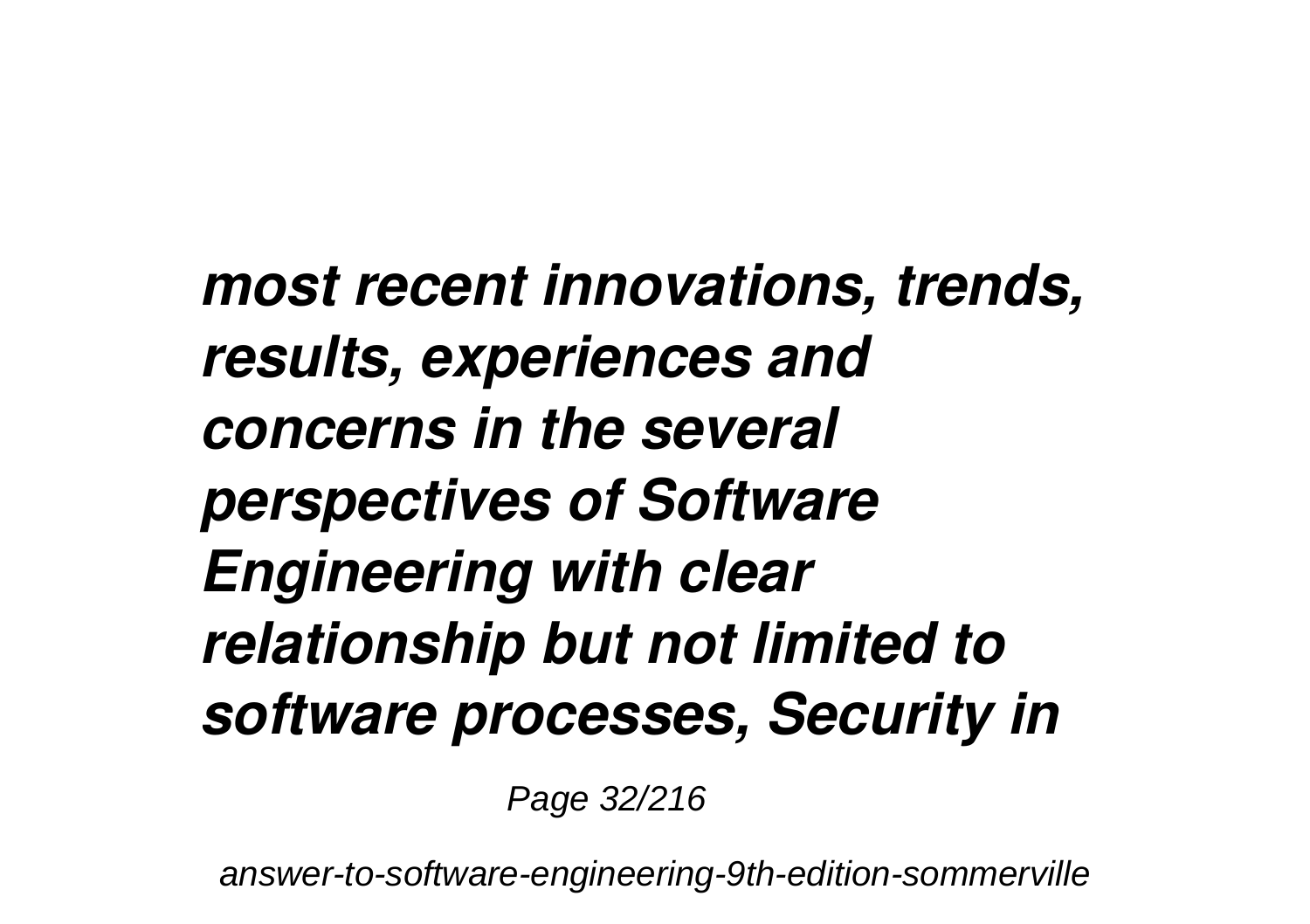*Information and Communication Technology and Big Data Field. The main topics covered are: Organizational Models, Standards and Methodologies, Software Process Improvement, Knowledge Management,*

Page 33/216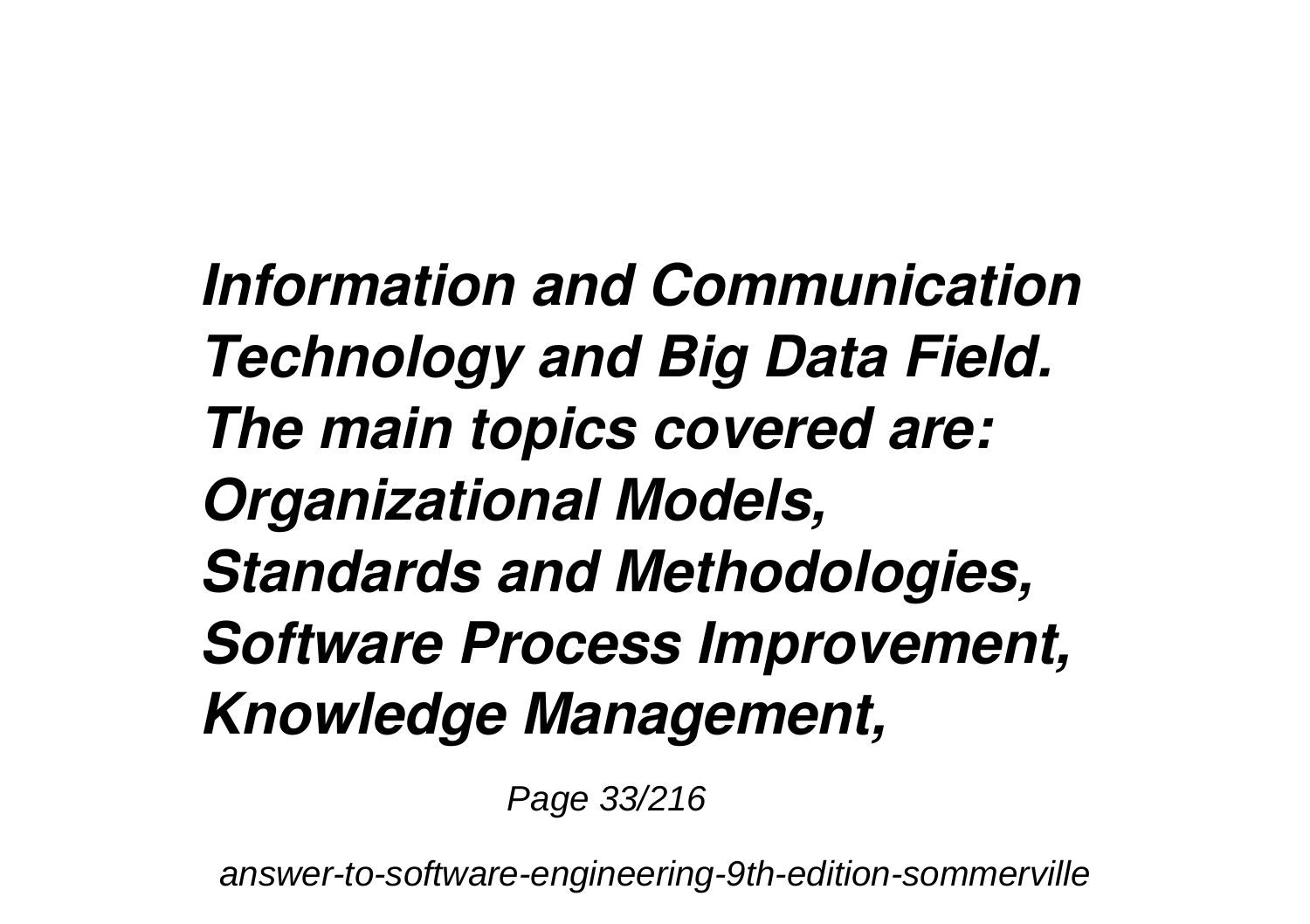*Software Systems, Applications and Tools, Information and Communication Technologies and Processes in Non-software Domains (mining, automotive, aerospace, business, health care, manufacturing, etc.) with a*

Page 34/216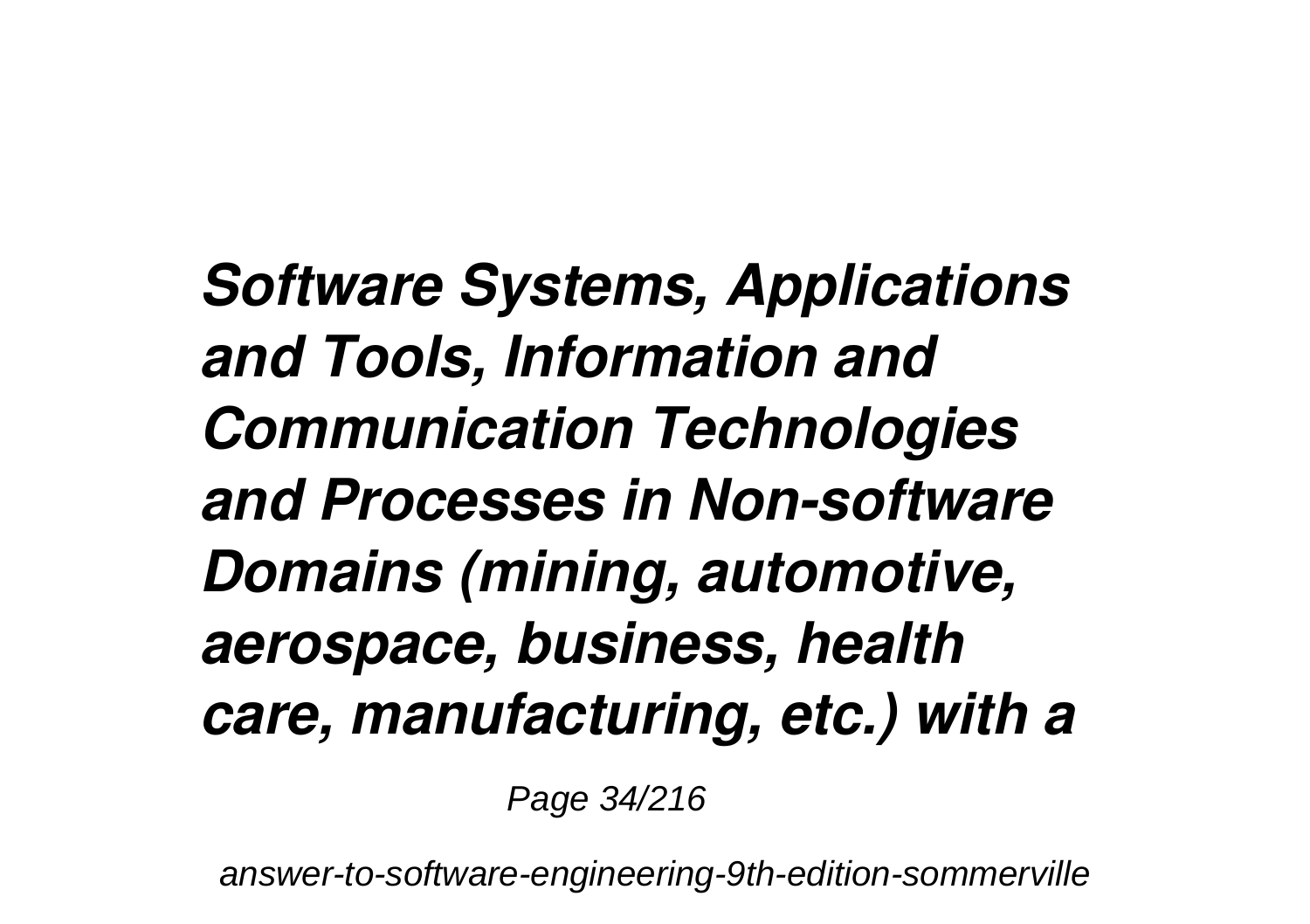*demonstrated relationship to Software Engineering Challenges. This book discusses a comprehensive spectrum of software engineering techniques and shows how they can be*

Page 35/216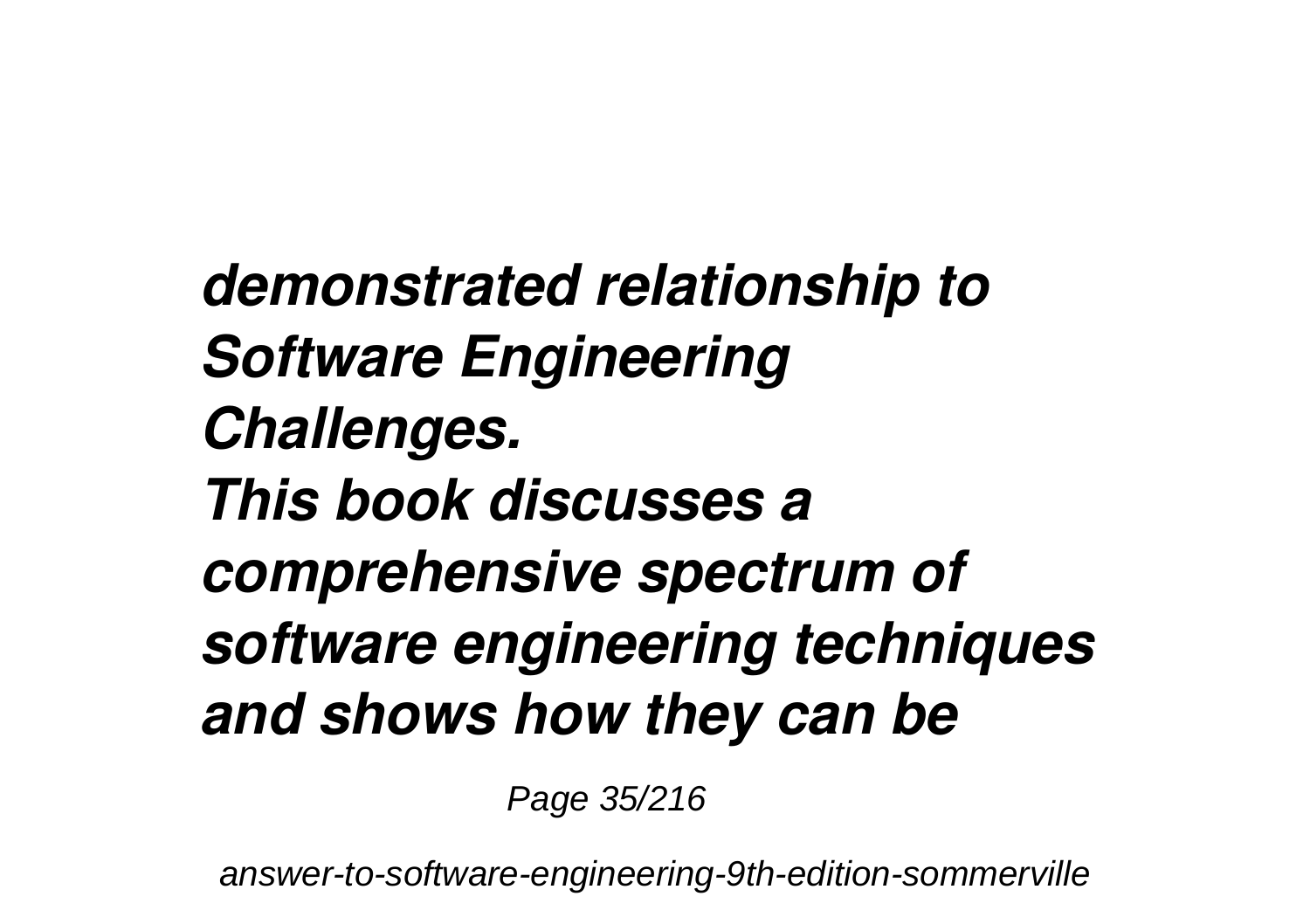*applied in practical software projects. This edition features updated chapters on critical systems, project management and software requirements. This book constitutes the thoroughly refereed proceedings*

Page 36/216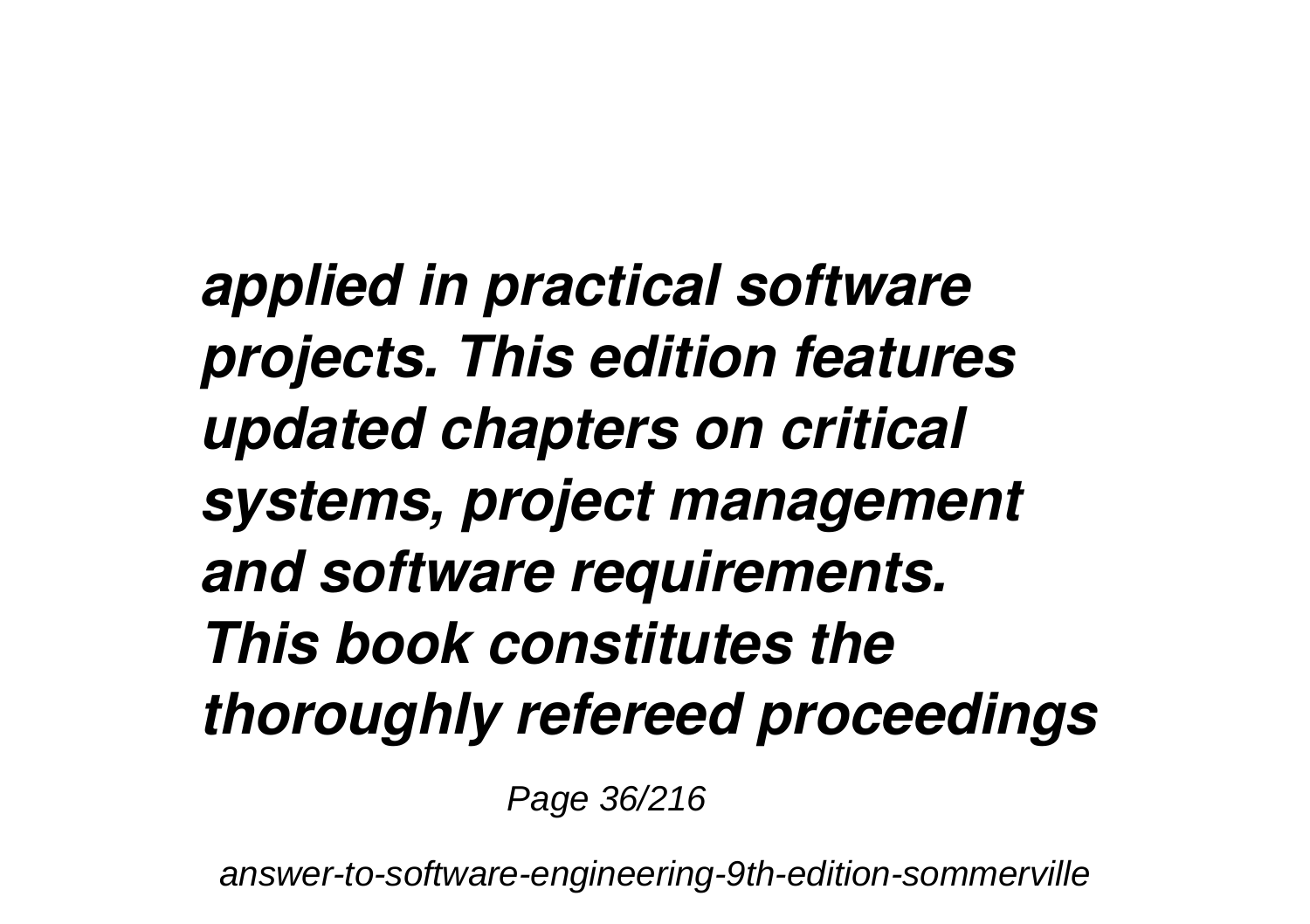*of the 9th International Conference on Evaluation of Novel Approaches to Software Engineering, ENASE 2014, held in Lisbon, Portugal, in April 2014. The 11 full papers presented were carefully reviewed and*

Page 37/216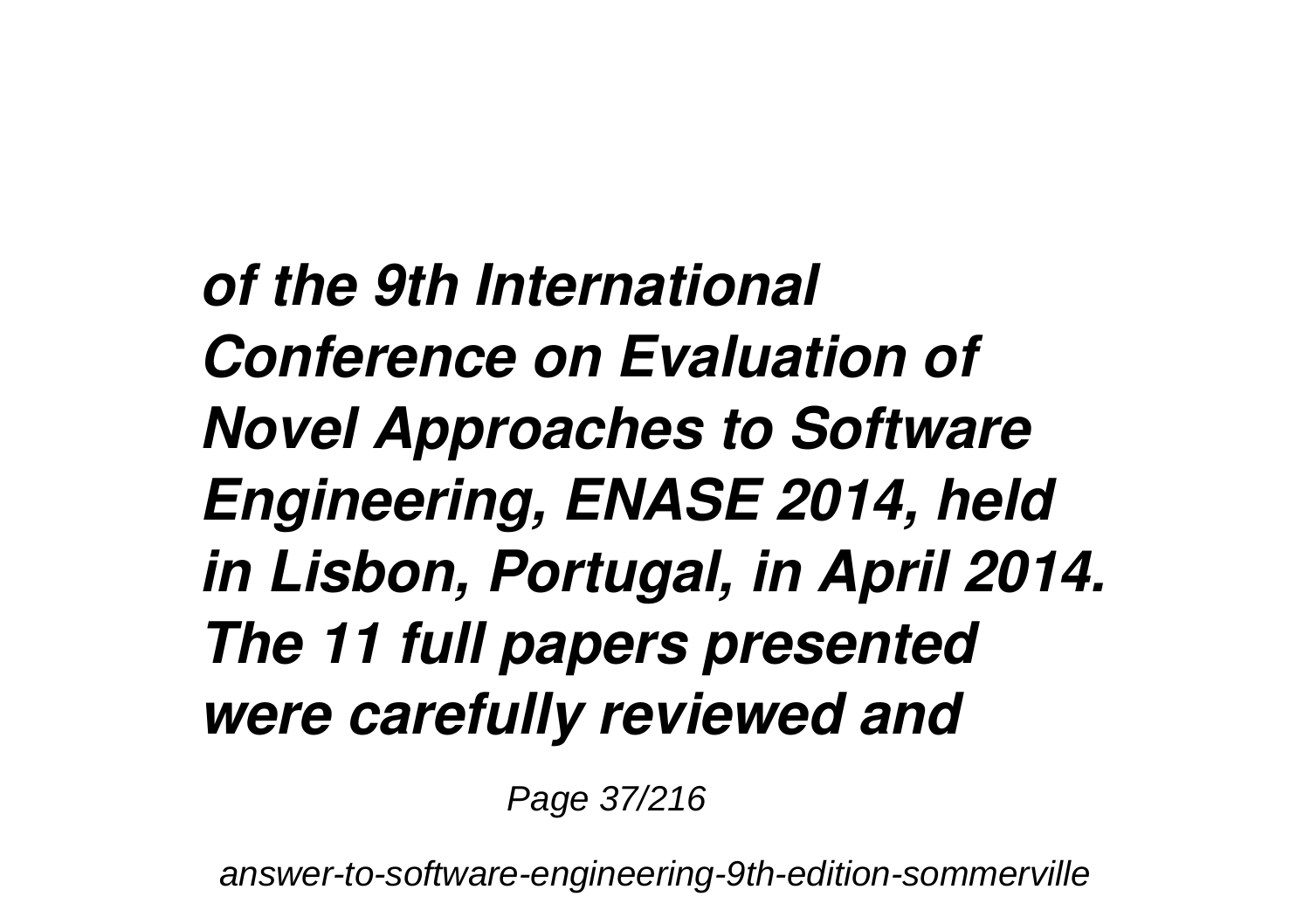*selected from 58 submissions. The papers reflect a growing effort to increase the dissemination of new results among researchers and professionals related to evaluation of novel approaches*

Page 38/216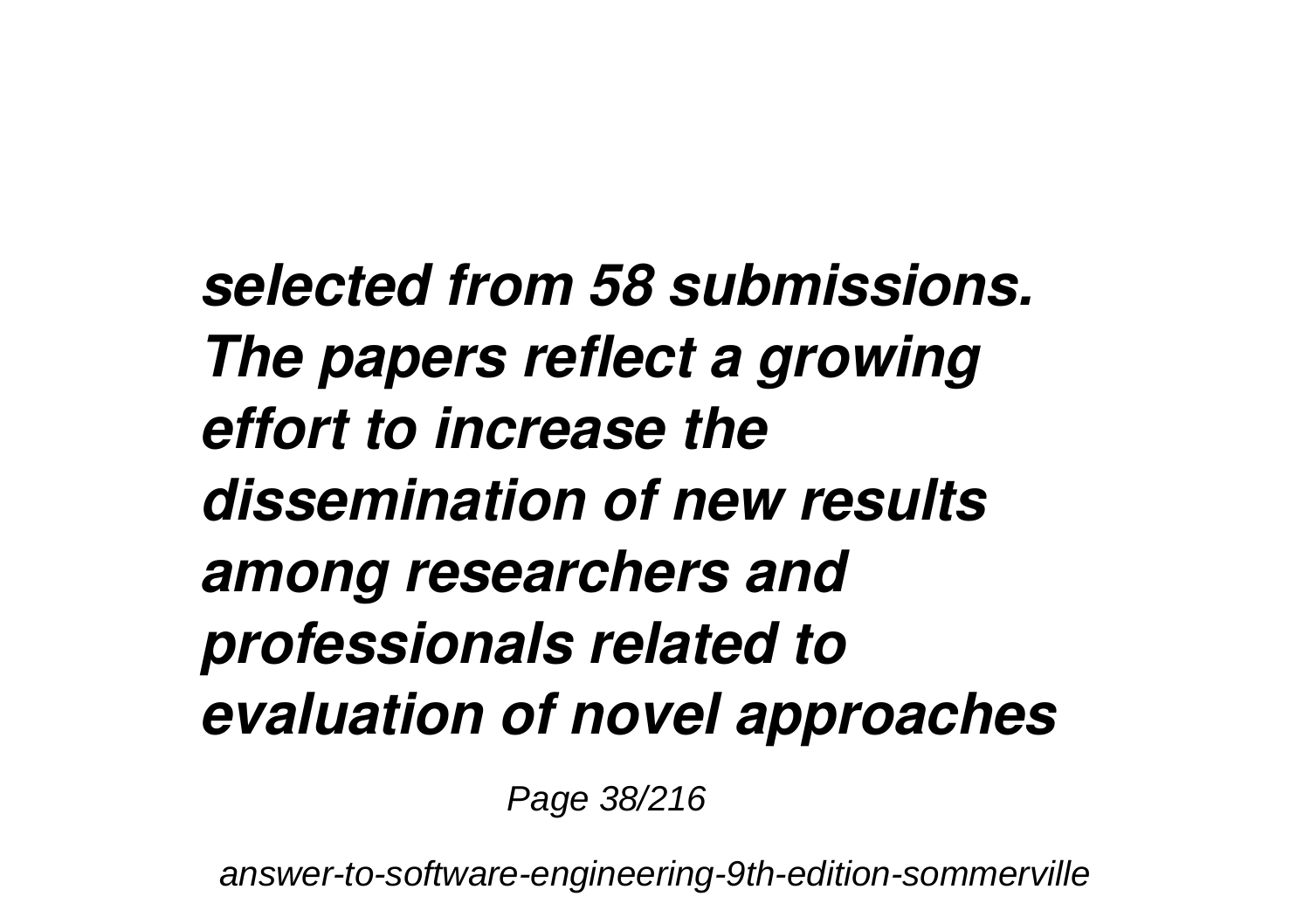*to software engineering. By comparing novel approaches with established traditional practices and by evaluating them against software quality criteria, the ENASE conferences advance knowledge and research in*

Page 39/216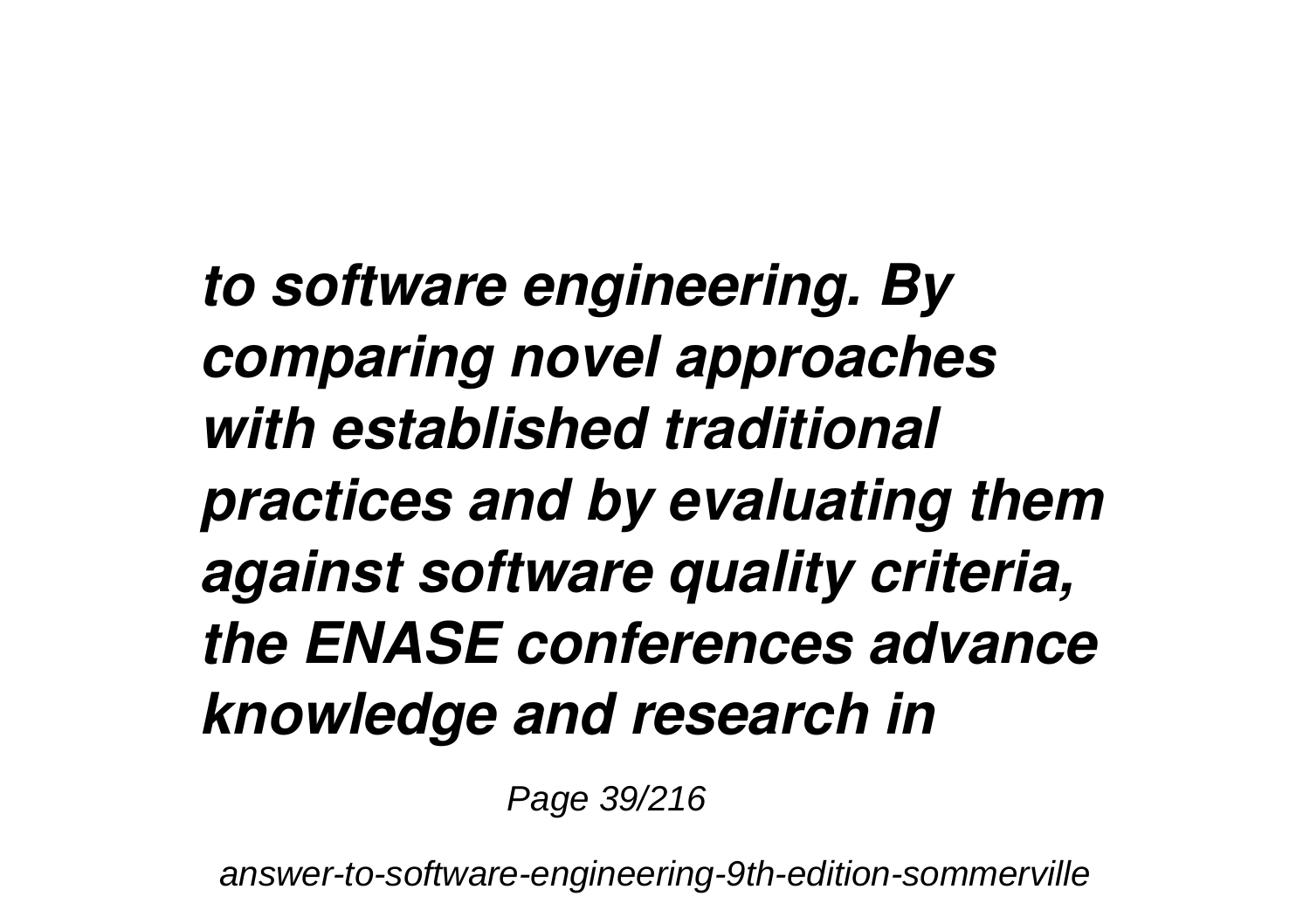*software engineering, identify most hopeful trends, and propose new directions for consideration by researchers and practitioners involved in large-scale software development and integration.*

Page 40/216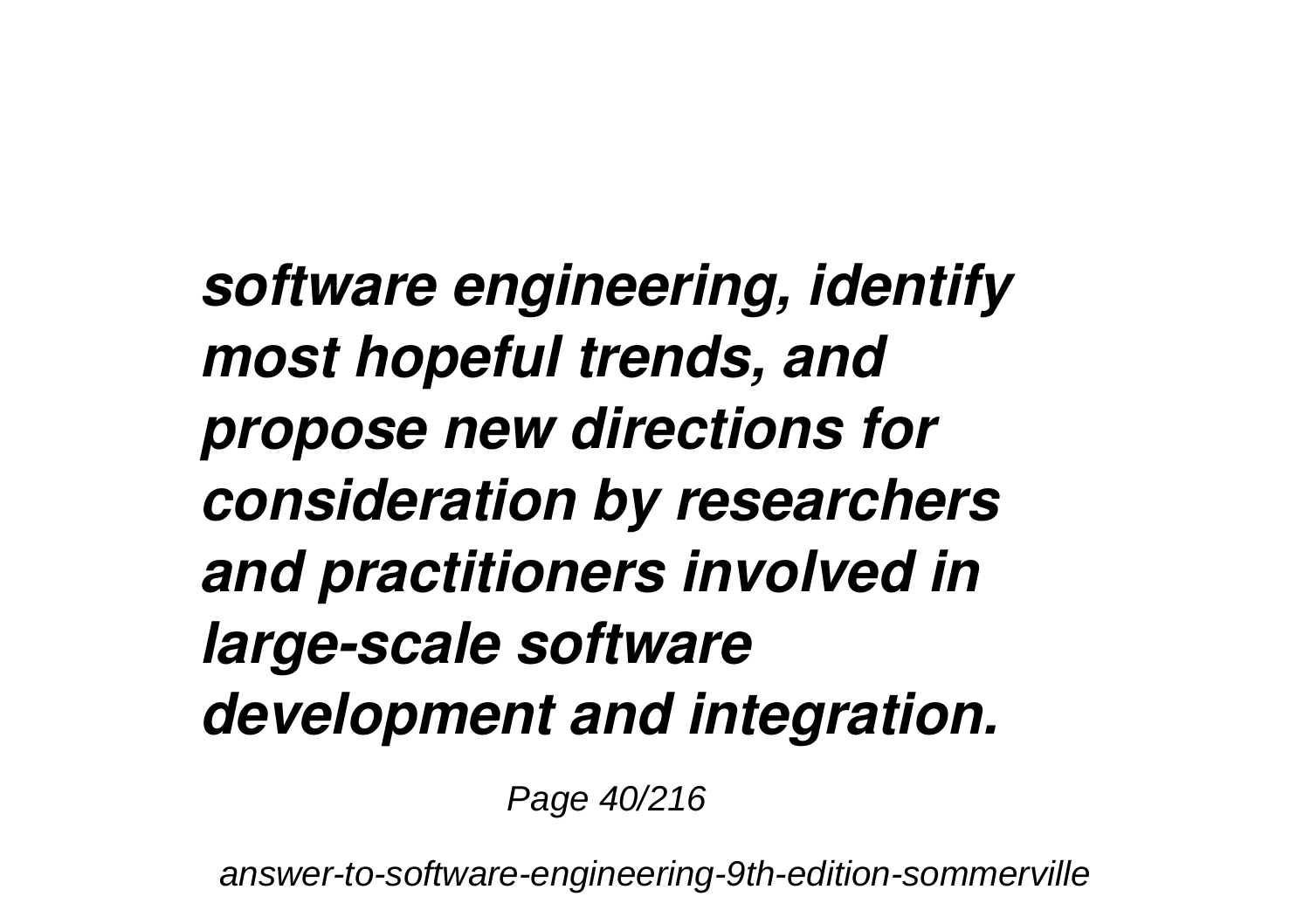*This book gathers the refereed proceedings of the Intelligent Algorithms in Software Engineering Section of the 9th Computer Science On-line Conference 2020 (CSOC 2020), held on-line in April 2020.*

Page 41/216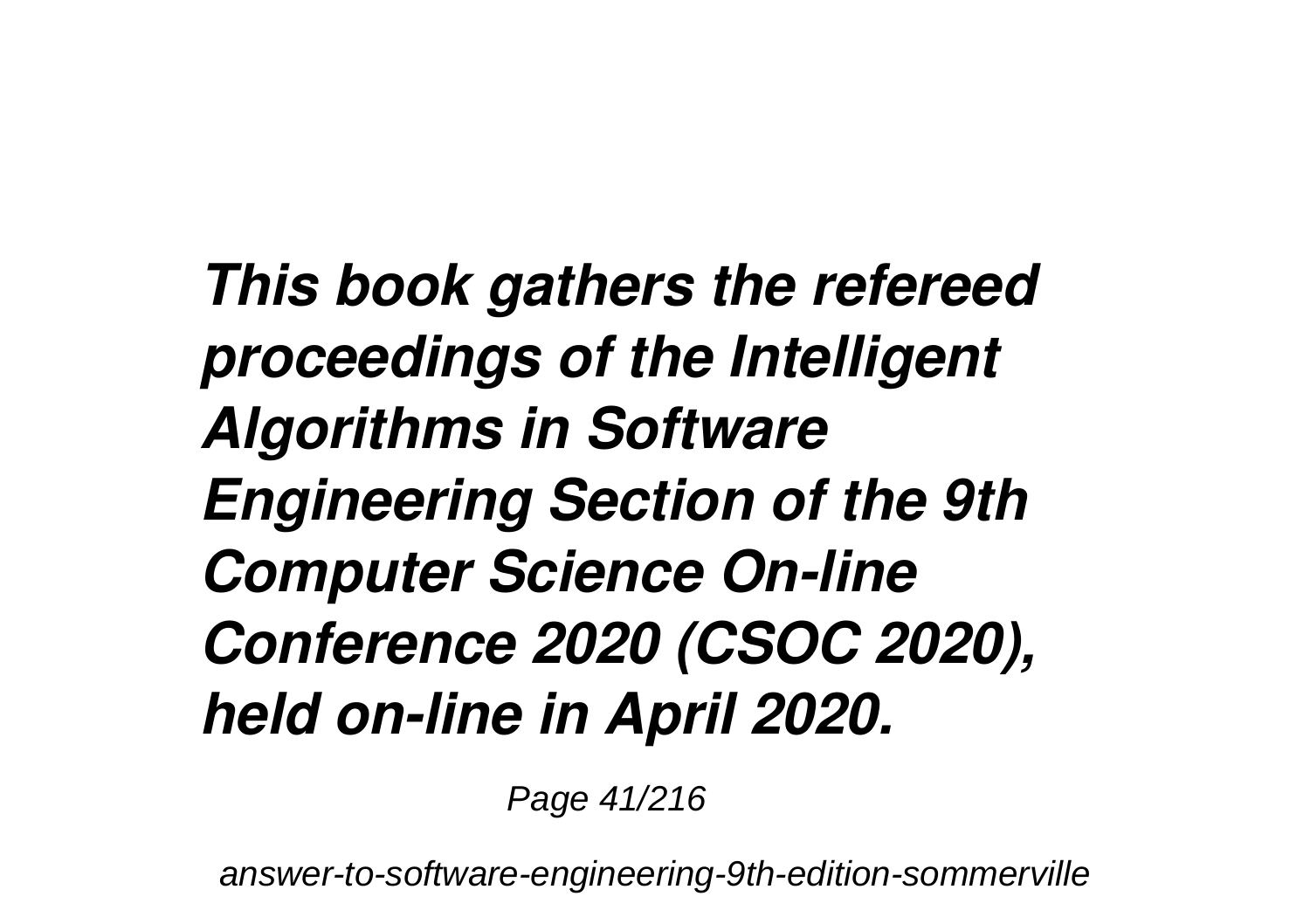*Software engineering research and its applications to intelligent algorithms have now assumed an essential role in computer science research. In this book, modern research methods, together with applications of*

Page 42/216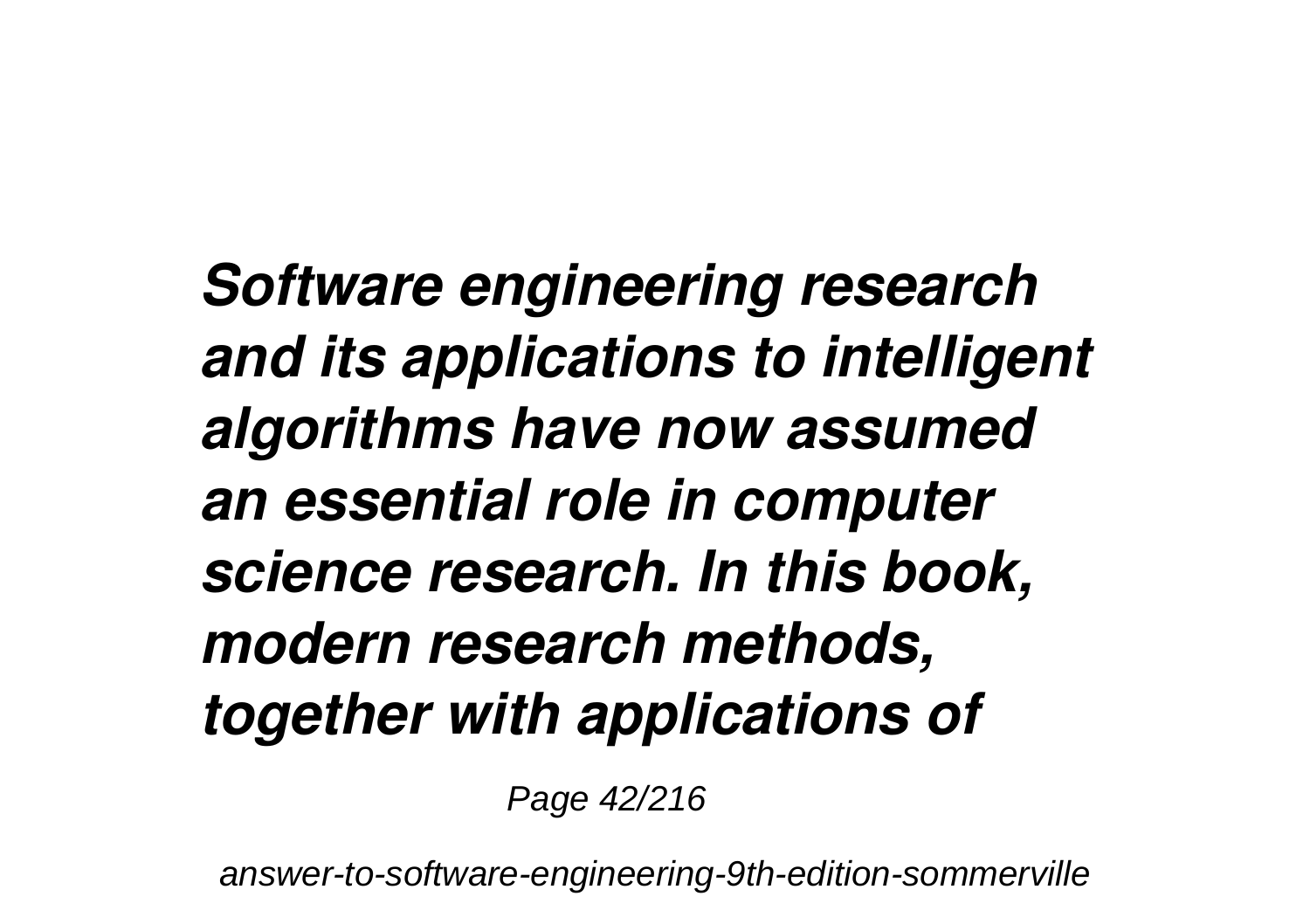*machine and statistical learning in software engineering research, are presented. WESOACS, ASOCA, ISYCC, TBCE, and STRAPS, Toulouse, France, October 28–31, 2019, Revised Selected Papers*

Page 43/216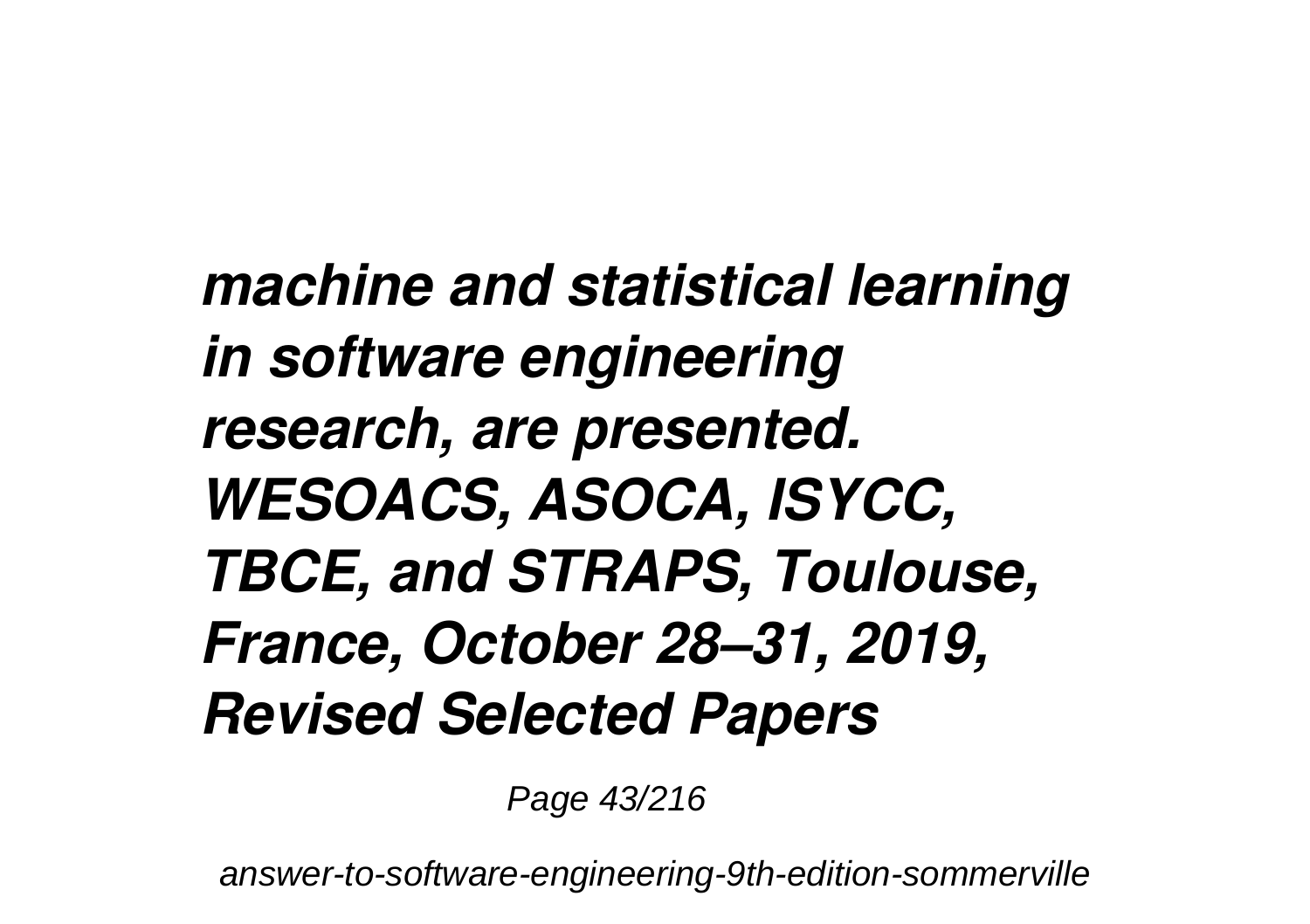*Agile Processes in Software Engineering and Extreme Programming 9th International Symposium, SSBSE 2017, Paderborn, Germany, September 9-11, 2017,*

Page 44/216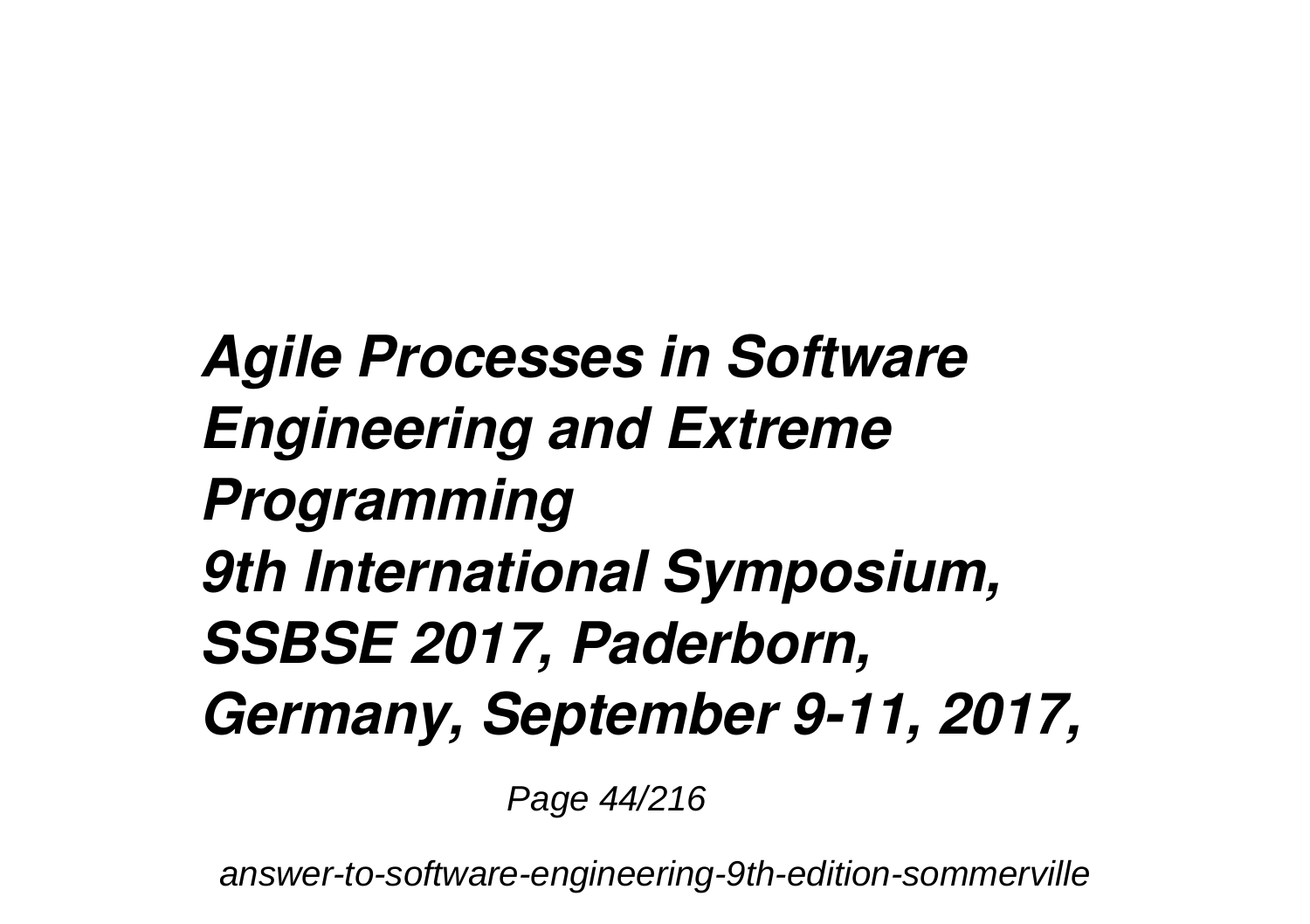*Proceedings 9th International Conference, SocInfo 2017, Oxford, UK, September 13-15, 2017, Proceedings, Part II Search Based Software Engineering*

Page 45/216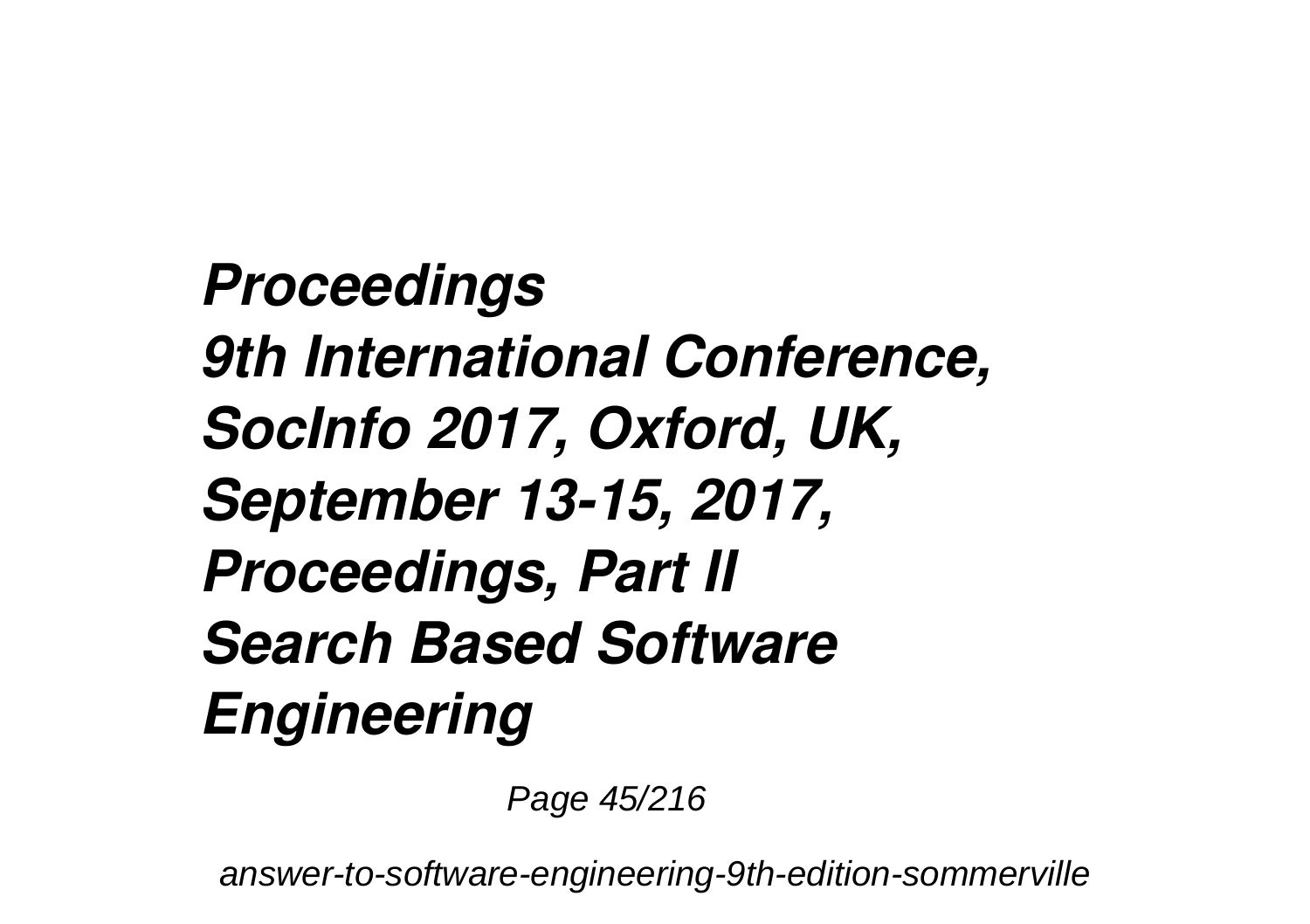*Evaluation of Novel Approaches to Software Engineering Focuses on used software engineering methods and can deemphasize or completely eliminate discussion of secondary methods, tools and techniques.*

Page 46/216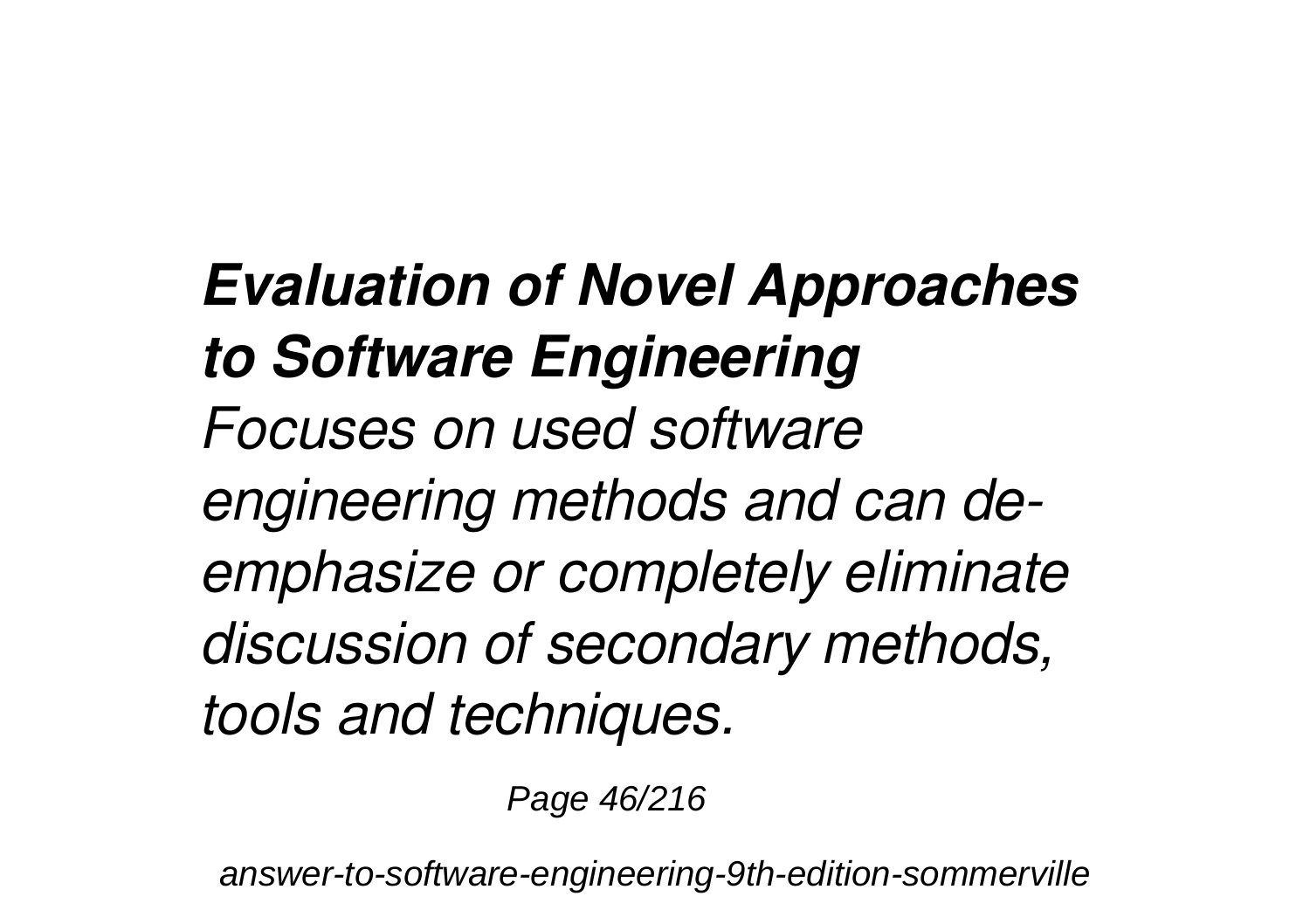*This is the eBook of the printed book and may not include any media, website access codes, or print supplements that may come packaged with the bound book. Intended for introductory and advanced courses in software*

Page 47/216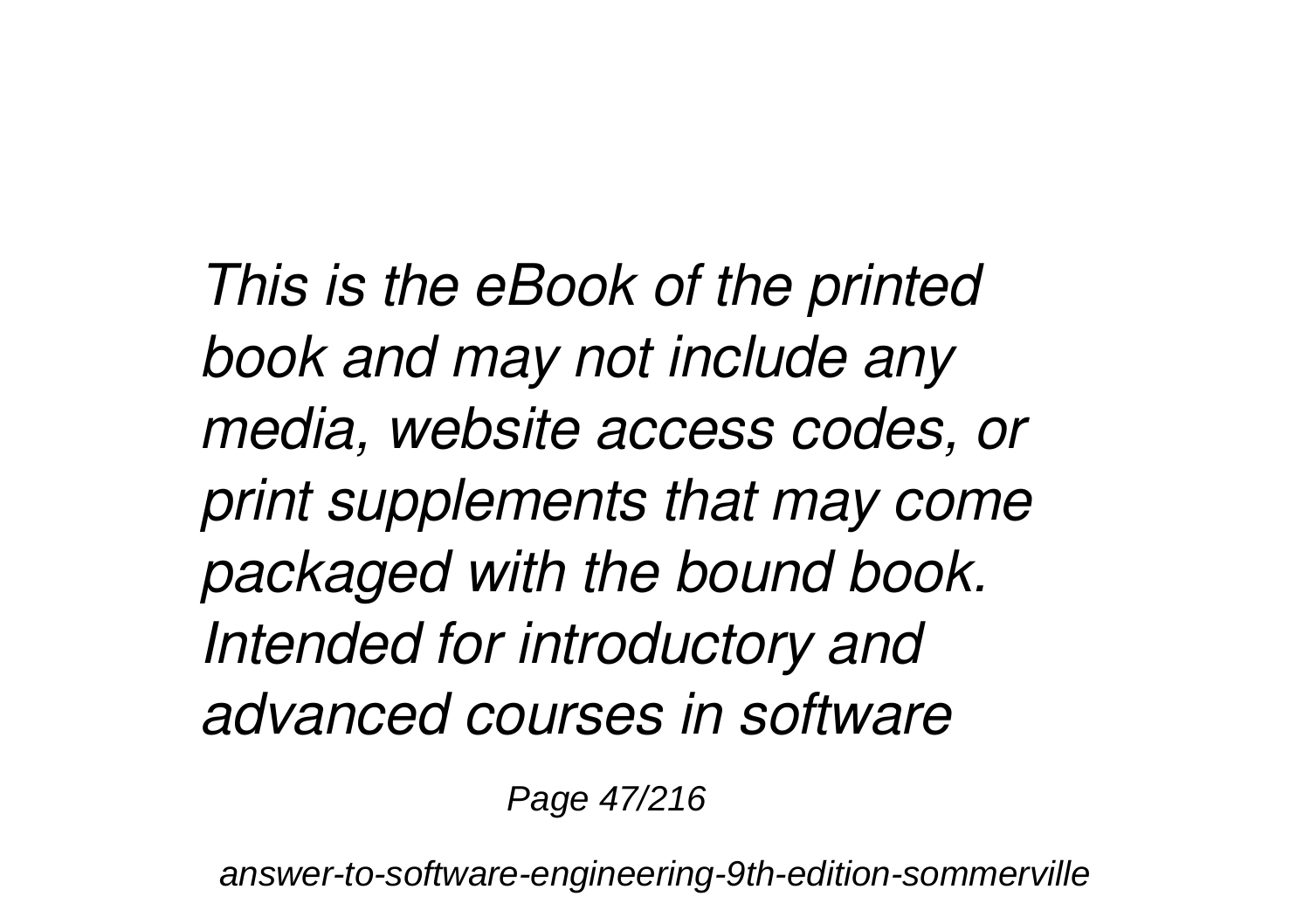*engineering. The ninth edition of Software Engineering presents a broad perspective of software engineering, focusing on the processes and techniques fundamental to the creation of reliable, software systems.*

Page 48/216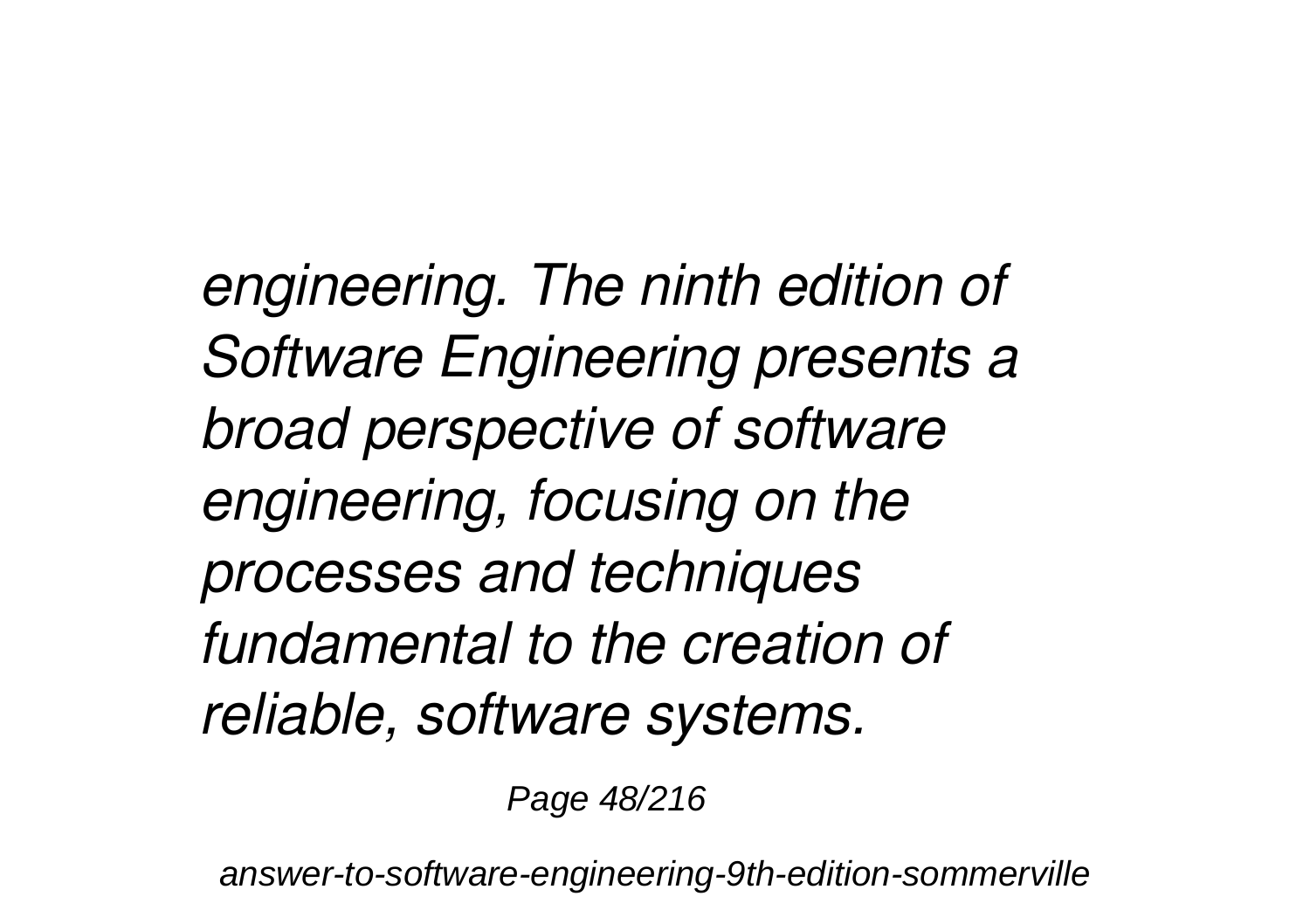*Increased coverage of agile methods and software reuse, along with coverage of 'traditional' plandriven software engineering, gives readers the most up-to-date view of the field currently available. Practical case studies, a full set of*

Page 49/216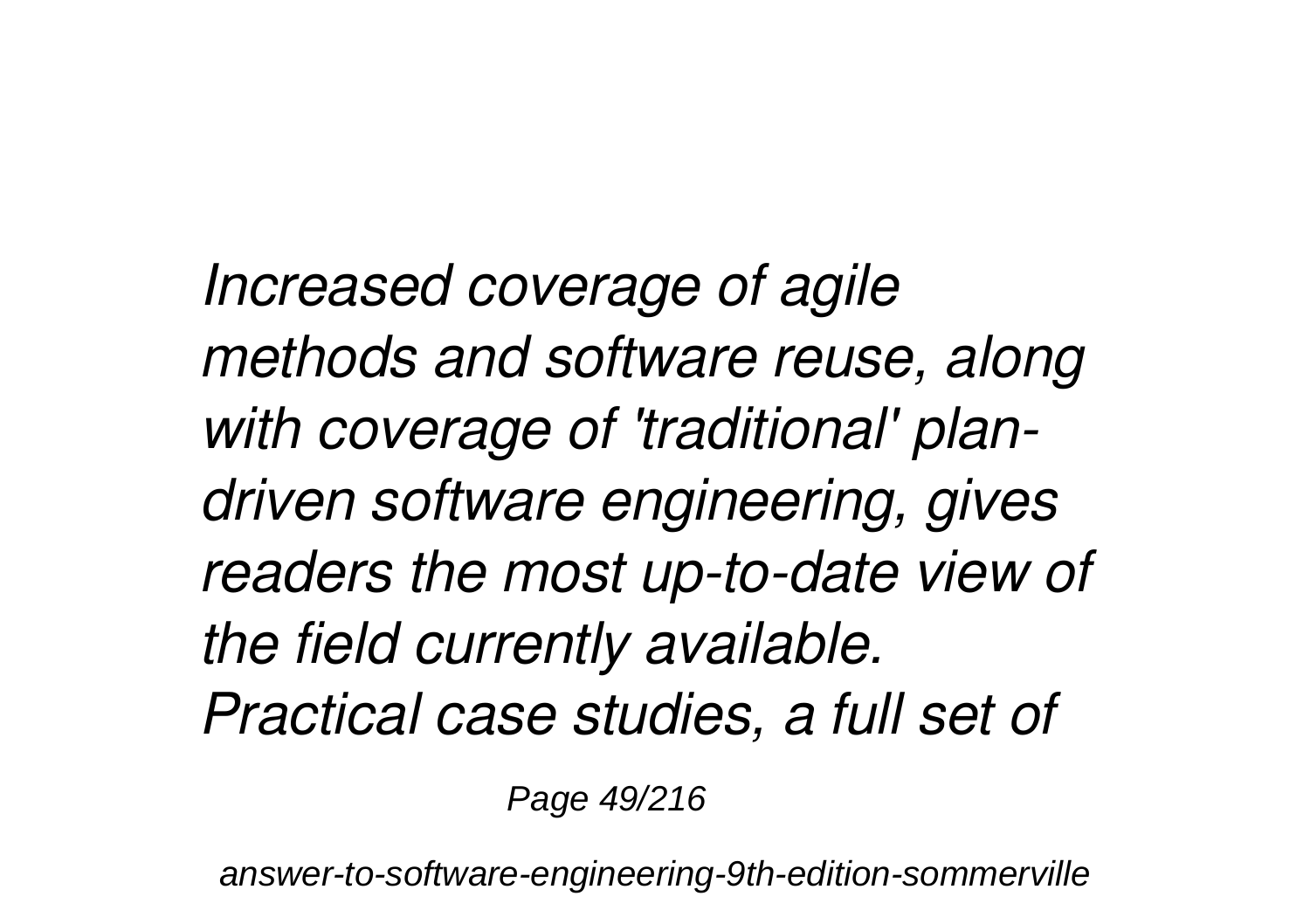*easy-to-access supplements, and extensive web resources make teaching the course easier than ever. The book is now structured into four parts: 1: Introduction to Software Engineering 2: Dependability and Security 3:*

Page 50/216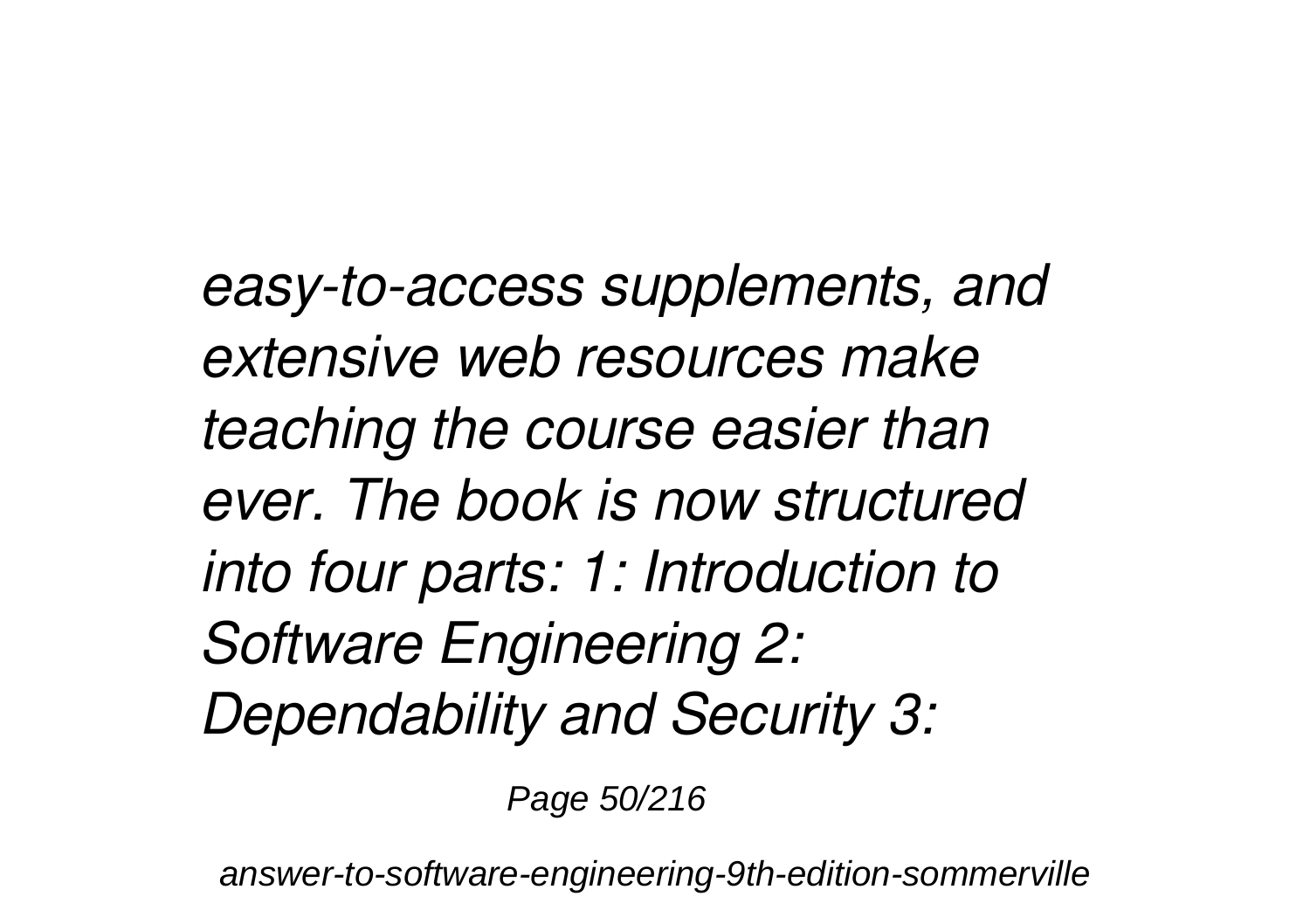*Advanced Software Engineering 4: Software Engineering Management The two-volume set LNCS 10539 and 10540 constitutes the proceedings of the 9th International Conference on Social Informatics, SocInfo 2017, held in Oxford, UK, in*

Page 51/216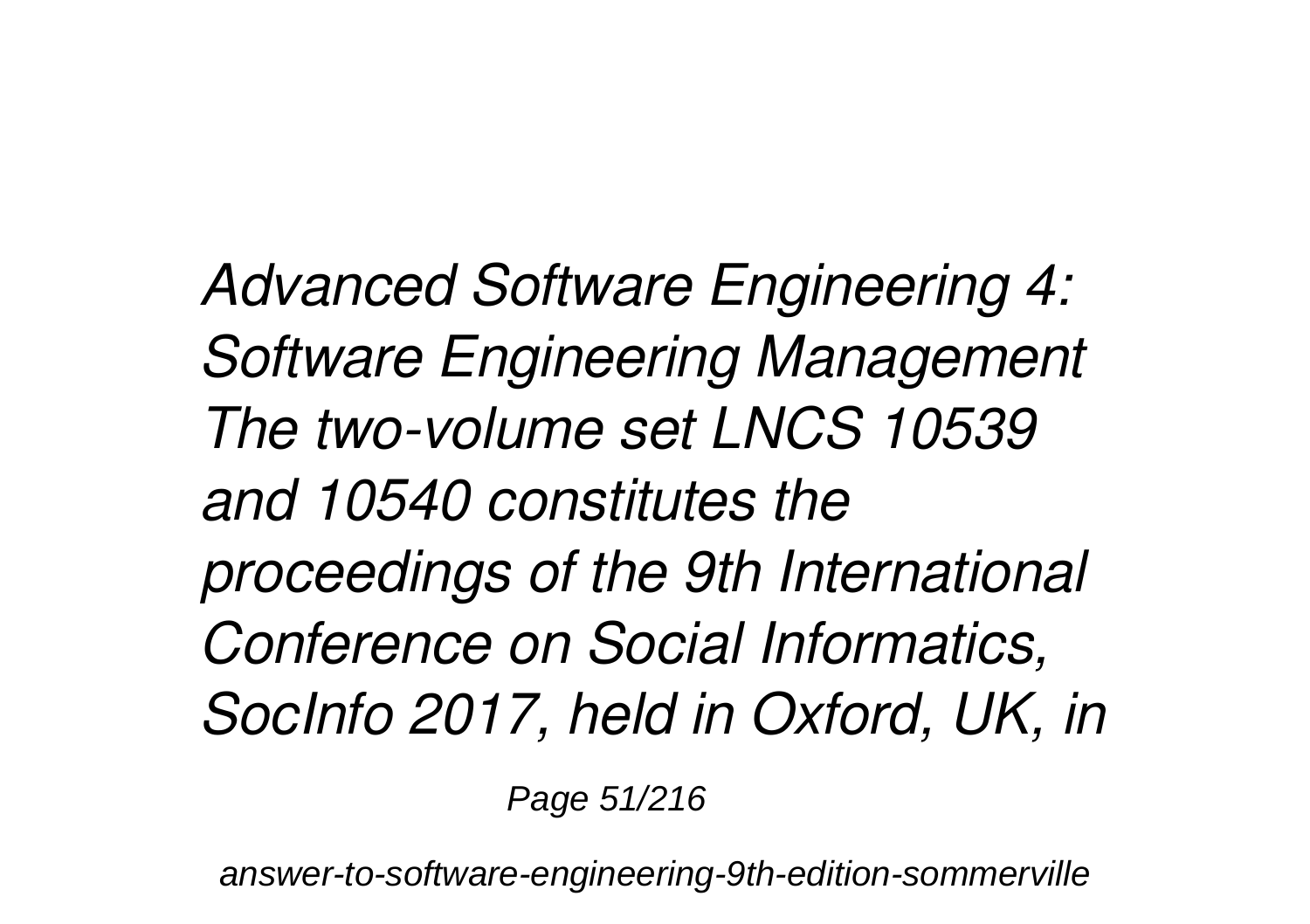*September 2017. The 37 full papers and 43 poster papers presented in this volume were carefully reviewed and selected from 142 submissions. The papers are organized in topical sections named: economics, science of success, and education;*

Page 52/216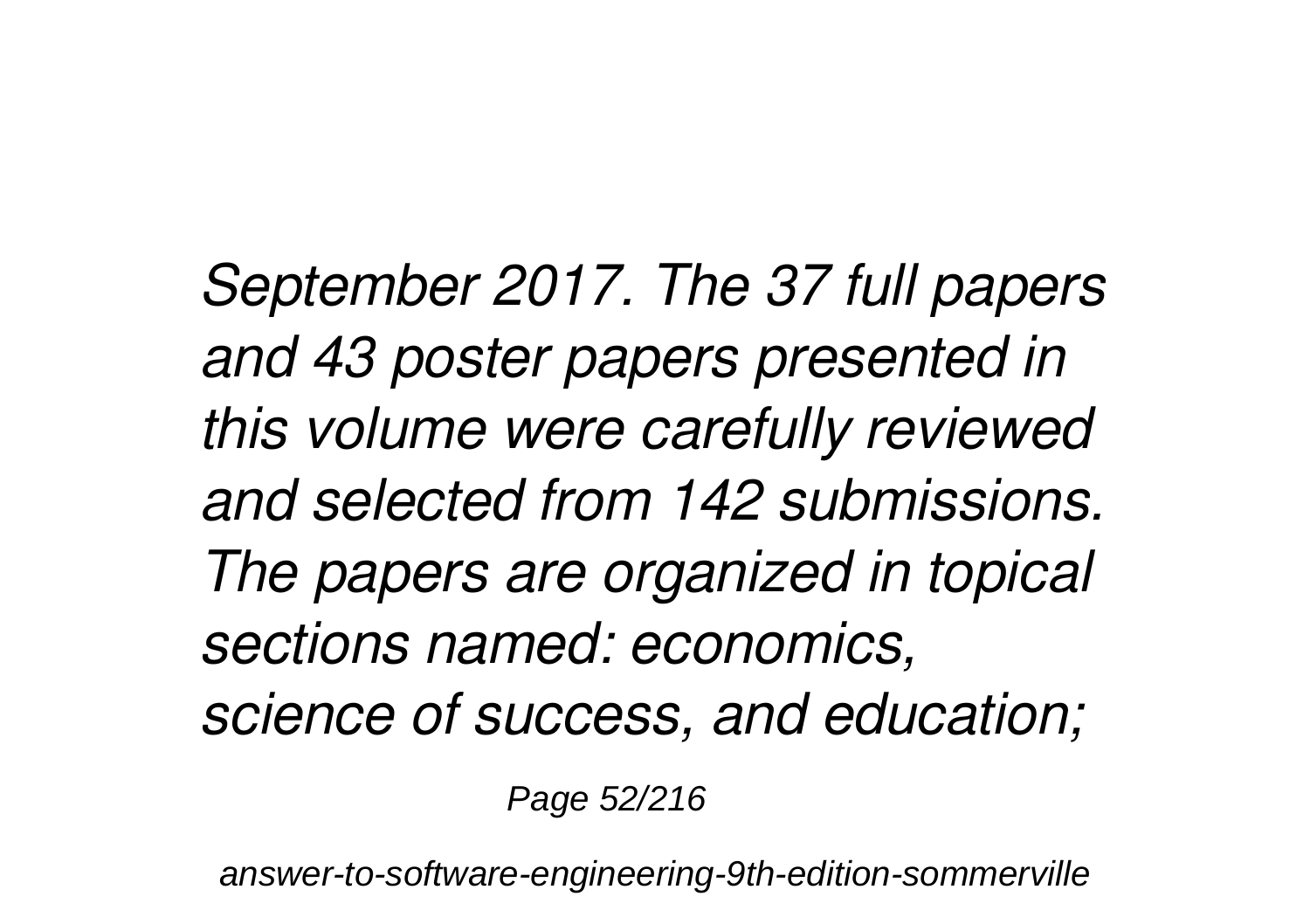*network science; news, misinformation, and collective sensemaking; opinions, behavior, and social media mining; proximity, location, mobility, and urban analytics; security, privacy, and trust; tools and methods; and health*

Page 53/216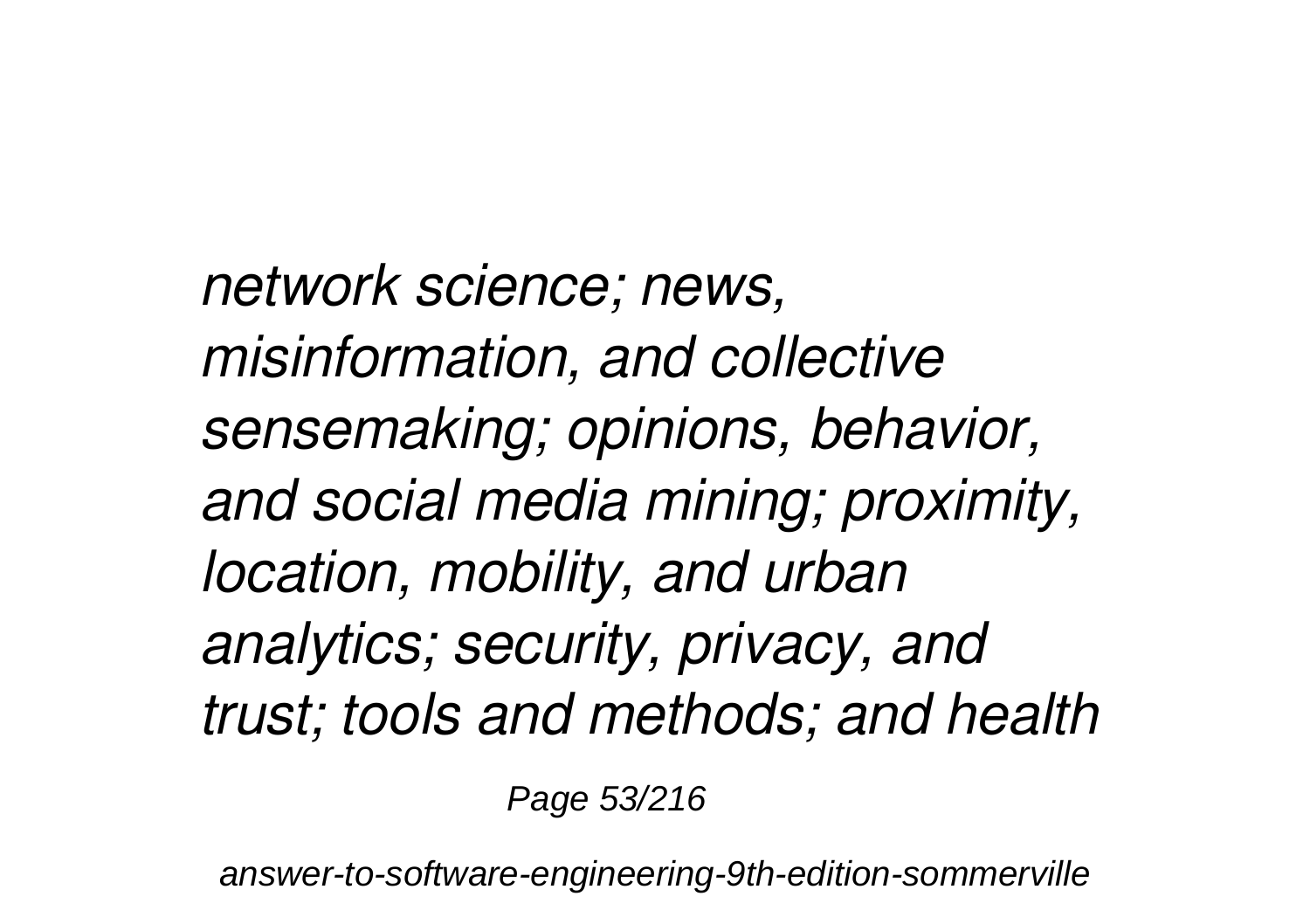*and behaviour. Software Engineering: A Methodical Approach (Second Edition) provides a comprehensive, but concise introduction to software engineering. It adopts a methodical approach to solving software*

Page 54/216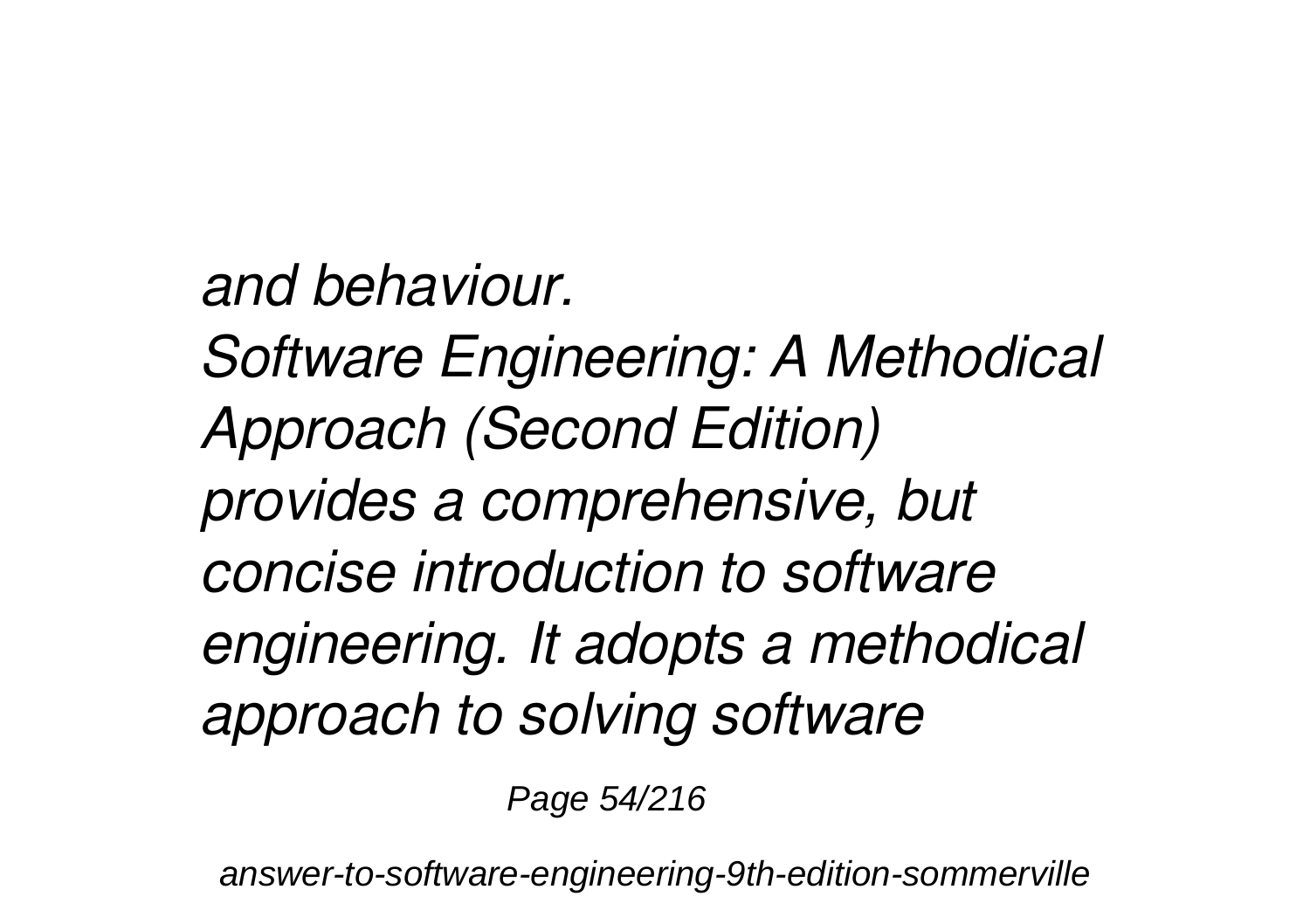*engineering problems, proven over several years of teaching, with outstanding results. The book covers concepts, principles, design, construction, implementation, and management issues of software engineering. Each chapter is*

Page 55/216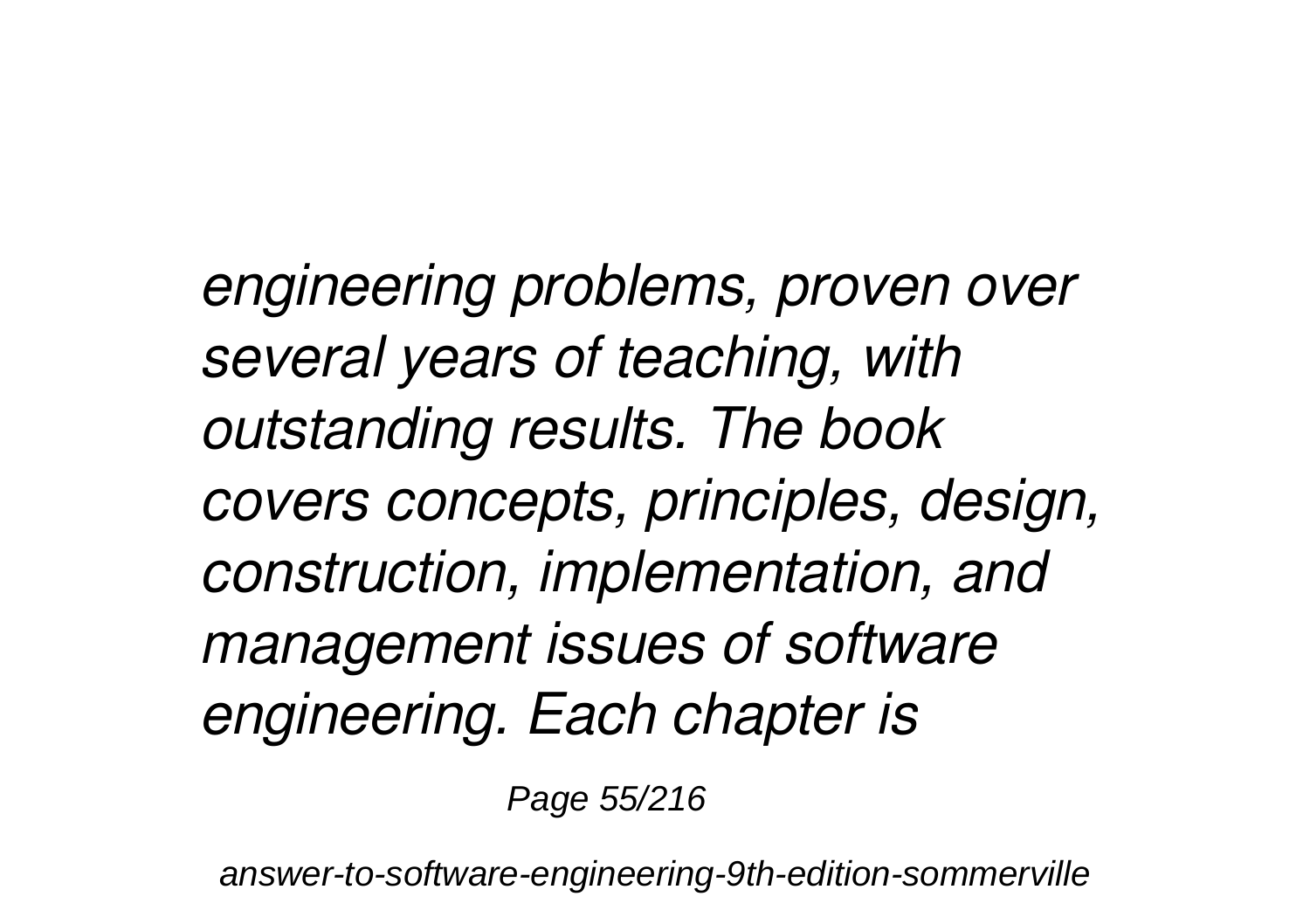*organized systematically into brief, reader-friendly sections, with itemization of the important points to be remembered. Diagrams and illustrations also sum up the salient points to enhance learning. Additionally, the book includes the*

Page 56/216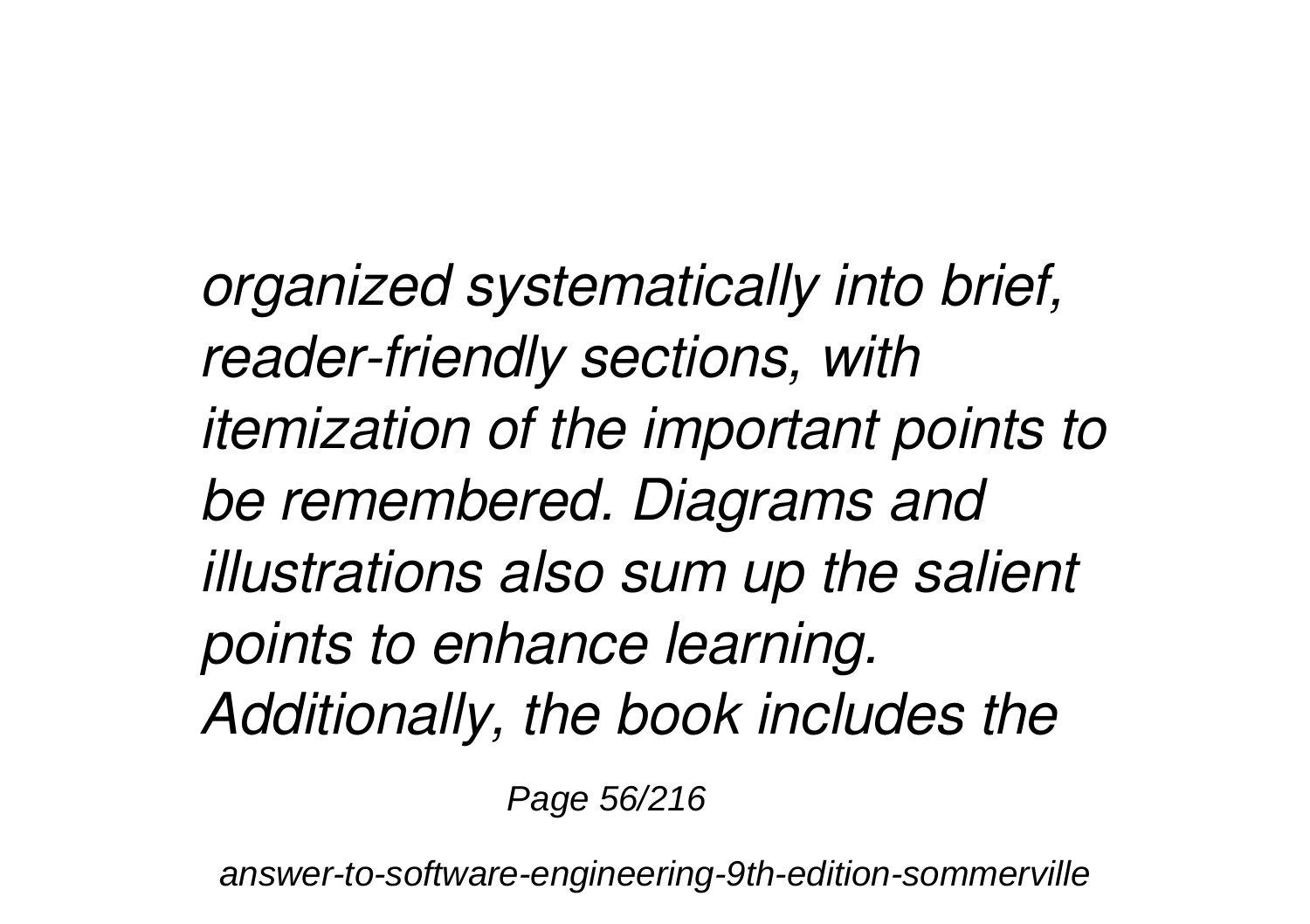*author's original methodologies that add clarity and creativity to the software engineering experience. New in the Second Edition are chapters on software engineering projects, management support systems, software engineering*

Page 57/216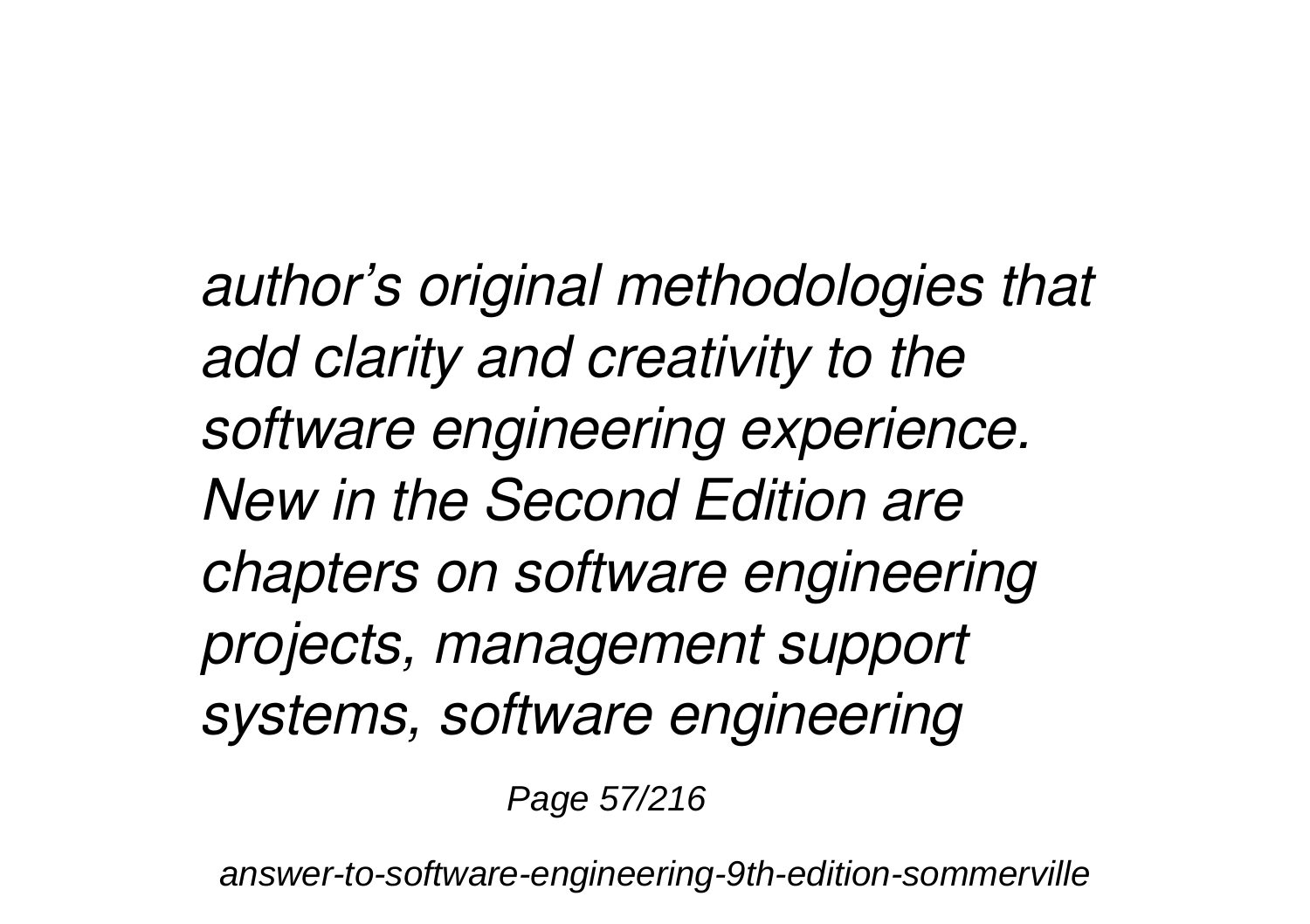*frameworks and patterns as a significant building block for the design and construction of contemporary software systems, and emerging software engineering frontiers. The text starts with an introduction of software engineering*

Page 58/216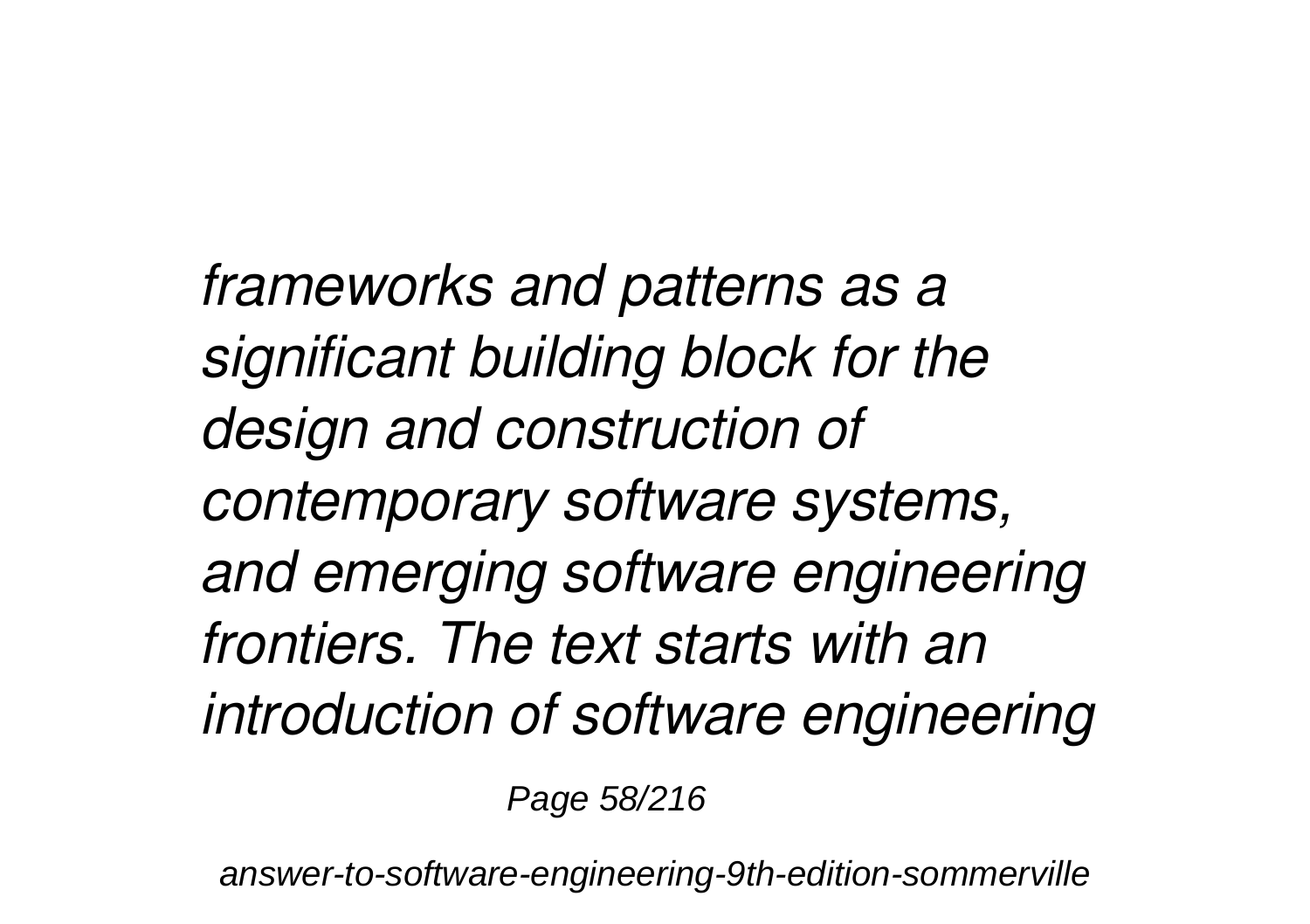*and the role of the software engineer. The following chapters examine in-depth software analysis, design, development, implementation, and management. Covering object-oriented methodologies and the principles of*

Page 59/216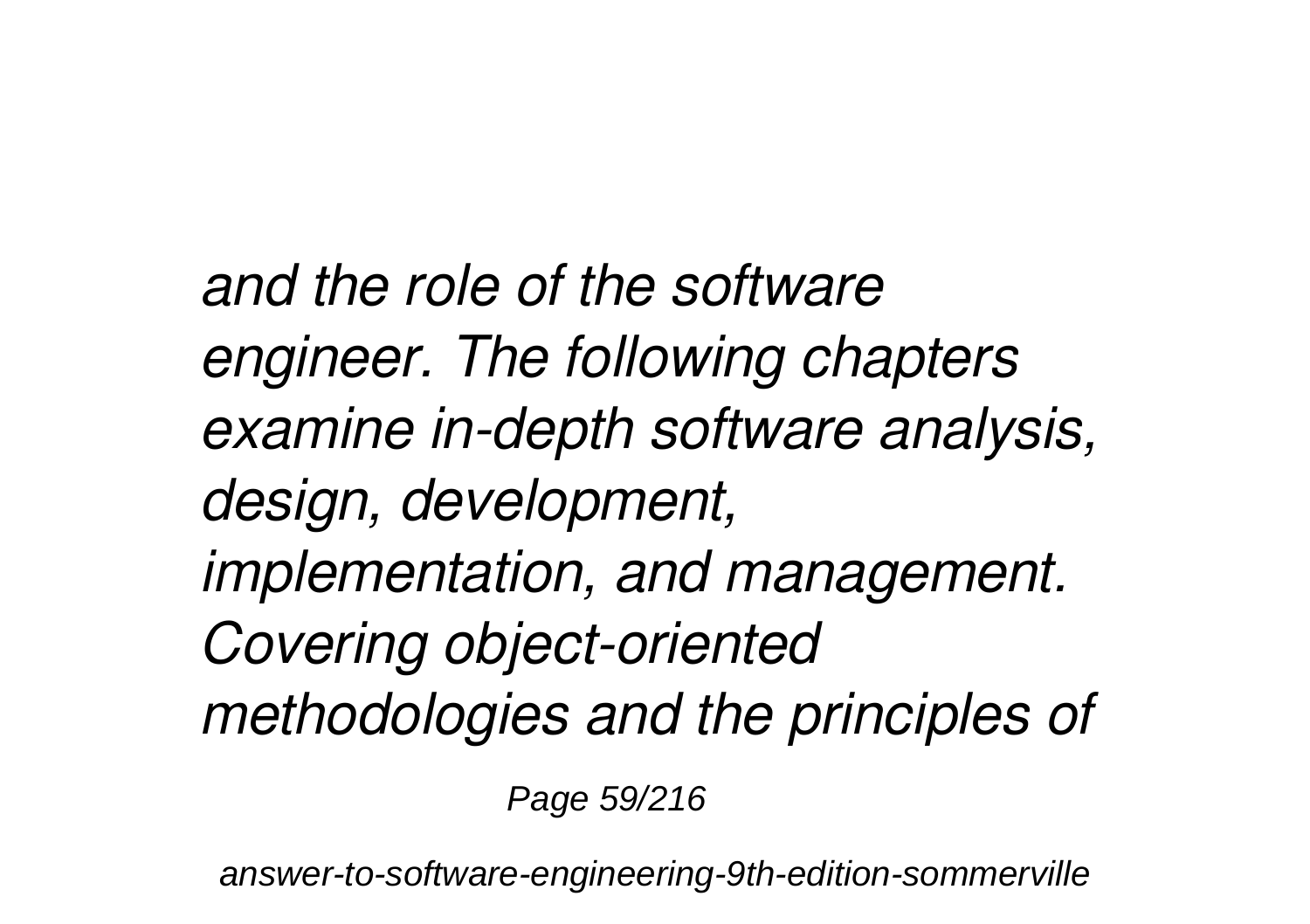*object-oriented information engineering, the book reinforces an object-oriented approach to the early phases of the software development life cycle. It covers various diagramming techniques and emphasizes object*

Page 60/216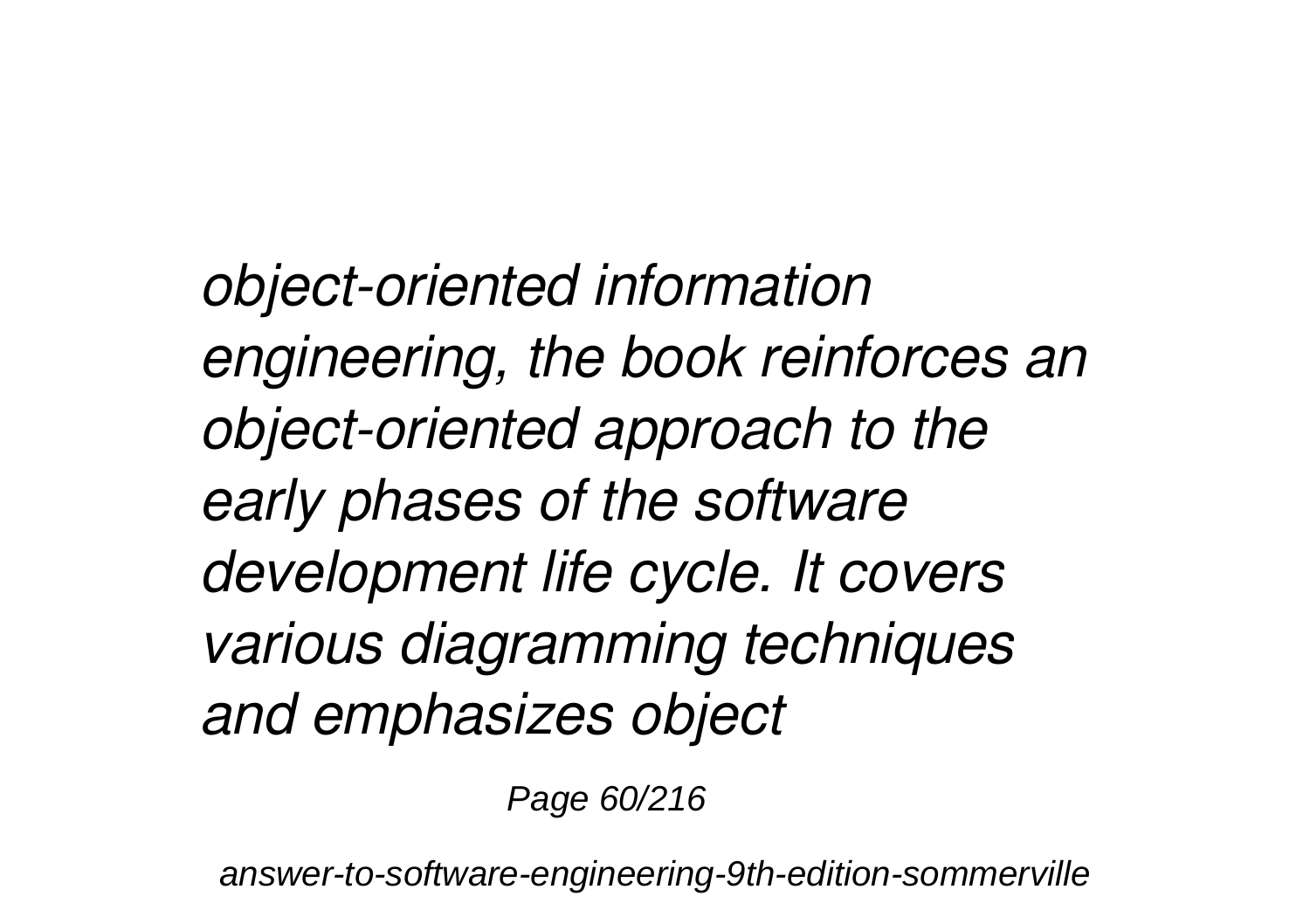*classification and object behavior. The text features comprehensive treatments of: Project management aids that are commonly used in software engineering An overview of the software design phase, including a discussion of the*

Page 61/216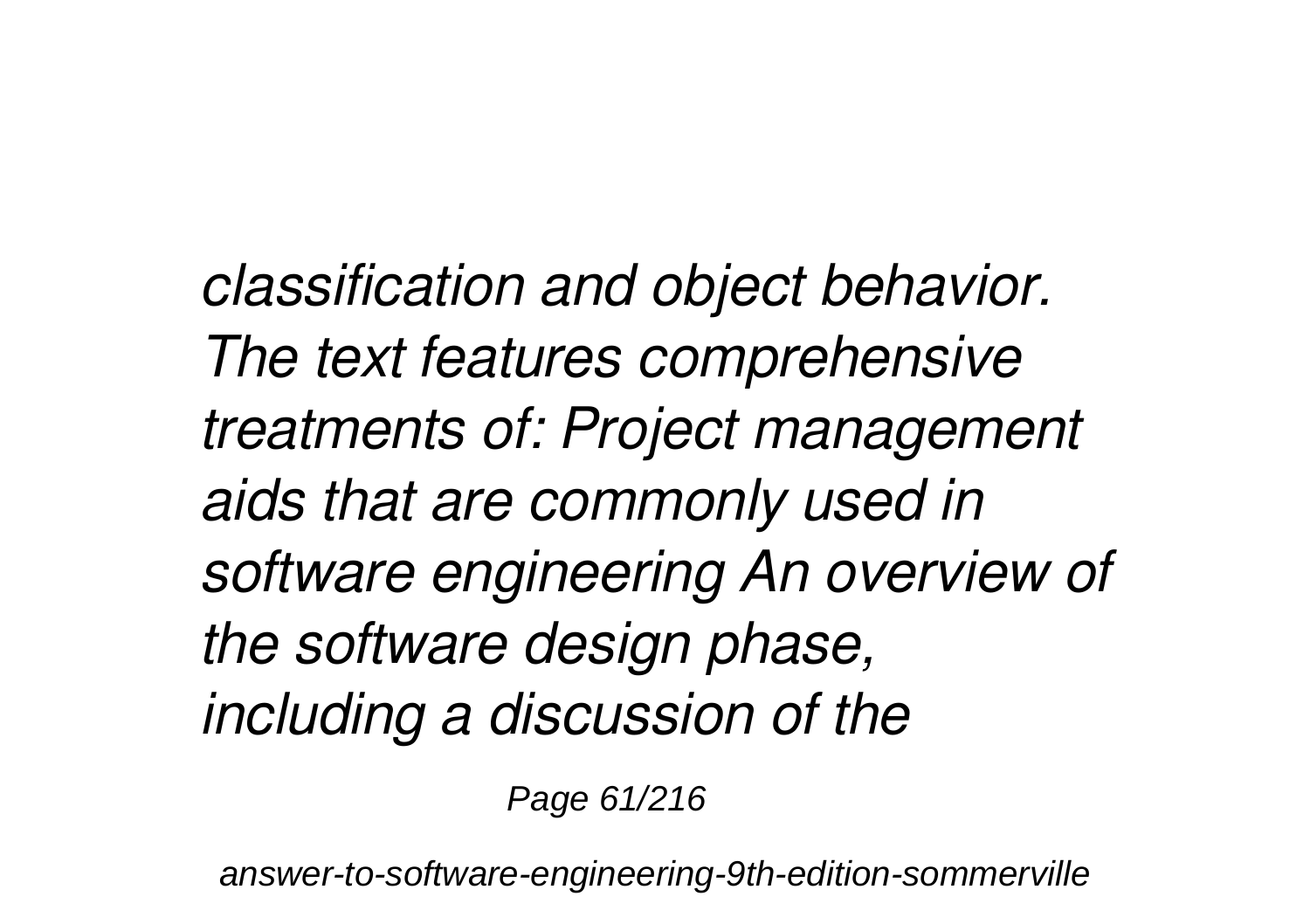*software design process, design strategies, architectural design, interface design, database design, and design and development standards User interface design Operations design Design considerations including system*

Page 62/216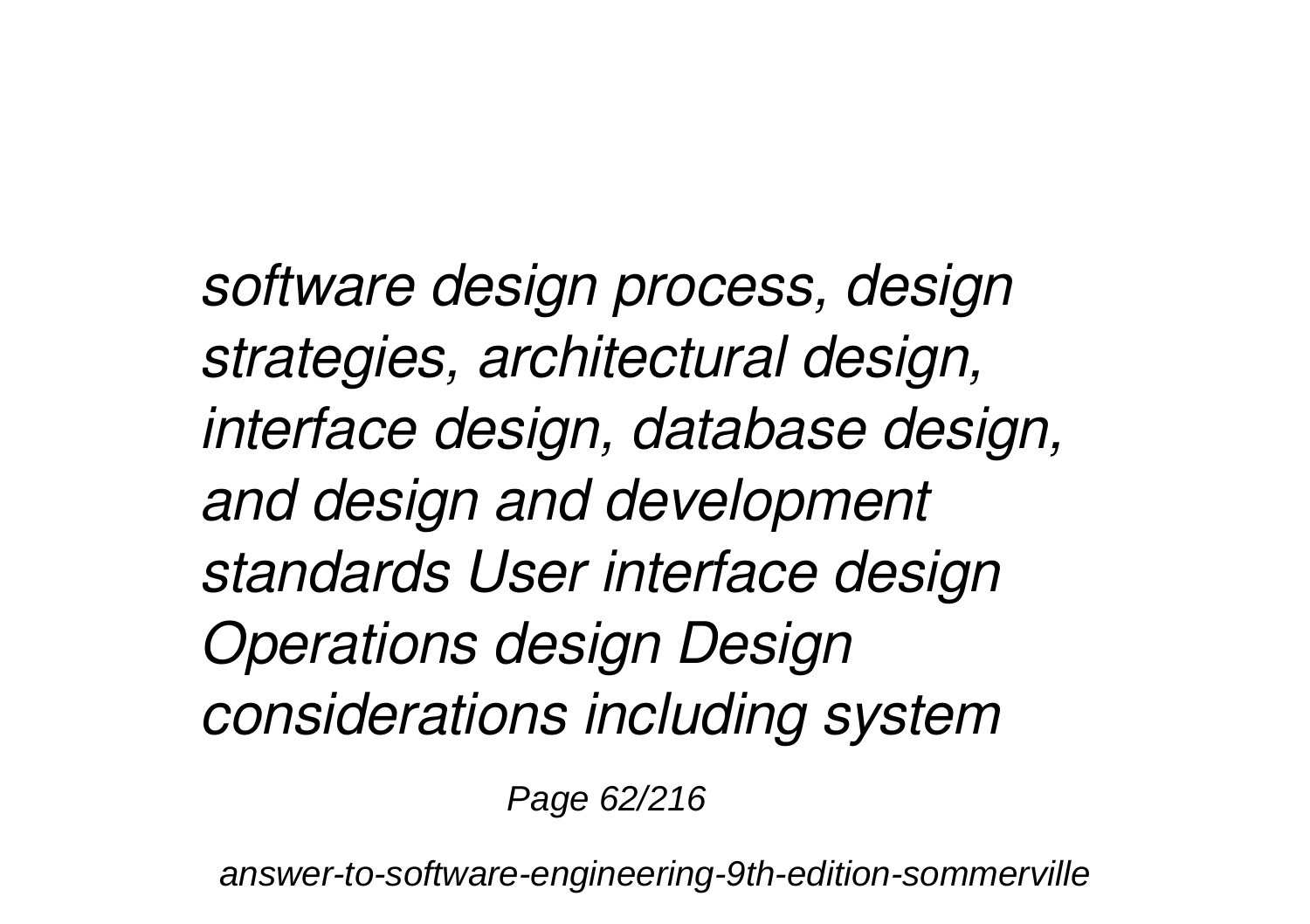*catalog, product documentation, user message management, design for real-time software, design for reuse, system security, and the agile effect Human resource management from a software engineering perspective Software*

Page 63/216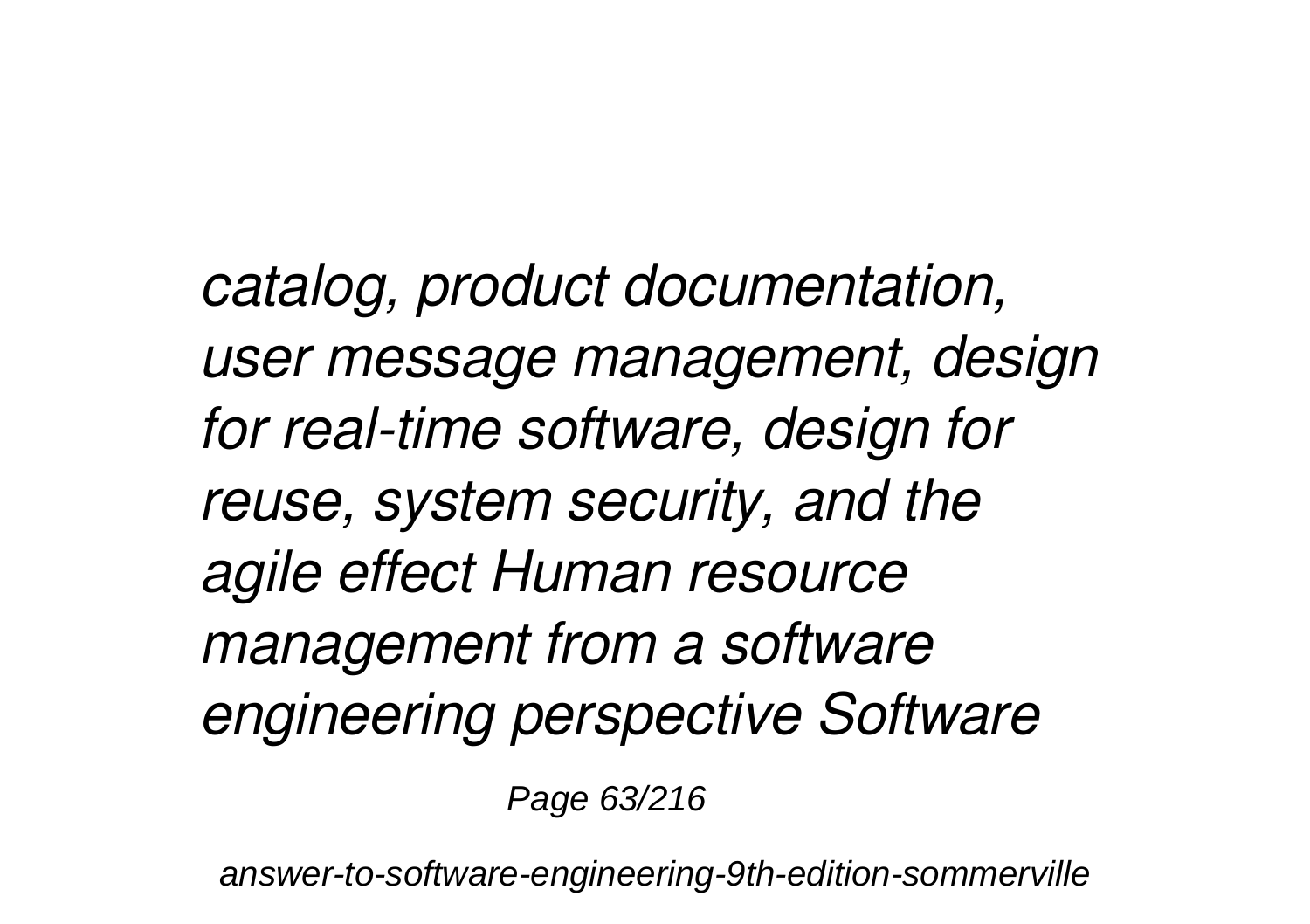*economics Software implementation issues that range from operating environments to the marketing of software Software maintenance, legacy systems, and re-engineering This textbook can be used as a onesemester or two-semester course in*

Page 64/216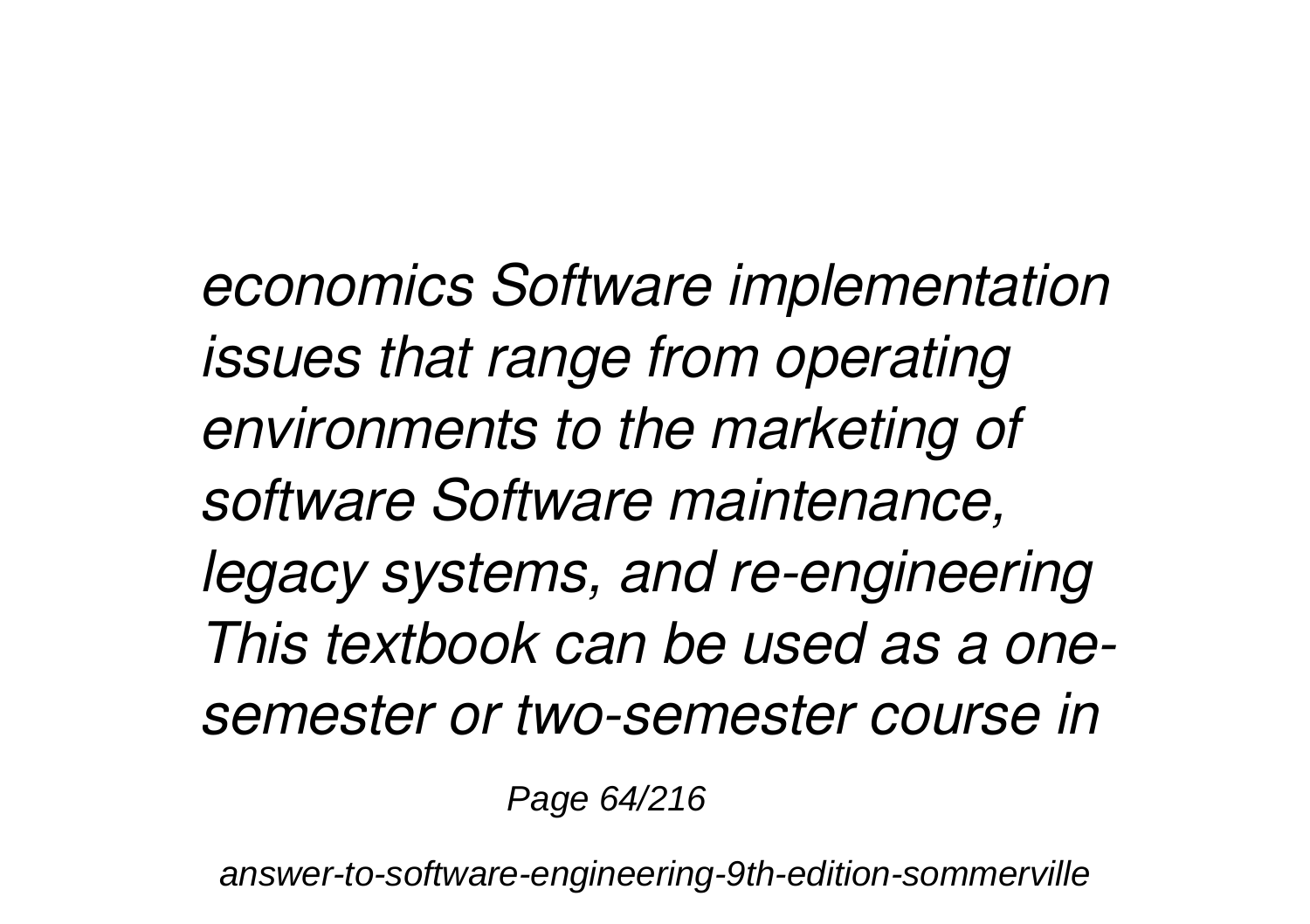*software engineering, augmented with an appropriate CASE or RAD tool. It emphasizes a practical, methodical approach to software engineering, avoiding an overkill of theoretical calculations where possible. The primary objective is to*

Page 65/216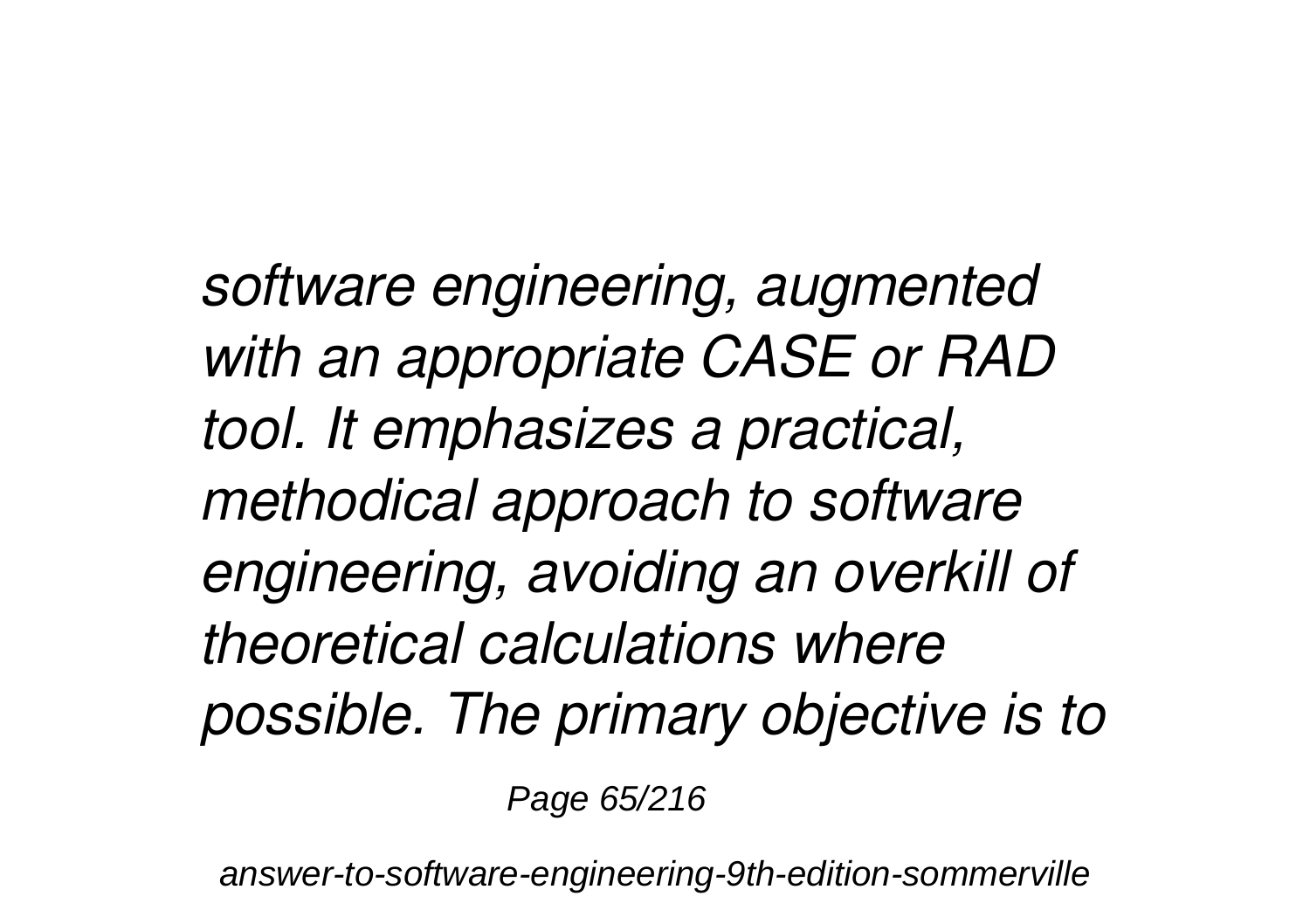*help students gain a solid grasp of the activities in the software development life cycle to be confident about taking on new software engineering projects. Digital Libraries: Knowledge, Information, and Data in an Open*

Page 66/216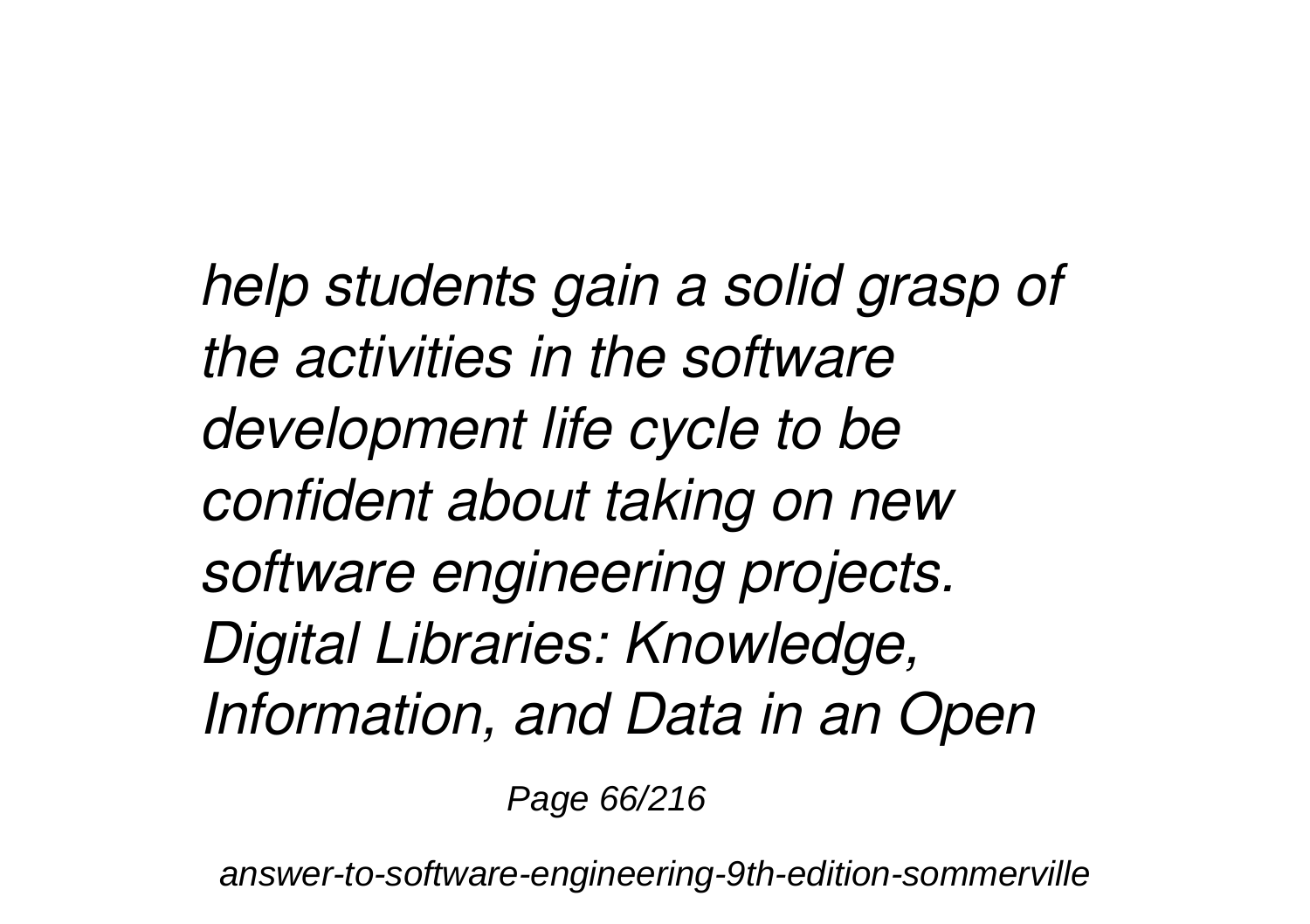*Access Society A Methodical Approach, 2nd Edition Proceedings of the 9th European Conference on Numerical Methods in Geotechnical Engineering (NUMGE 2018), June 25-27, 2018, Porto, Portugal*

Page 67/216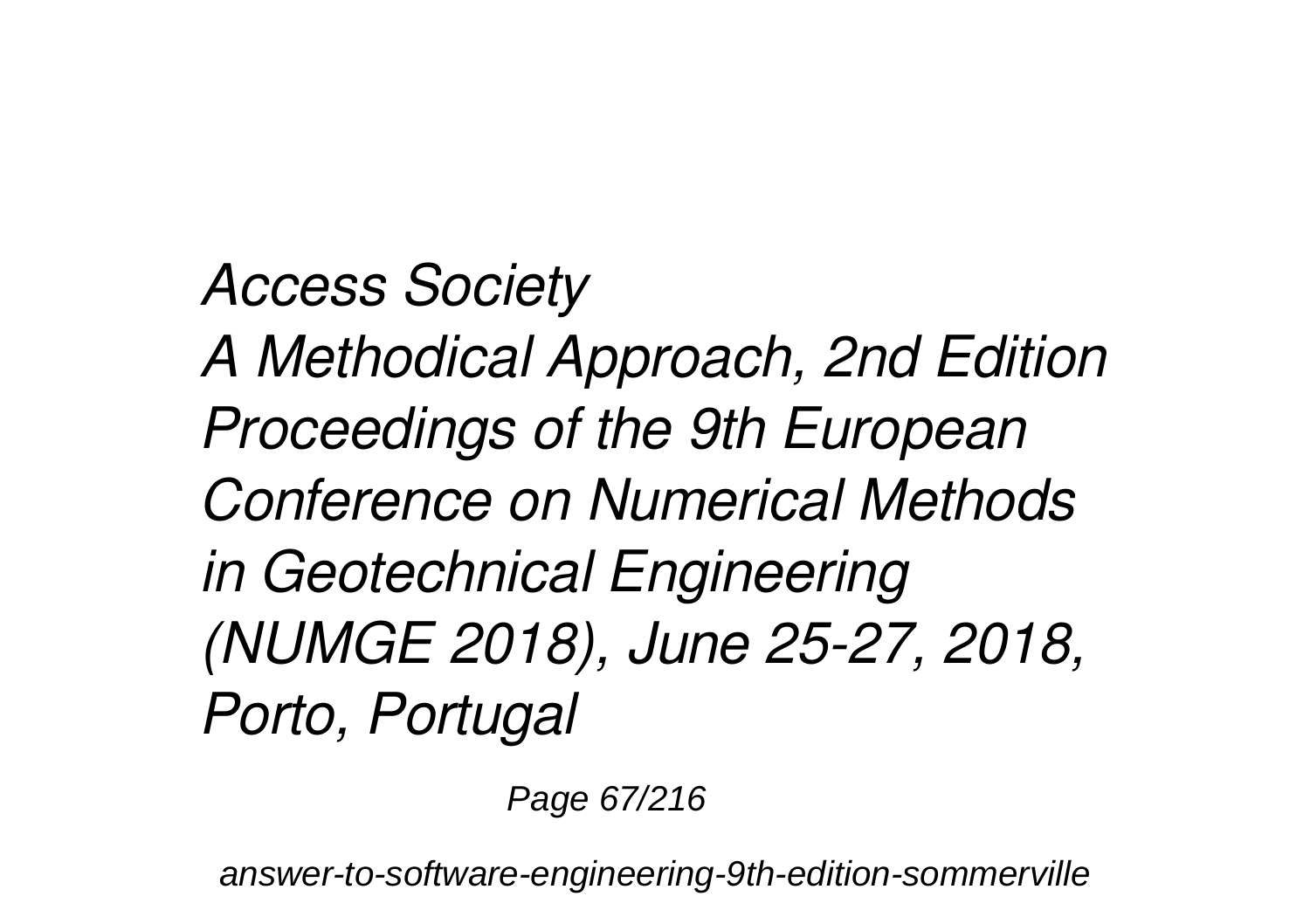*Foundations of Program Design 15th International Conference, Banff, AB, Canada, June 22-25, 2015, Proceedings, Part I A Practitioner's Approach Industrial Software Applications* Discover a practical, streamlined,

Page 68/216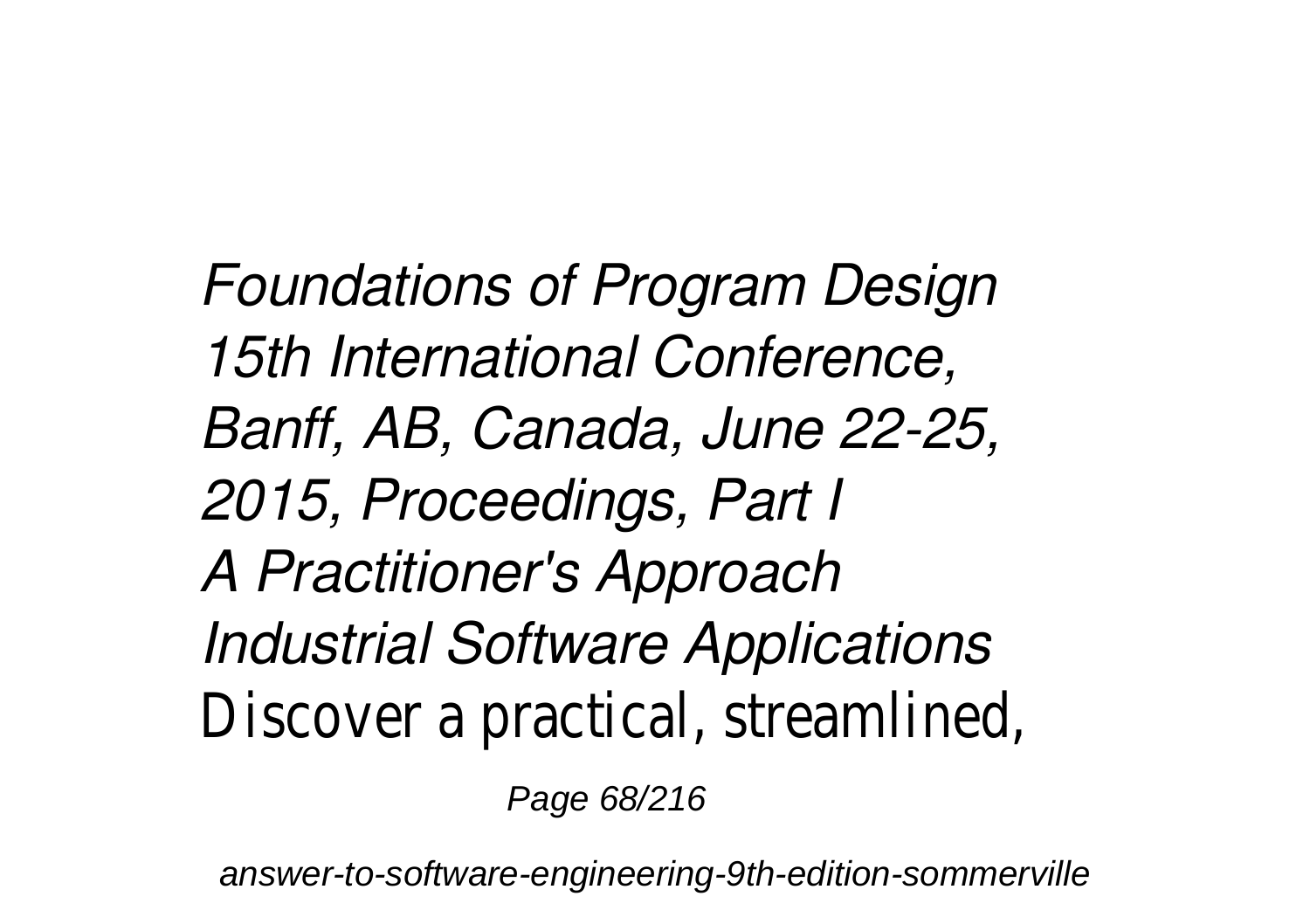and updated approach to information systems development with Tilley/Rosenblatt's SYSTEMS ANALYSIS AND DESIGN, 11E. Expanded coverage of emerging technologies, such as agile methods, cloud computing, and mobile<br><sup>Page 69/216</sup>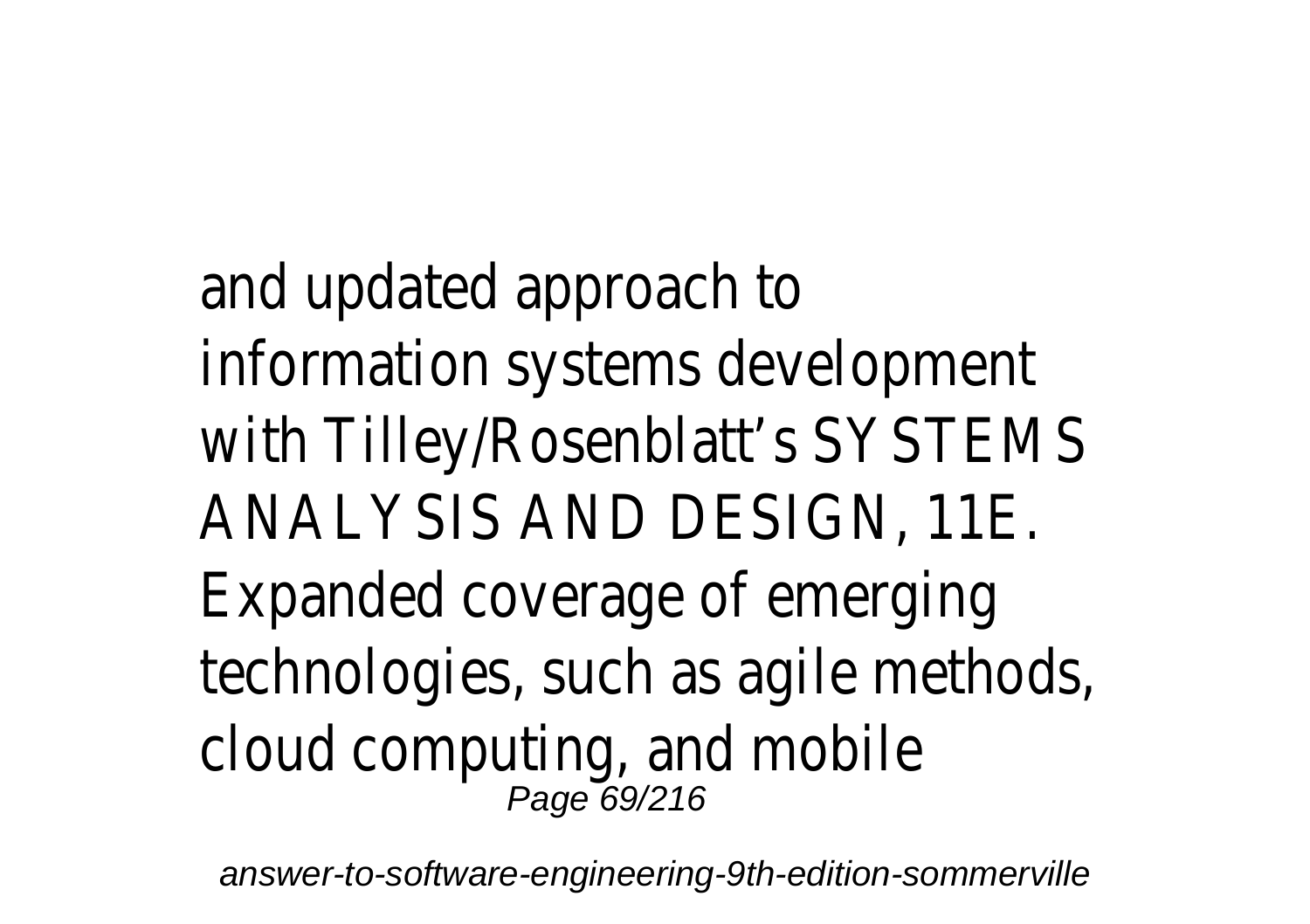applications, complements this book's traditional approaches to systems analysis and design. A wealth of real-world examples emphasizes critical thinking and IT skills in a dynamic, business-related environment. You will find Page 70/216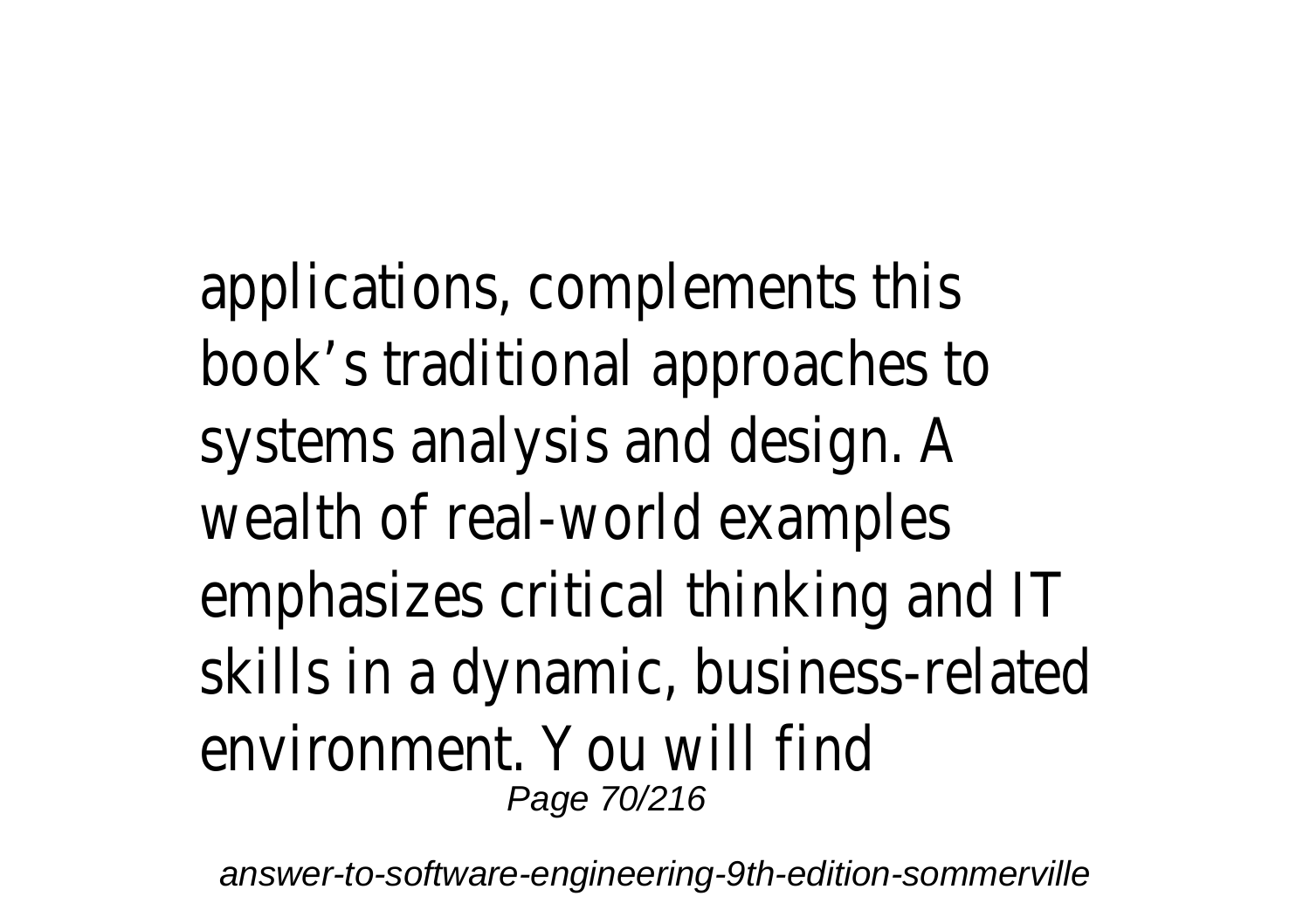numerous projects, insightful assignments, and helpful end-ofchapter exercises to help you refine the IT skills you need for success in today's intensely competitive business world. Important Notice: Media content referenced within the Page 71/216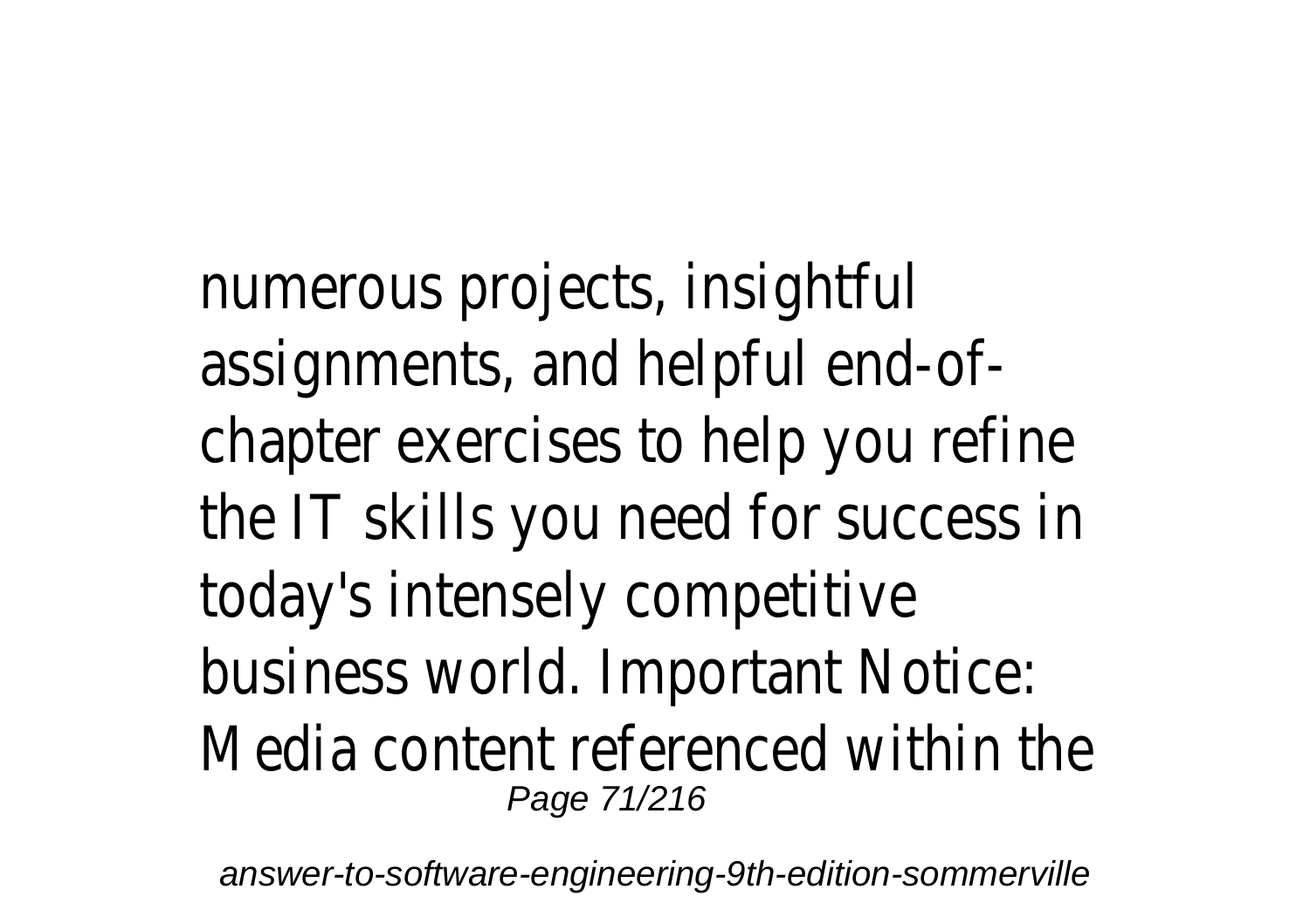product description or the product text may not be available in the ebook version.

This book is written for engineering students and working professionals. Technical professionals are increasingly involved in IT issues,<br>
<sub>Page 72/216</sub>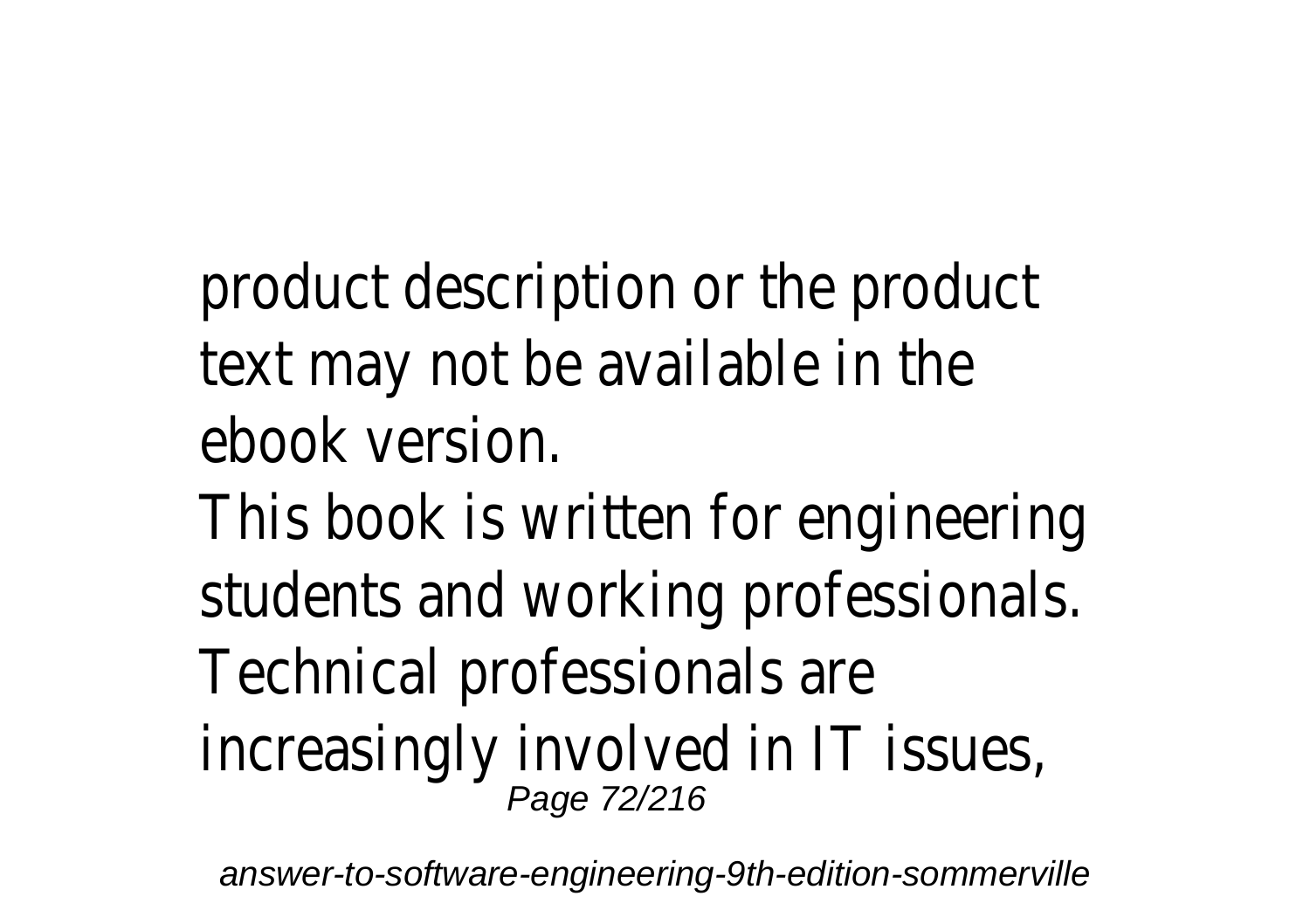such as implementing IT systems, managing them, and taking part in requirements analysis/vendor selection. In this book, the basics of production planning systems (PPS) are covered, as well as their implementation in ERP-Systems like Page 73/216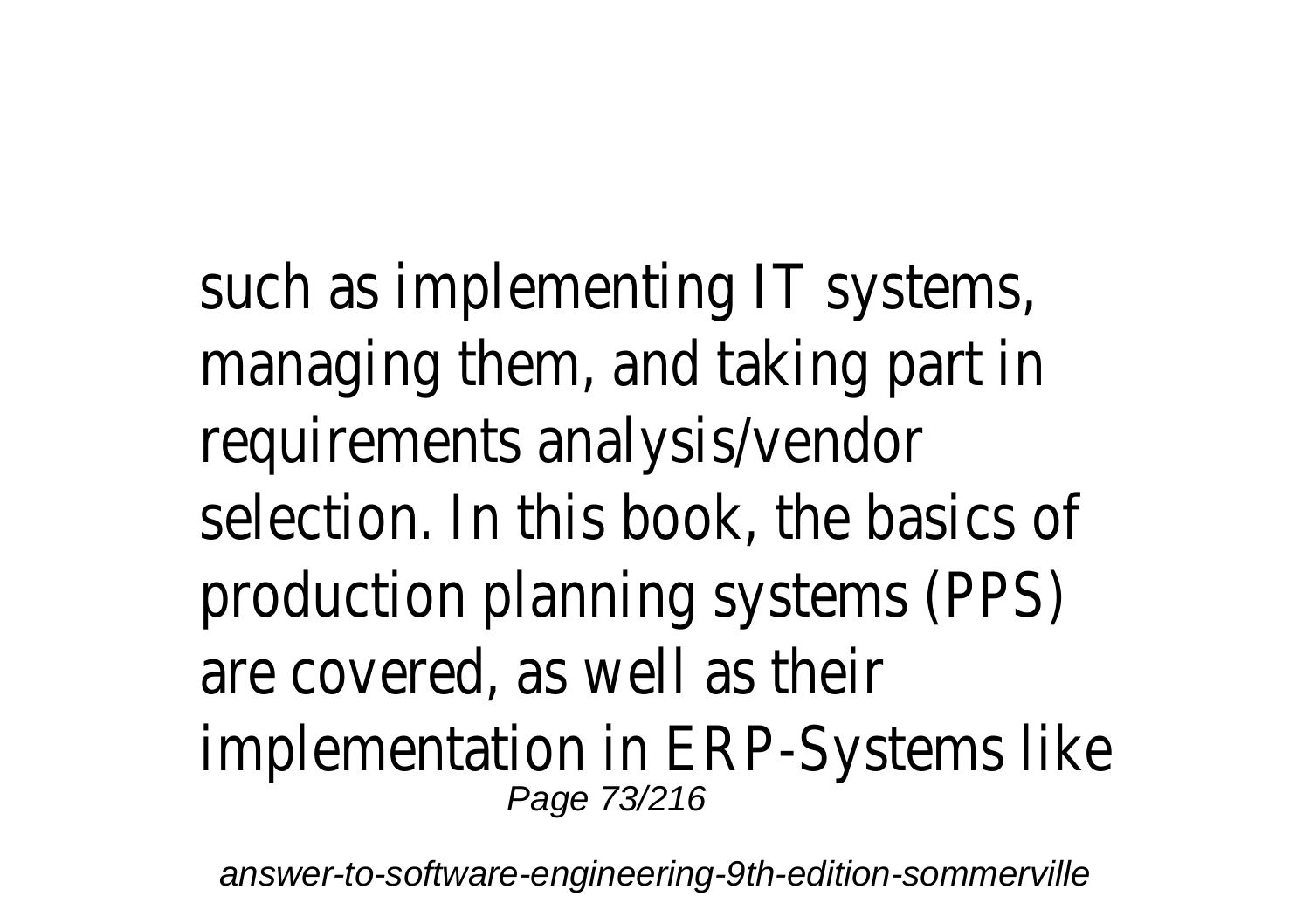SAP. Readers also learn the basics of practical IT management and software creation through detailed, real-world examples. The book serves as a full 5 ECTS study module, which fits into any engineering curriculum. 150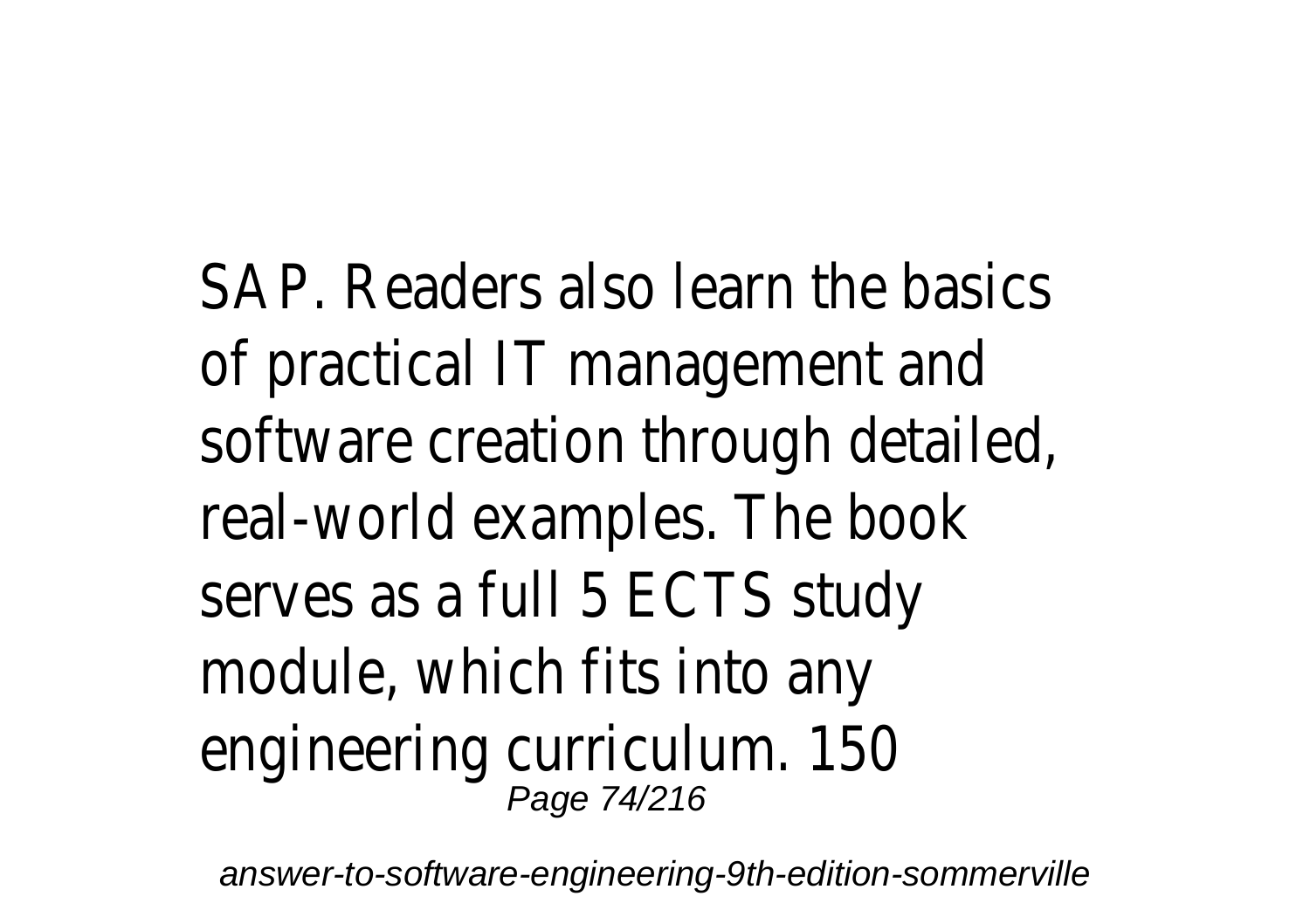multiple-choice quizzes, practical exercises and a text filled with experiential examples make it a convenient choice for selfstudy and for classroom use. This book constitutes the revised selected papers of the scientific<br><sup>Page 75/216</sup>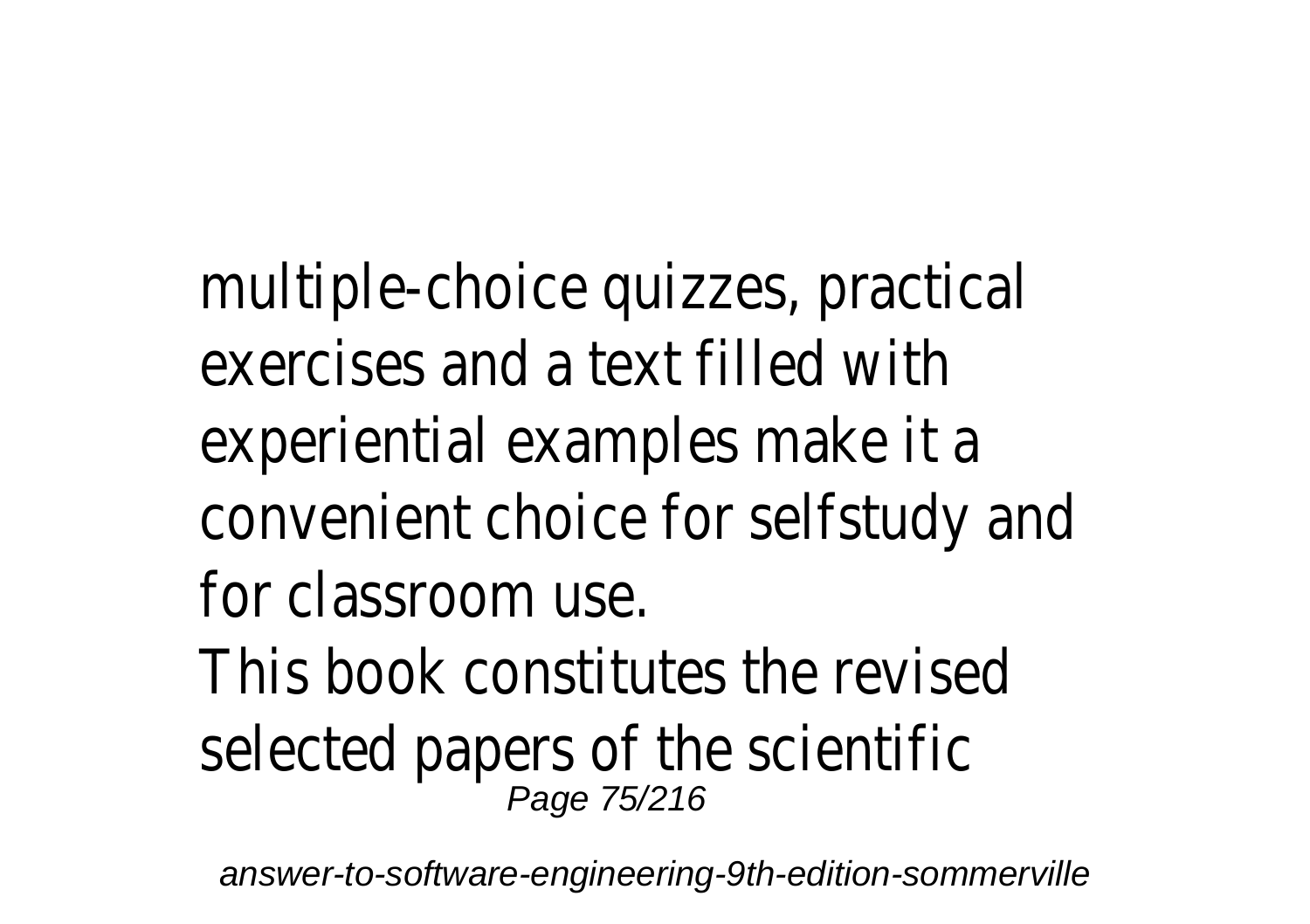satellite events that were held in conjunction with the 17th International Conference on Service-Oriented Computing, ICSOC 2019, held in Toulouse, France, in October 2019. The ICSOC 2019 workshop track consisted of five<br>Page 76/216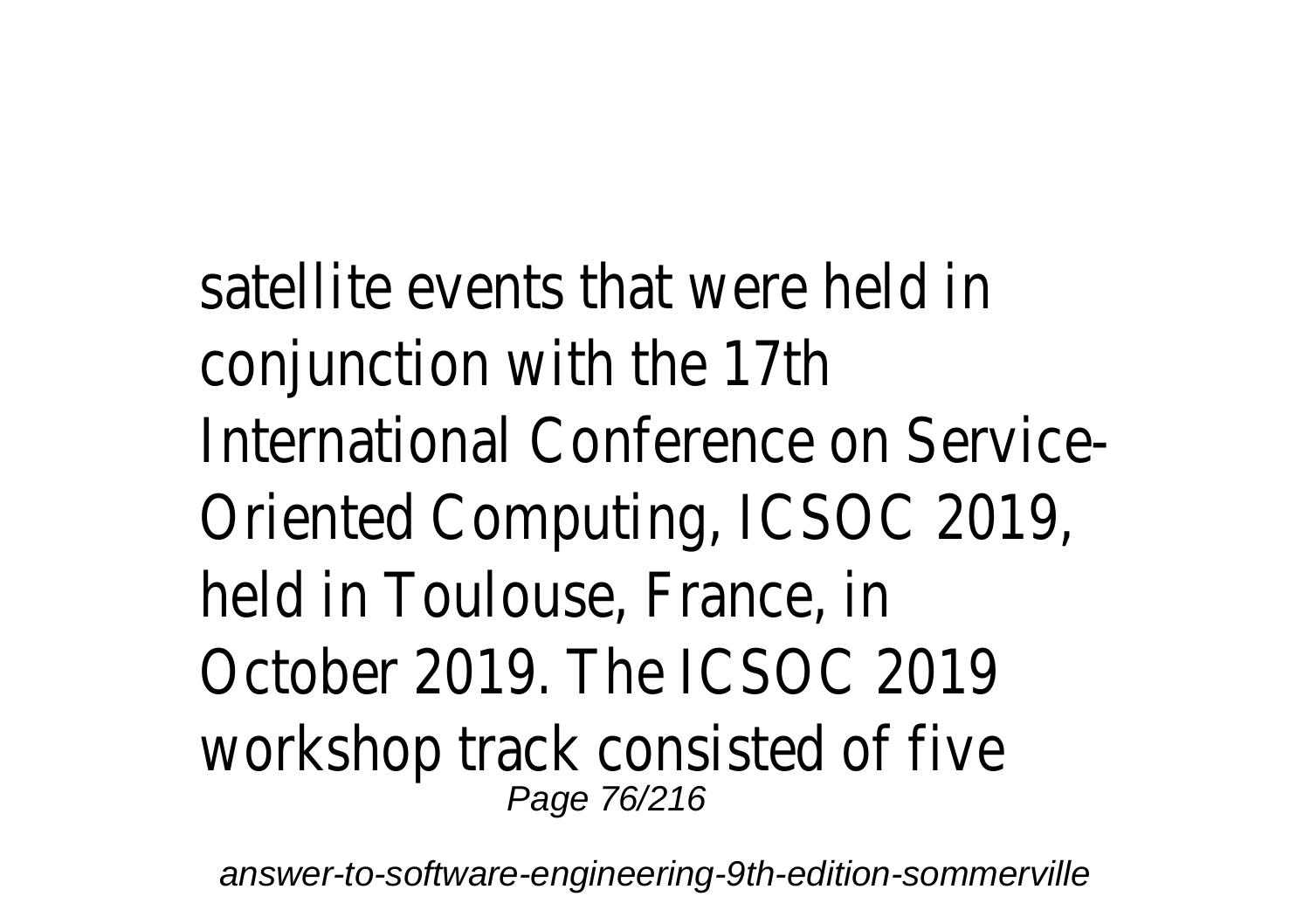workshops on a wide range of topics that fall into the general area of service computing: - The 15th International Workshop on Engineering Service-Oriented Applications and Cloud Services (WESOACS). 4 papers over the 6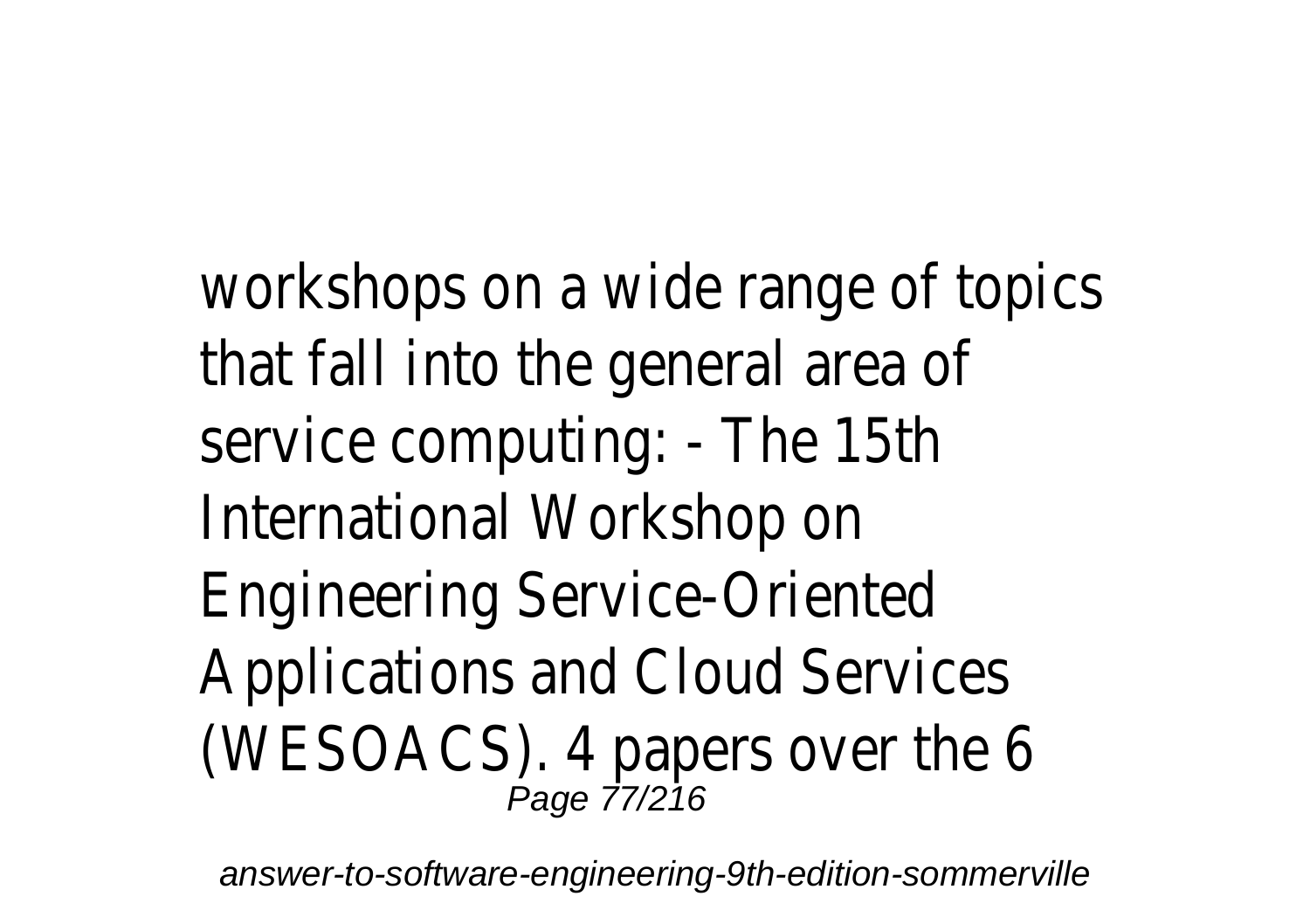received submissions were accepted. - The 4th International Workshop on Adaptive Service-oriented and Cloud Applications (ASOCA). 2 papers over the 4 received submissions were accepted. Moreover, 2 invited papers were Page 78/216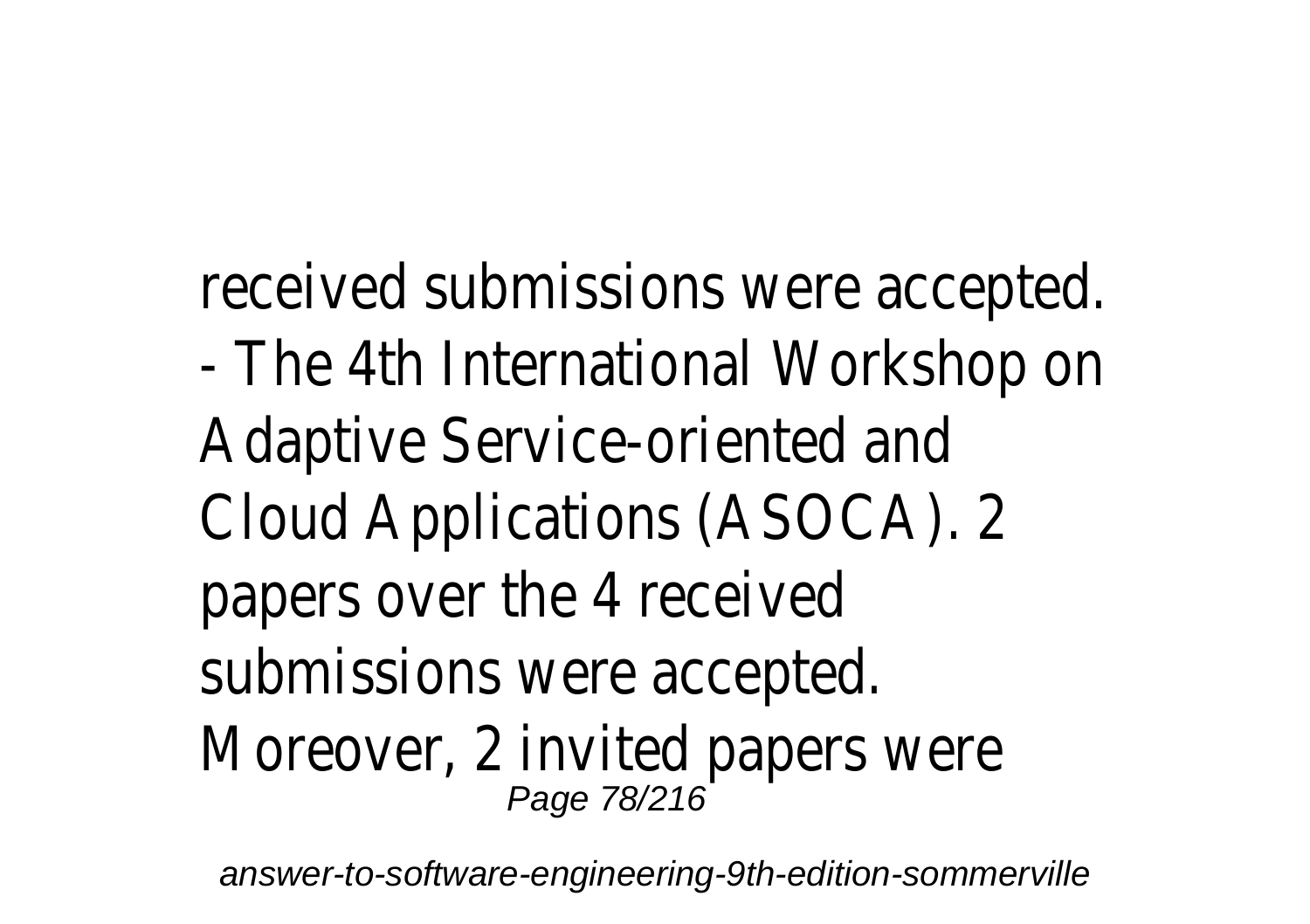presented in this workshop. - The 4th International IoT Systems Provisioning & Management for Context-Aware Smart Cities (ISYCC). 3 papers over the 5 received submissions were accepted. Moreover, 3 invited papers were Page 79/216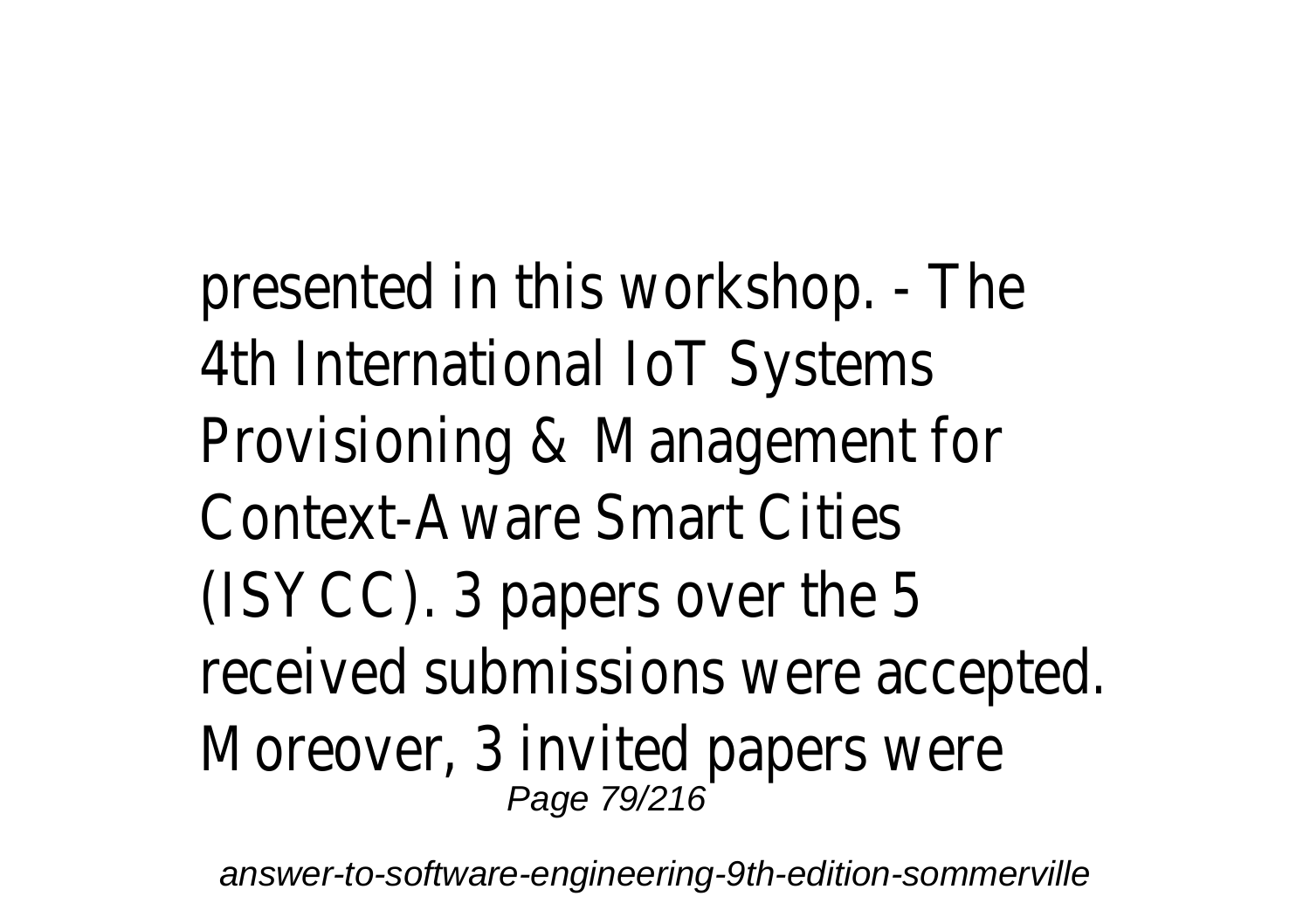presented in this workshop. - The 1st edition of Towards Blockchain-Based Collaborative Enterprise (TBCE). It accepted 2 papers over the 3 received submissions. - The 1st edition of Smart daTa integRation And Processing on Service based<br><sup>Page 80/216</sup>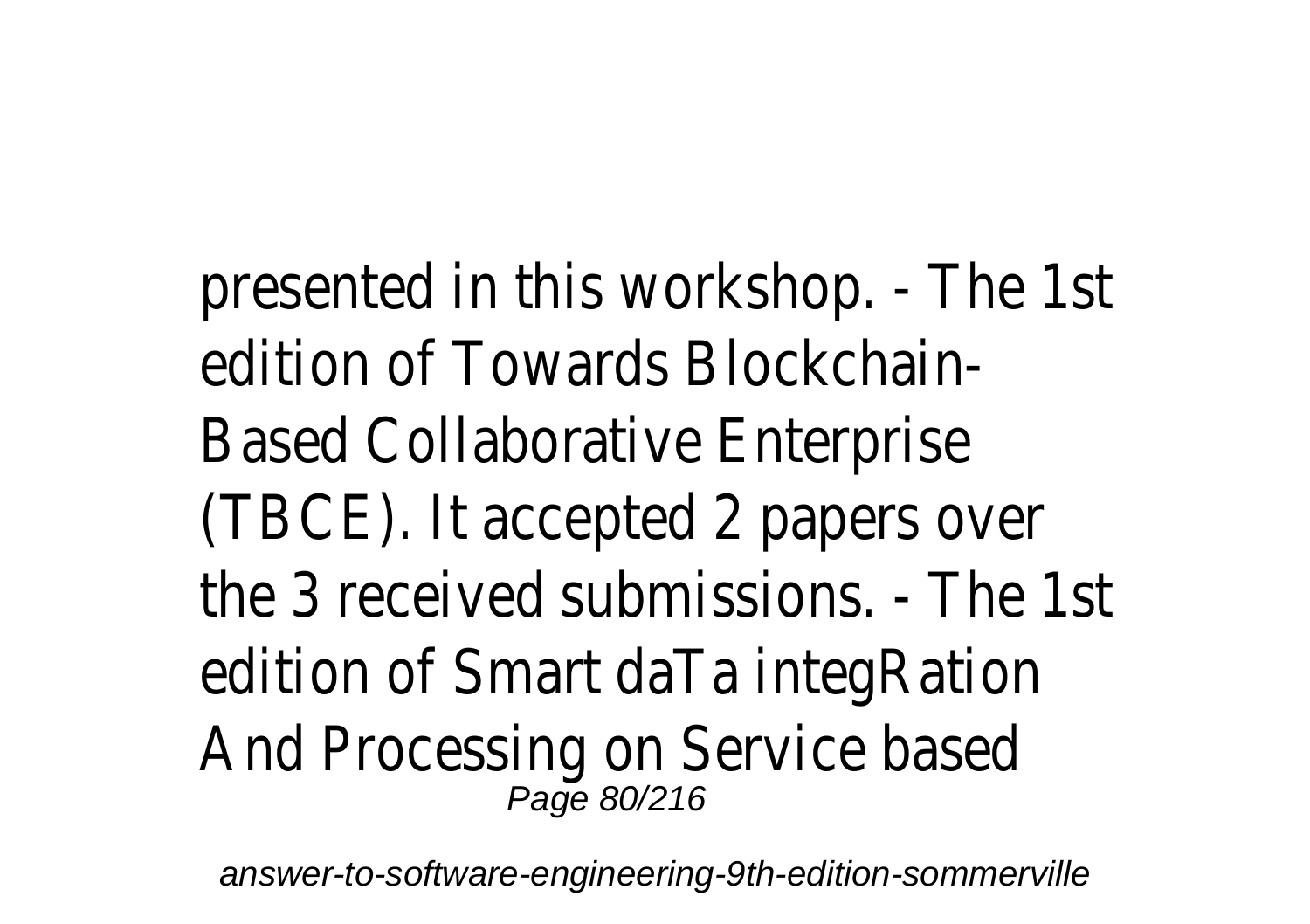environments (STRAPS). 3 papers over the 7 received submissions were accepted. An additional invited paper was presented in this workshop. Highly selected from submissions and rigorously reviewed, 44 papers<br><sup>Page 81/216</sup>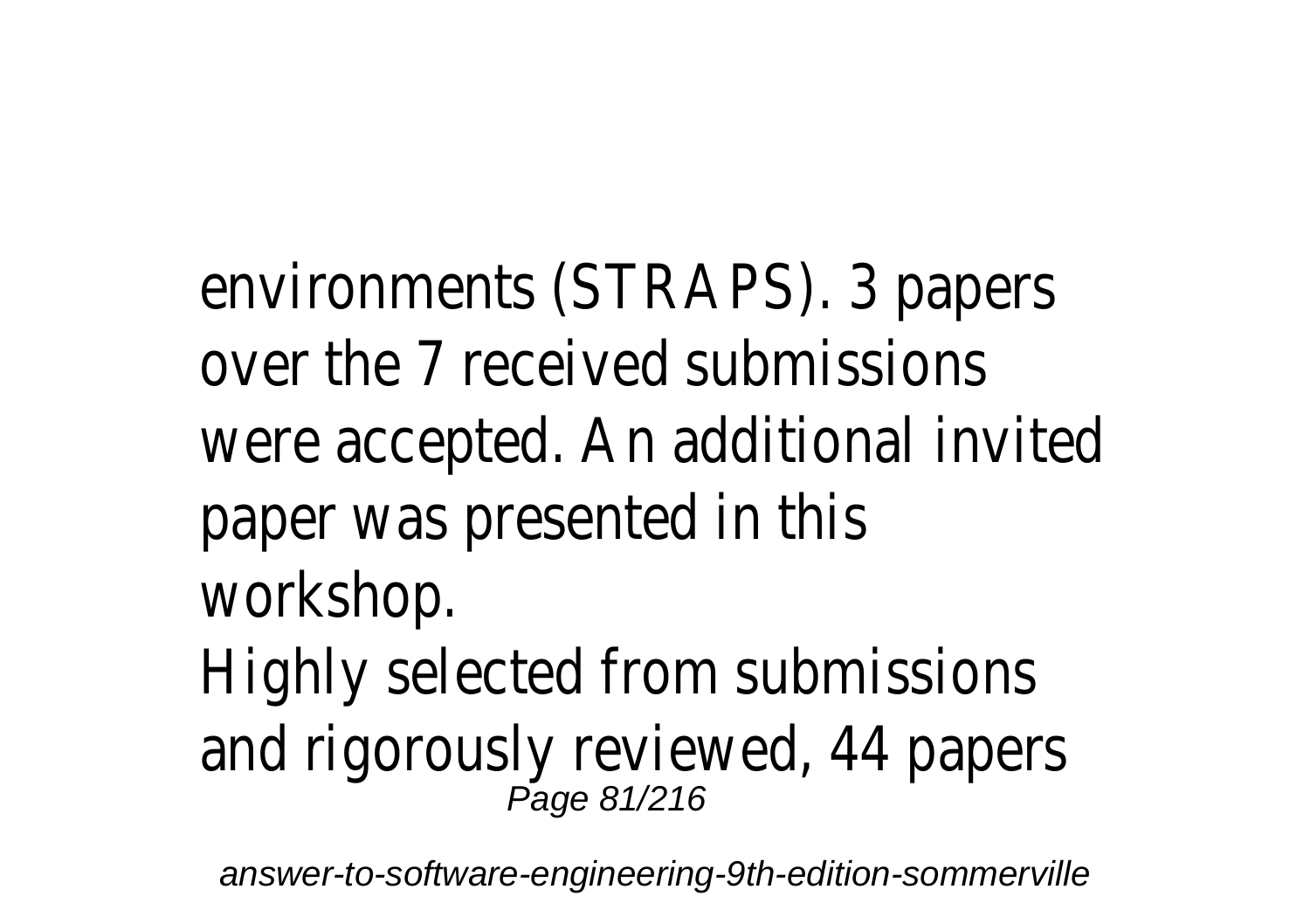cover models and trends in digital product evolution, whether software could and should be more reliable than the world in which it is used, predicting and estimating reliability, improving process, maintaining software, reliability and testing, Page 82/216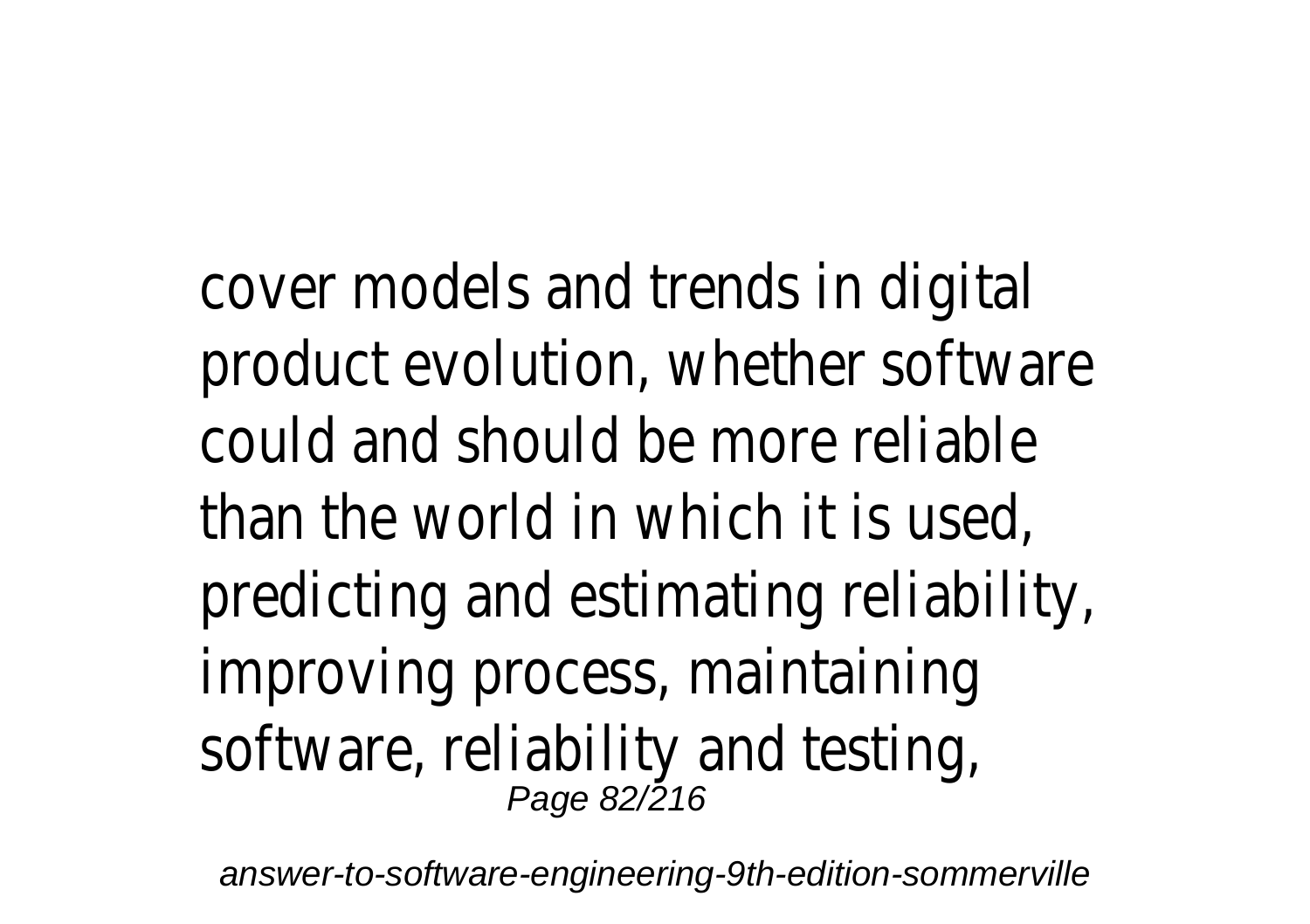modelling and validating reliability, test planning and automation, simulation, special test methods, improving process, diagnosing faults, analyzing and optimizing reliability, evolutionary software, code defect classification and Page 83/216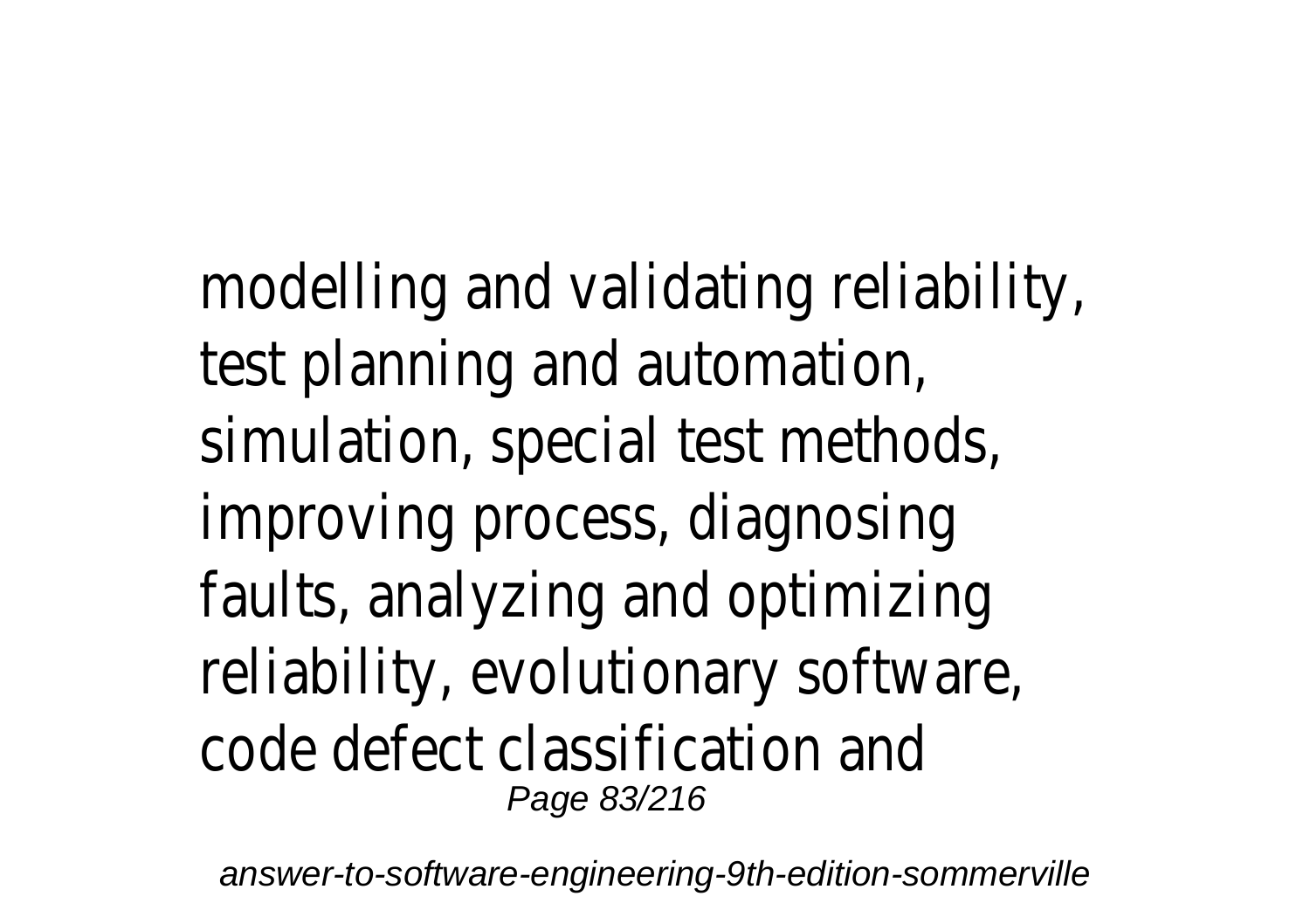metrics, and safety-critical software and fault injection. In addition, materials from panel discussions cover the next generation of dependability standards, achieving adequate levels of reliability in practice, and assessing reliability in Page 84/216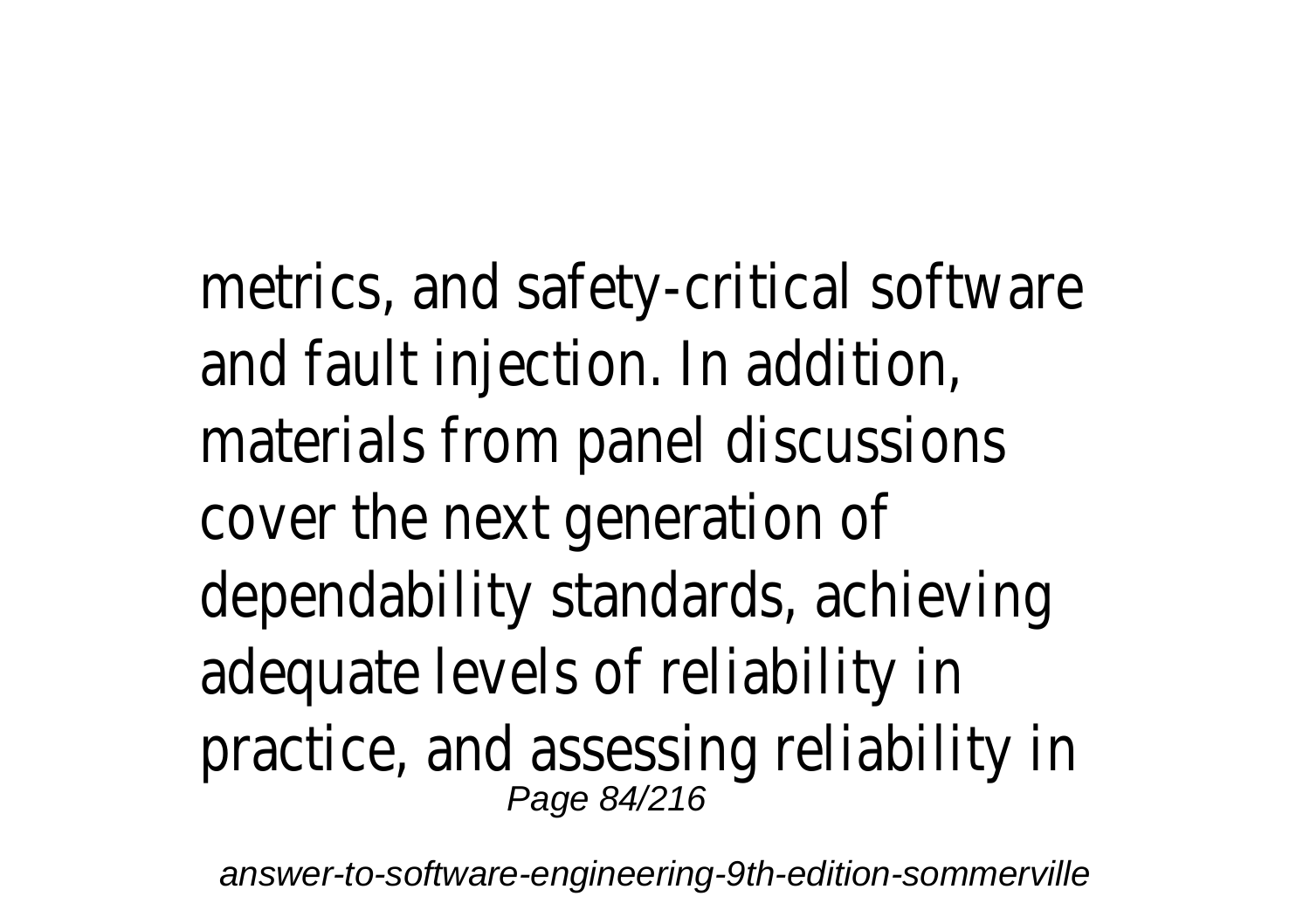emerging techniques. No subject index. Annotation copyrighted by Book News, Inc., Portland, OR. 9th International Conference, PROFES 2008, Monte Porzio Catone, Italy, June 23-25, 2008, Proceedings Page 85/216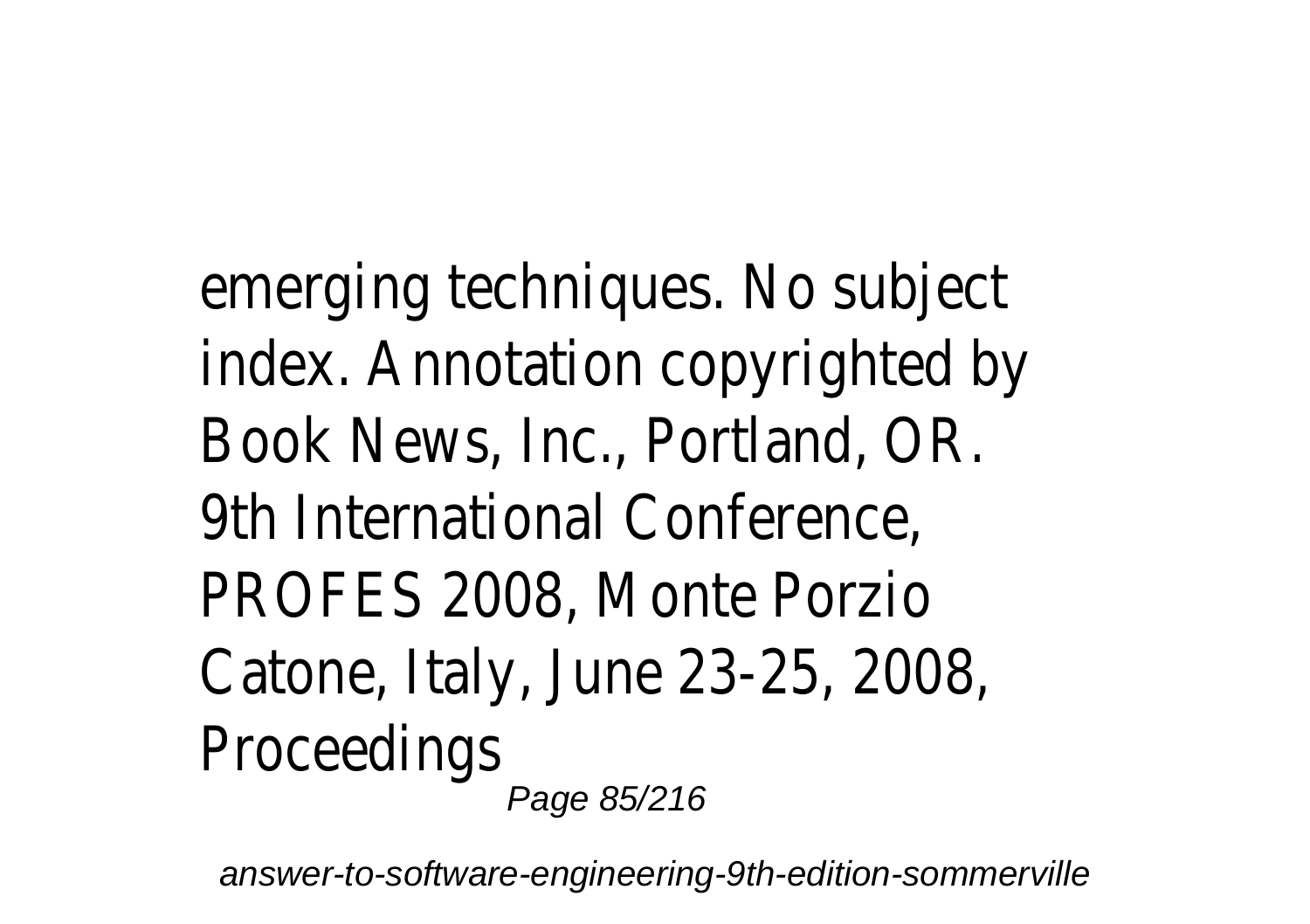## Intelligent Algorithms in Software Engineering A Master's Course for Engineers 10th International Workshop, AOSE 2009, Budapest, Hungary, May 11-12, 2009, Revised Selected Papers Page 86/216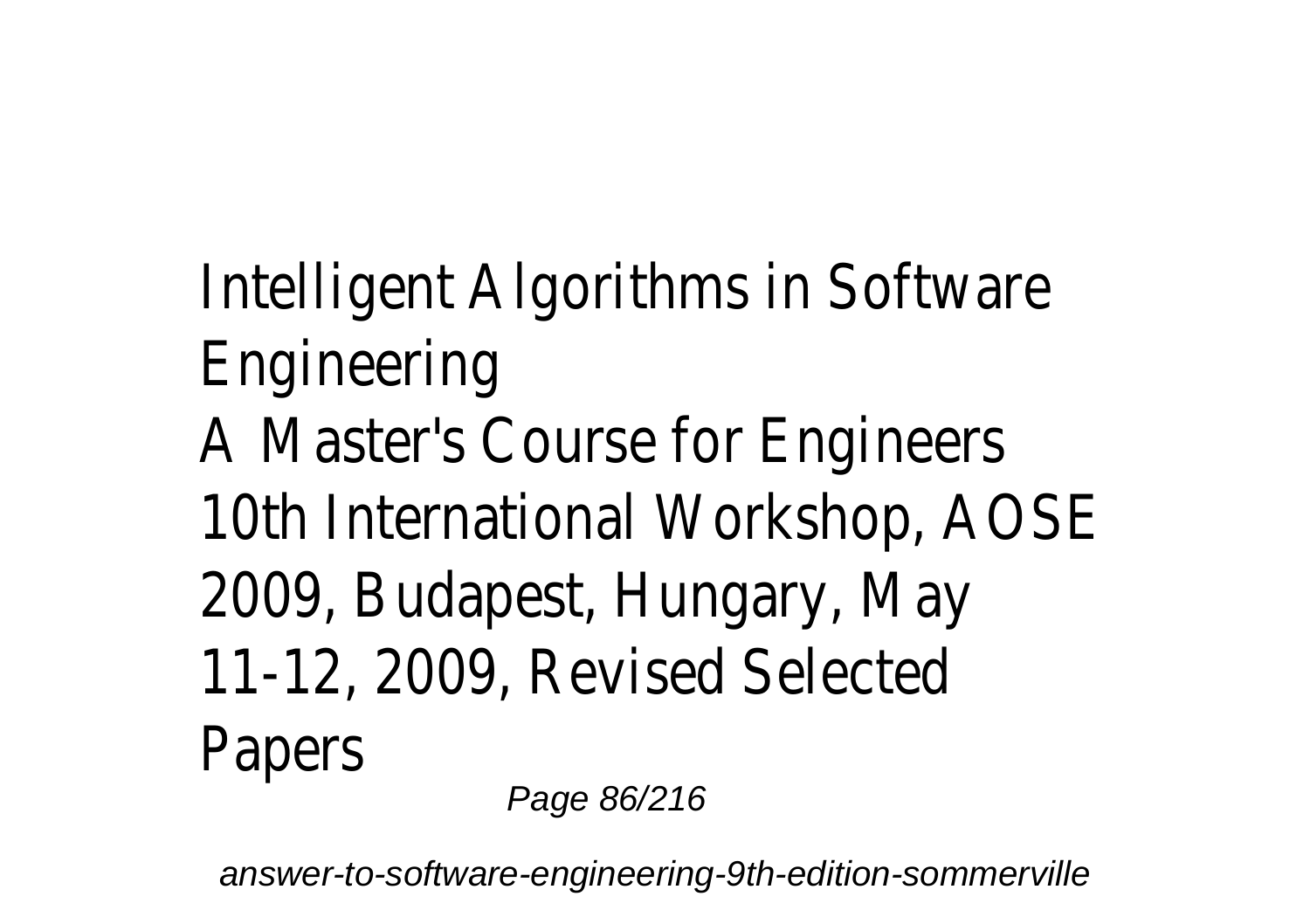Software Reliability Engineering Research Anthology on Recent Trends, Tools, and Implications of Computer Programming Numerical Methods in Geotechnical Engineering IX Programming has become a Page 87/216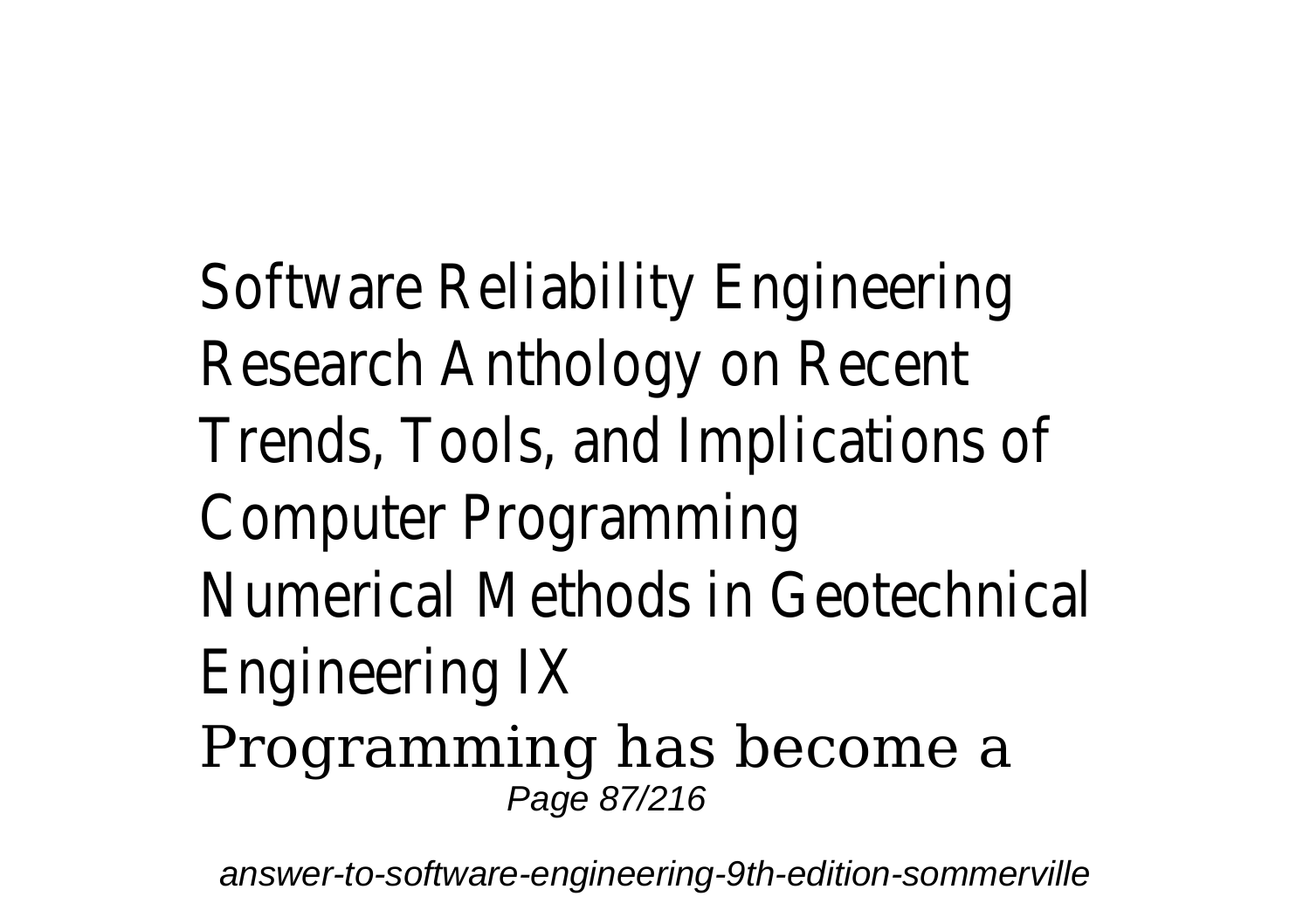significant part of connecting theoretical development and scientific application computation. Computer programs and processes that take into account the goals and needs of the user meet

Page 88/216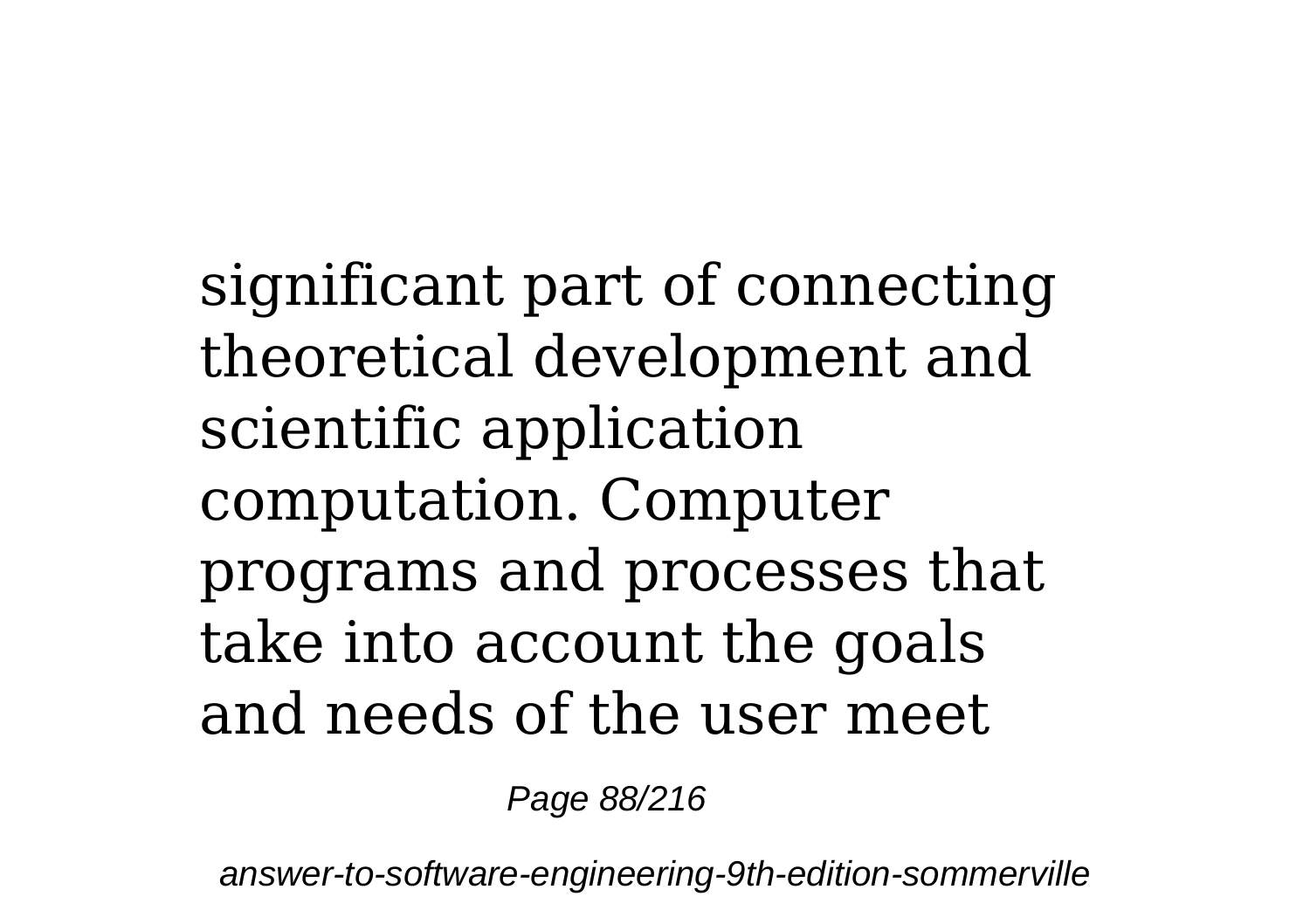with the greatest success, so it behooves software engineers to consider the human element inherent in every line of code they write. Research Anthology on Recent Trends, Tools, and Implications of

Page 89/216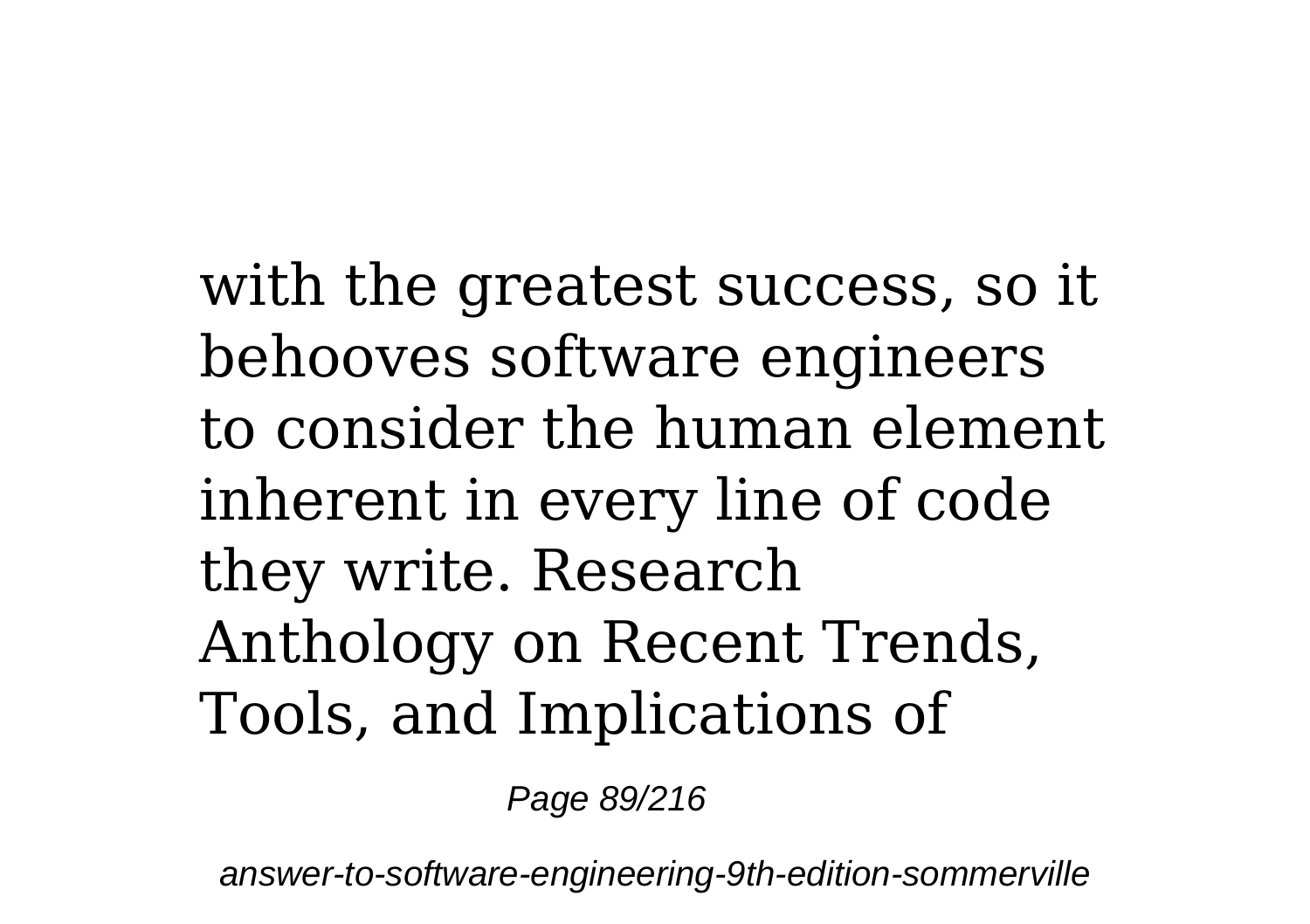Computer Programming is a vital reference source that examines the latest scholarly material on trends, techniques, and uses of various programming applications and examines the benefits and

Page 90/216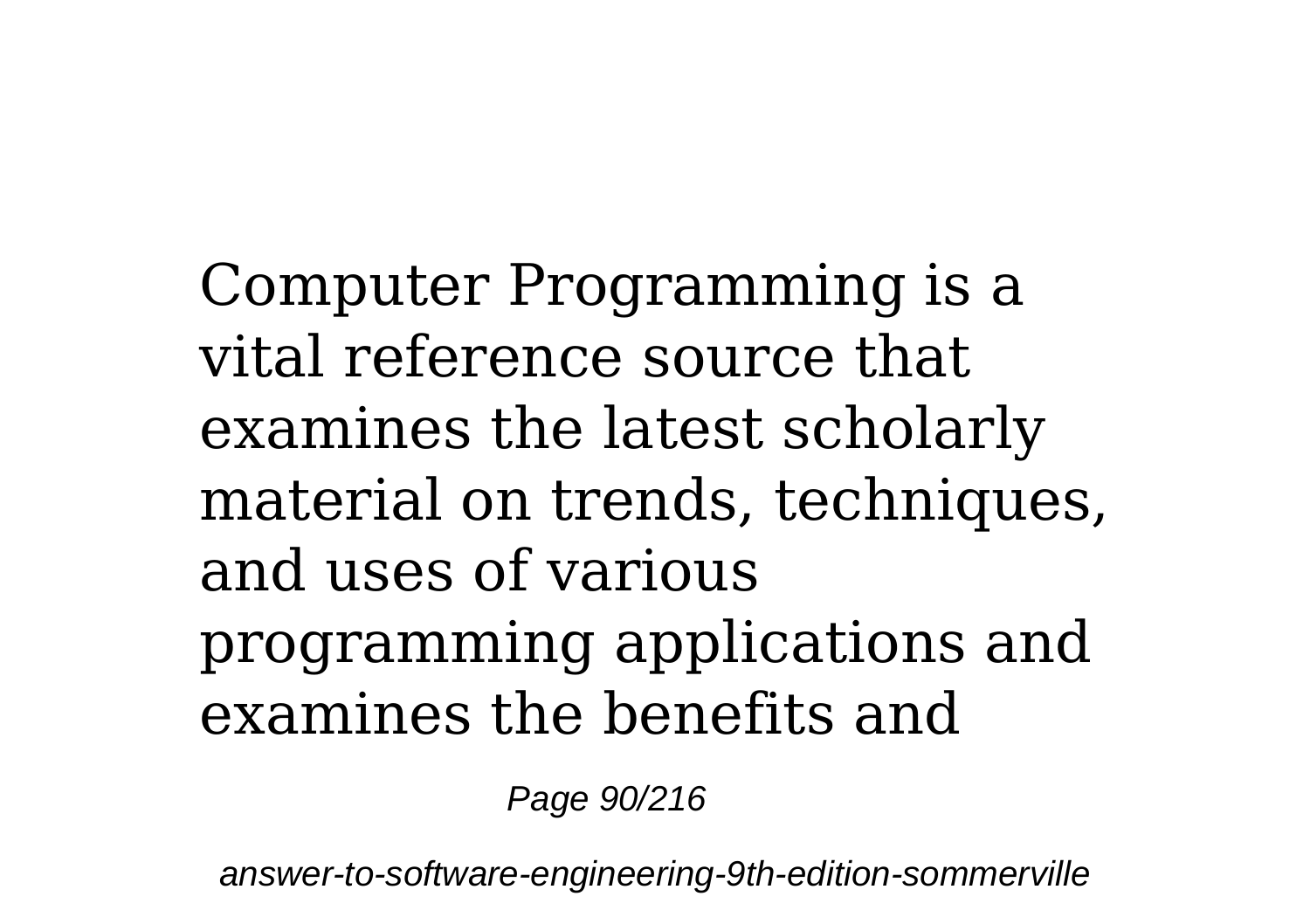challenges of these computational developments. Highlighting a range of topics such as coding standards, software engineering, and computer systems development, this multi-

Page 91/216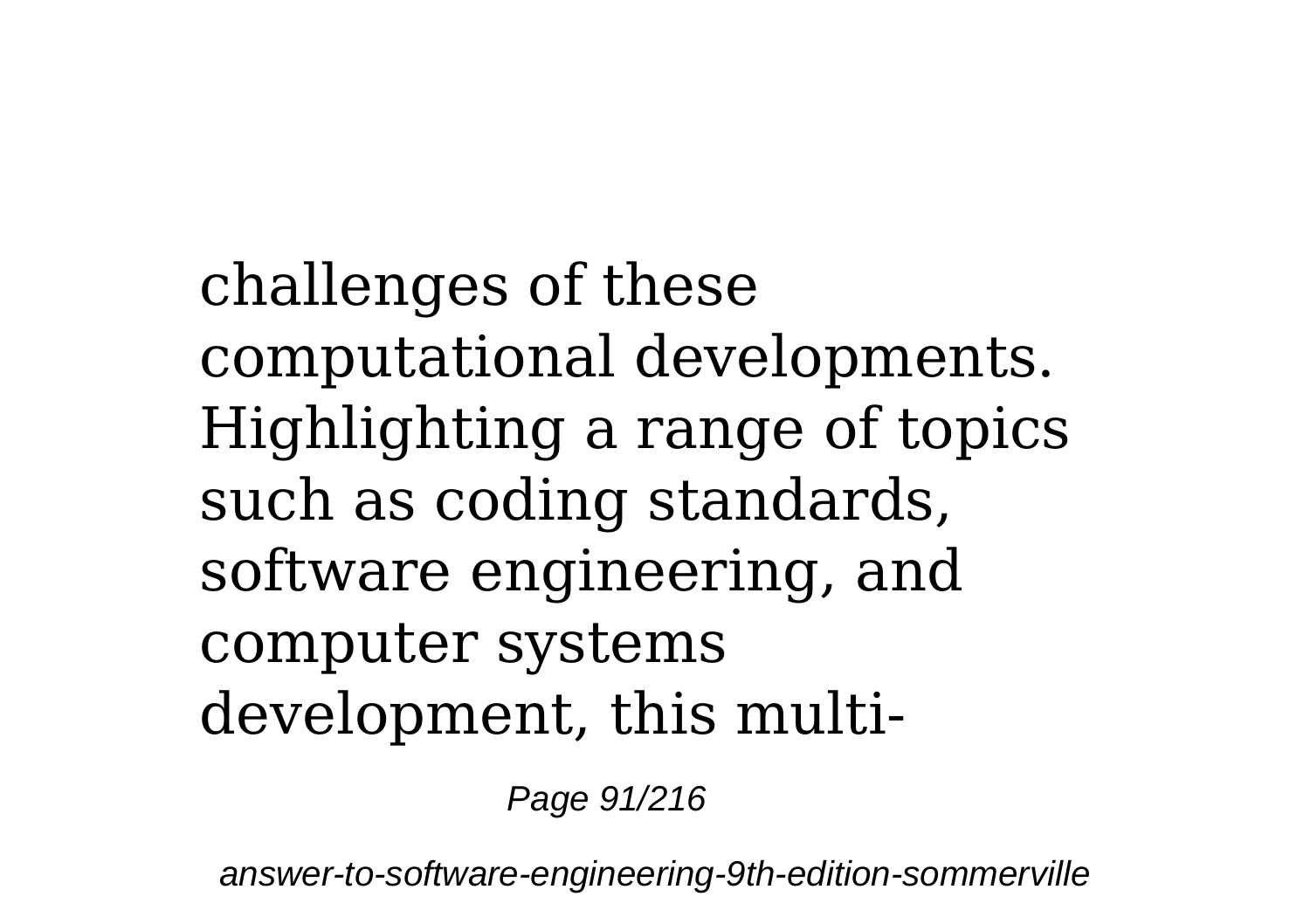volume book is ideally designed for programmers, computer scientists, software developers, analysts, security experts, IoT software programmers, computer and software engineers, students,

Page 92/216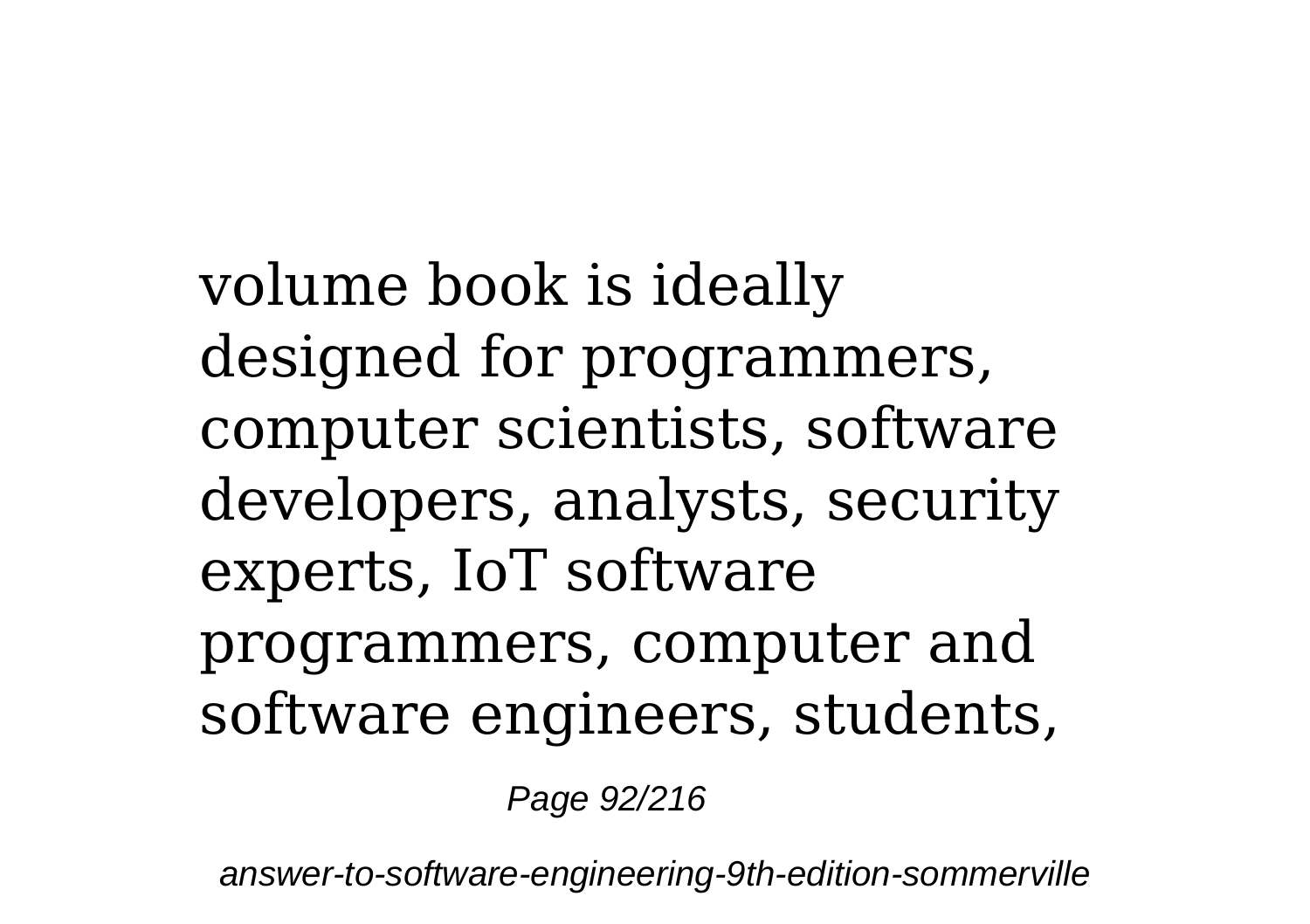professionals, and researchers. This book constitutes the refereed proceeding of the 12th European Software Process Improvement Conference, EuroSPI 2005, held in Budapest, Hungary in

Page 93/216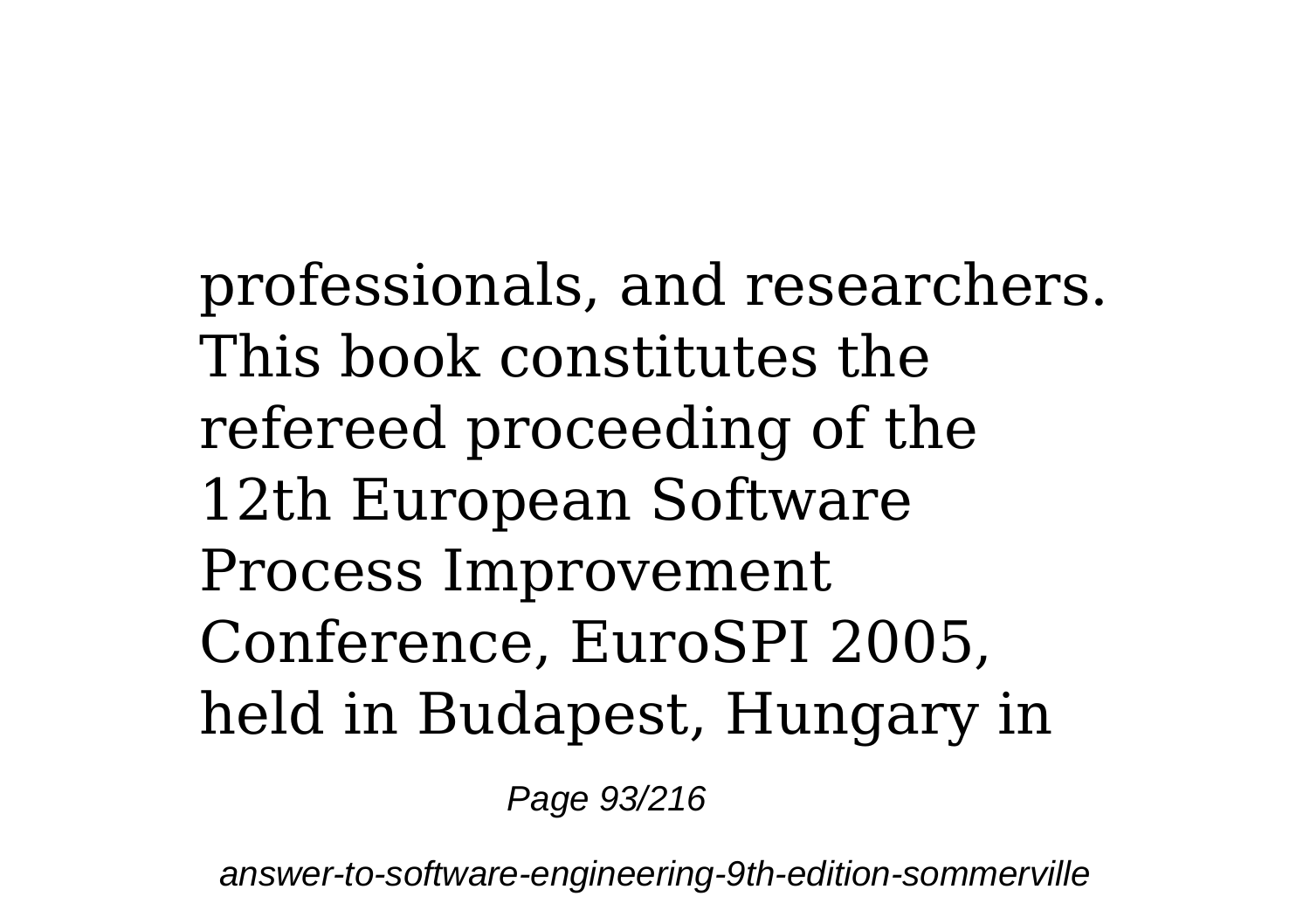November 2005. The 18 revised full papers presented were carefully reviewed and selected from 40 submissions. The papers are organized in topical sections on agile methods and software issues,

Page 94/216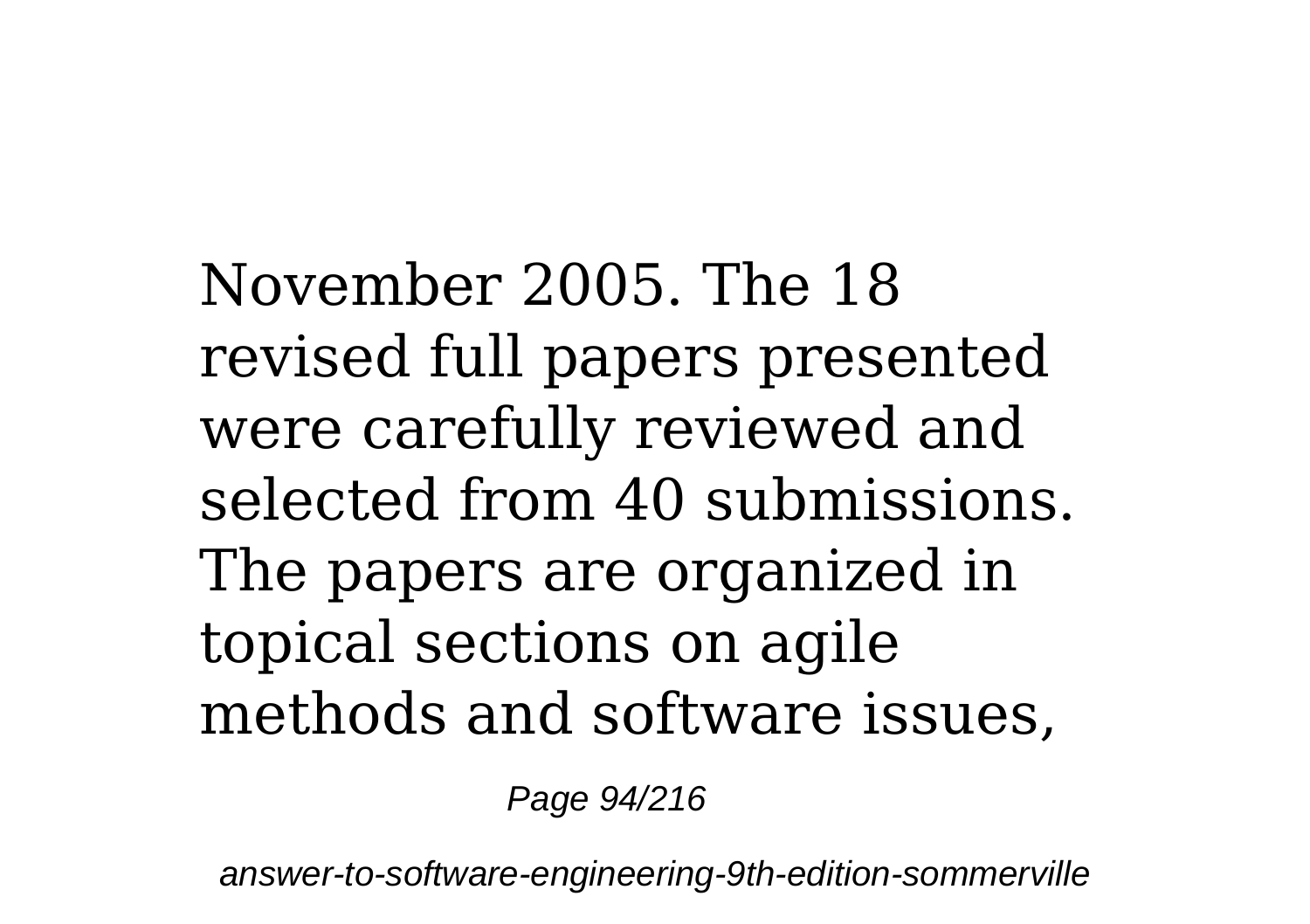spi studies, improvement methods, quality and knowledge management, as well as engineering and development. The XP conference series established in 2000 was the

Page 95/216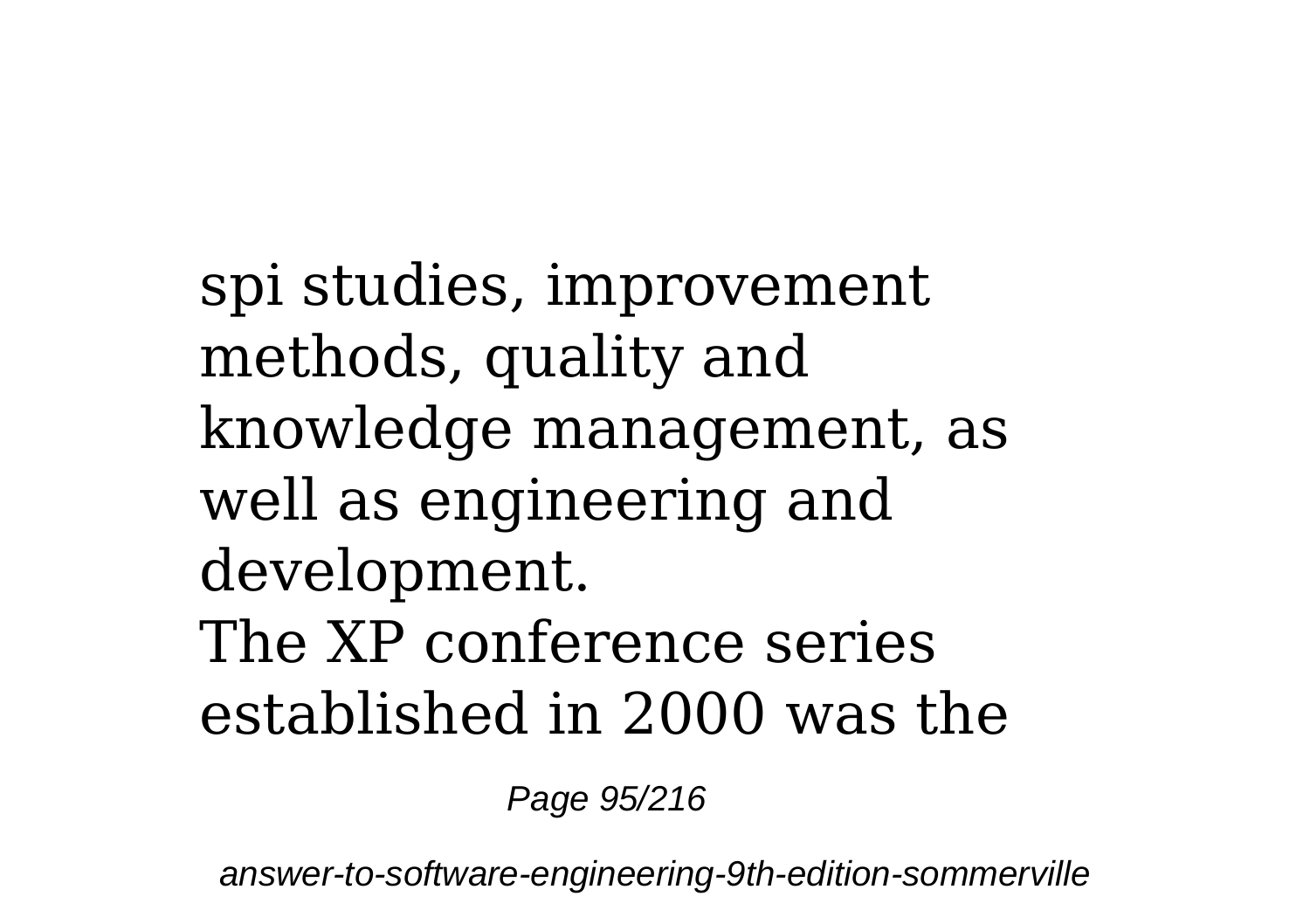first conference dedicated to agile processes in software engineering. The idea of the conference is to offer a unique setting for advancing the state of the art in the research and practice of agile processes.

Page 96/216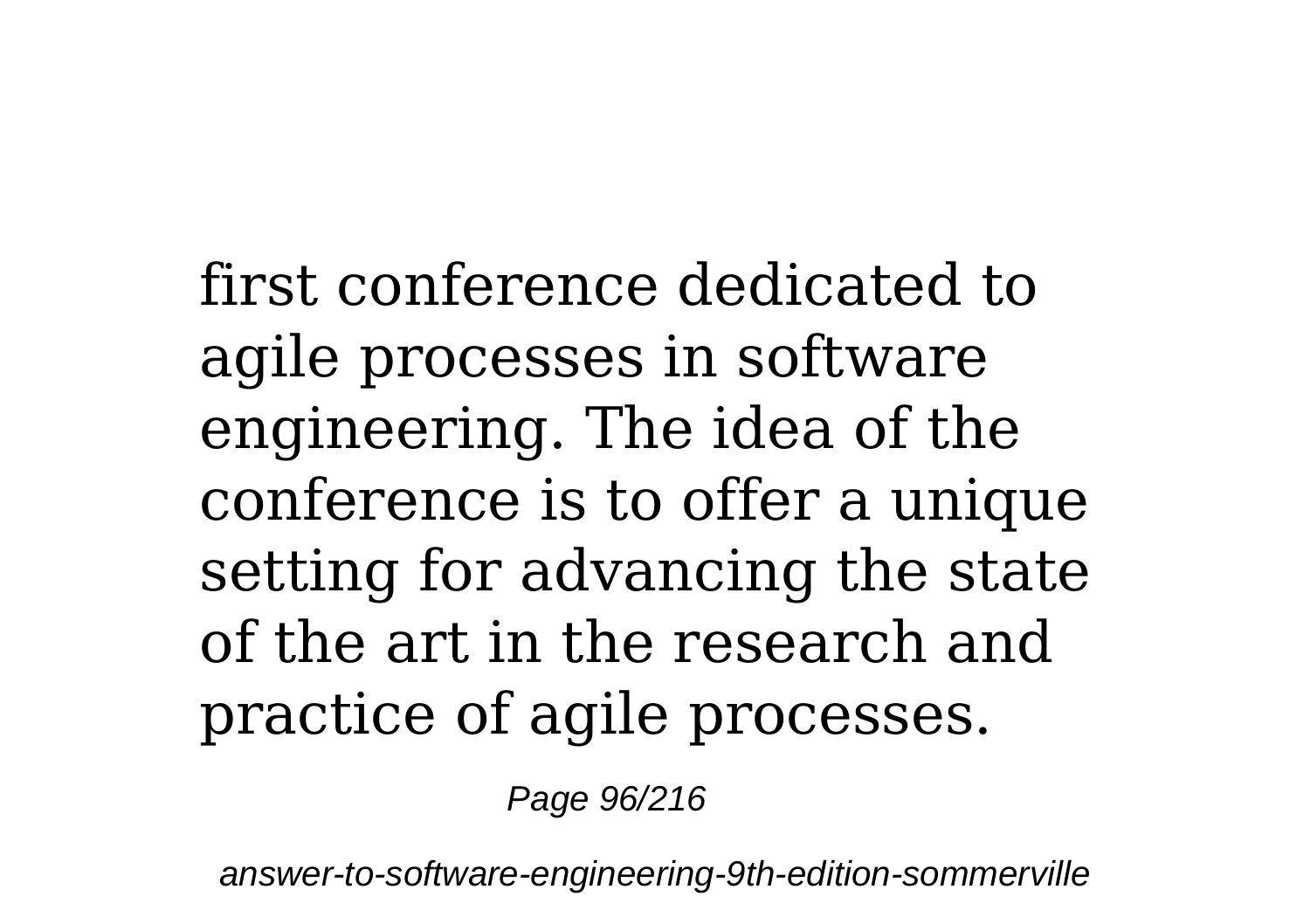This year's conference was the ninth consecutive edition of this international event. The conference has grown to be the largest conference on agile software development outside North America. The XP

Page 97/216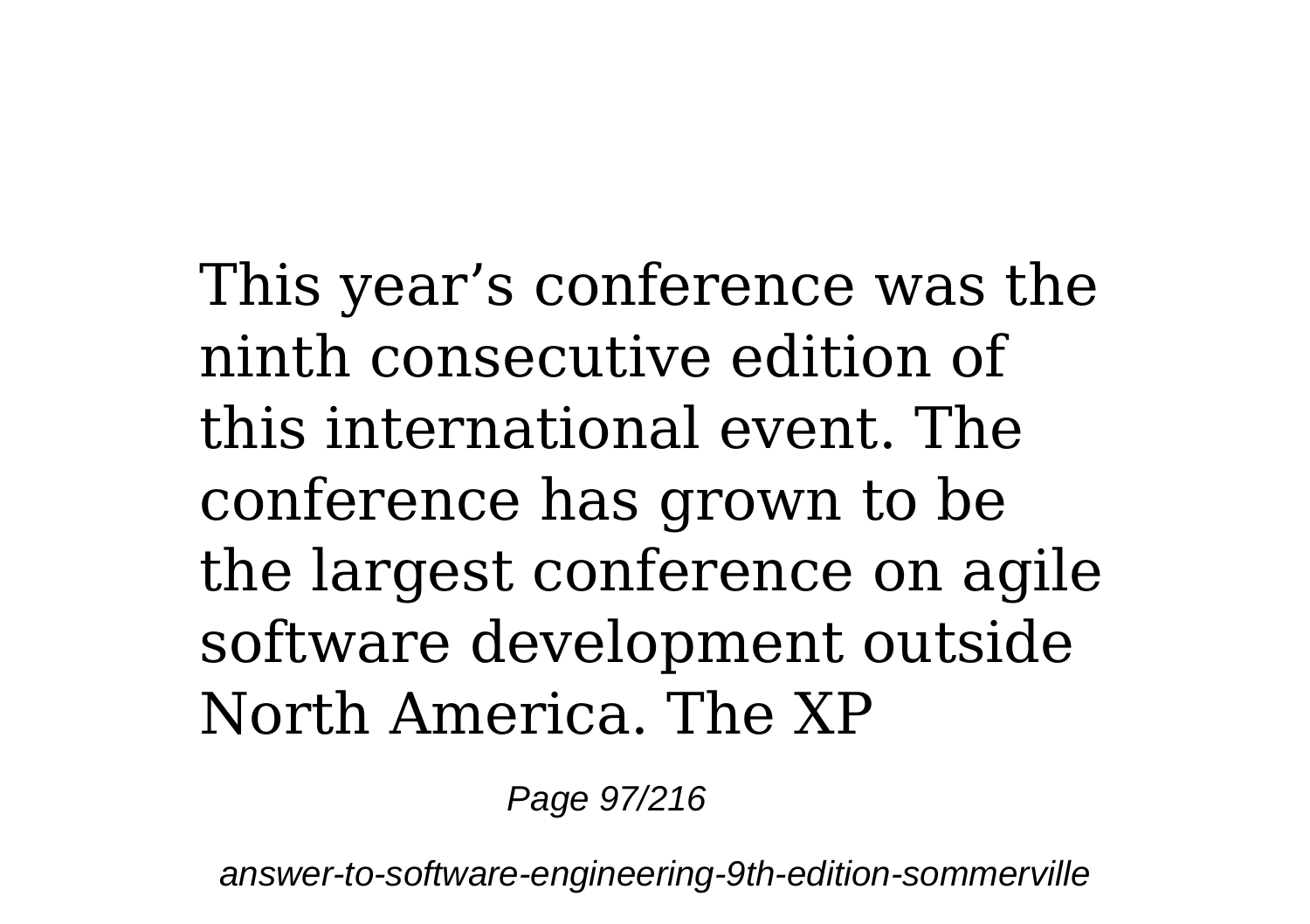conference enjoys being one of those conferences that truly brings practitioners and academics together. About 70% of XP participants come from industry and the number of academics has grown

Page 98/216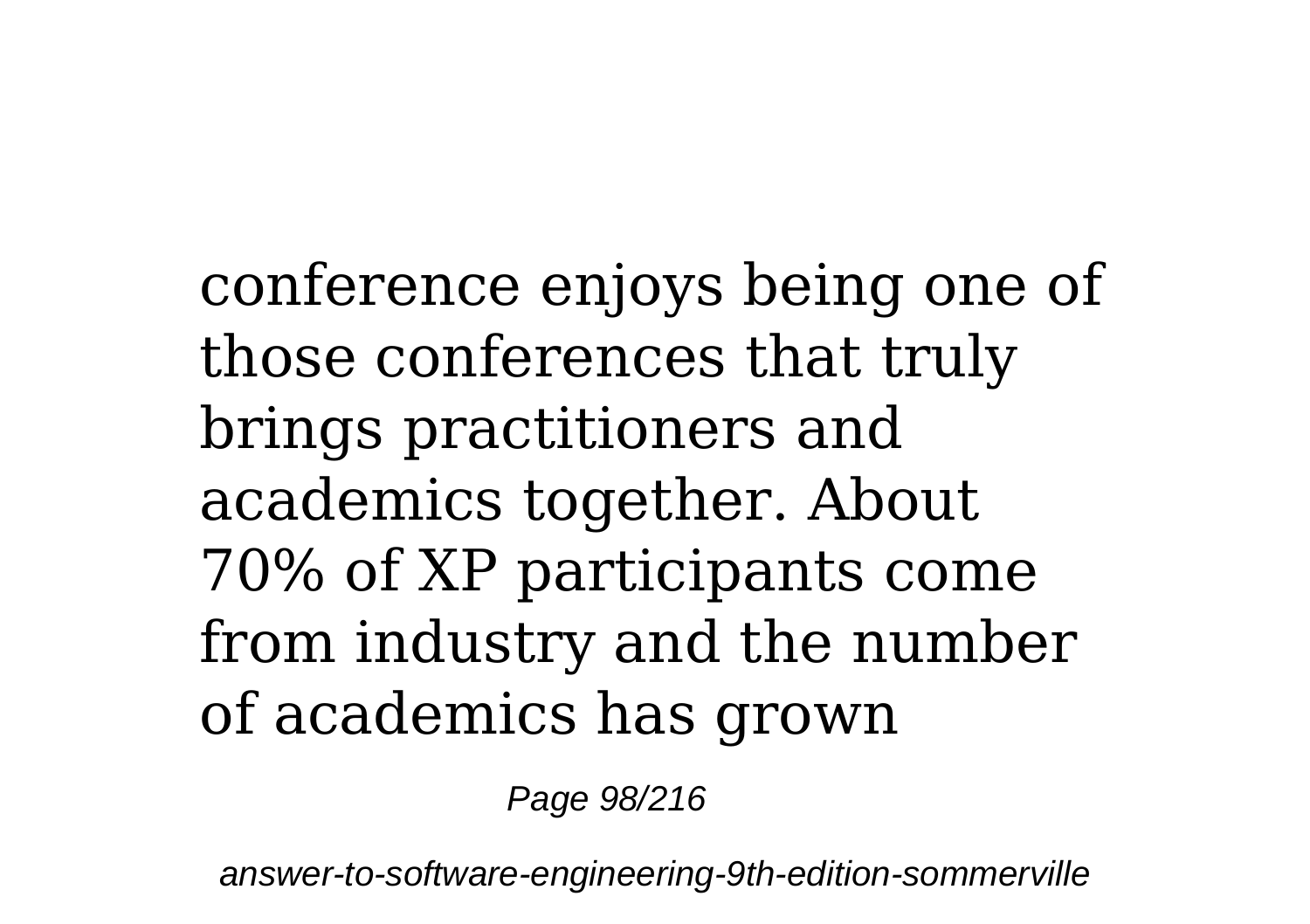steadily over the years. XP is more of an experience rather than a regular conference. It offers several different ways to interact and strives to create a truly collaborative environment where new ideas

Page 99/216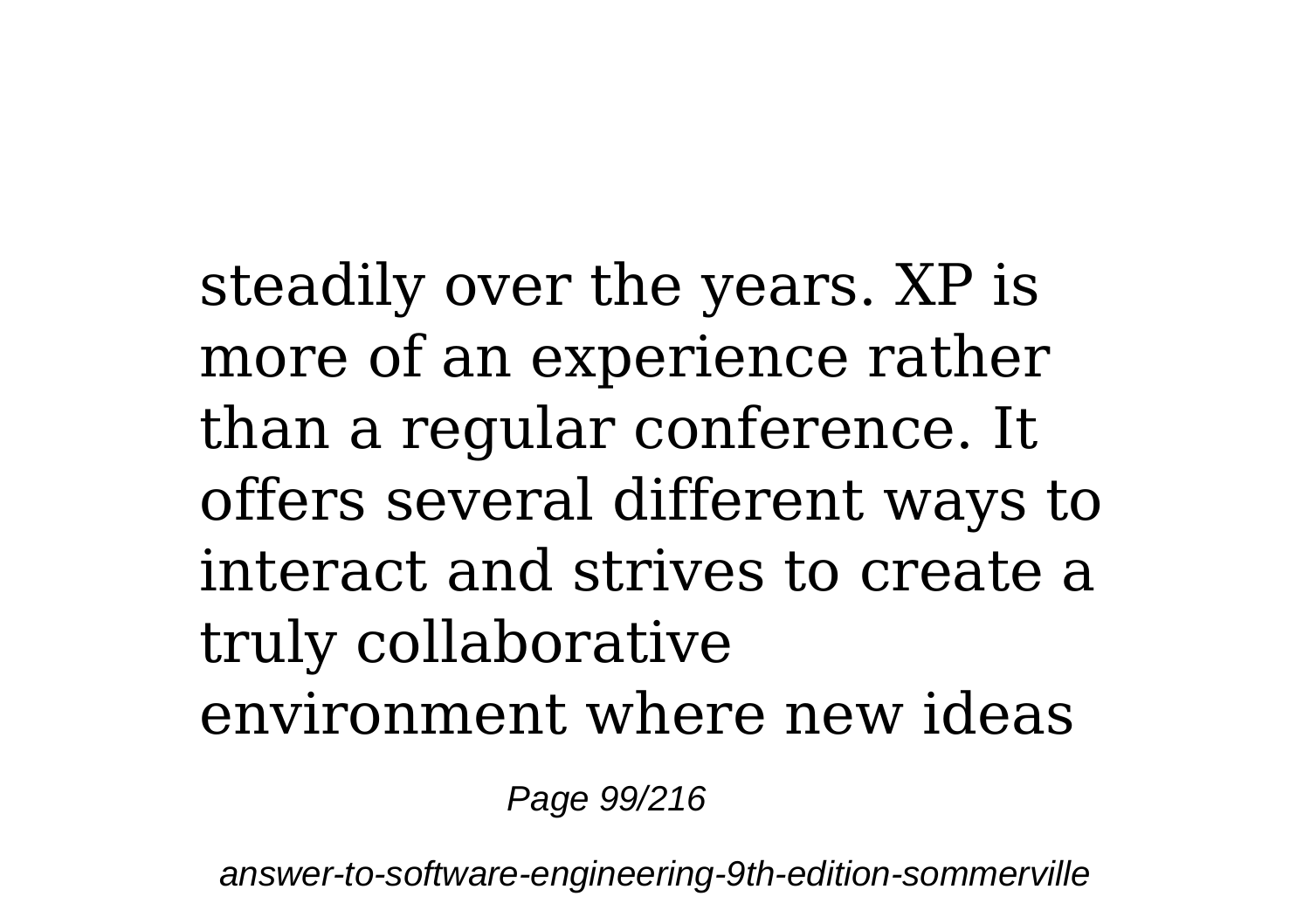and exciting findings can be presented and shared. For example, this year's open space session, which was "a conference within a conference", was larger than ever before. Agile software

Page 100/216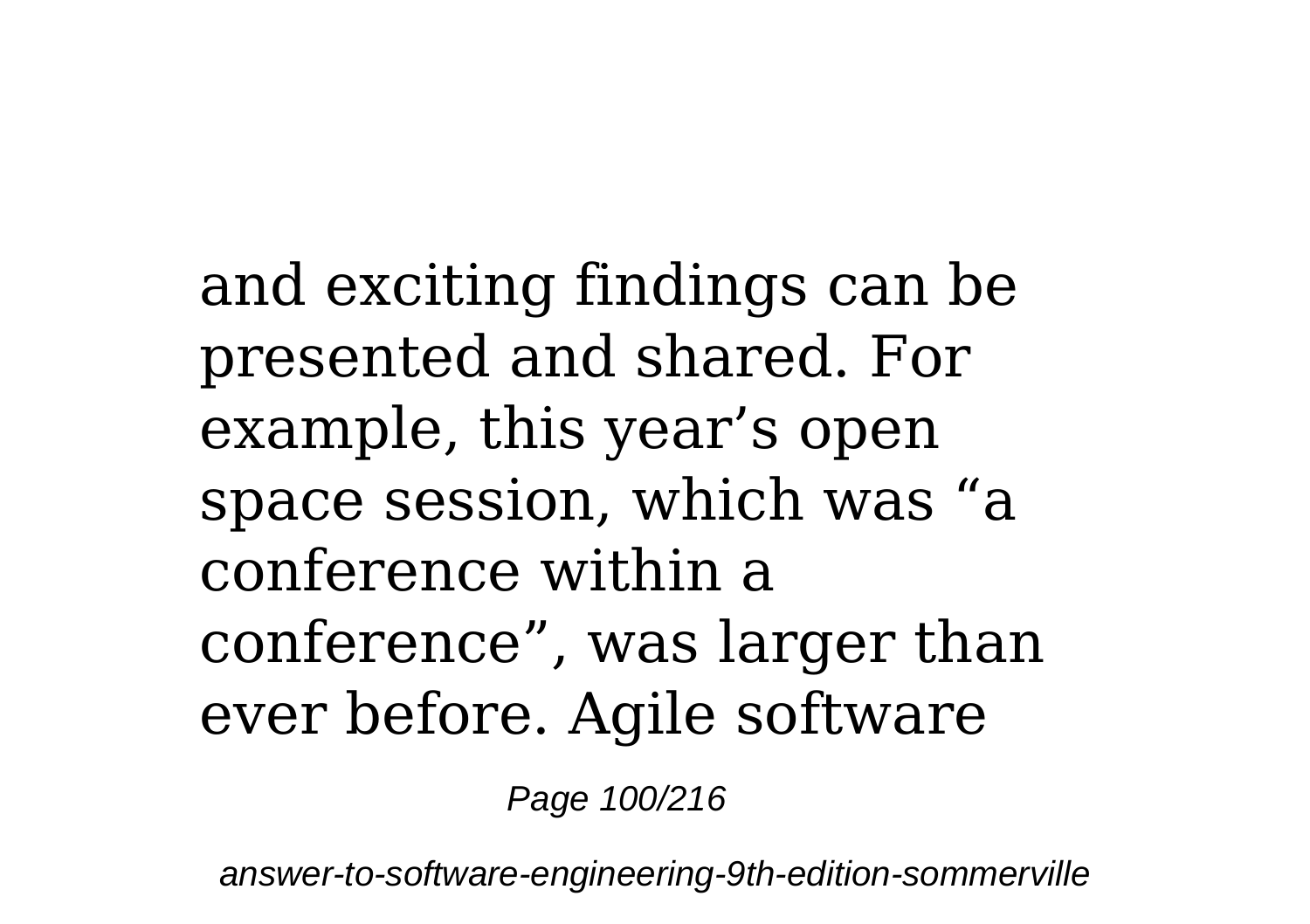development is a unique phenomenon from several perspectives. This book constitutes the refereed proceedings of the 9th International Conference on Fundamental Approaches to

Page 101/216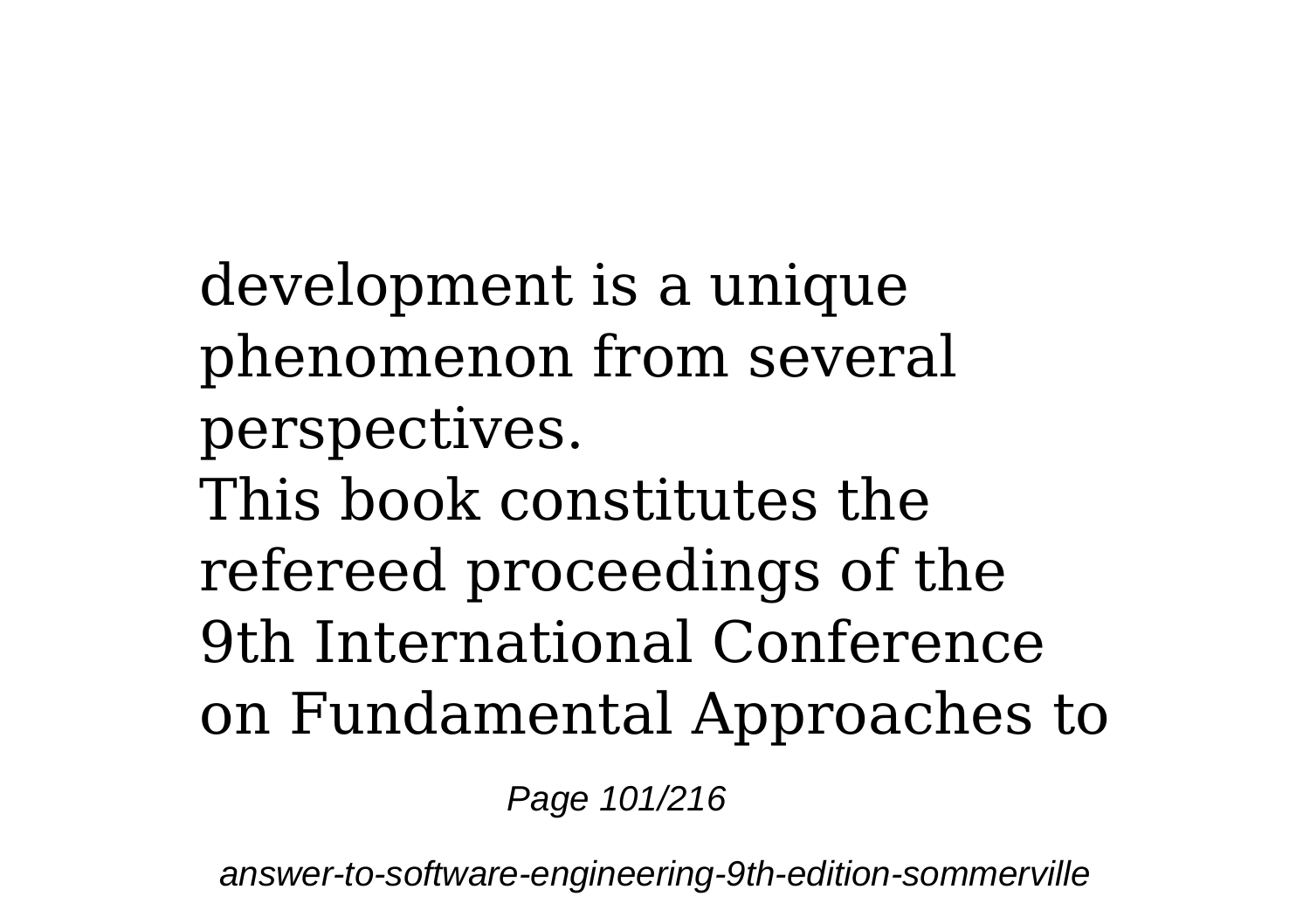Software Engineering, FASE 2006, held in Vienna, Austria in March 2006 as part of ETAPS. The 27 revised full papers, two tool papers presented together with two invited papers were carefully

Page 102/216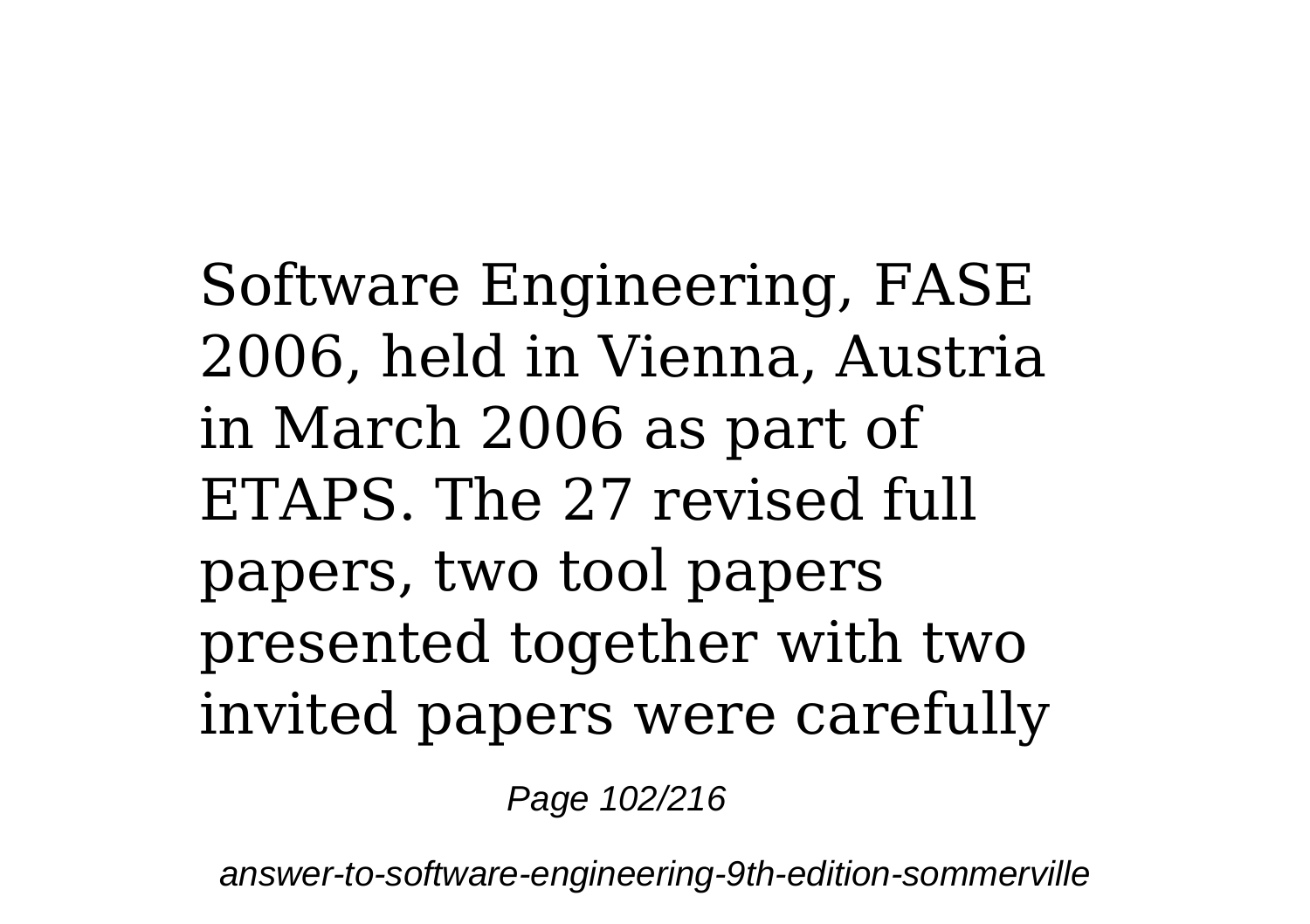reviewed and selected from 166 submissions. The papers are organized in topical sections. Engineering Software **Products** 9th International Conference,

Page 103/216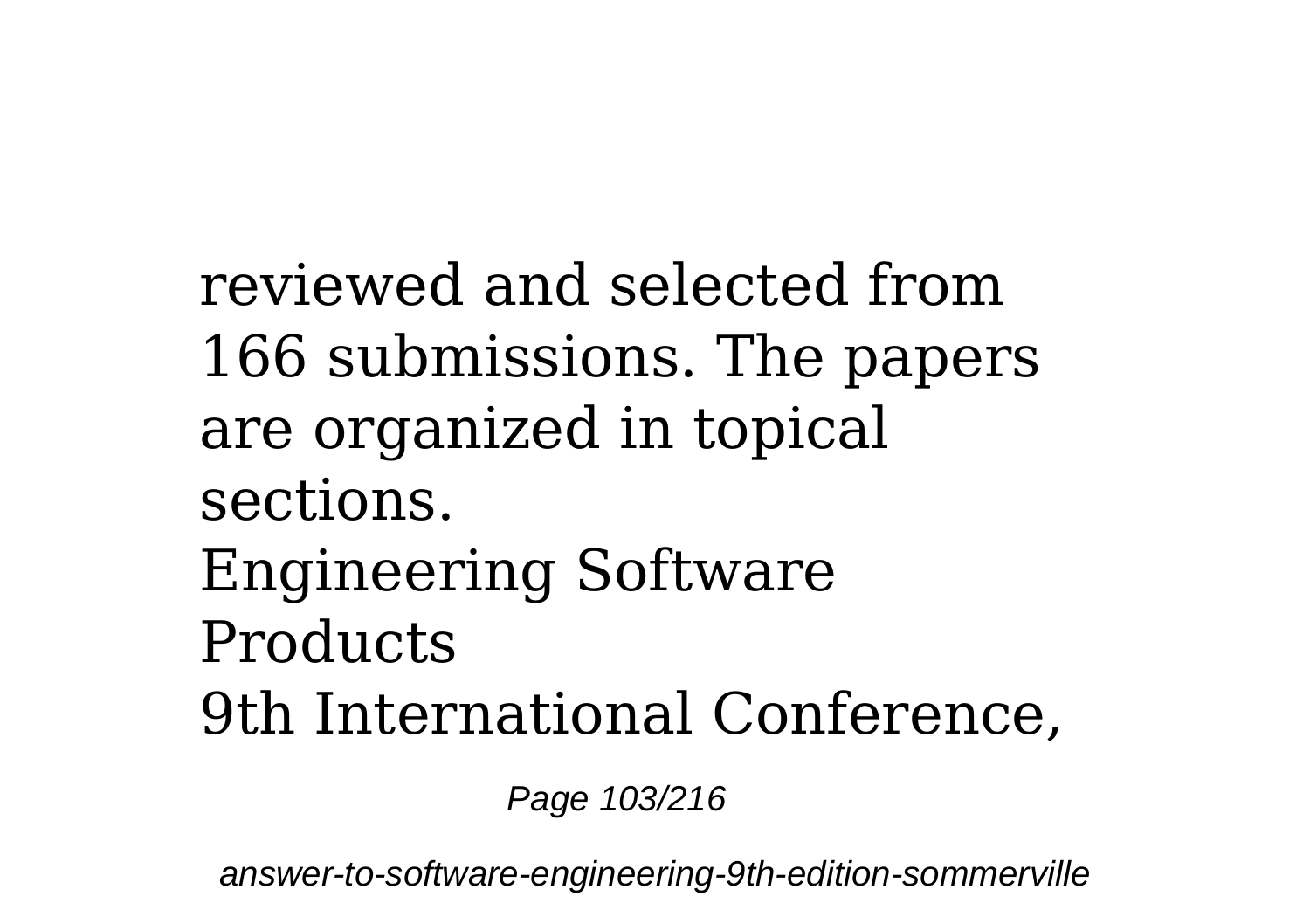XP 2008, Limerick, Ireland, June 10-14, 2008, Proceedings First Pacific Rim Symposium, PSIVT 2006, Hsinchu, Taiwan, December 10-13, 2006, Proceedings System Engineering Analysis,

Page 104/216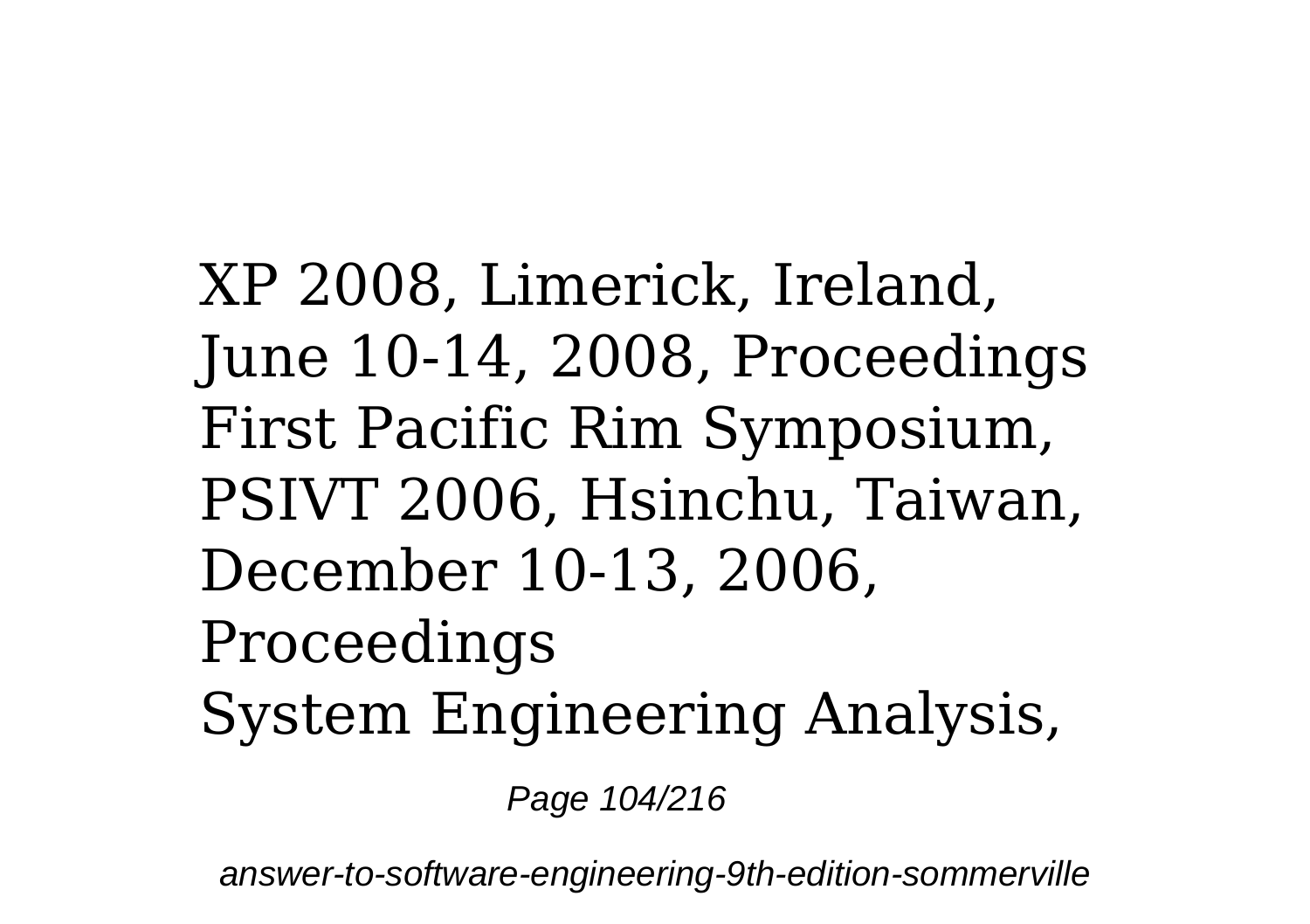Design, and Development Systems Analysis and Design Business Modeling and Software Design Requirements Engineering for Software and Systems, Second Edition

Page 105/216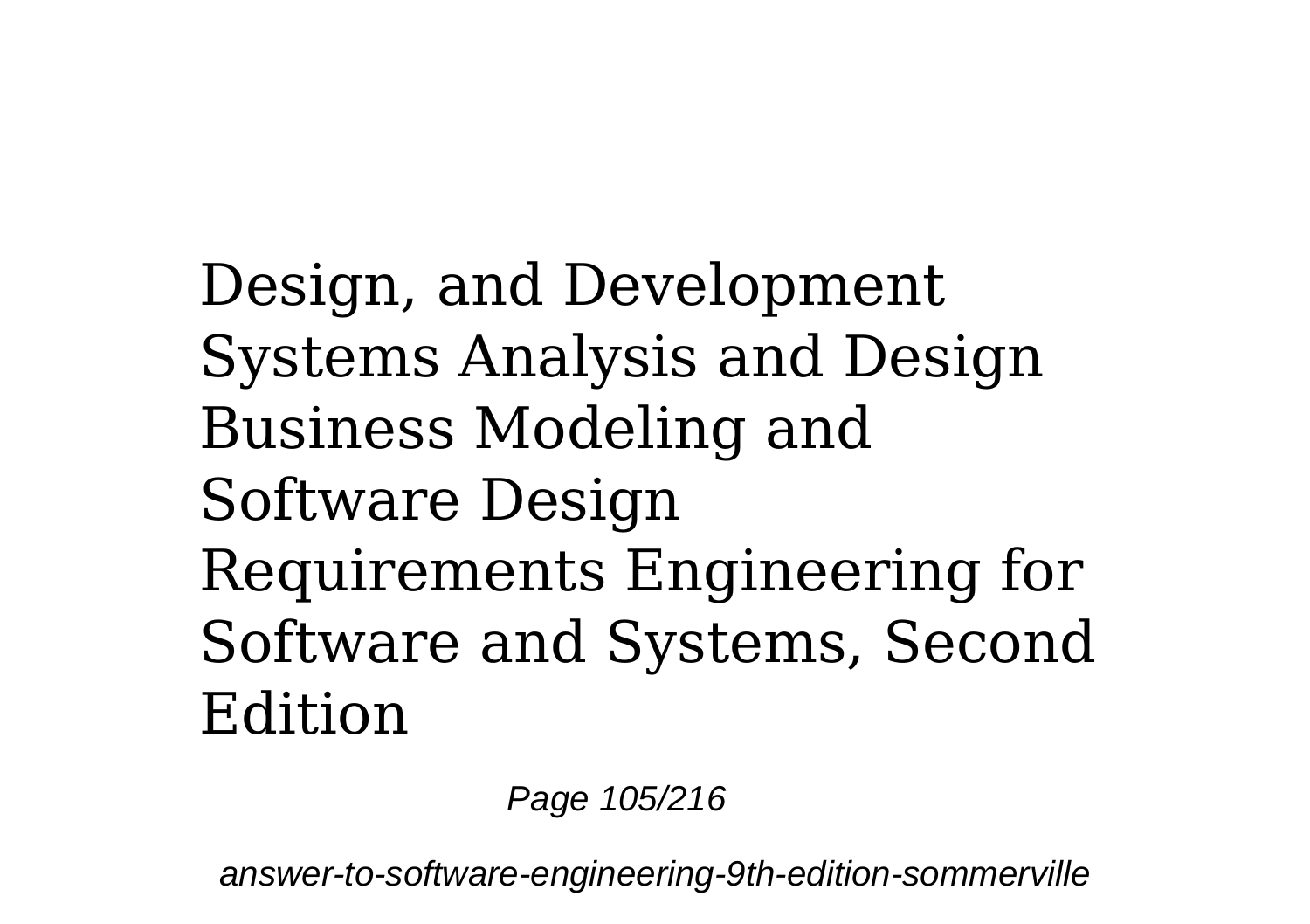On behalf of the PROFES Organizing Committee, we are proud to present to you the proceedings of the 9th International Conference on Product-Focused Software Process Improvement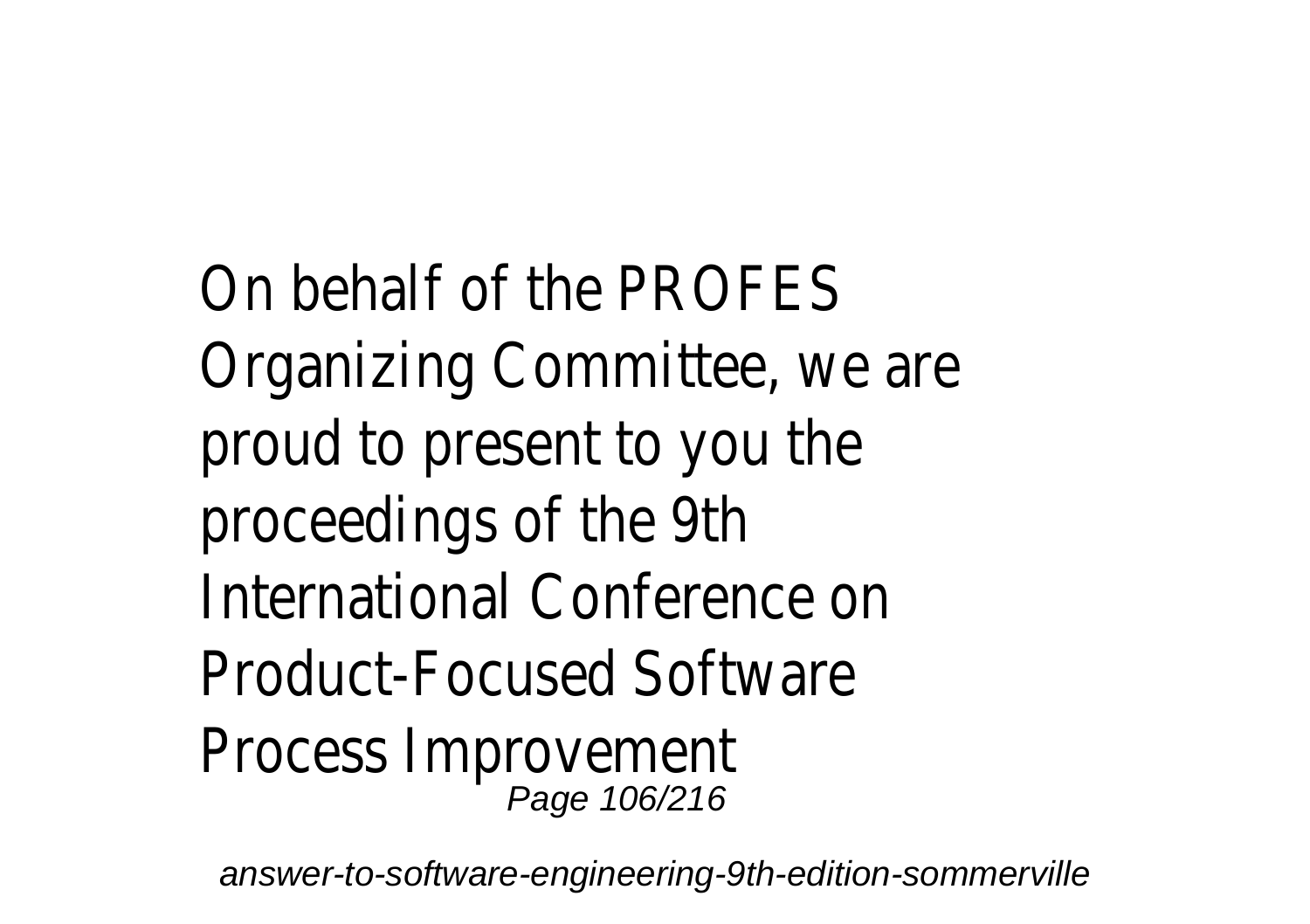(PROFES 2008) held in Frascati - Monteporzio Catone, Rome, Italy. Since 1999, PROFES has established itself as one of the recognized international process improvement conferences. Page 107/216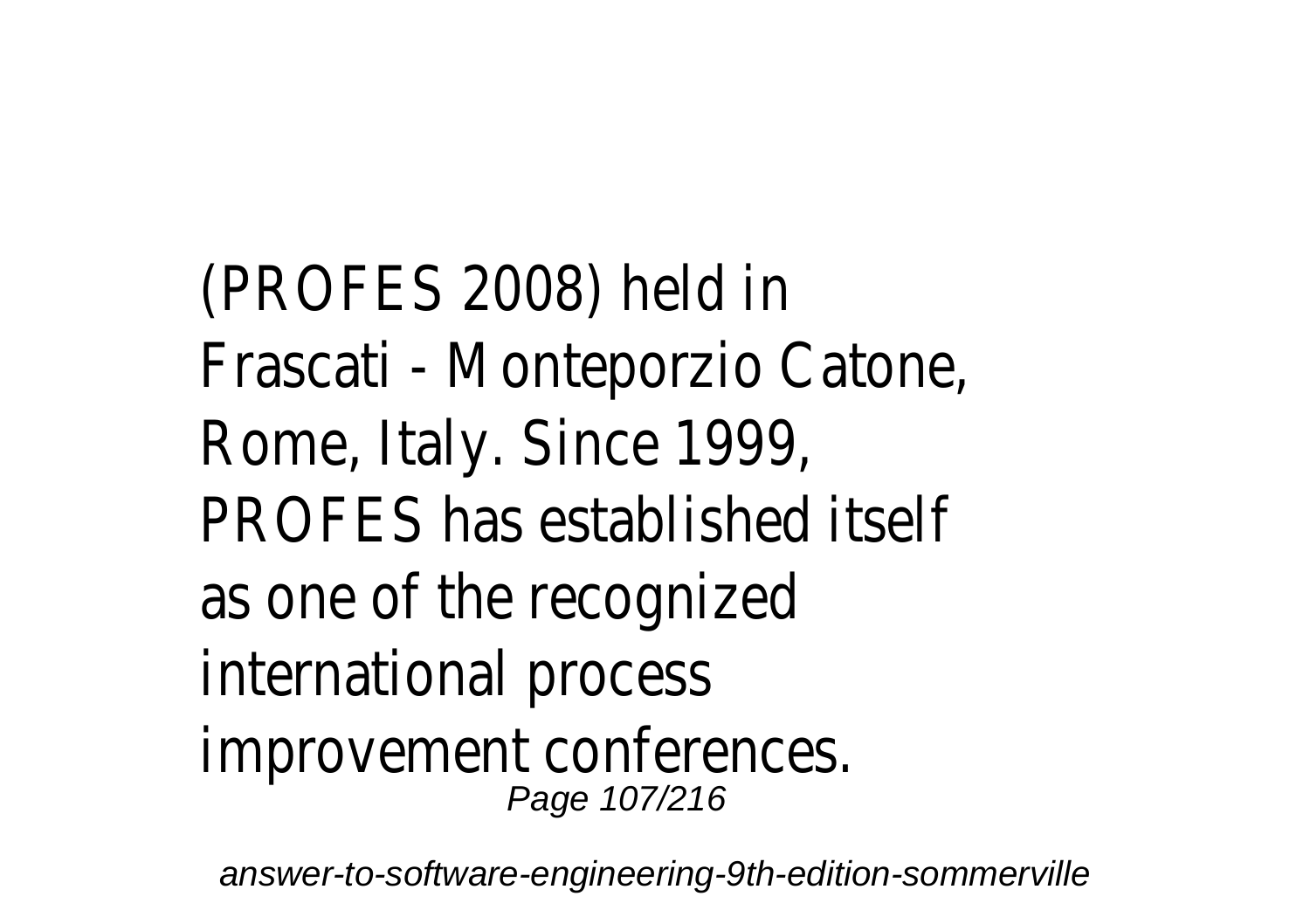The main theme of PROFES is professional so- ware process improvement (SPI) motivated by product and service quality needs. Focussing on a product to be developed, PROFES 2008 addressed both Page 108/216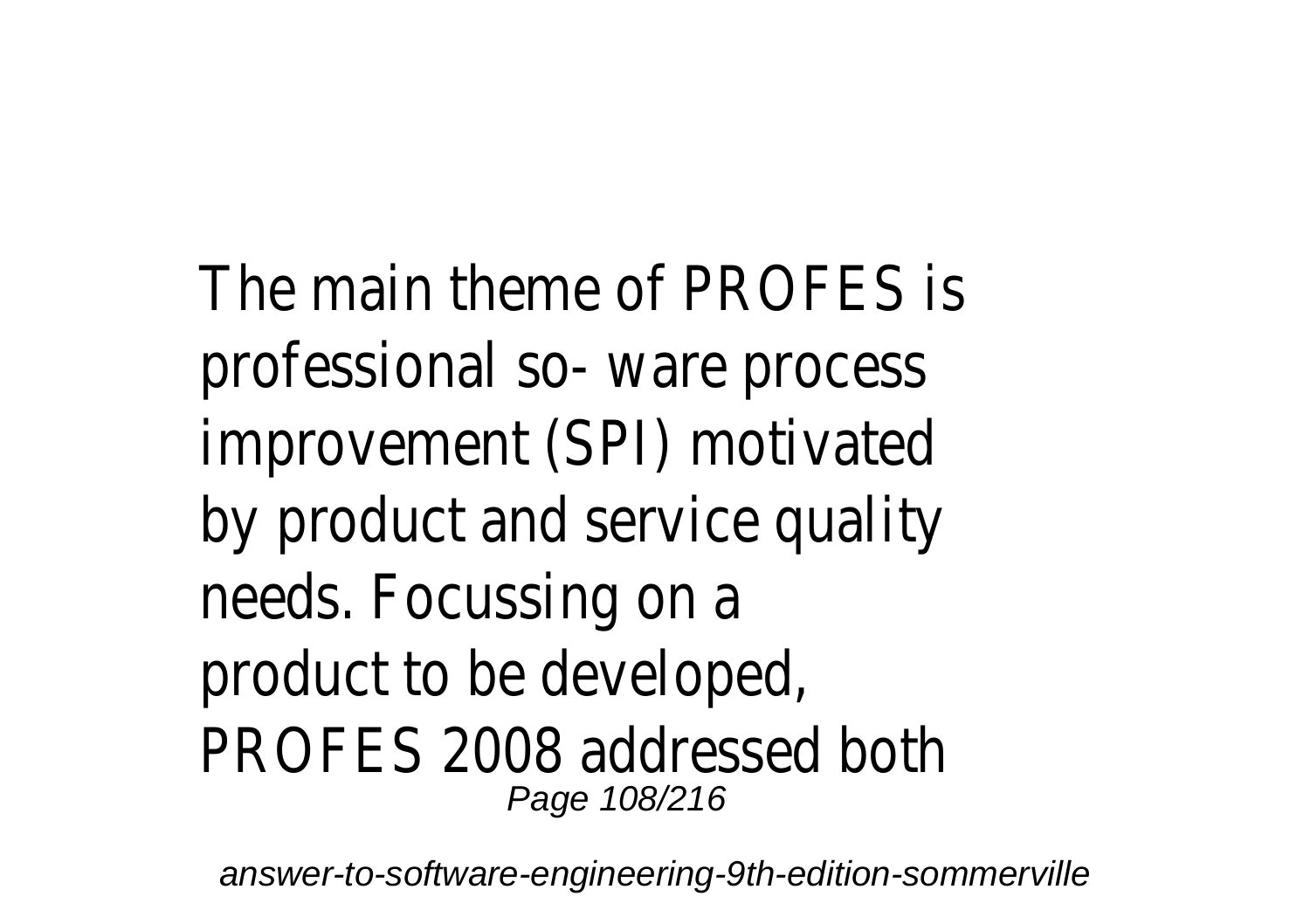quality en- neering and management topics including processes, methods, techniques, tools, ganizations, and enabling SPI. Both solutions found in practice and the relevant Page 109/216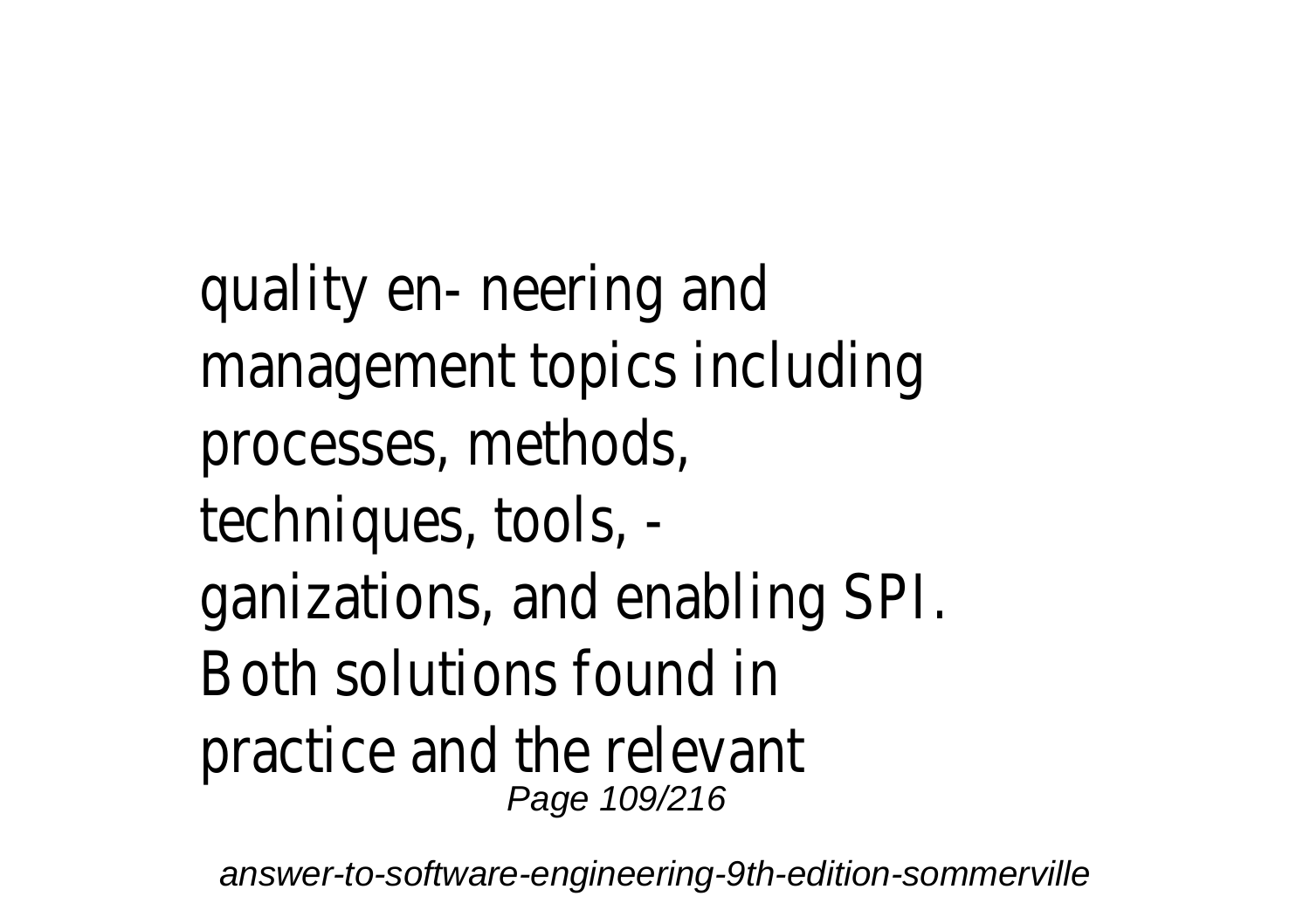research results from academia were presented. Domains such as the automotive and mobile applications industry are growing r- idly, resulting in a strong need for professional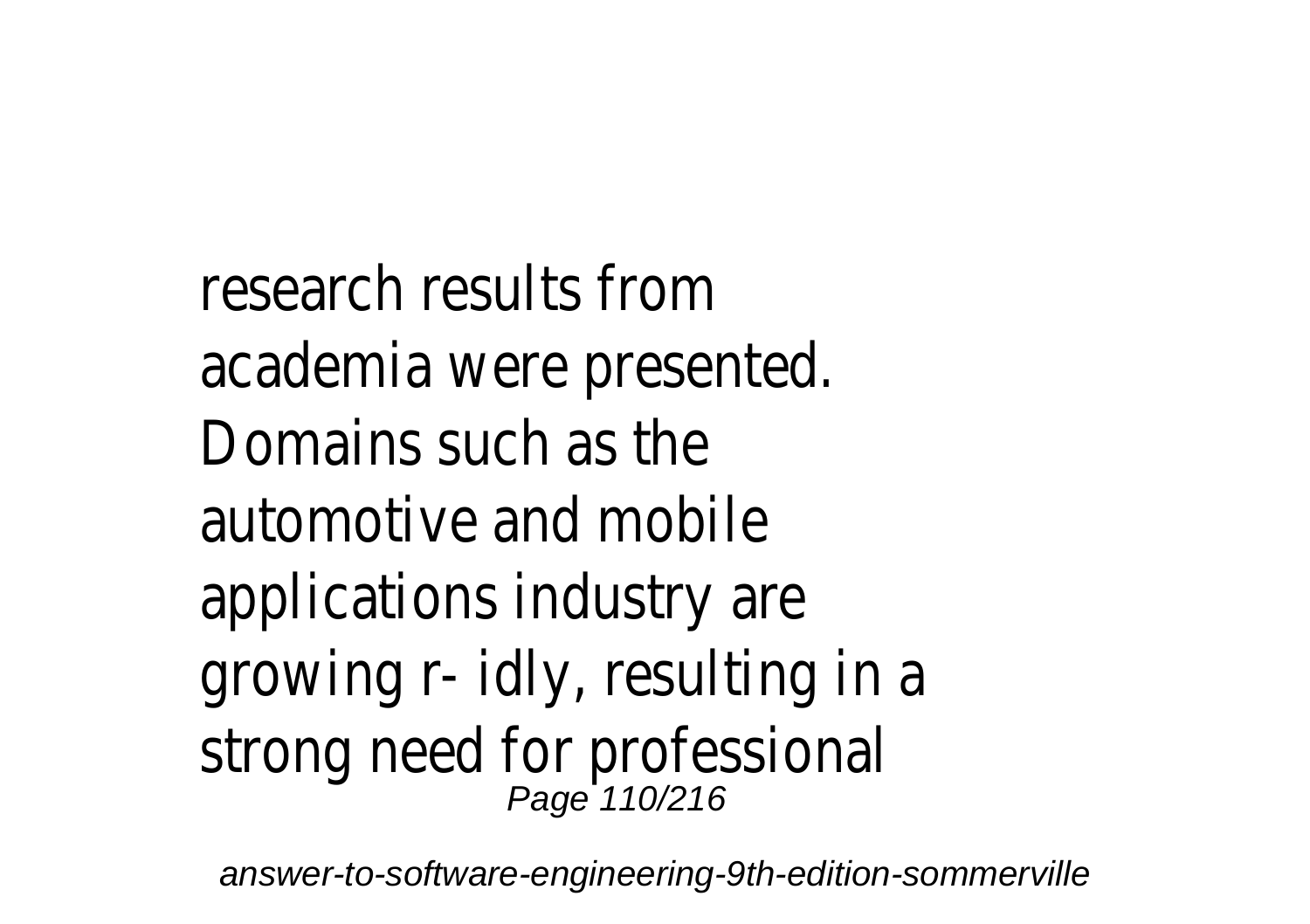development and improvement. Nowadays, the majority of embedded software is developed in collaboration, and distribution of embedded software development continues to Page 111/216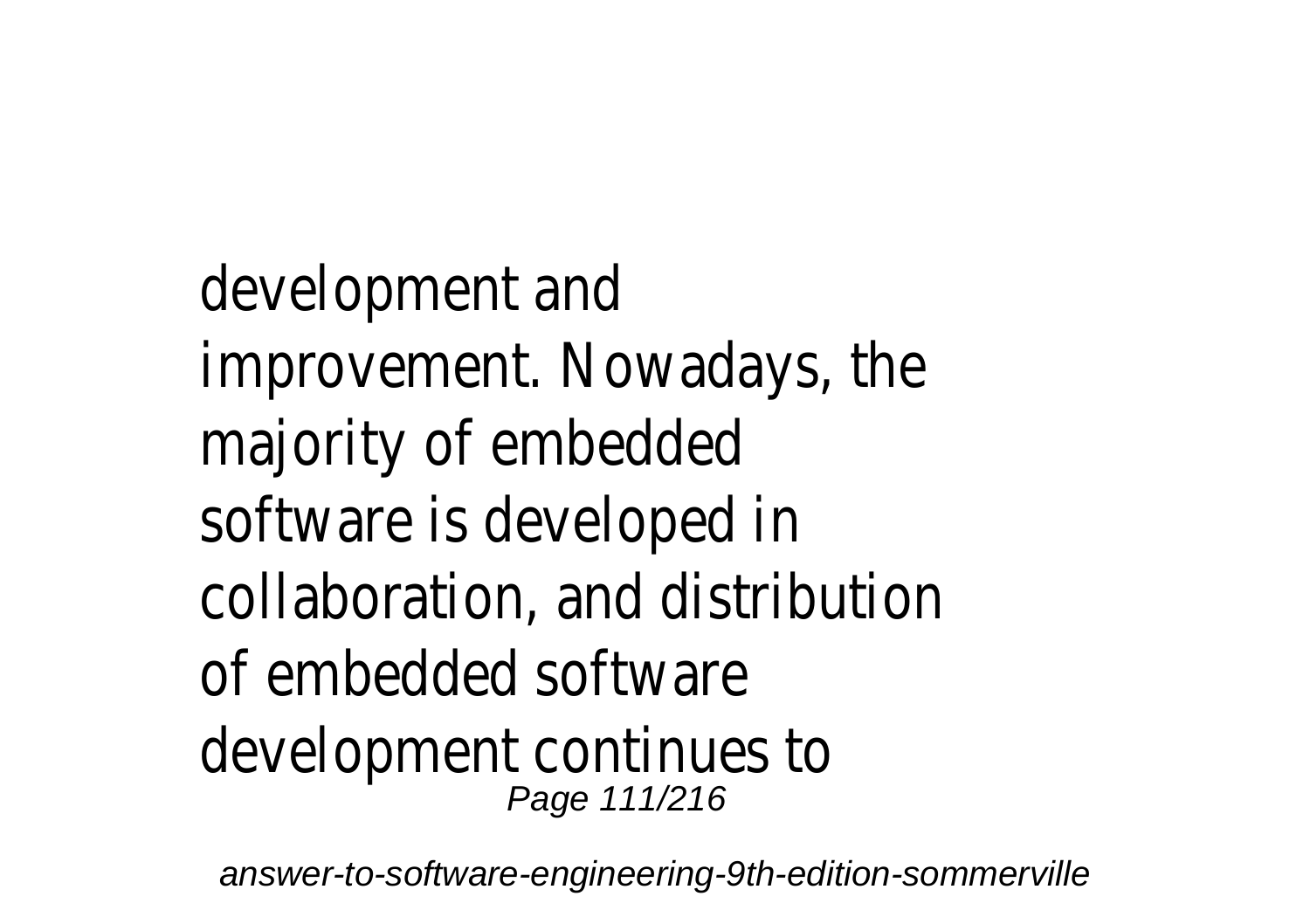increase. Thus, PROFES 2008 addressed different development modes, roles in the value chain, stakeholders' viewpoints, collaborative development, as well as economic and quality aspects.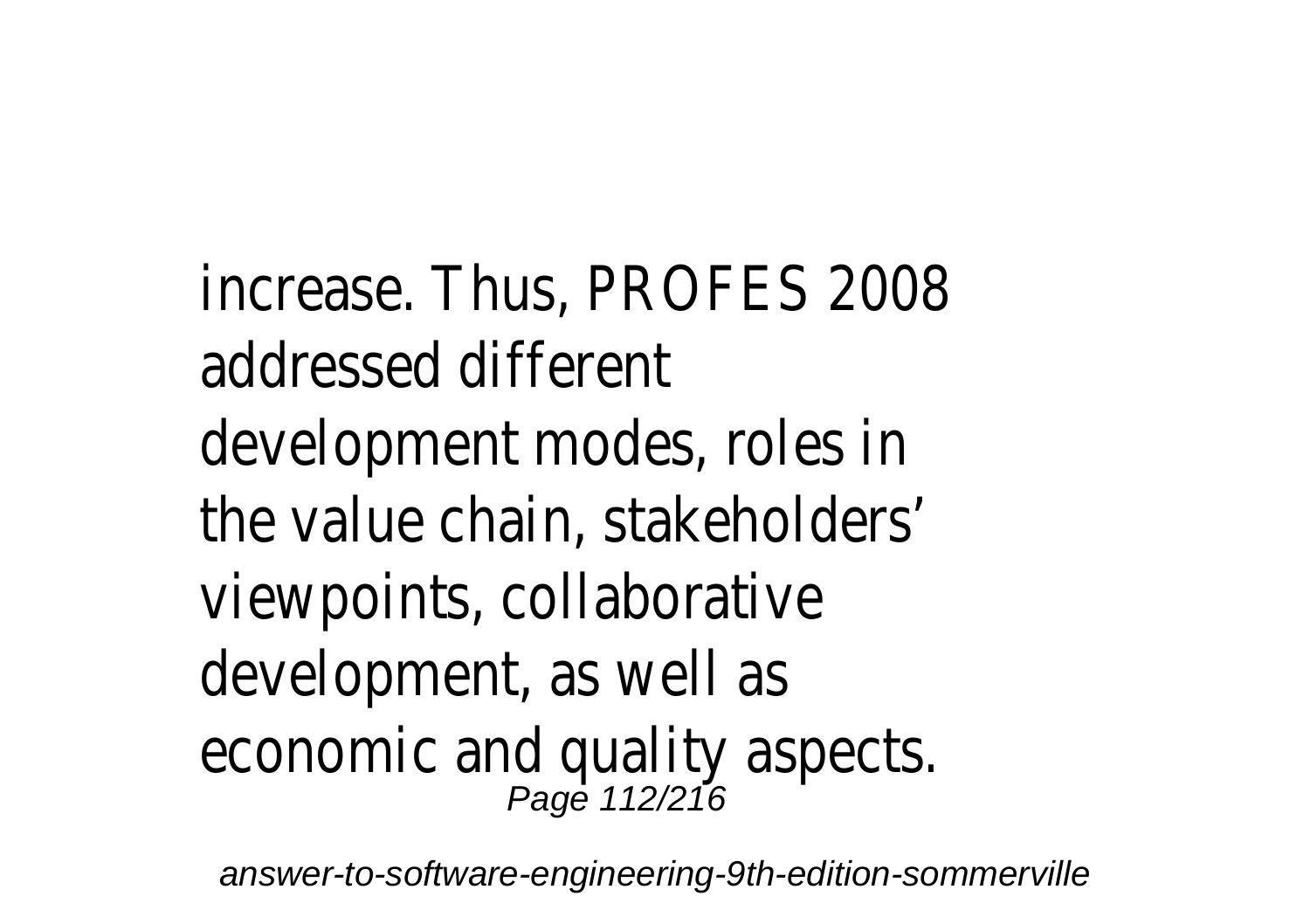- ile development was included again as one of the themes. Since the beginning of the series of PROFES conferences, the purpose has been to bring to light the most recent findings and novel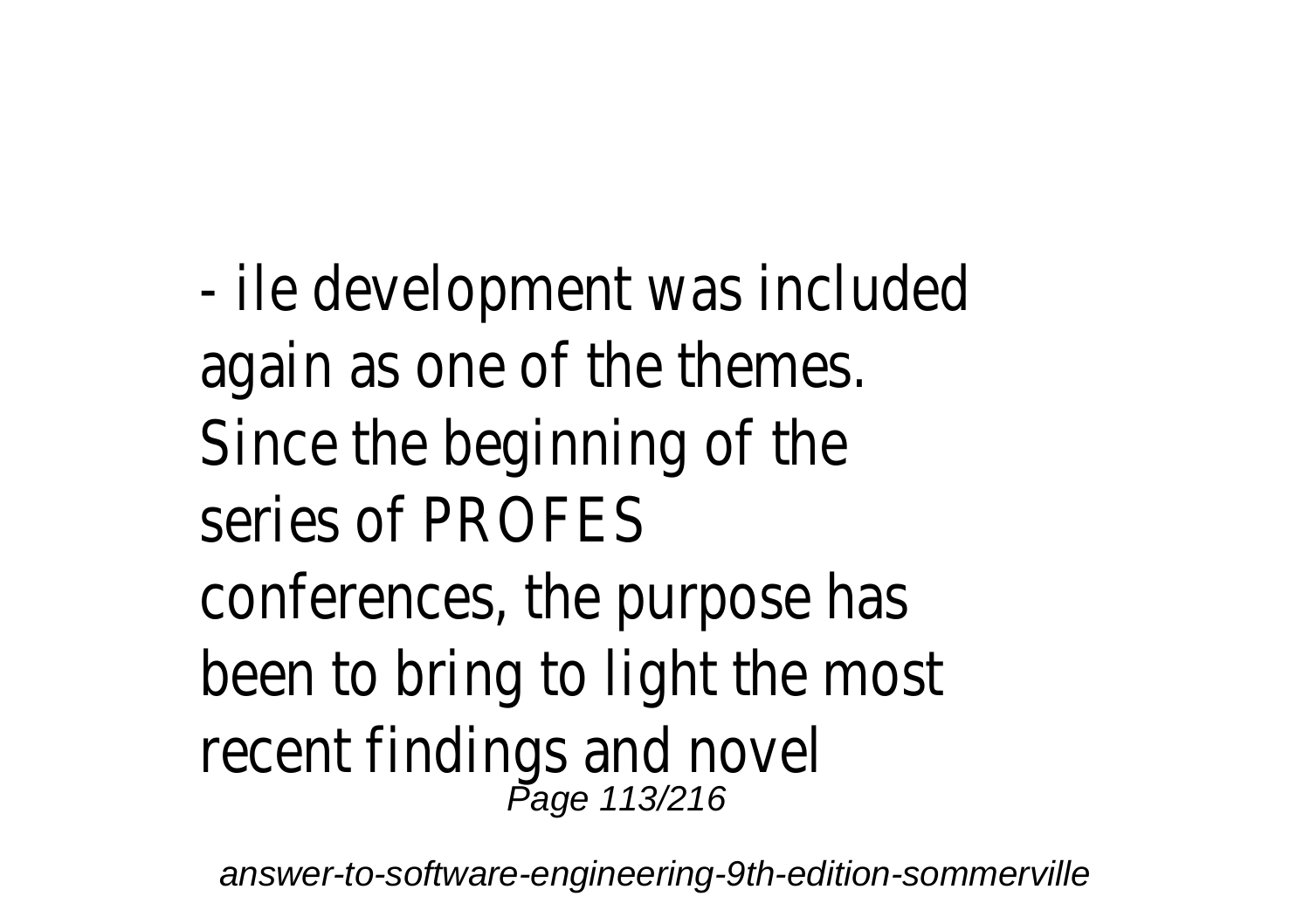results in the area of process provement, and to stimulate discussion among researchers, experienced professionals, and technology providers from around the world.

Page 114/216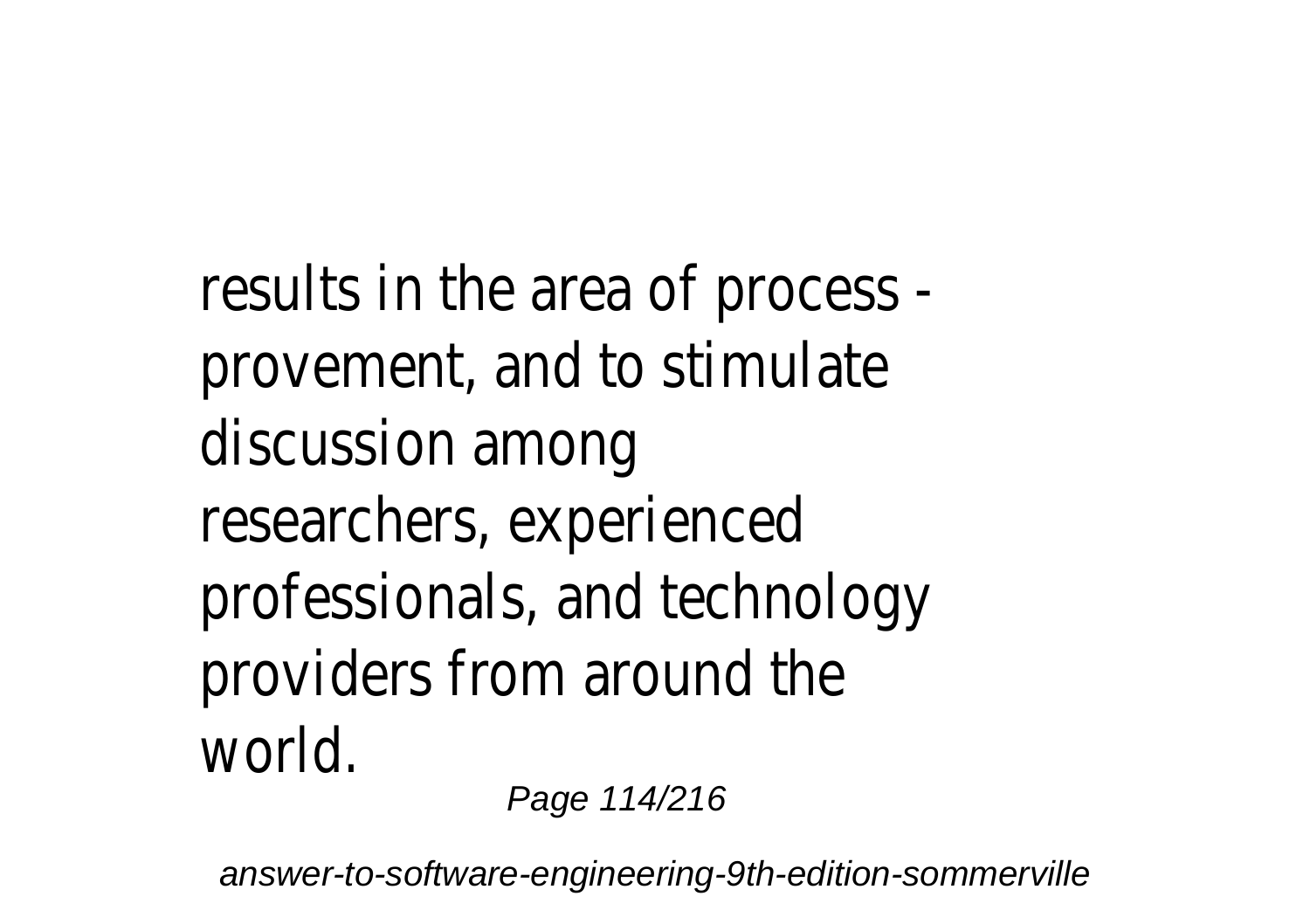This book constitutes the refereed proceedings of the 9th Software Quality Days Conference, SWQD 2017, held in Vienna, Austria, in January 2017. The SWQD conference offers a range of<br><sup>Page 115/216</sup>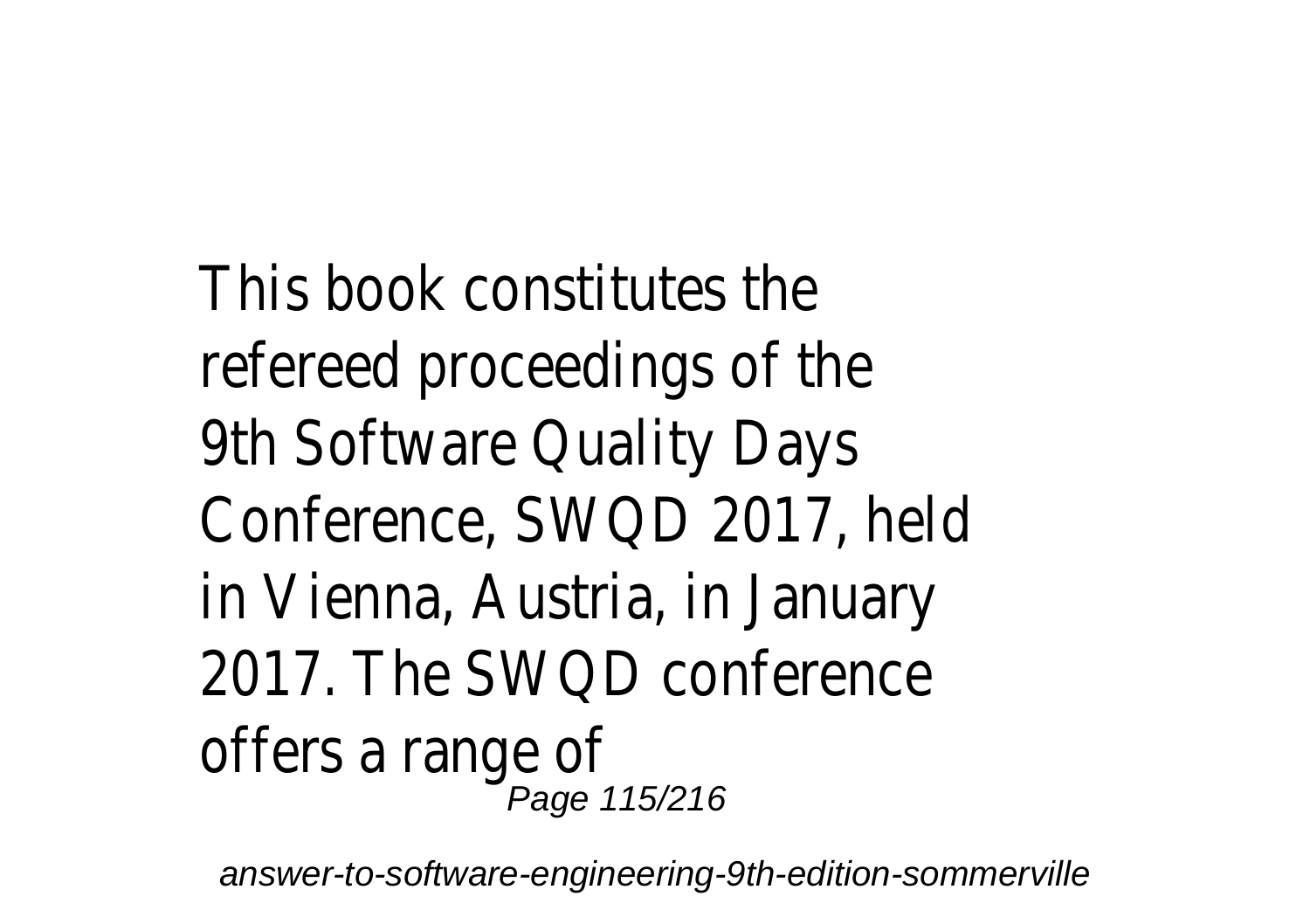comprehensive and valuable information by presenting new ideas from the latest research papers, keynote speeches by renowned academics and industry leaders, professional lectures, exhibits, and Page 116/216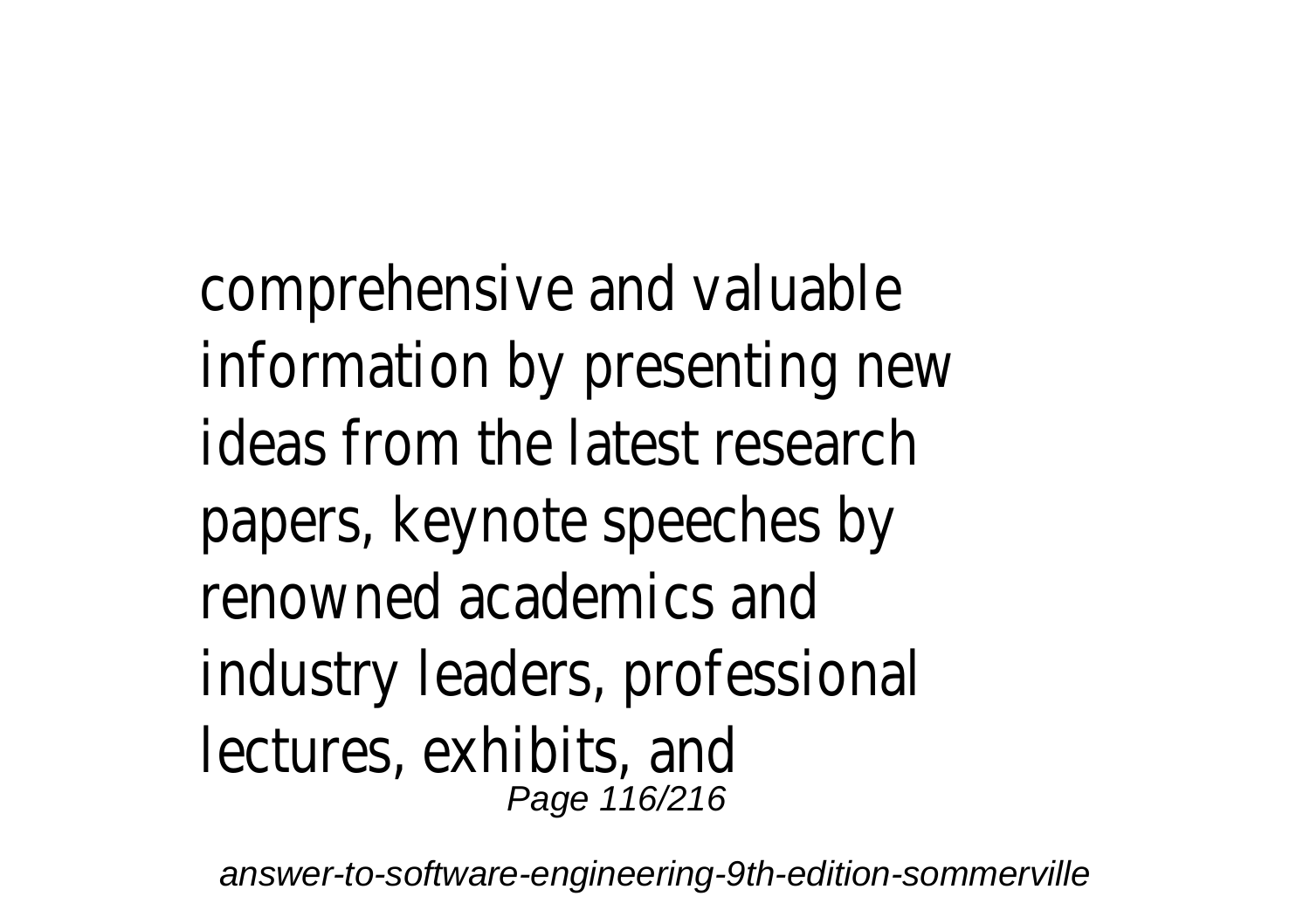tutorials. The 4 full papers and 7 short papers presented in this volume were carefully reviewed and selected from 21 submissions. They were organized in topical sections named: model-driven Page 117/216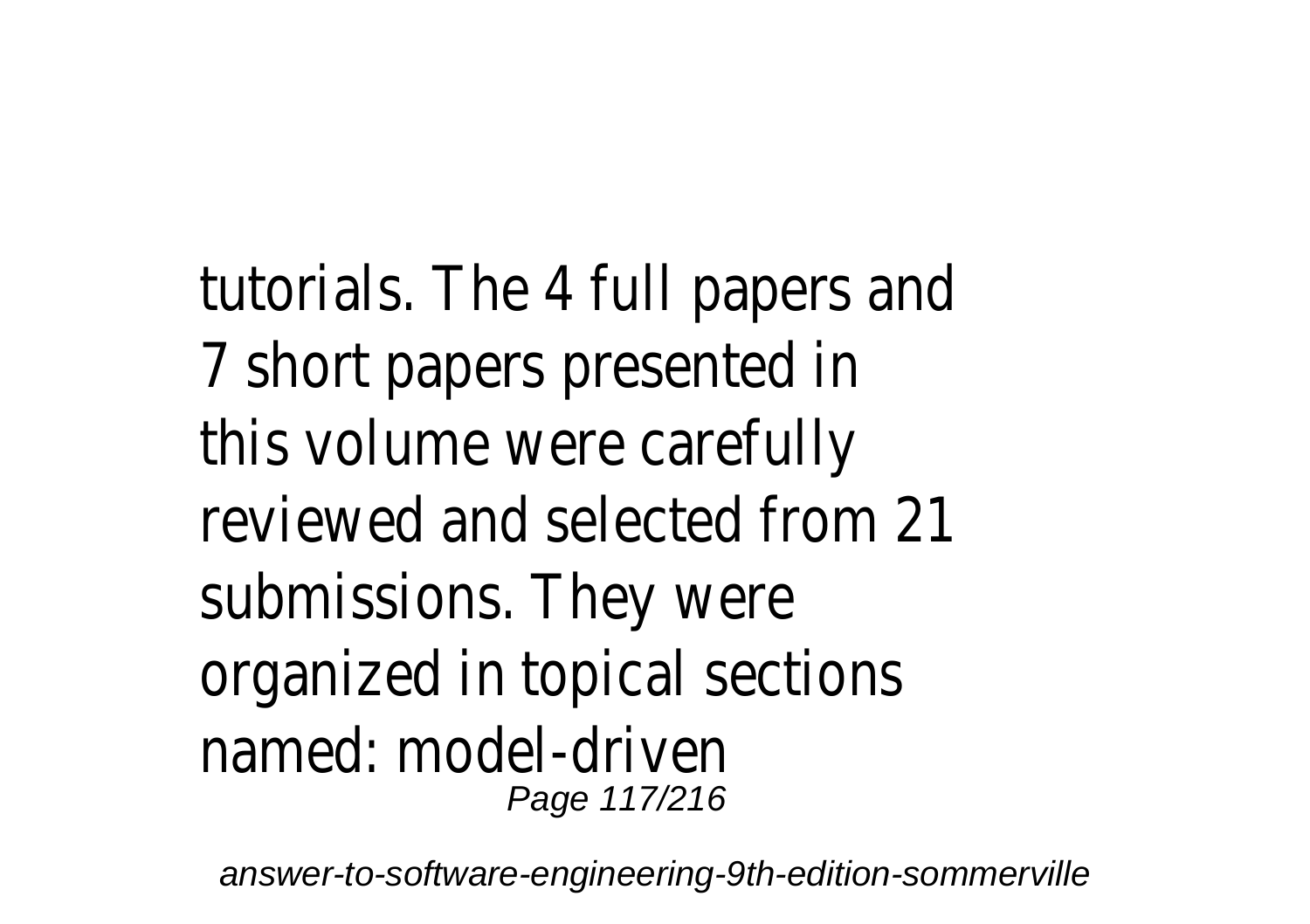development and configuration management; software development and quality assurance; software quality assurance in industry; crowdsourcing in software engineering; software testing<br>Page 118/216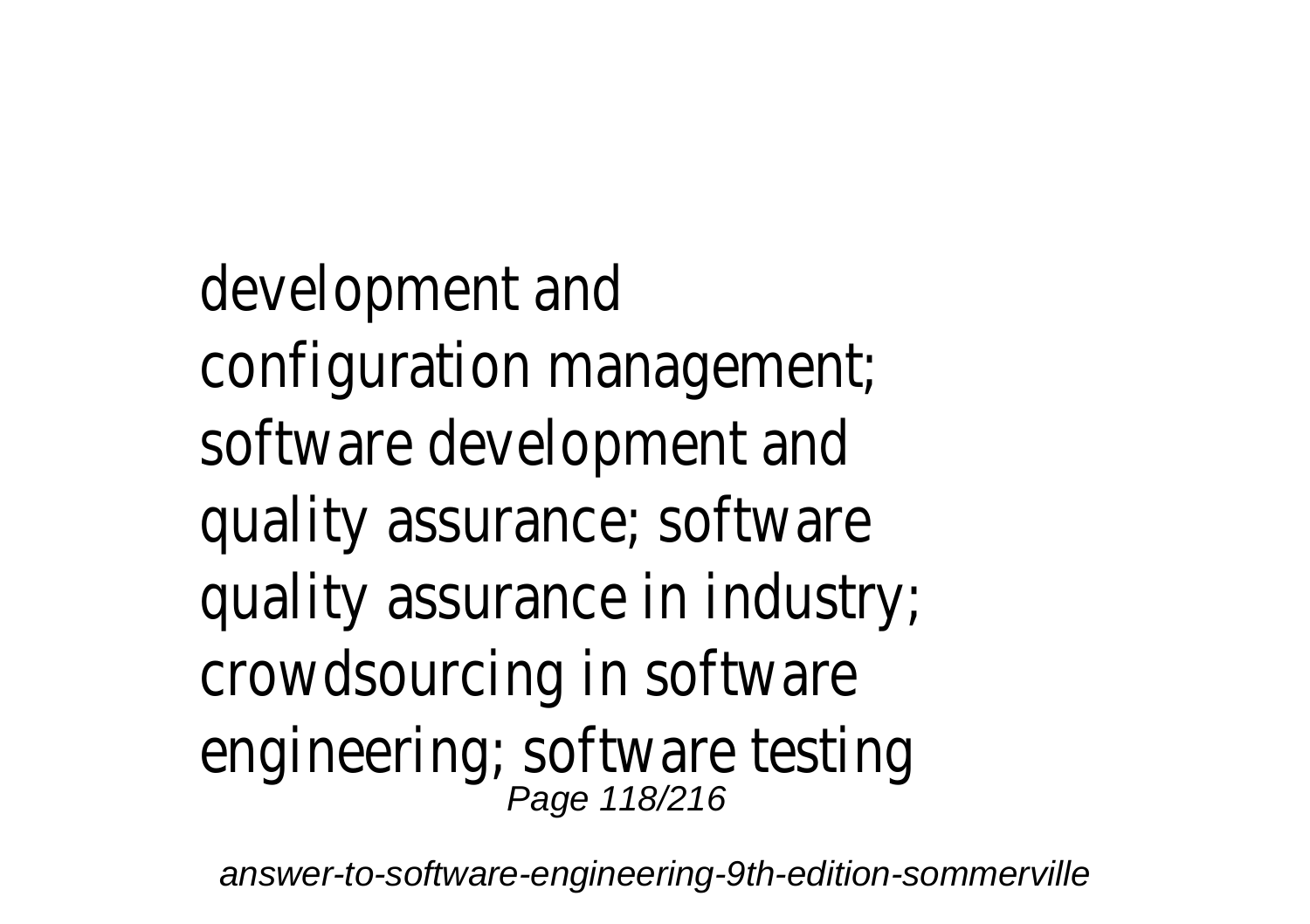and traceability; and process improvement. The book also contains one keynote talk in full paper length. Software architectures that contain many dynamically interacting components, each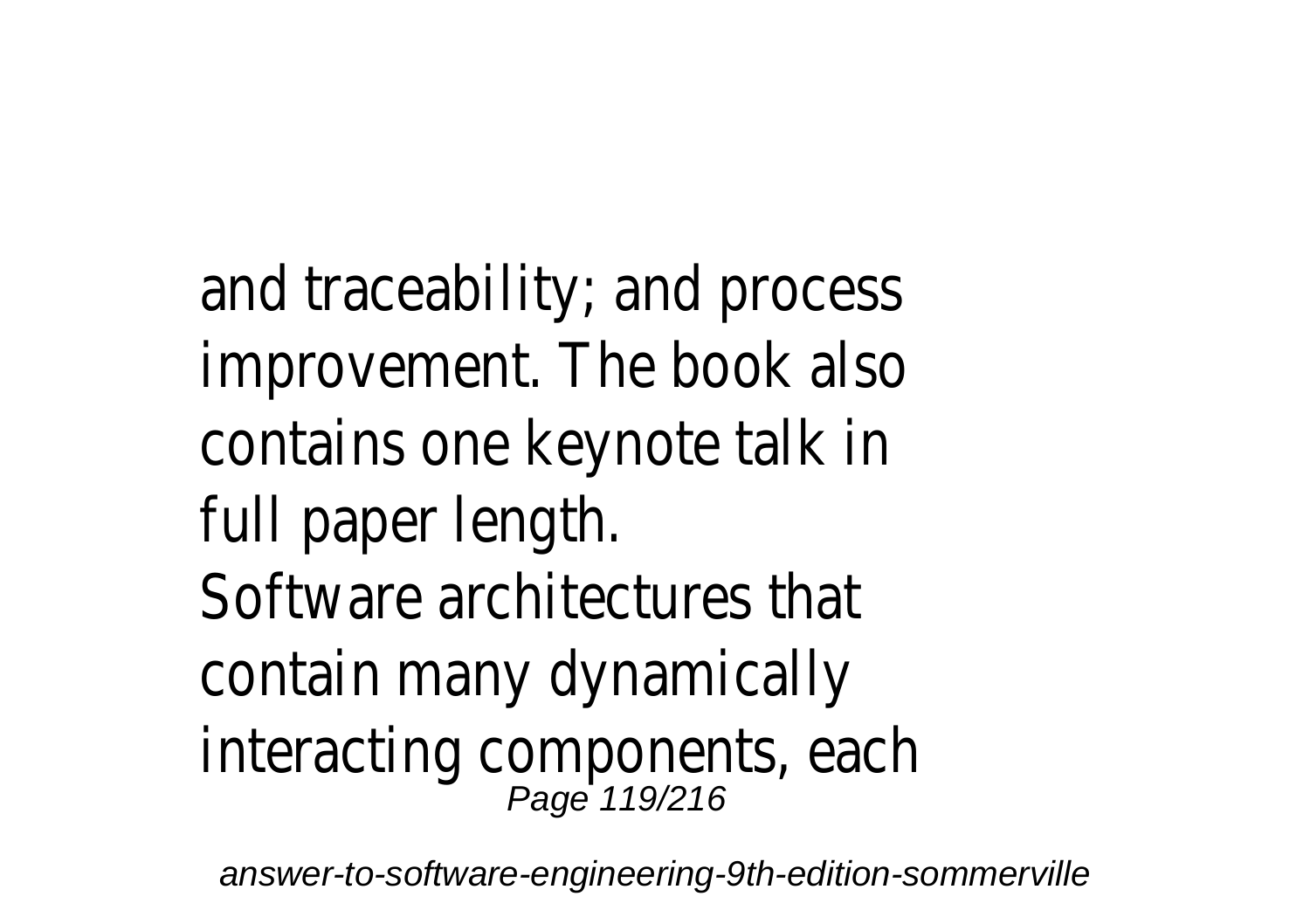with its own thread of control, engaging in complex coordination protocols, are difficult to correctly and efficiently engineer. Agentoriented modelling techniques are important for the design Page 120/216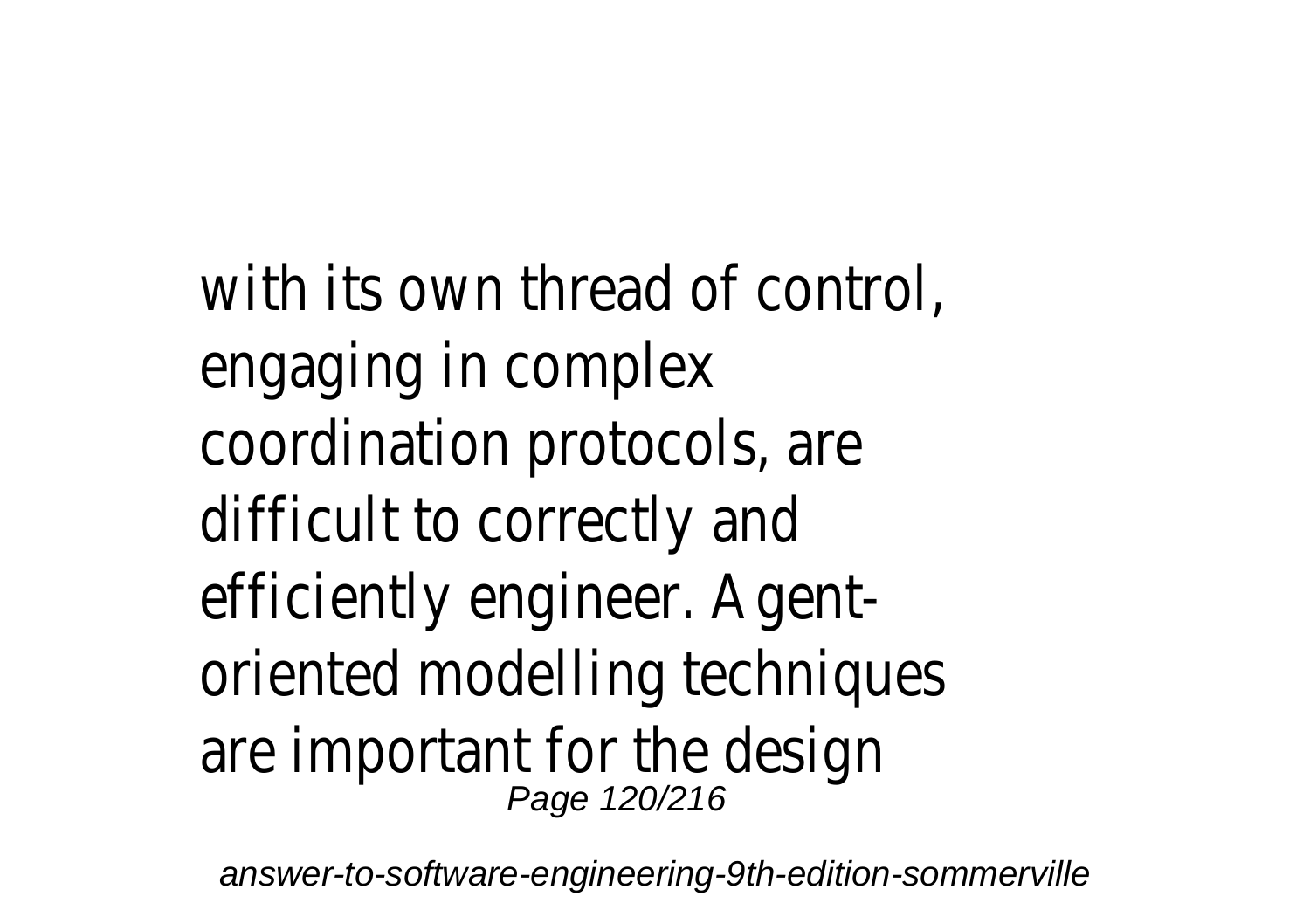and development of such applications. This book provides a diverse and interesting overview of the work that is currently being undertaken by a growing number of researchers in the Page 121/216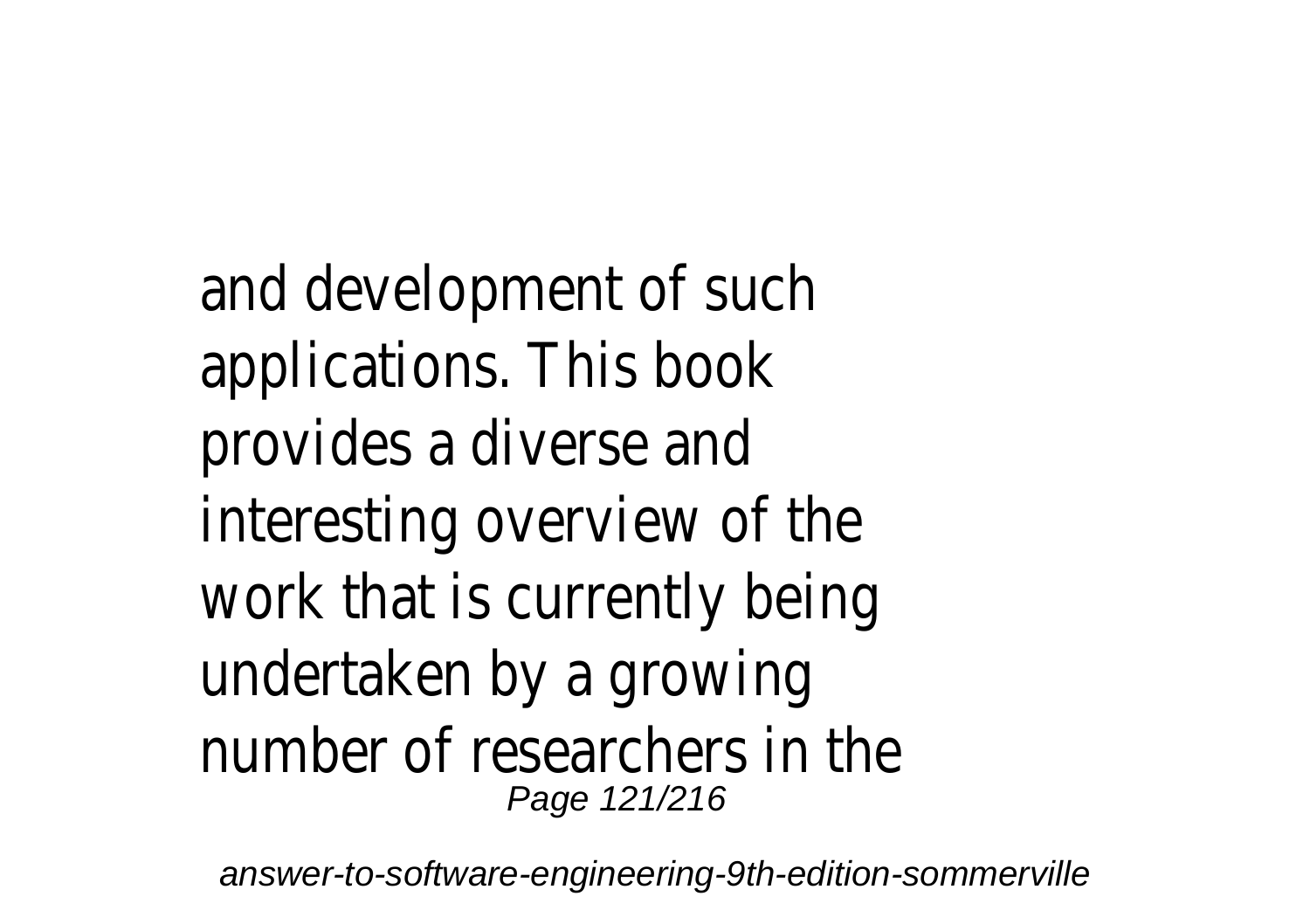area of Agent-Oriented Software Engineering. The papers represent a state-of-theart report of current research in this field, which is of critical importance in facilitating industry take-up of powerful<br><sup>Page 122/216</sup>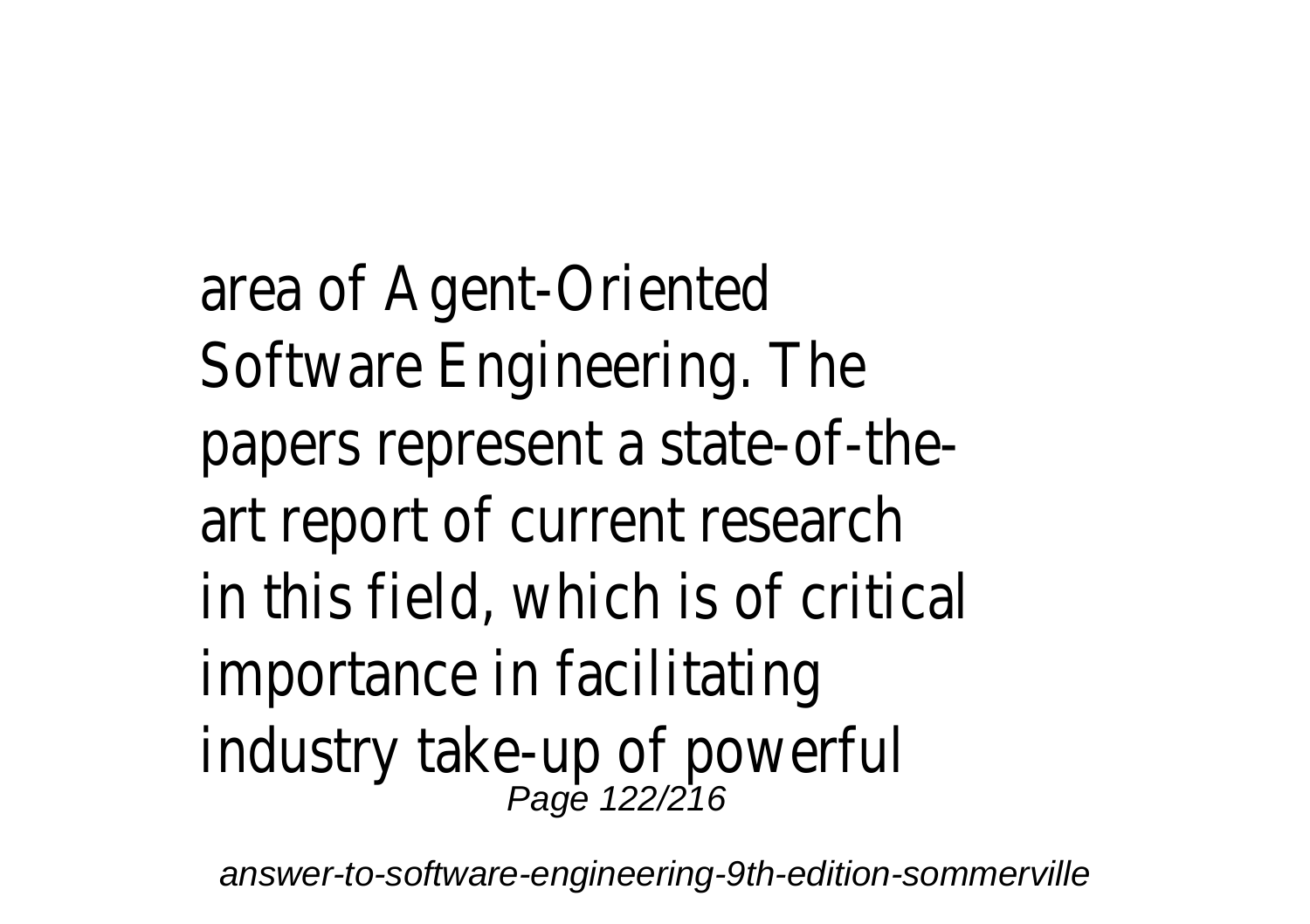agent technologies. This volume constitutes the thoroughly refereed postconference proceedings of the 9th International Workshop on Agent-Oriented Software Engineering, AOSE 2008, held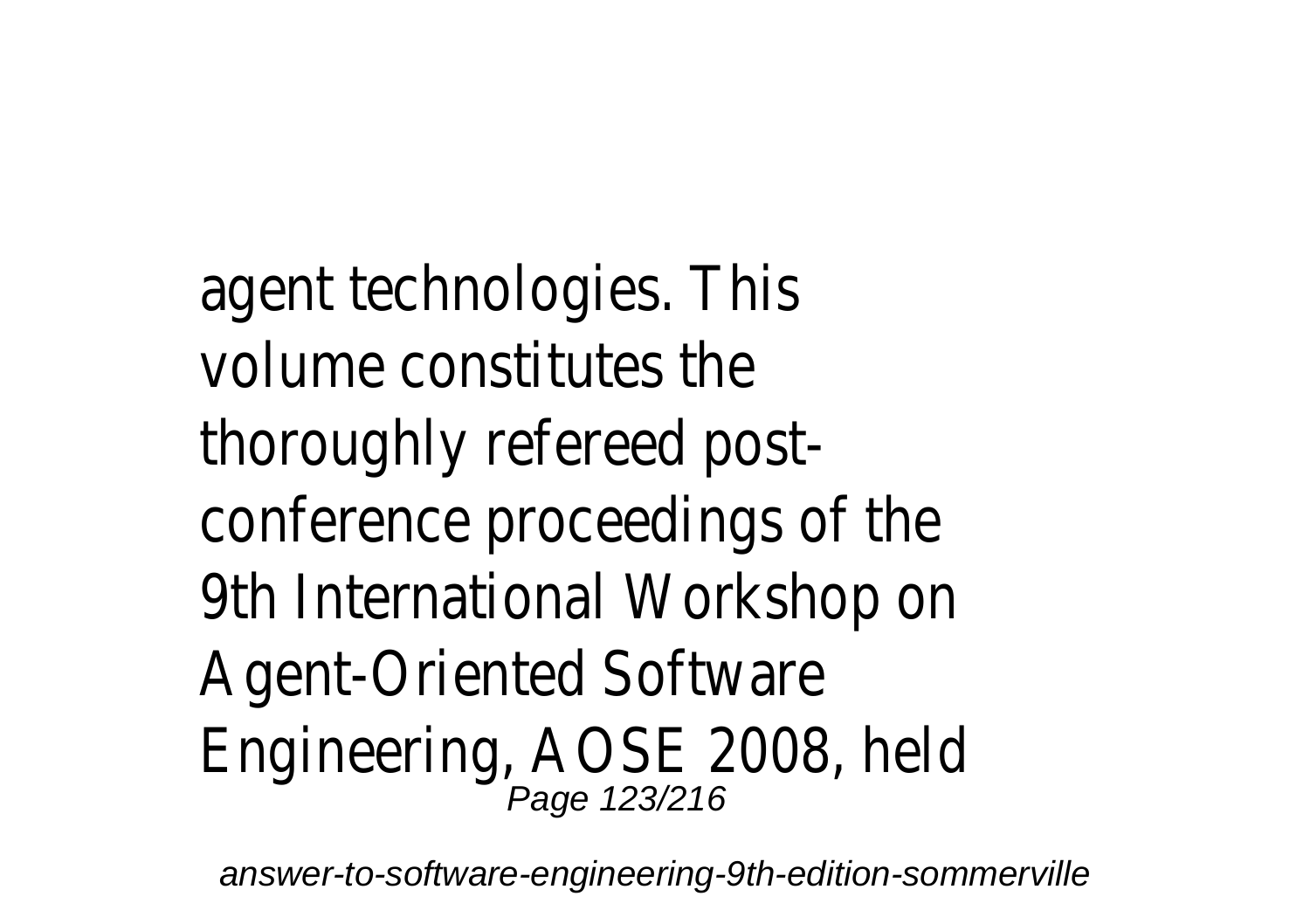in Estoril, Portugal, in May 2008 as part of AAMAS 2008. The 20 revised full papers were carefully selected from 50 initial submissions during two rounds of reviewing and improvement. The papers have Page 124/216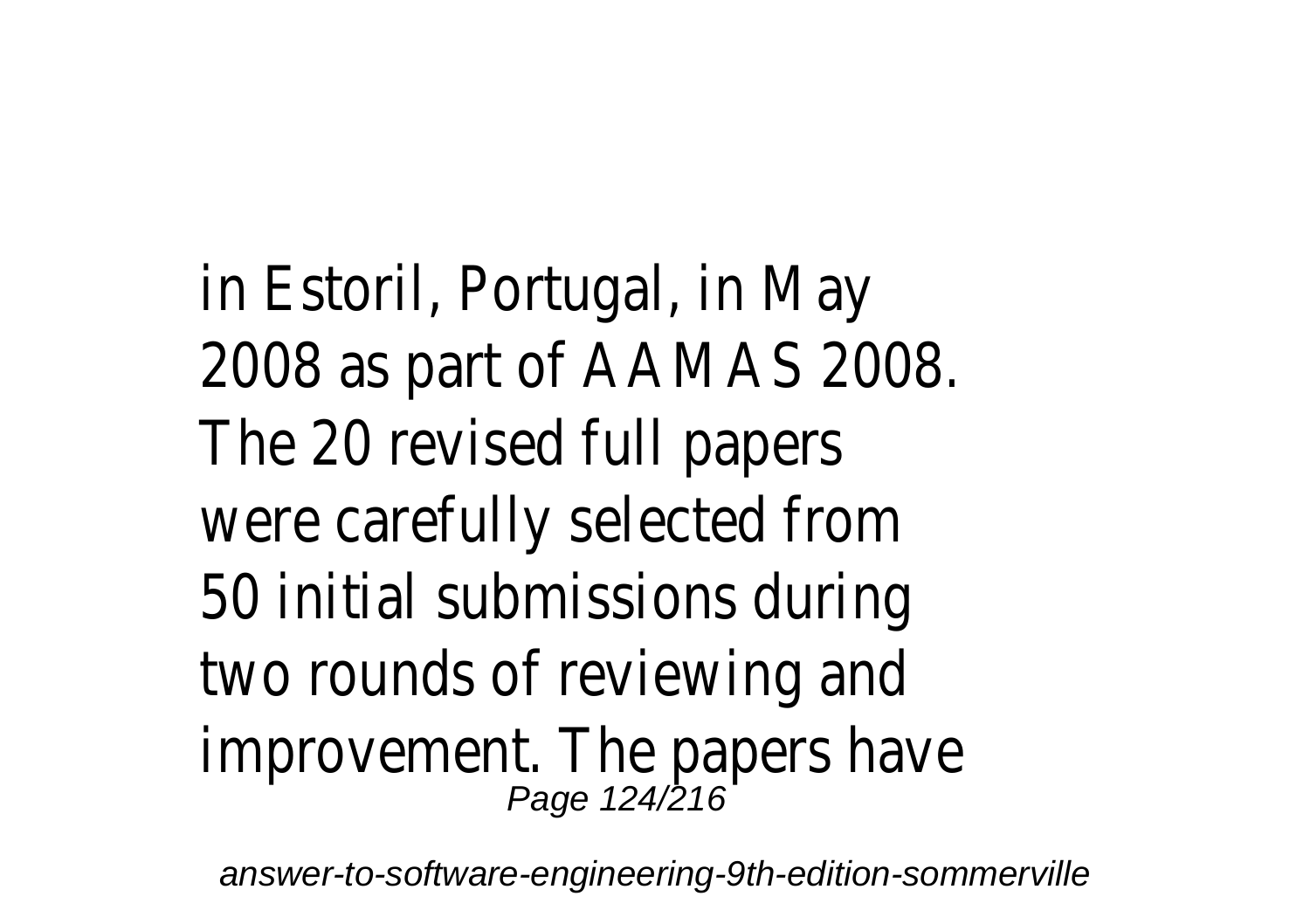been organized into four sections on: multi-agent organizations, method engineering and software development processes, testing and debugging, as well as tools and case studies. Page 125/216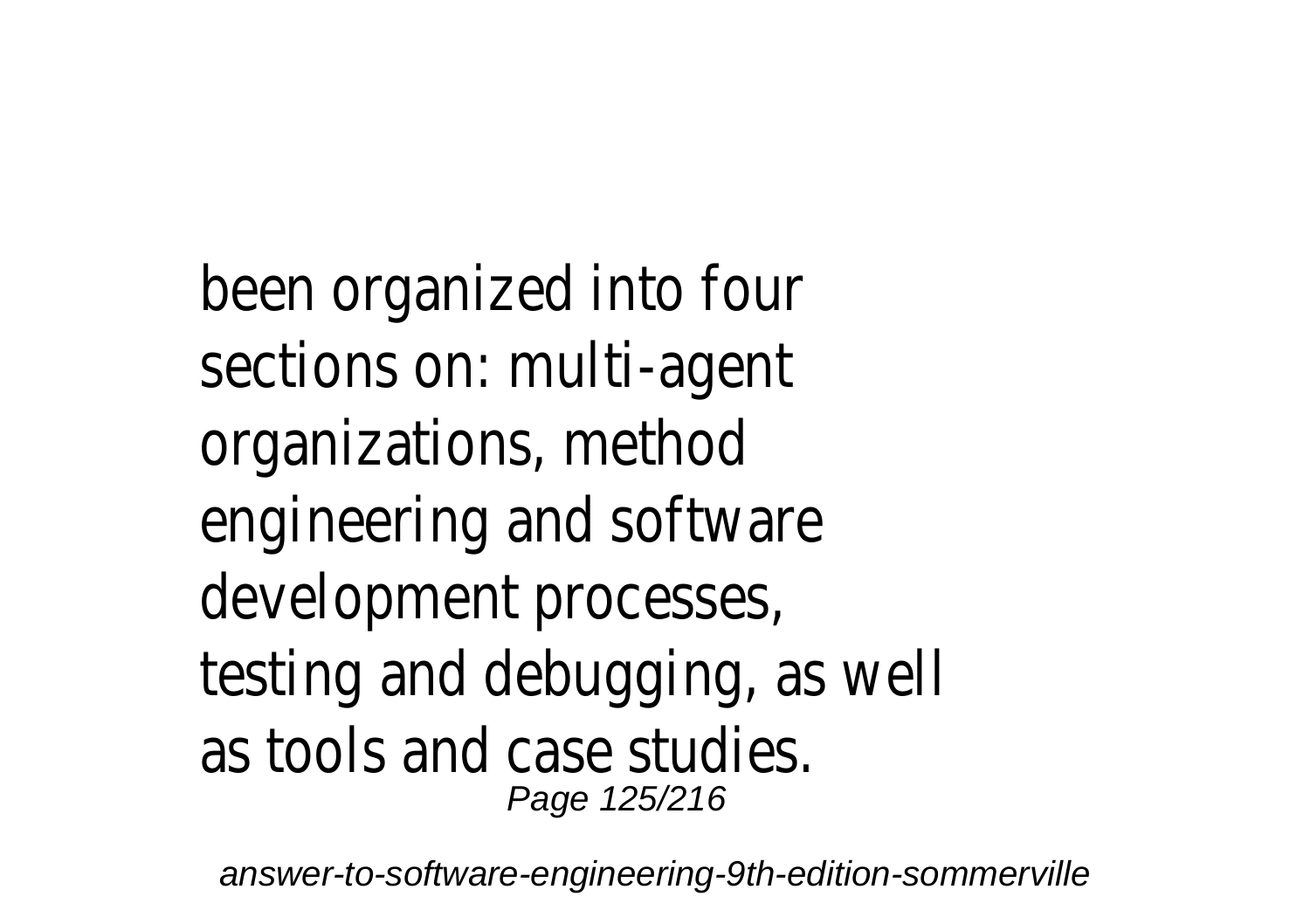This book constitutes the refereed proceedings of the First Pacific Rim Symposium on Image and Video Technology, PSIVT 2006, held in Hsinchu, Taiwan in December 2006. The 76 Page 126/216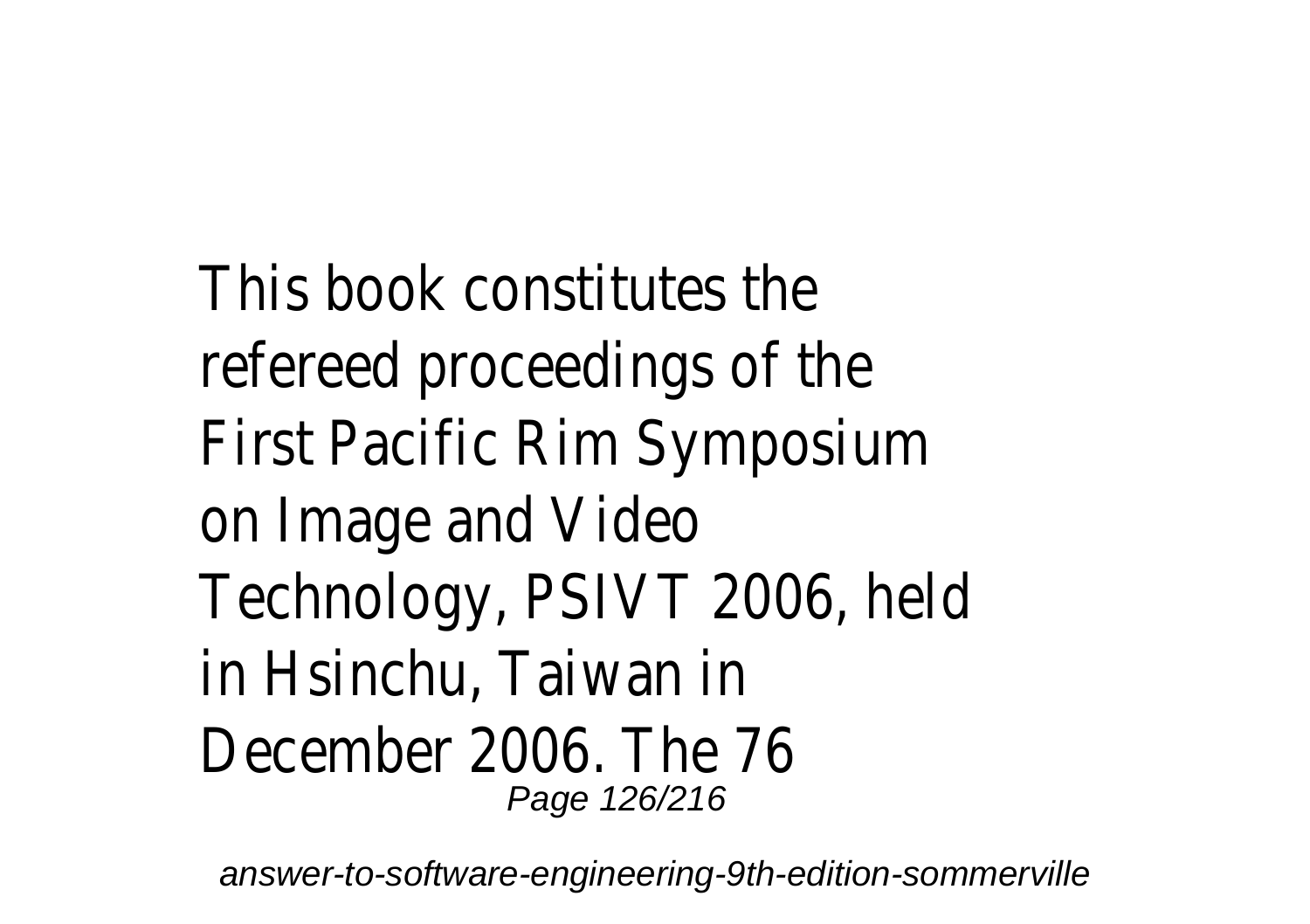revised full papers and 58 revised poster papers cover a wide range of topics, including all aspects of video and multimedia, both technical and artistic perspectives and both theoretical and practical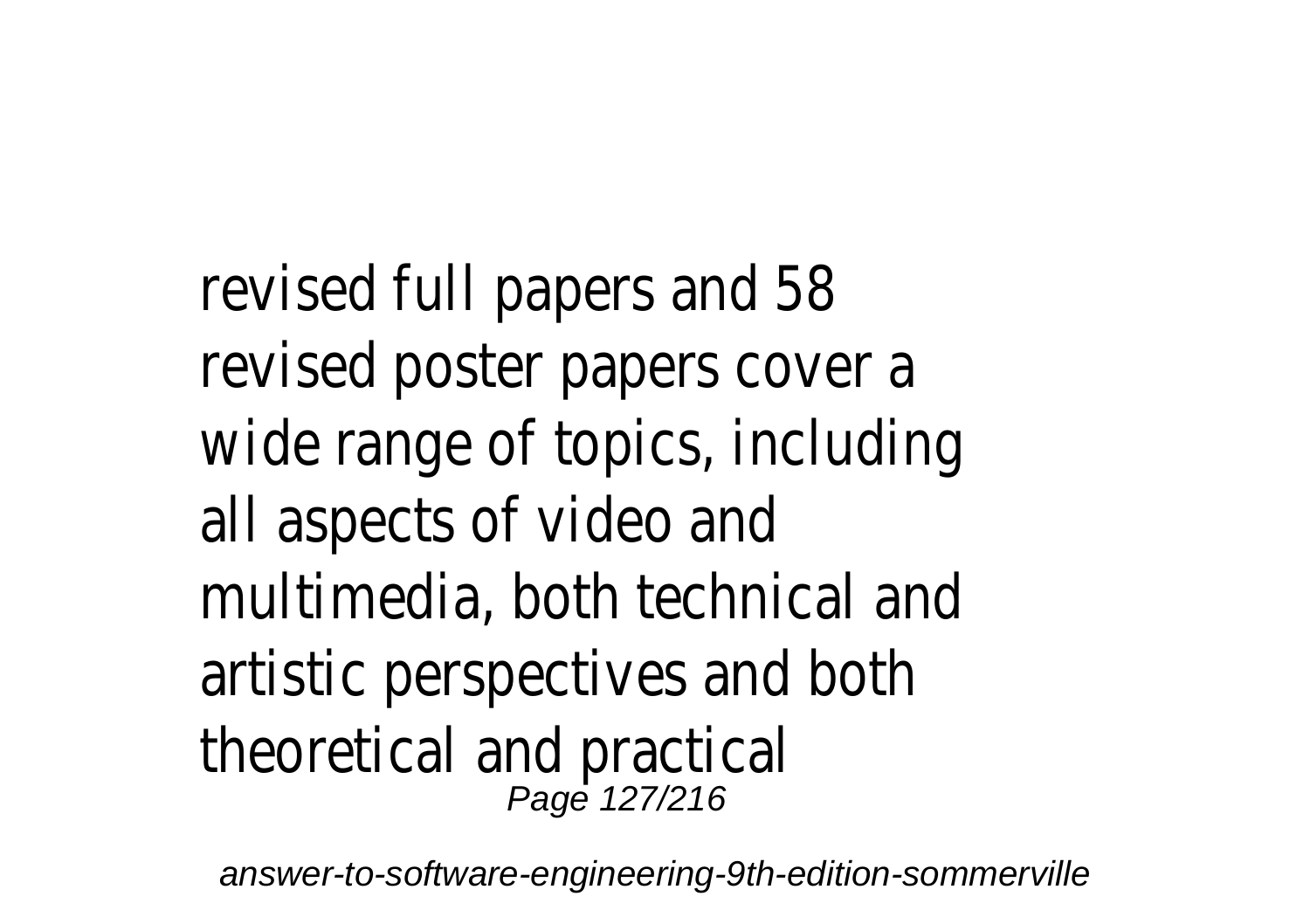issues. Component-Based Software Engineering Service-Oriented Computing – ICSOC 2019 Workshops Concepts, Principles, and **Practices** Page 128/216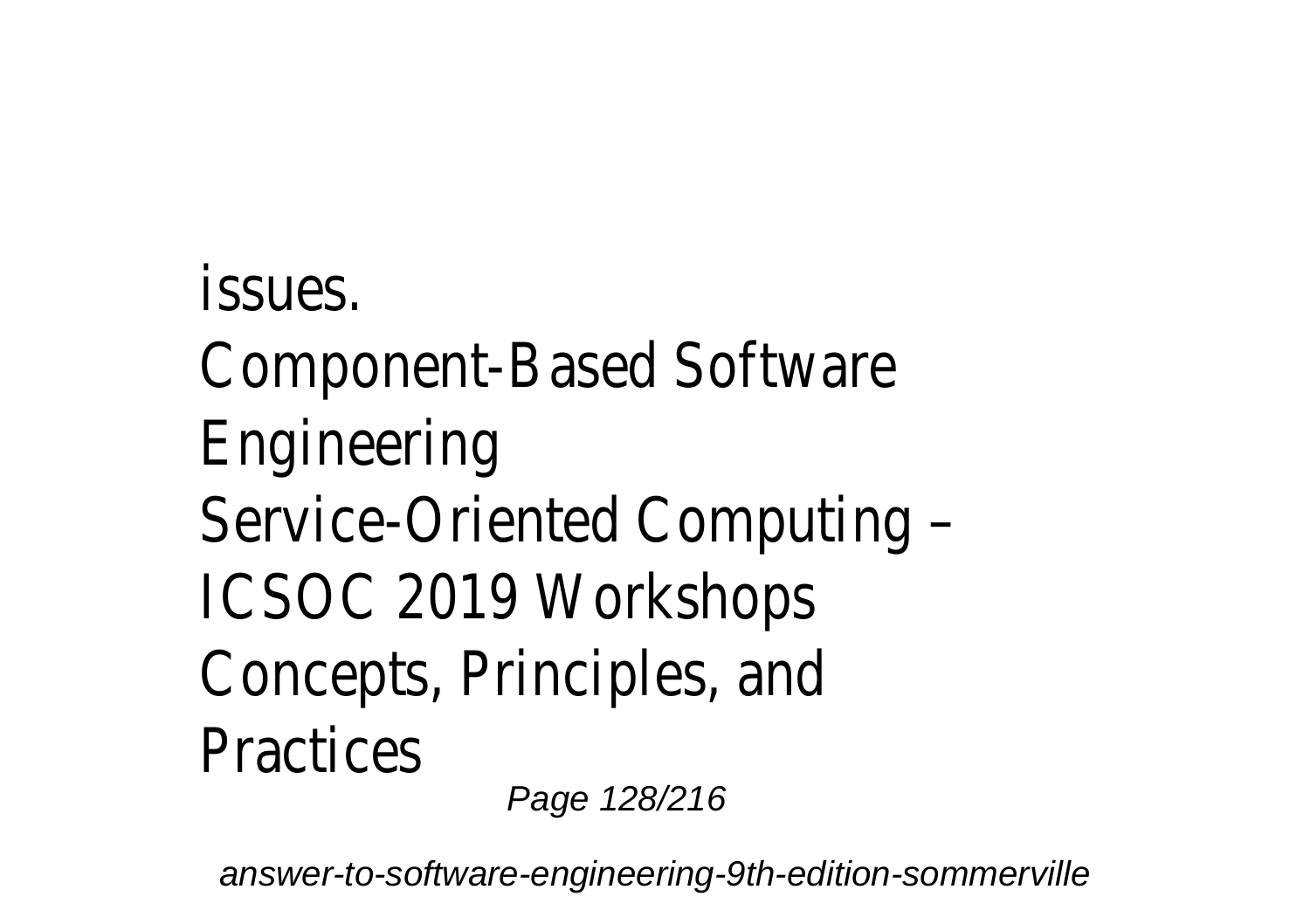6th International Conference, LASD 2022, Virtual Event, January 22, 2022, Proceedings 9th International Workshop, ESAW 2008, Saint-Etienne, France, September 24-26, 2008, Revised Selected Papers Page 129/216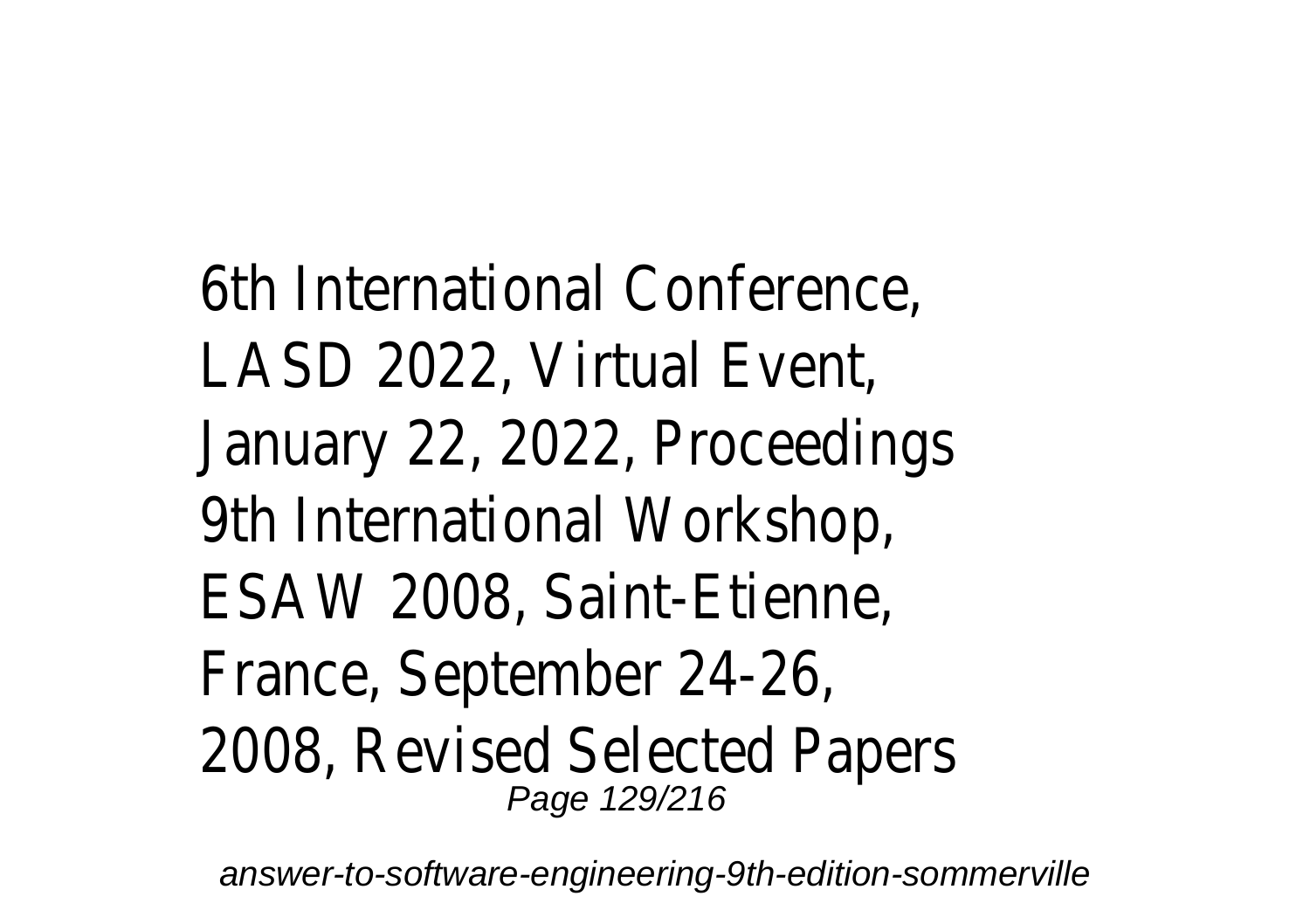An Introduction to Modern Software Engineering 9th International Workshop, AOSE 2008, Estoril, Portugal, May 12-13, 2008, Revised Selected Papers *The five-volume set LNCS*

Page 130/216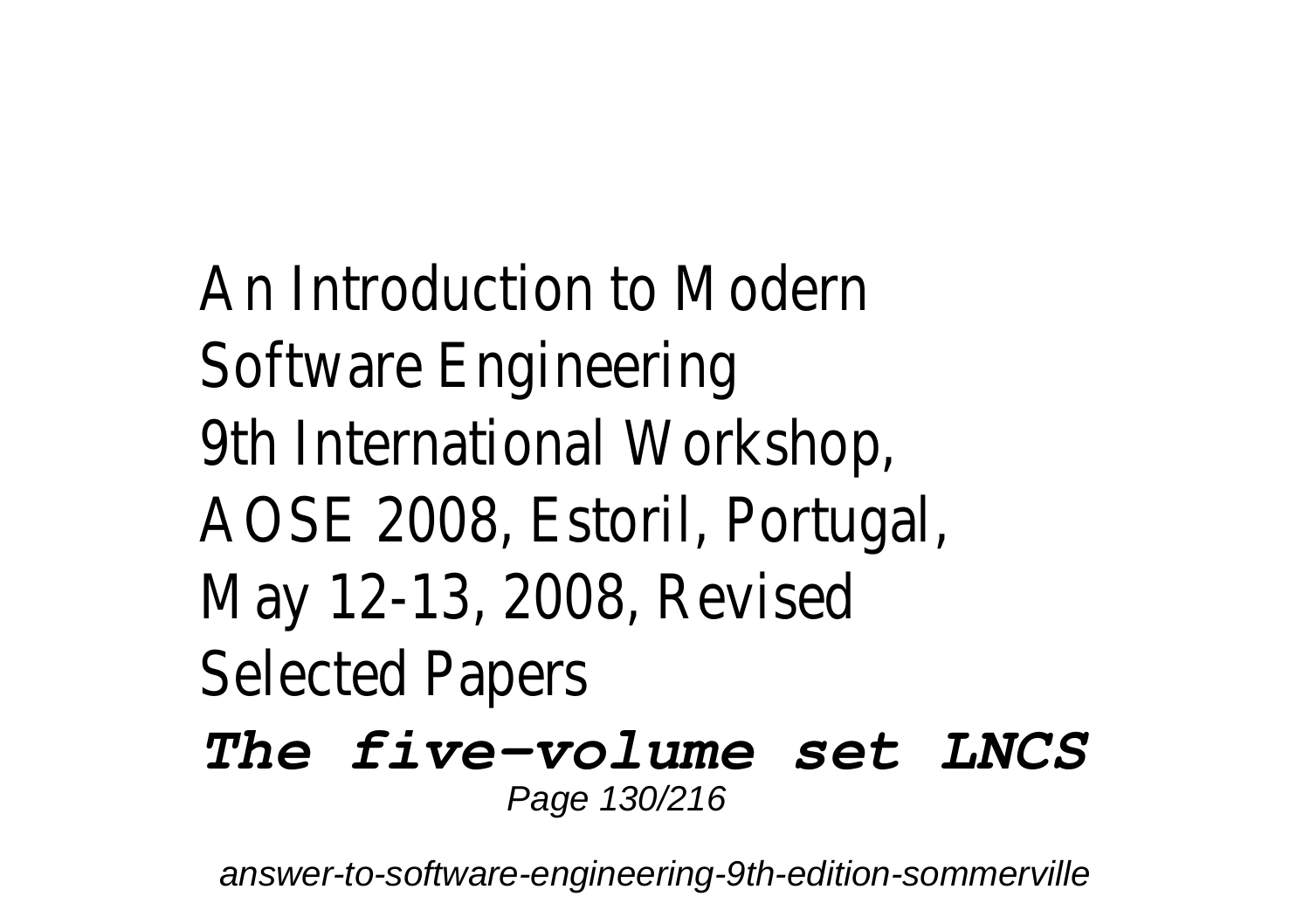*9155-9159 constitutes the refereed proceedings of the 15th International Conference on Computational Science and Its Applications, ICCSA 2015, held in* Page 131/216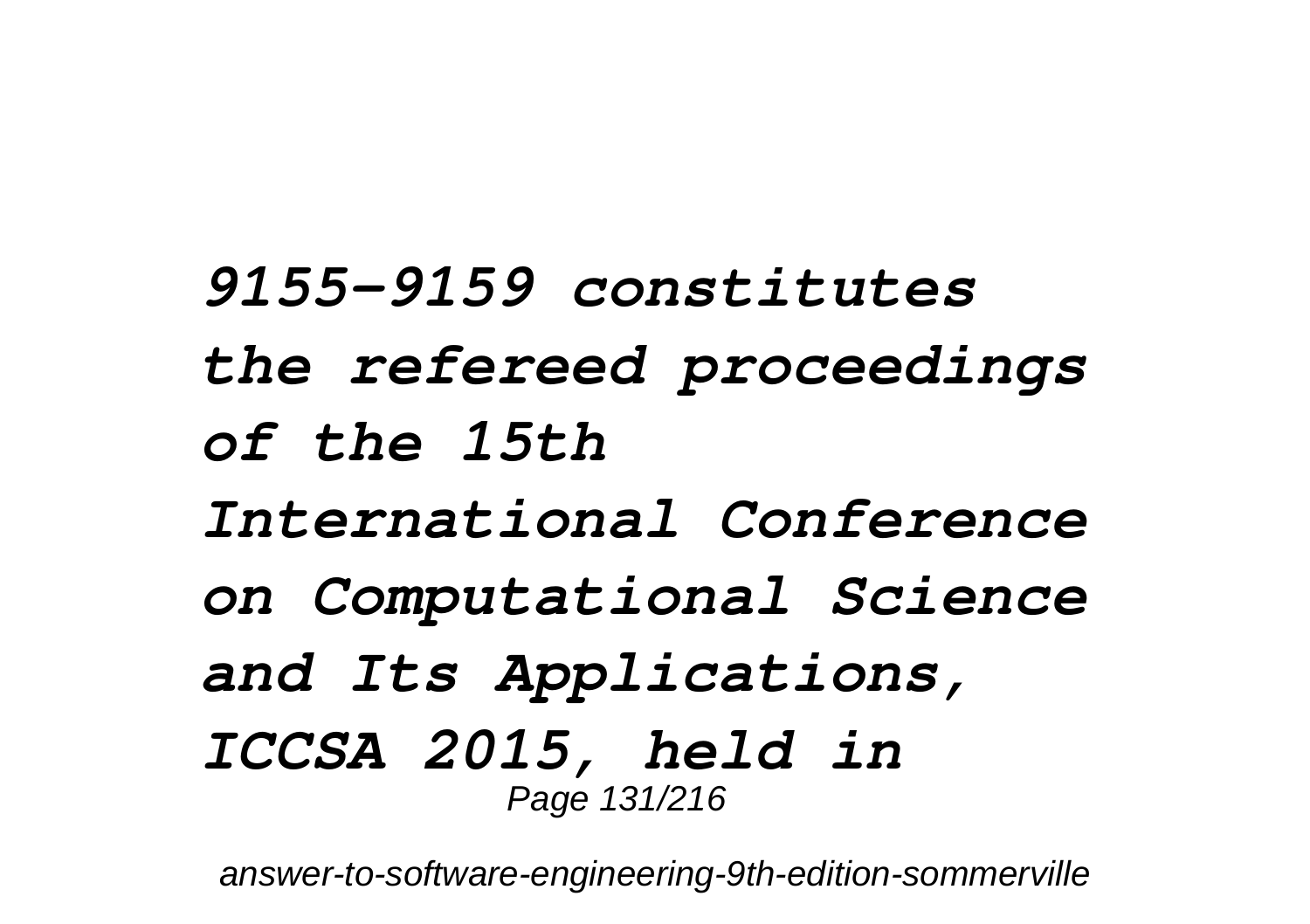*Banff, AB, Canada, in June 2015. The 232 revised full papers presented in 22 workshops and a general track were carefully reviewed and selected* Page 132/216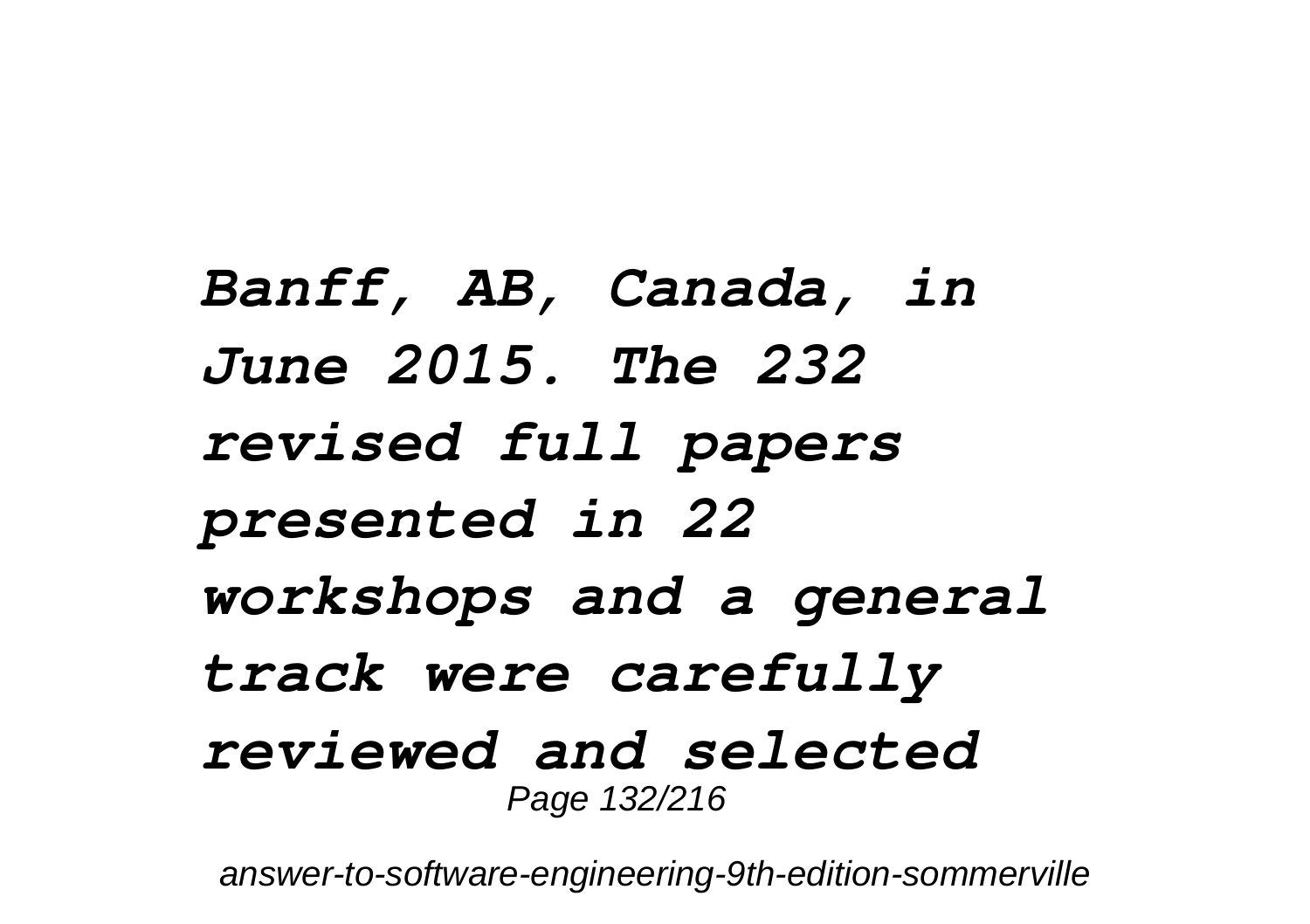*from 780 initial submissions for inclusion in this volume. They cover various areas in computational science ranging from* Page 133/216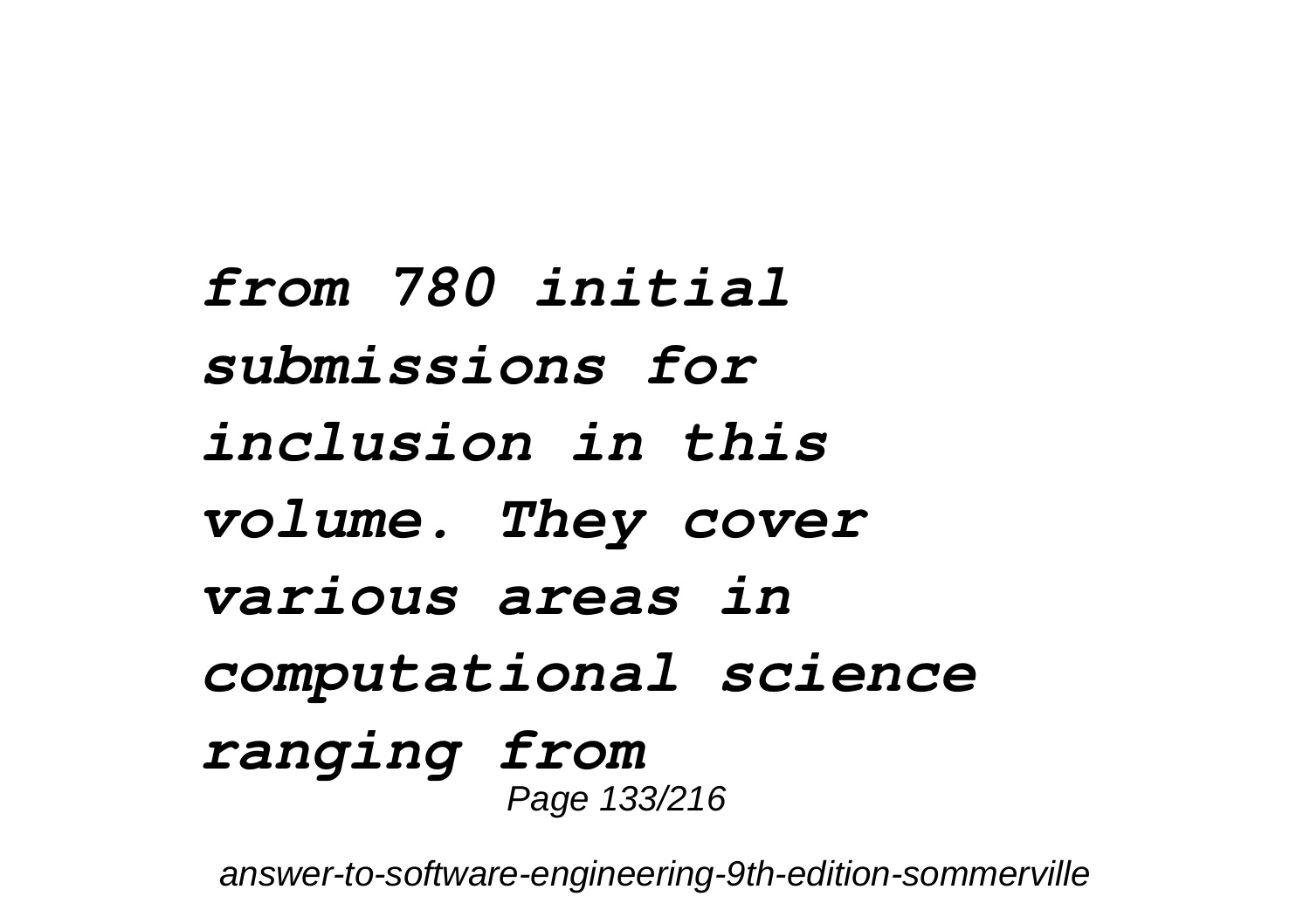*computational science technologies to specific areas of computational science such as computational geometry and security. Design and* Page 134/216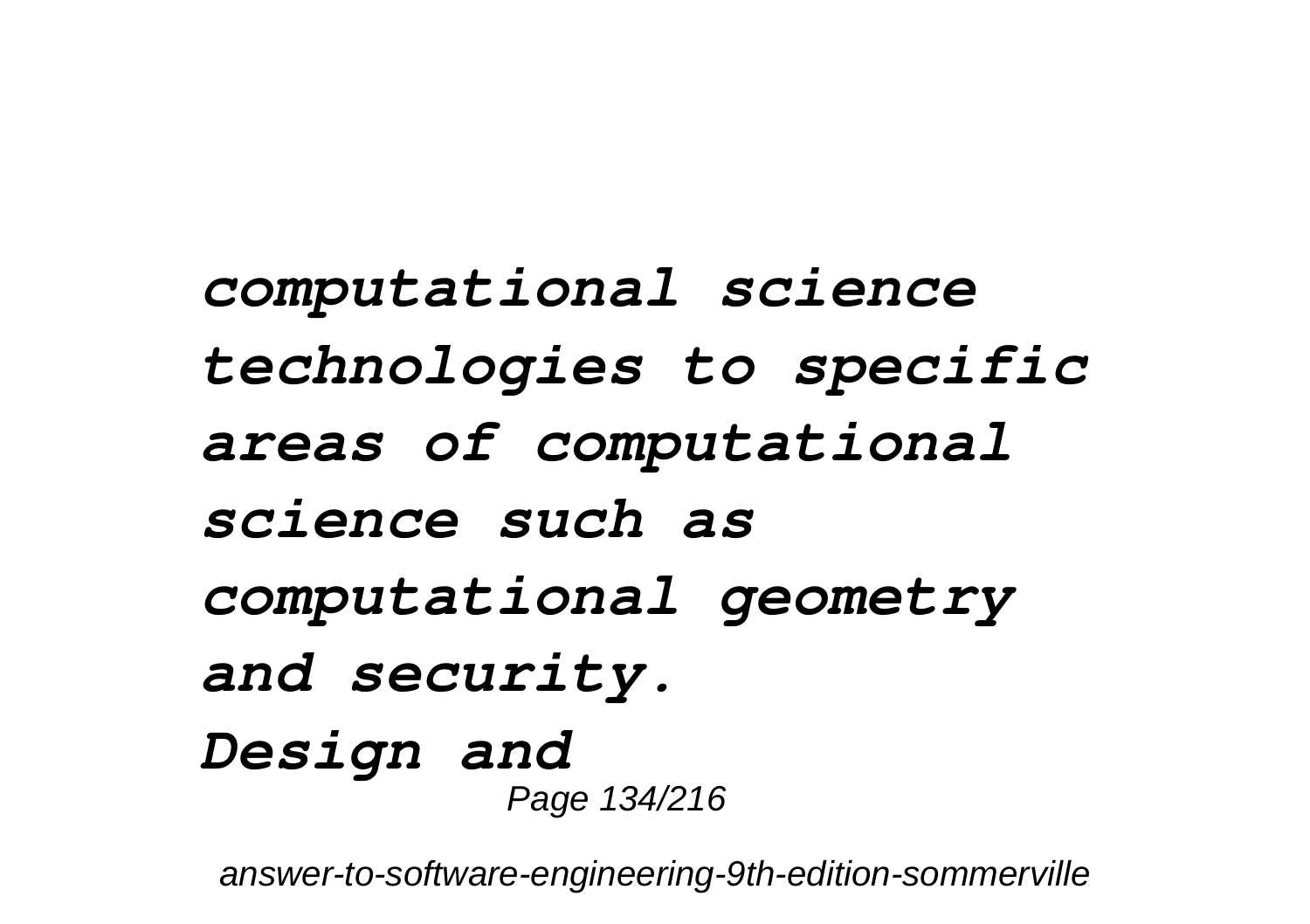*implementation of service-oriented architectures impose numerous research questions from the ?elds of software engineering, system analysis and* Page 135/216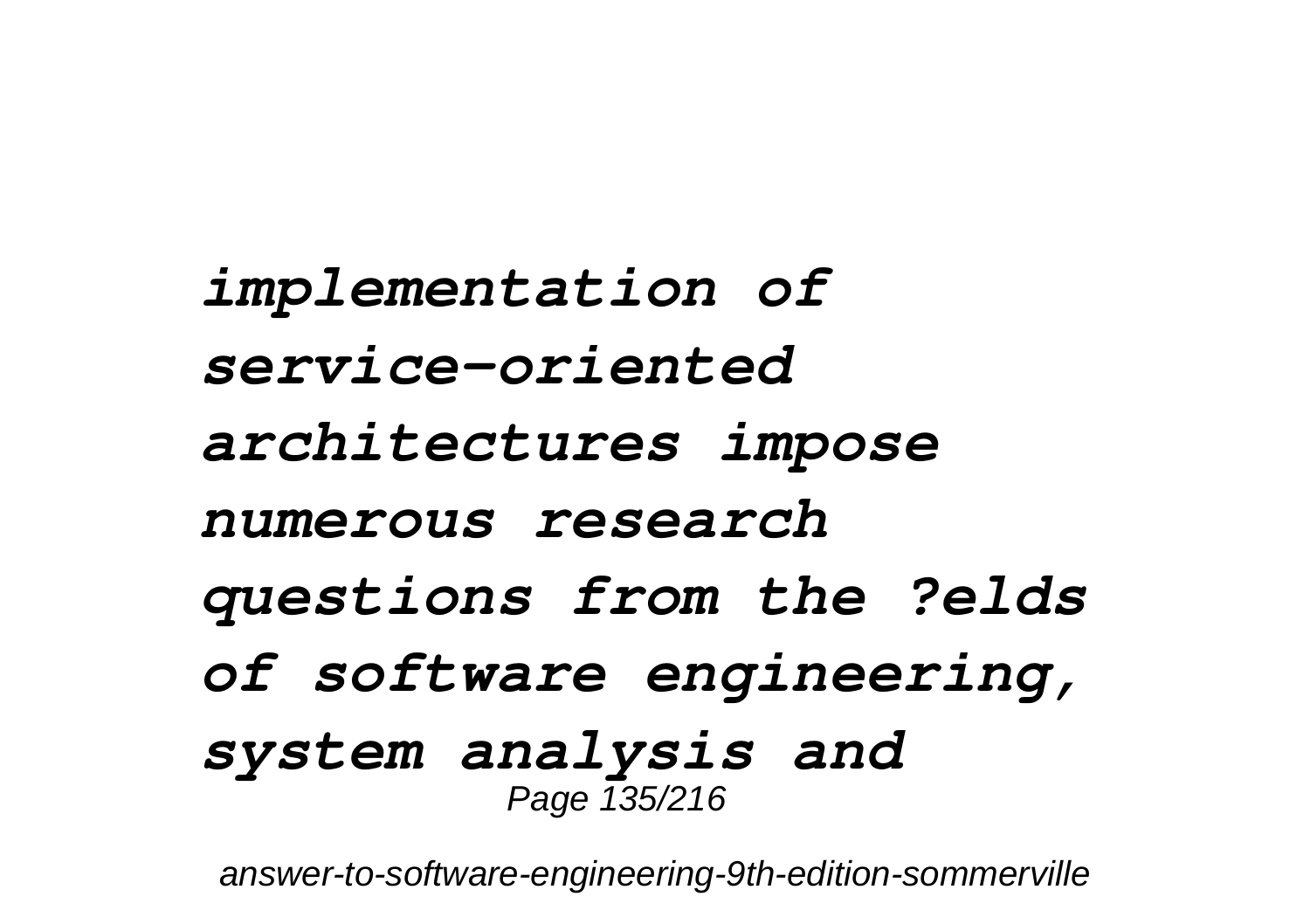*modeling, adaptability, and application integration. Serviceoriented Systems Engineering represents a symbiosis of best practices in object* Page 136/216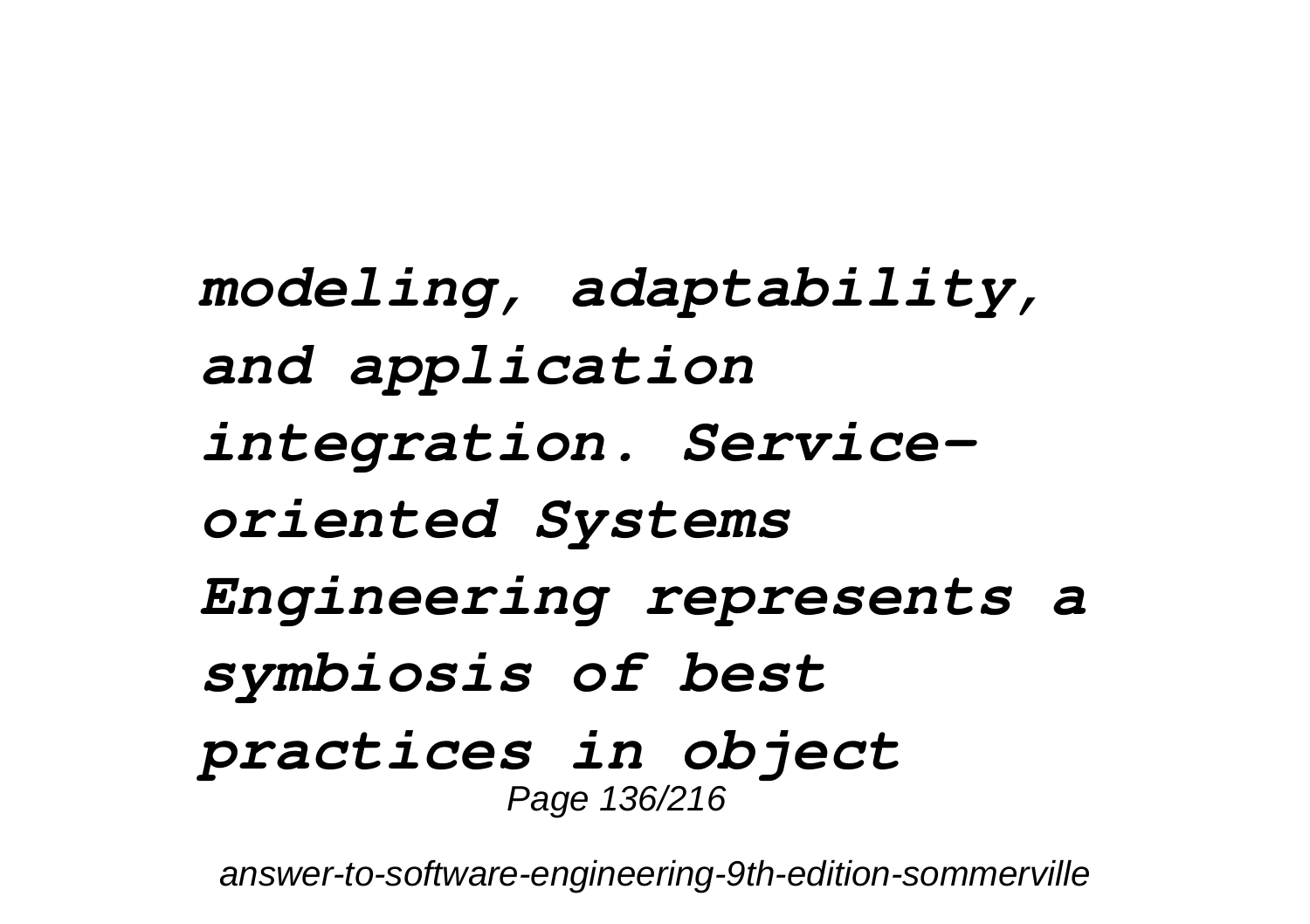*orientation, componentbased development, distributed computing, and business process management. It provides integration of business and IT concerns. Service-*Page 137/216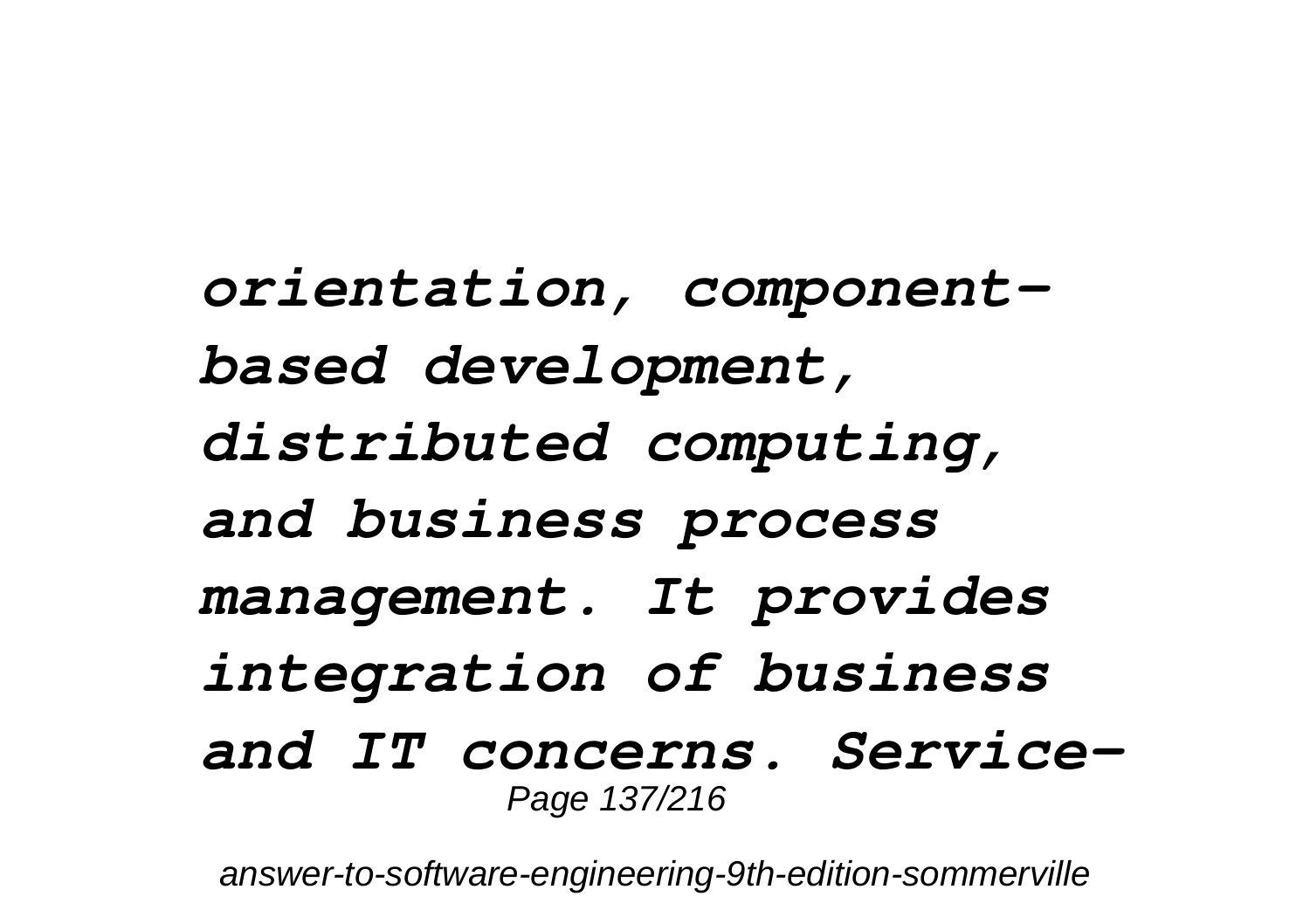*oriented Systems Engineering denotes a current research topic in the ?eld of IT-Systems Engineering with high potential in academic research and* Page 138/216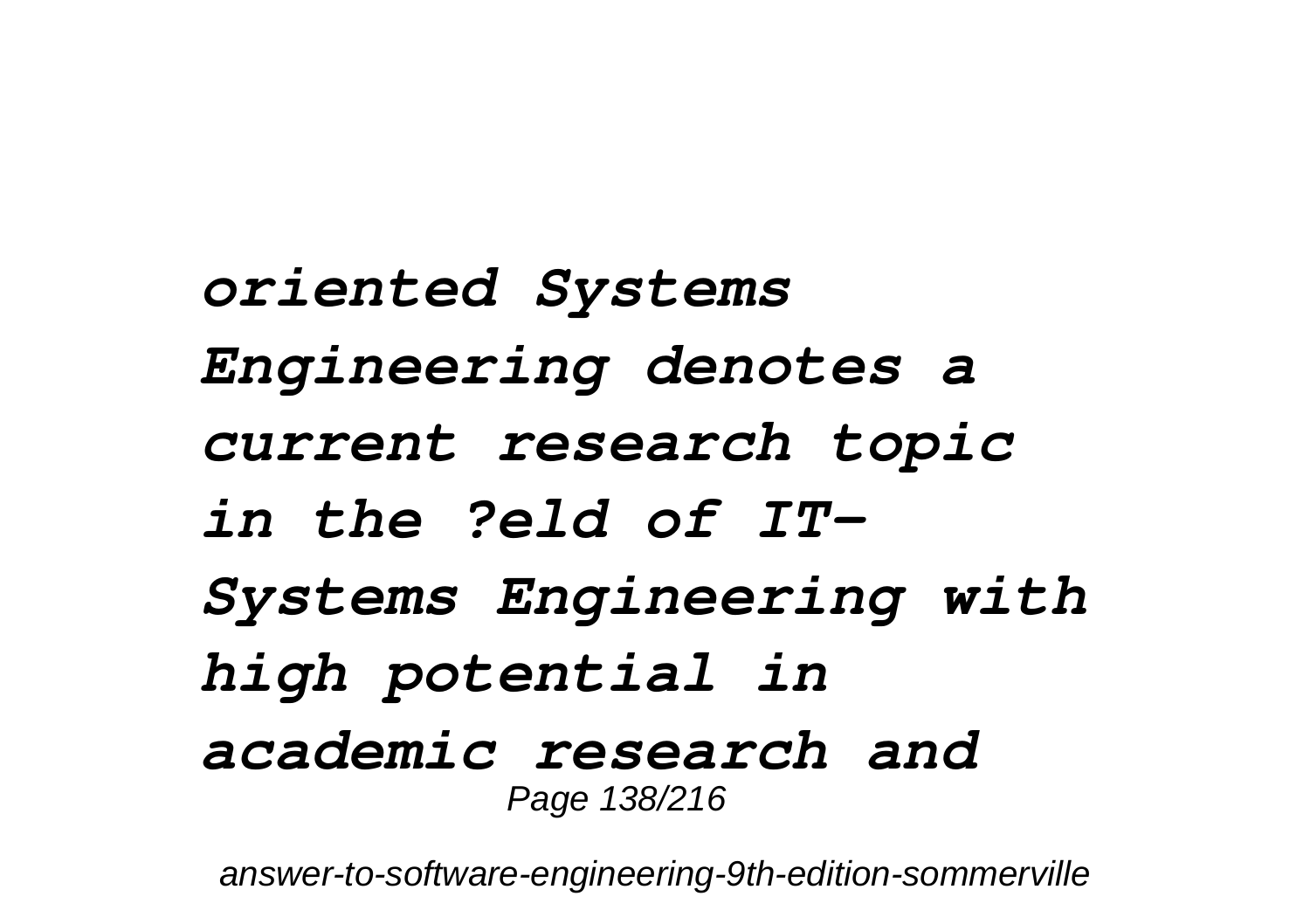*industrial application. The annual Ph.D. Retreat of the Research School provides all members the opportunity to present the current state of their research and to* Page 139/216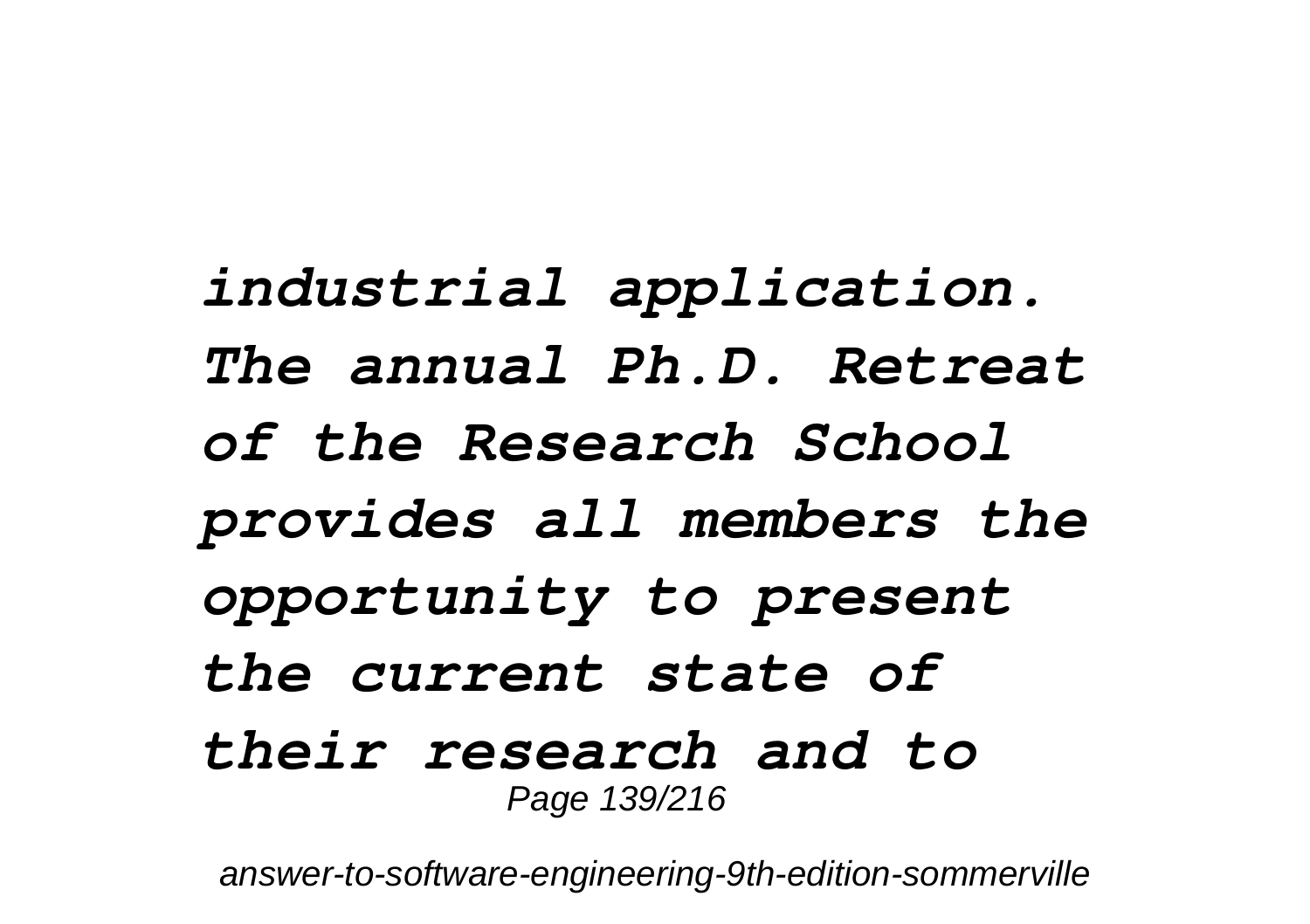*give an outline of prospective Ph.D. projects. Due to the interdisciplinary structure of the Research School, this technical report covers* Page 140/216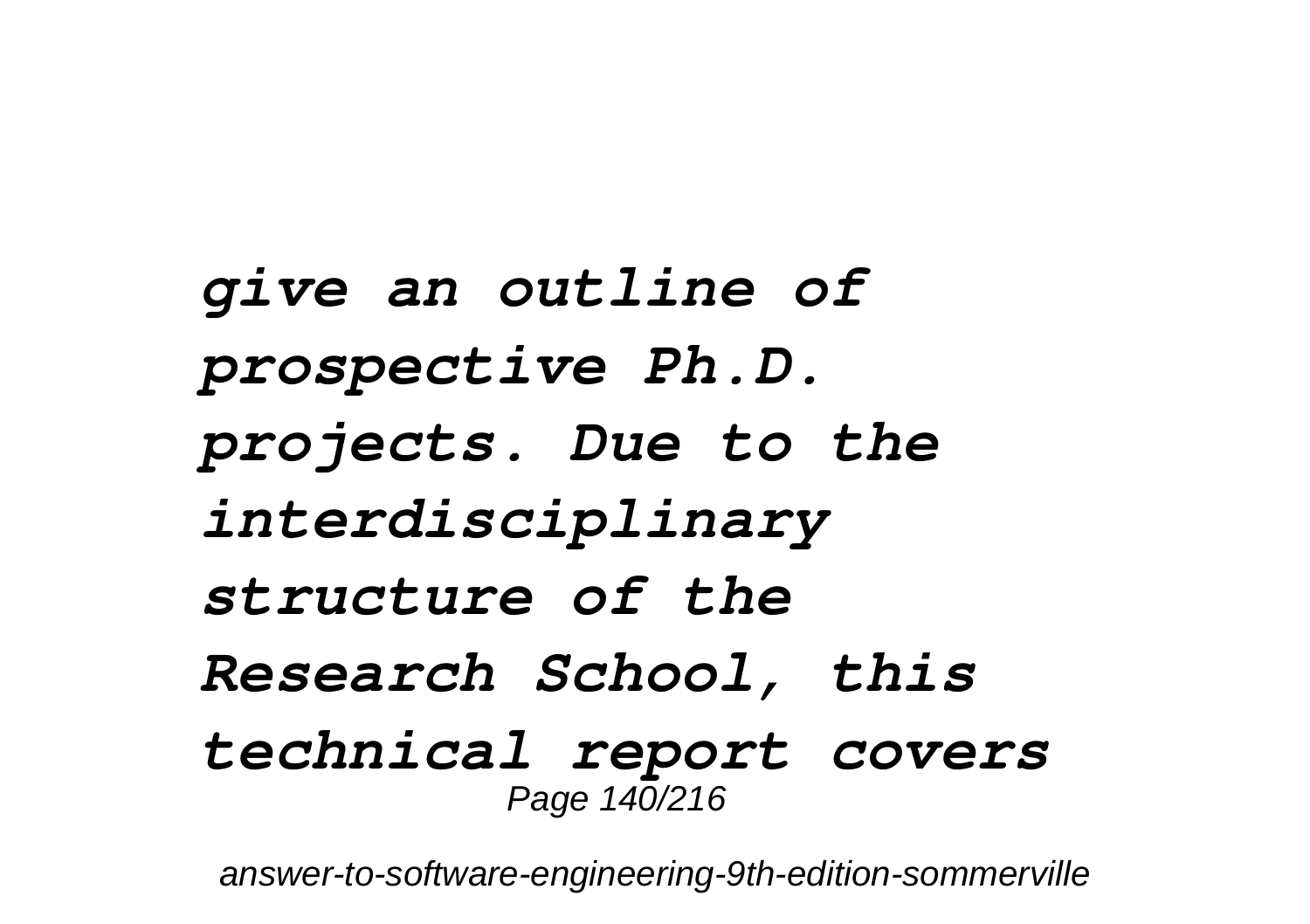*a wide range of research topics. These include but are not limited to: Human Computer Interaction and Computer Vision as Service; Service-oriented* Page 141/216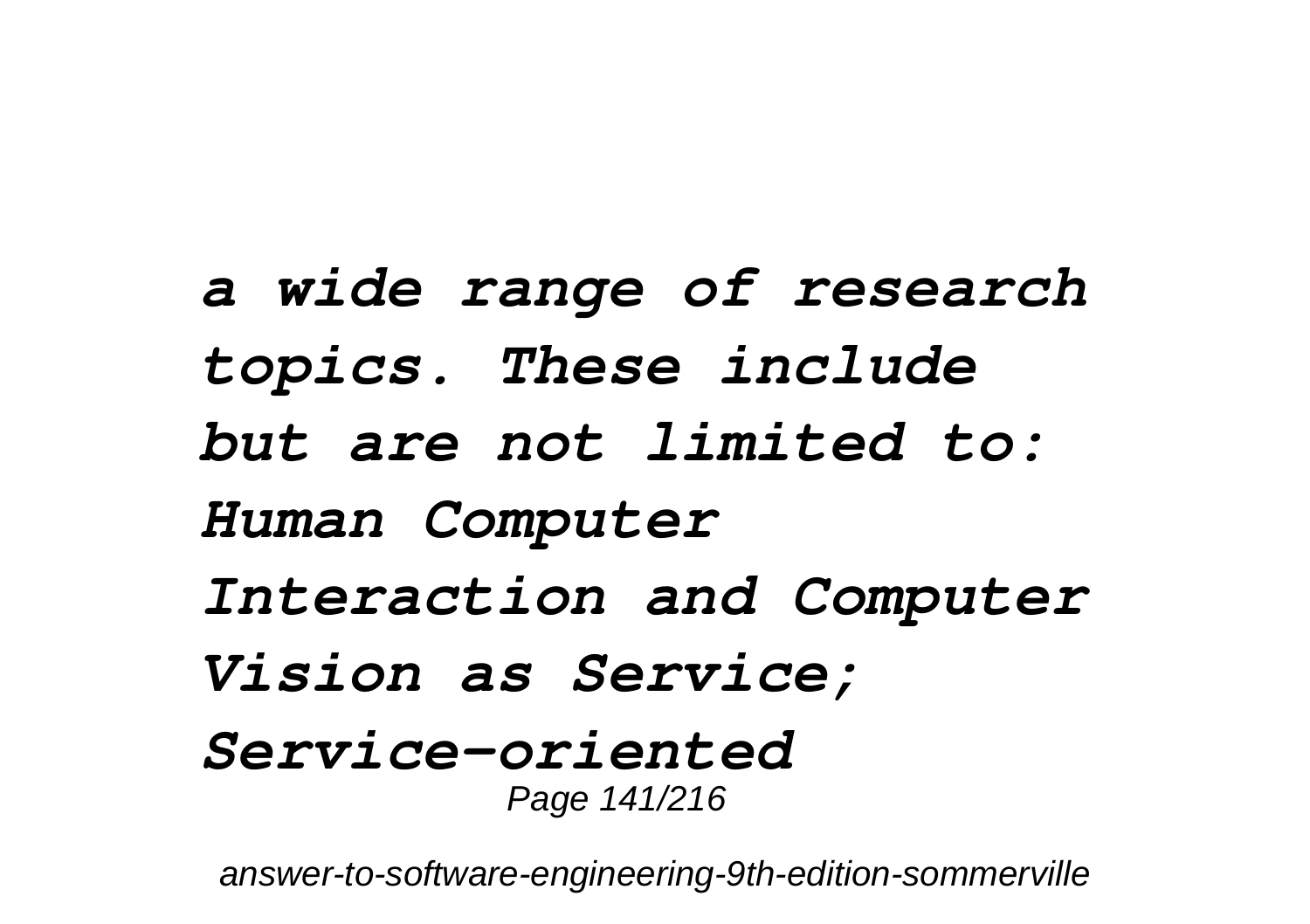*Geovisualization Systems; Algorithm Engineering for Serviceoriented Systems; Modeling and Veri?cation of Self-adaptive Serviceoriented Systems; Tools* Page 142/216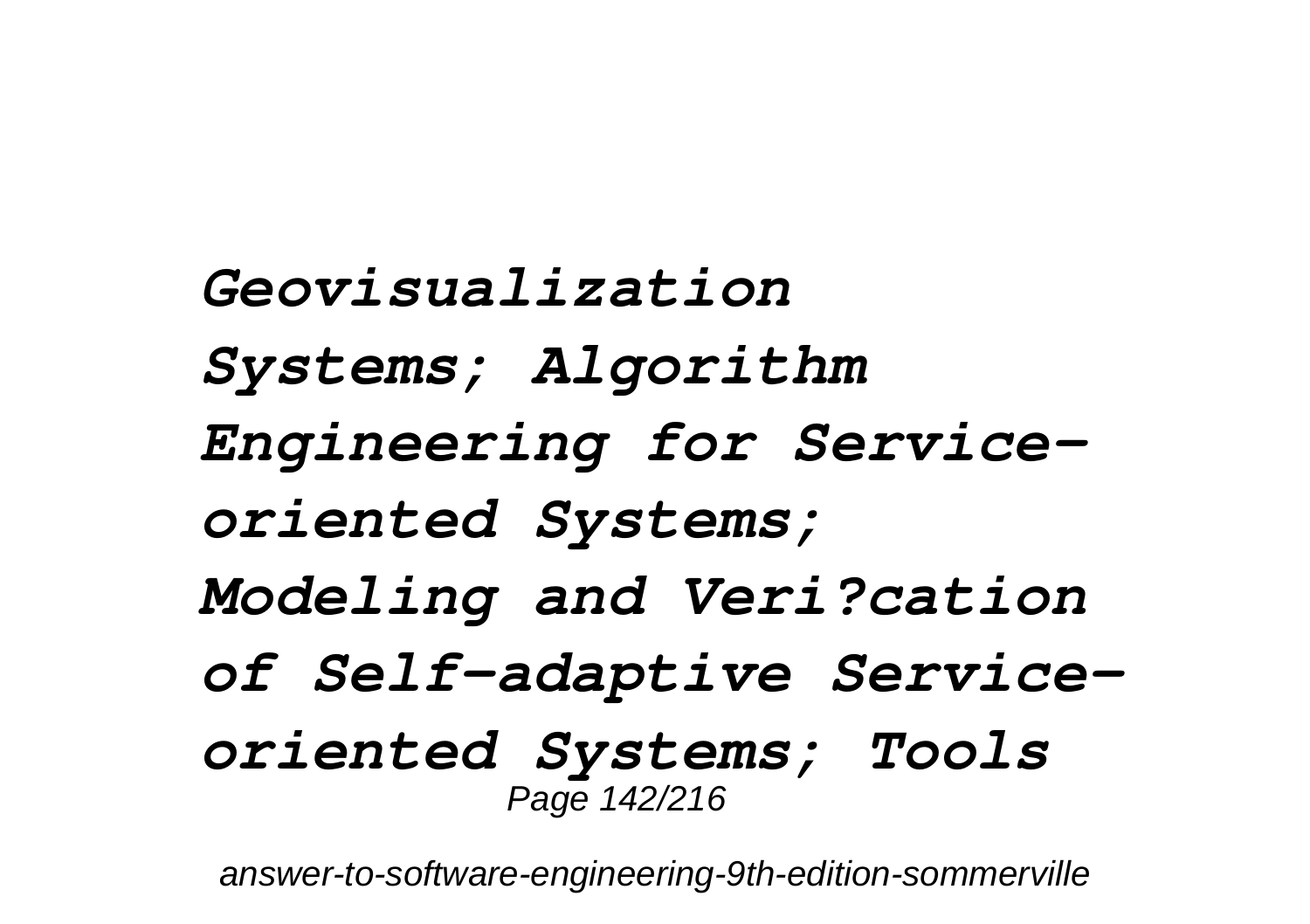*and Methods for Software Engineering in Serviceoriented Systems; Security Engineering of Service-based IT Systems; Serviceoriented Information* Page 143/216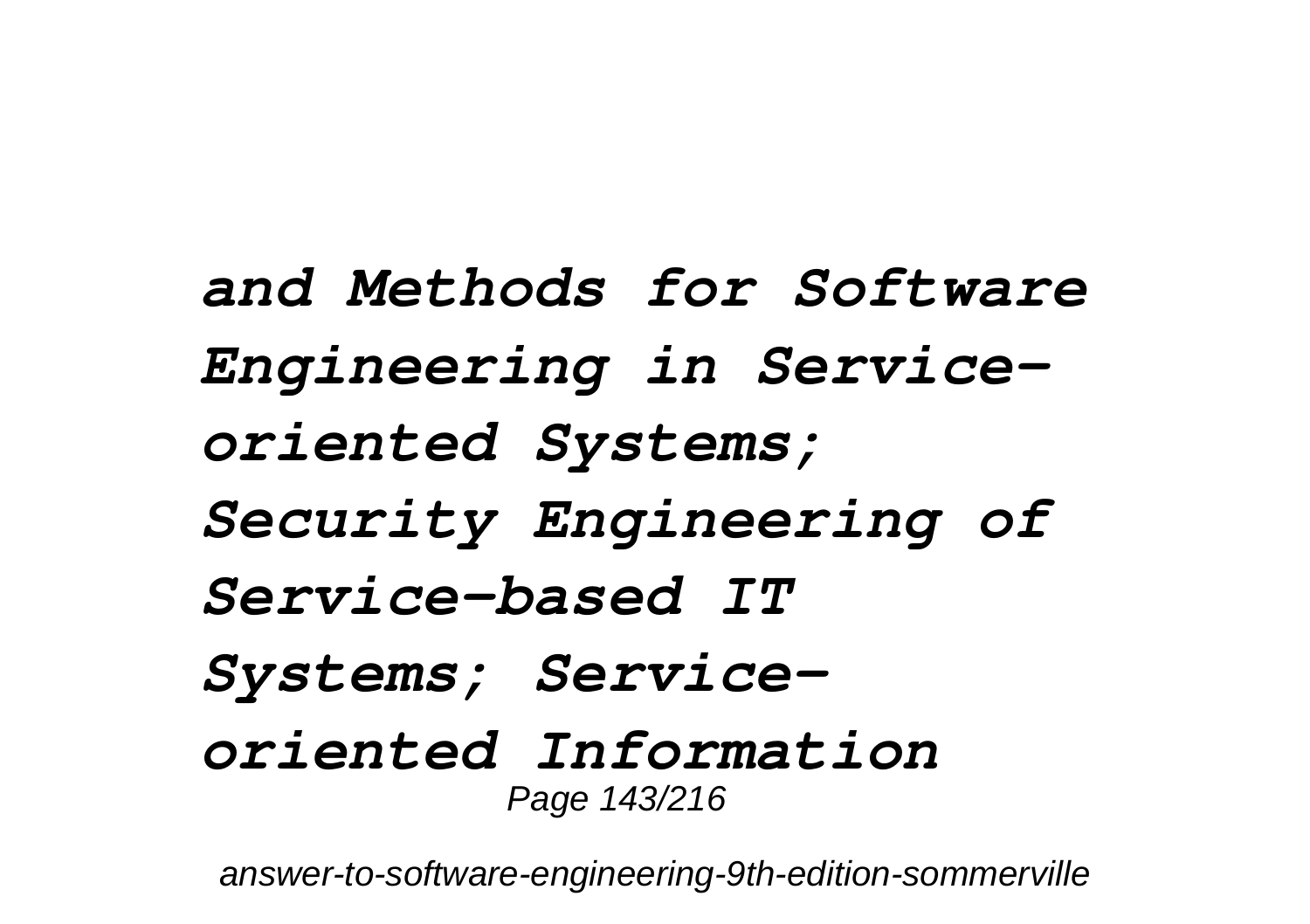*Systems; Evolutionary Transition of Enterprise Applications to Service Orientation; Operating System Abstractions for Service-oriented Computing; and Services* Page 144/216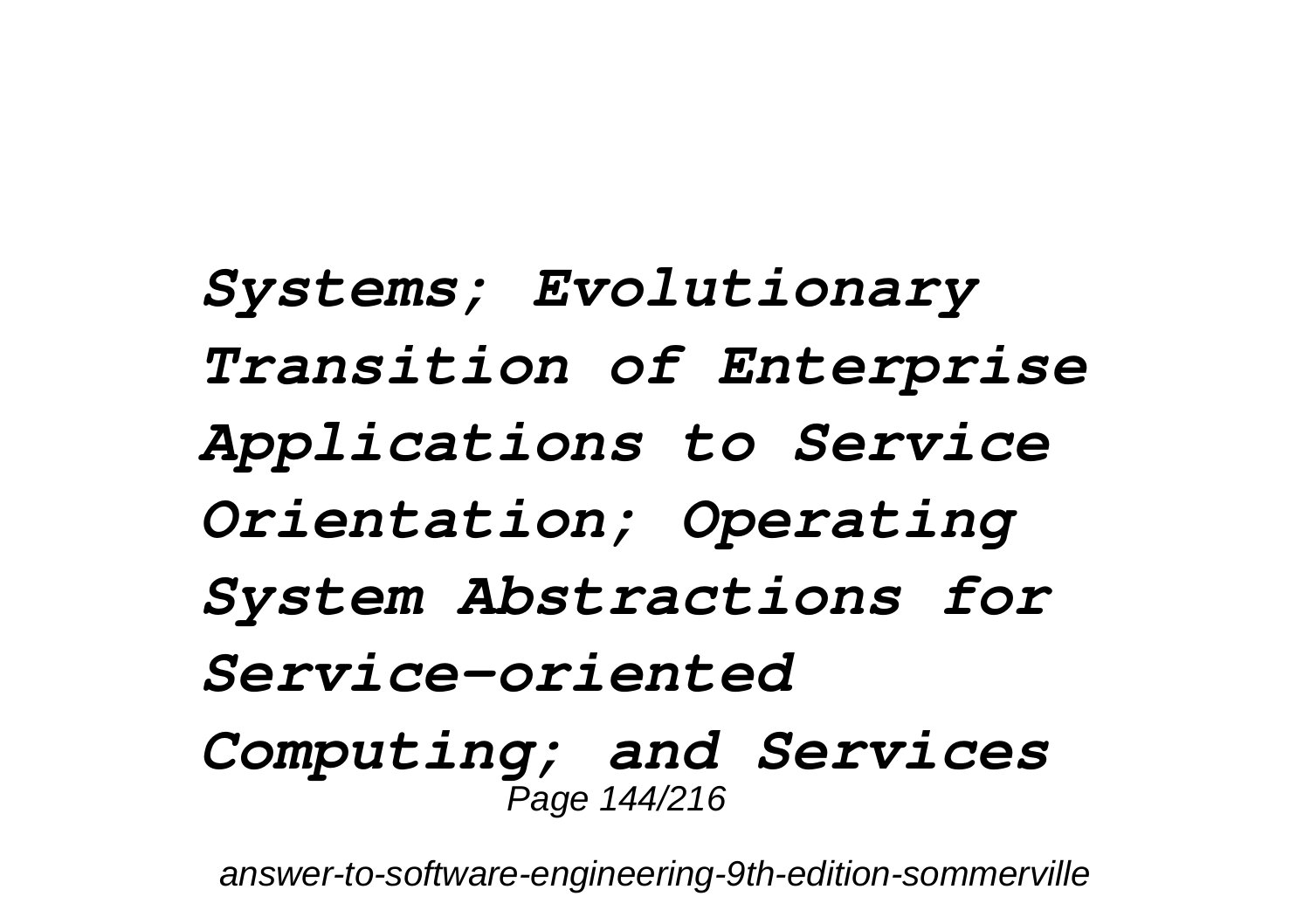*Speci?cation, Composition, and Enactment. Praise for the first edition: "This excellent text will be useful to everysystem engineer* Page 145/216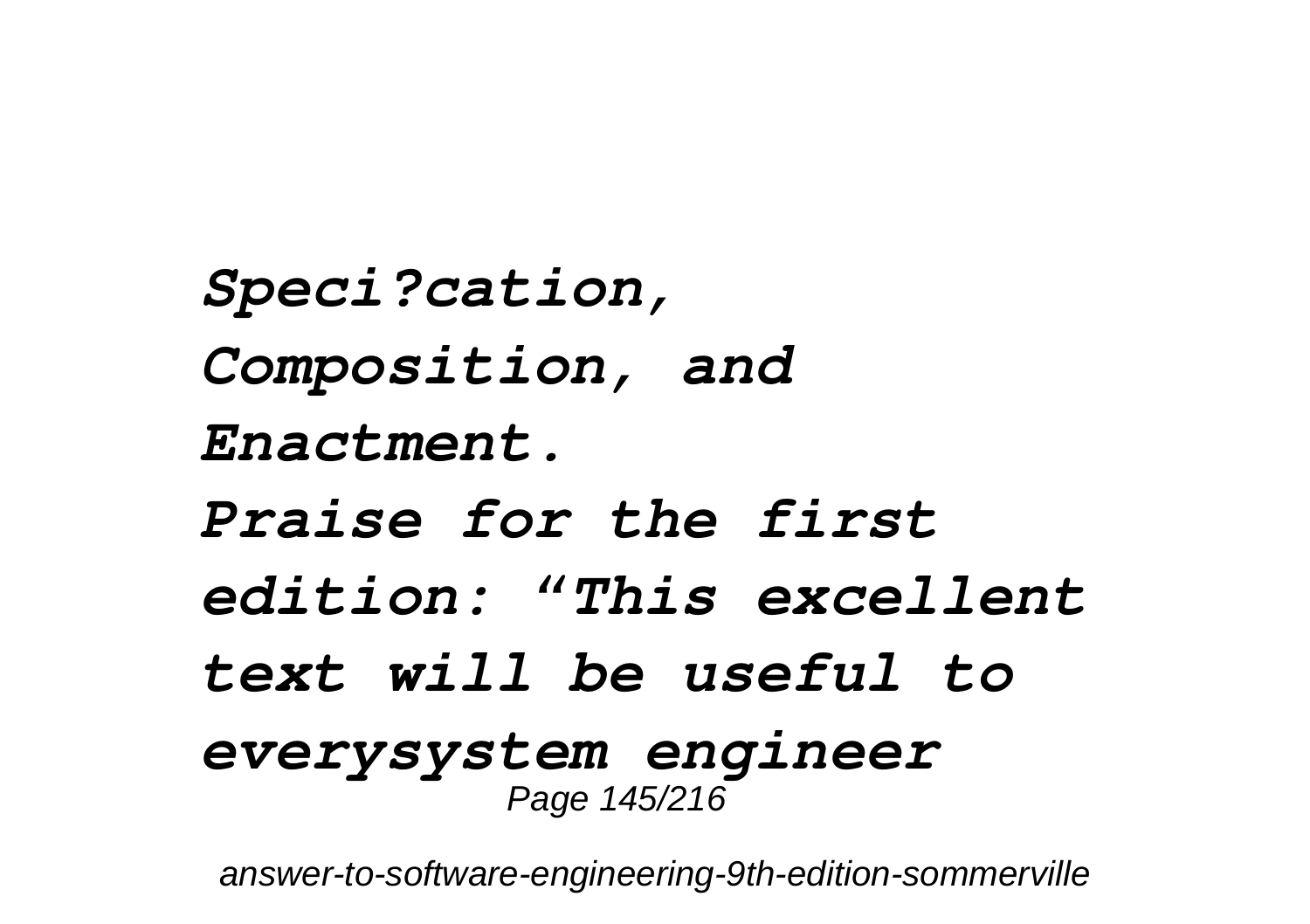*(SE) regardless of the domain. It covers ALLrelevant SE material and does so in a very clear, methodicalfashion. The breadth and depth of the* Page 146/216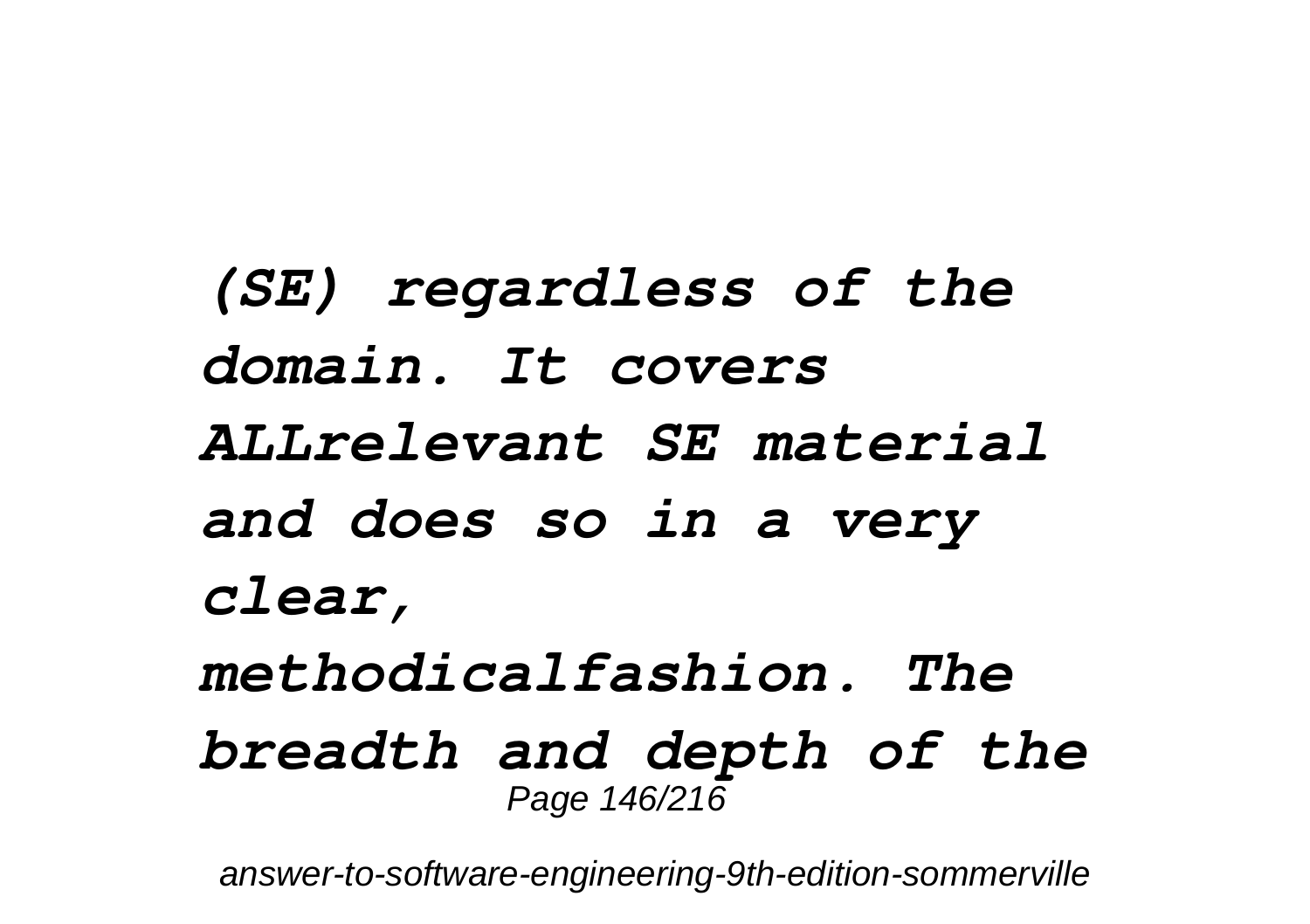*author's presentation ofSE principles and practices is outstanding." –Philip Allen This textbook presents a comprehensive, step-by-*Page 147/216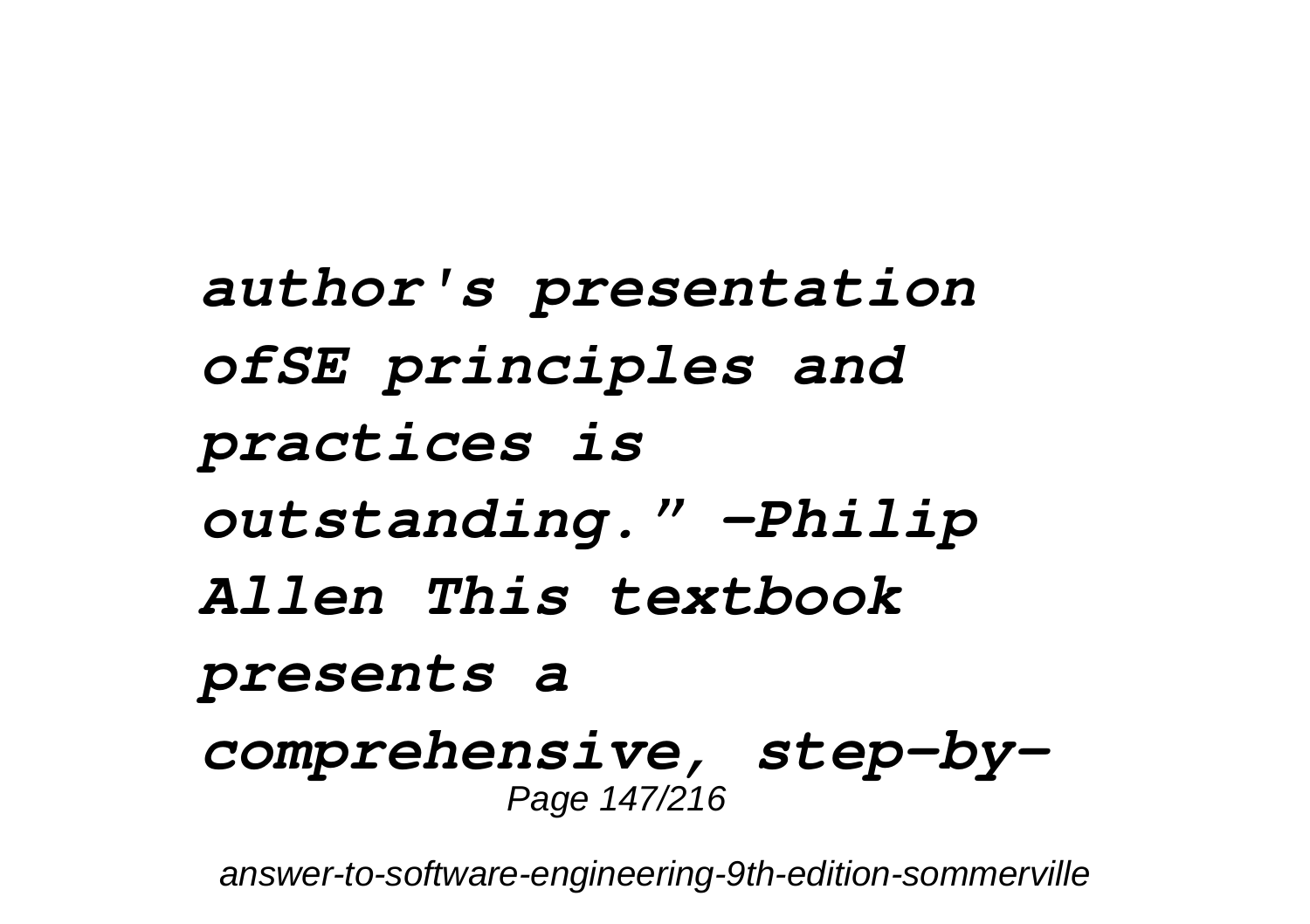*step guide toSystem Engineering analysis, design, and development via anintegrated set of concepts, principles, practices, andmethodologies. The* Page 148/216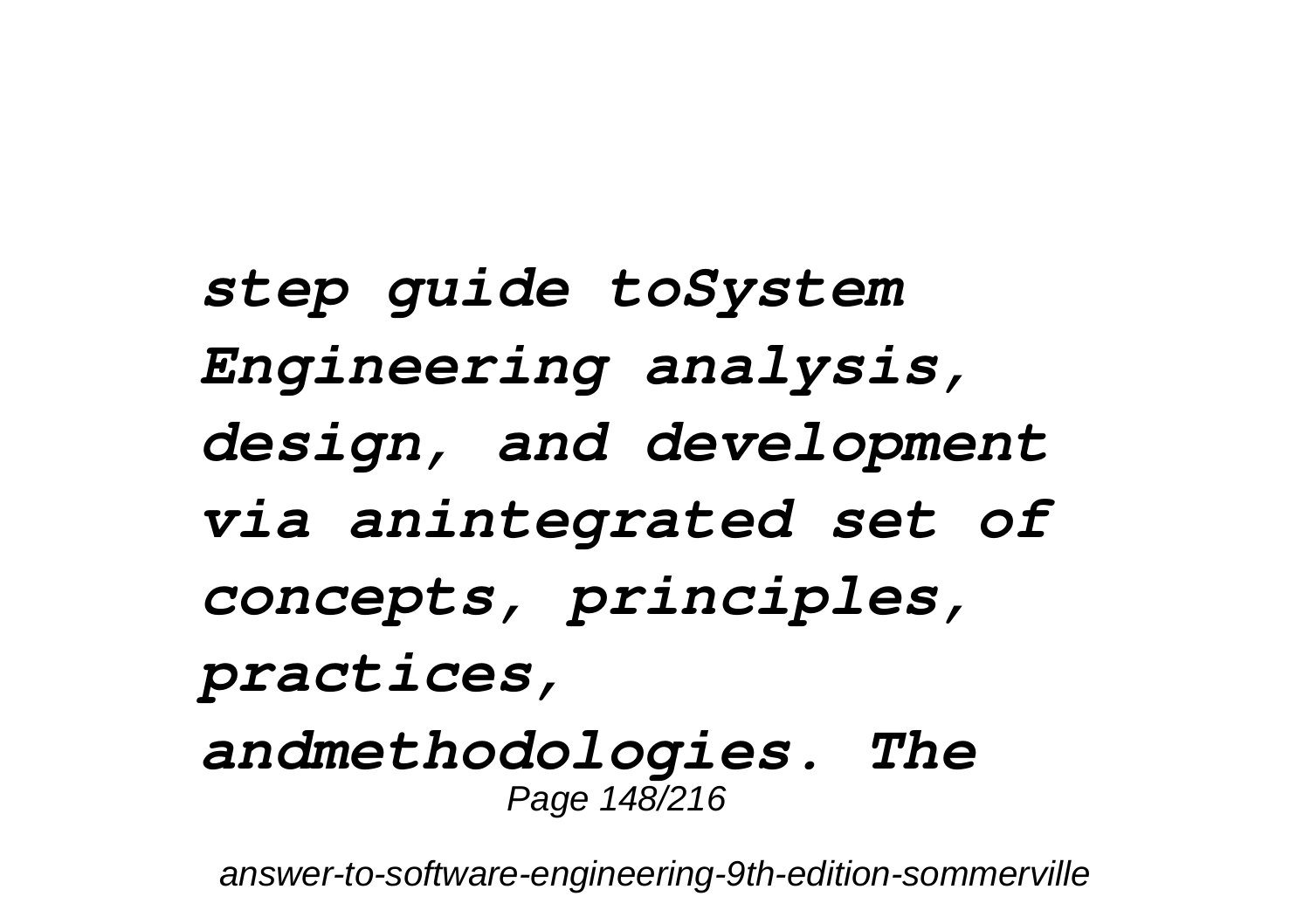*methods presented in this text apply to any typeof human system - small, medium, and large organizational systemsand system development projects* Page 149/216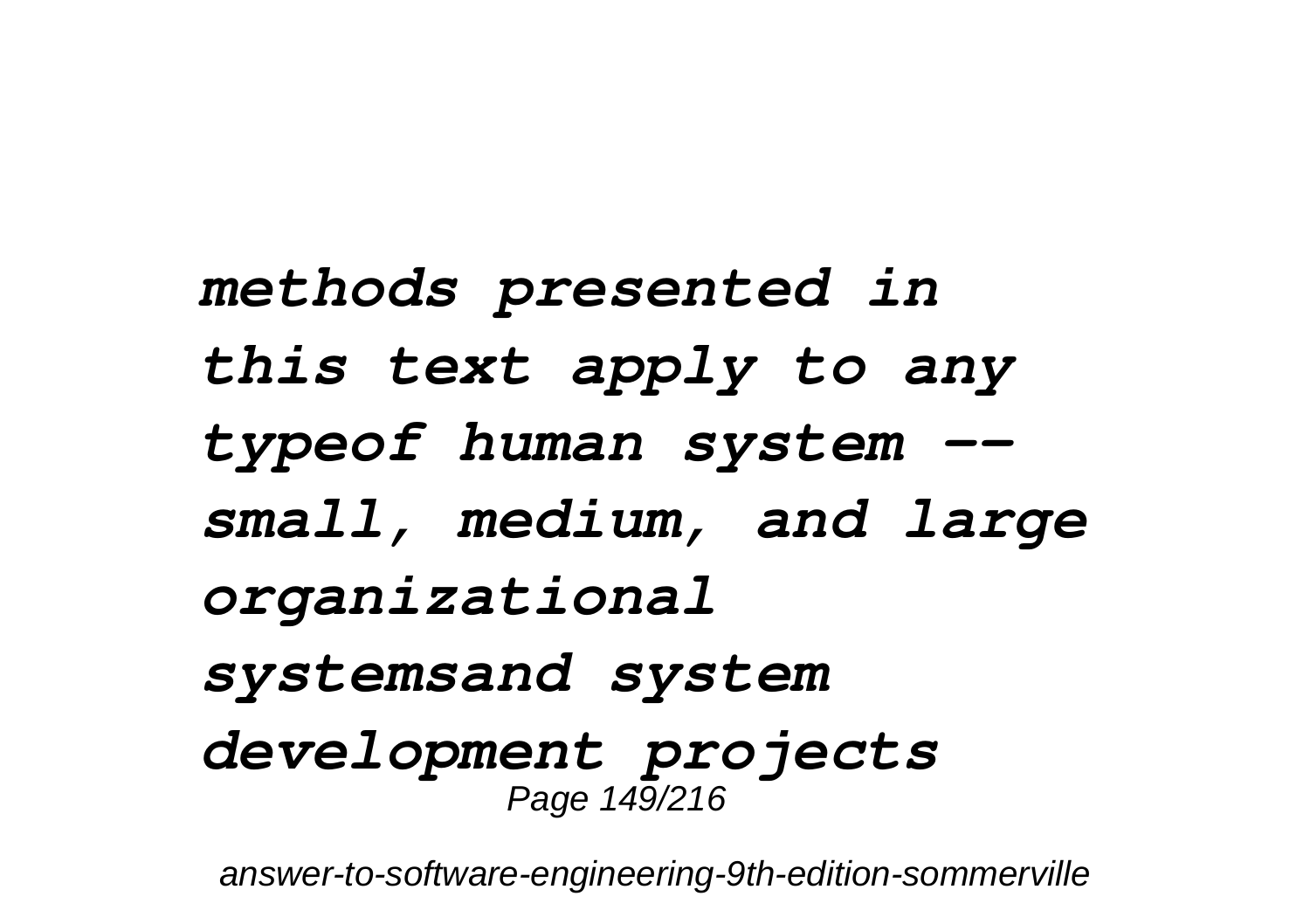*delivering engineered systems orservices across multiple business sectors such as medical,transportation, financial, educational, governmental, aerospace* Page 150/216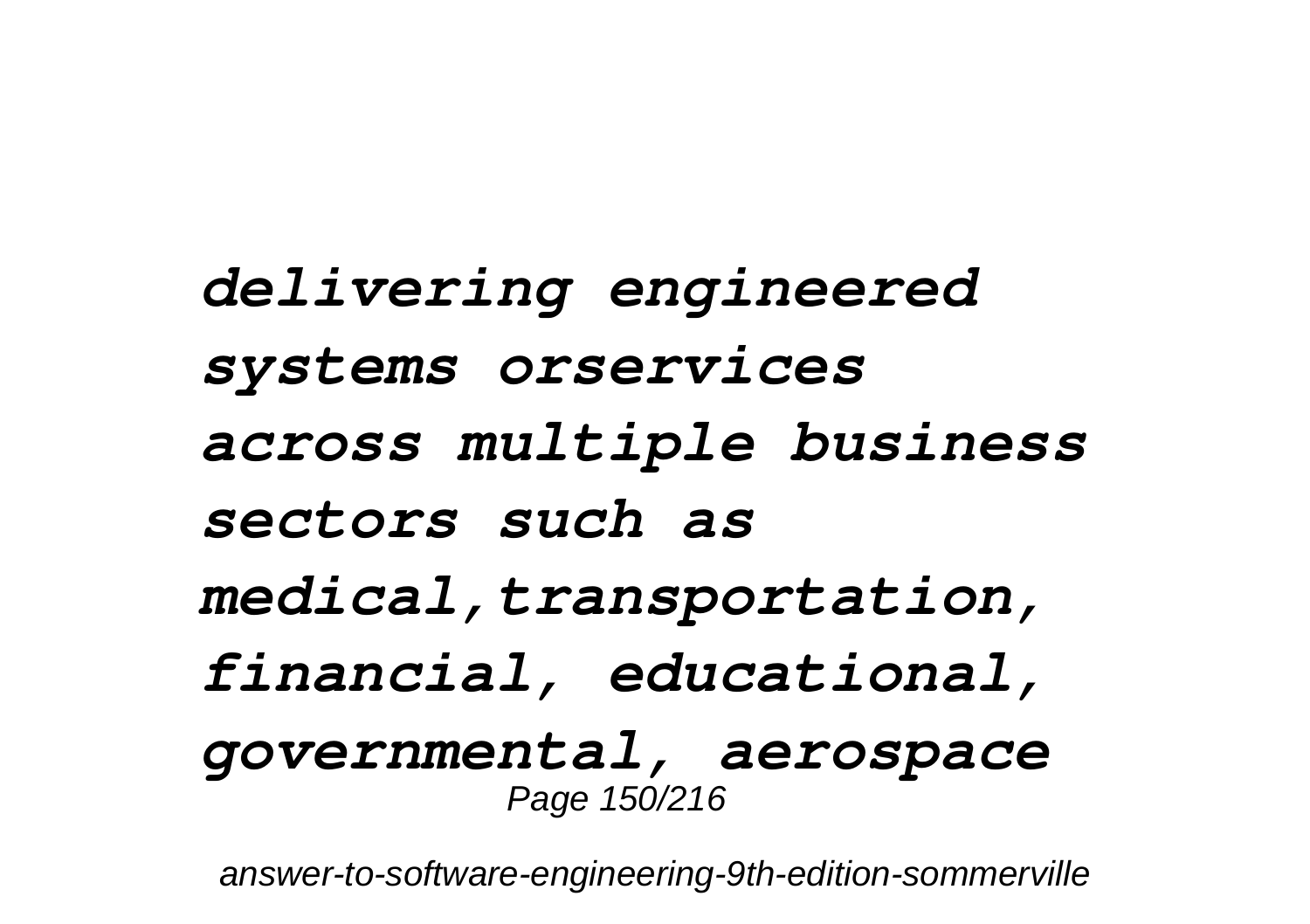*anddefense, utilities, political, and charity, among others. Provides a common focal point for "bridgingthe gap" between and unifying System Users, System Acq* Page 151/216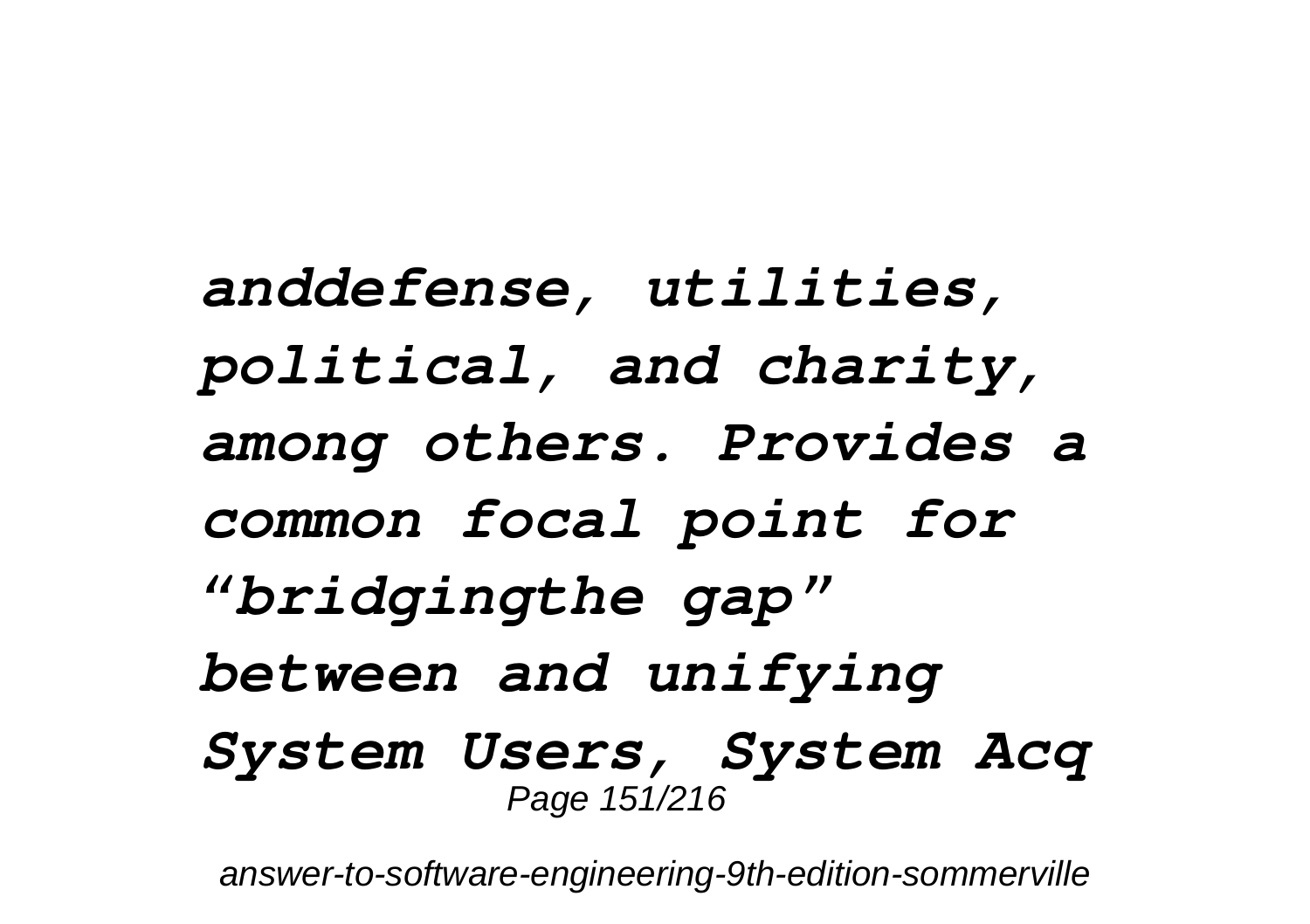*uirers,multi-discipline System Engineering, and Project, Functional, andExecutive Management education, knowledge, and decision-making fordeveloping systems,* Page 152/216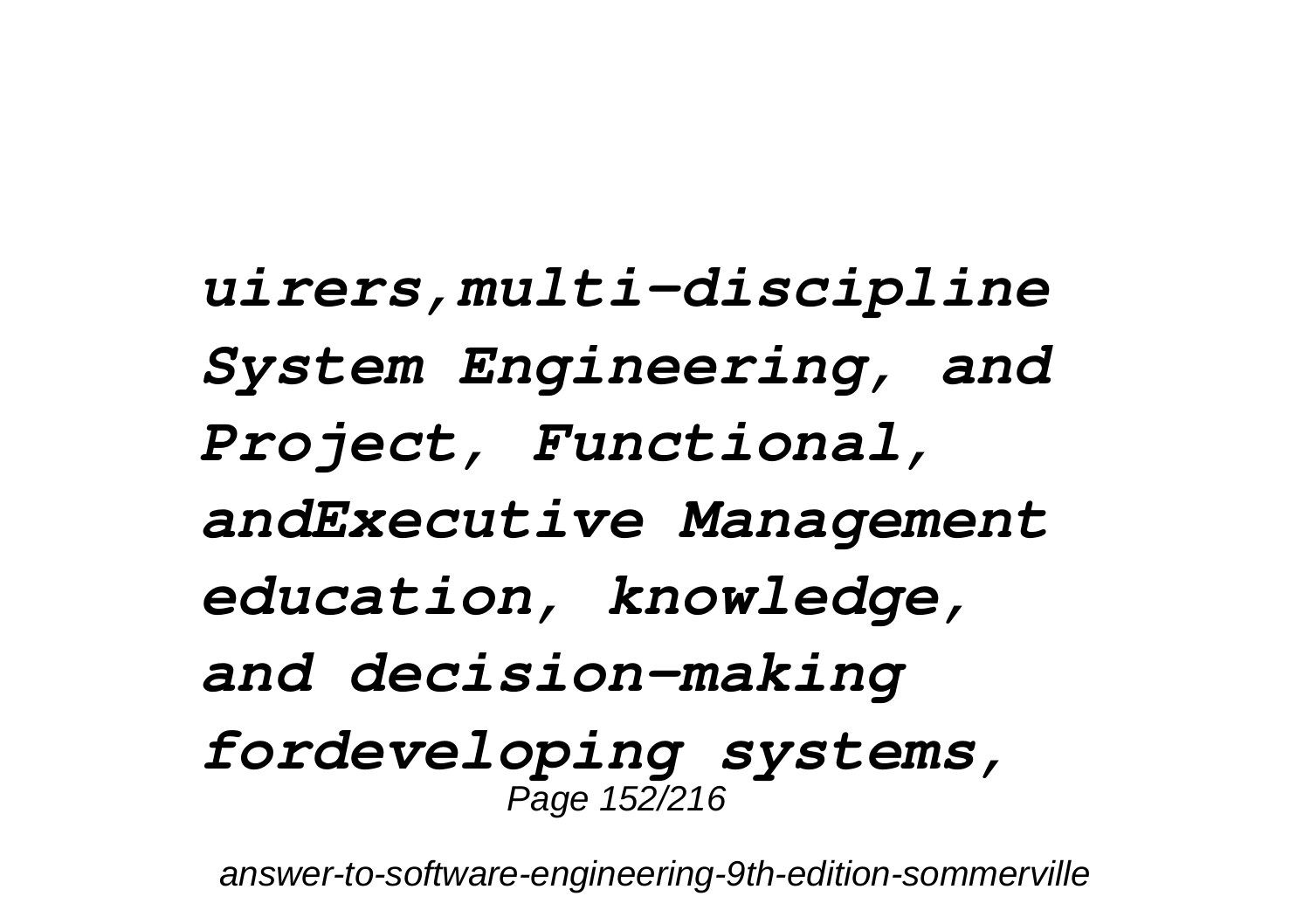*products, or services Each chapter provides definitions of key terms,guiding principles, examples, author's notes, realworldexamples, and* Page 153/216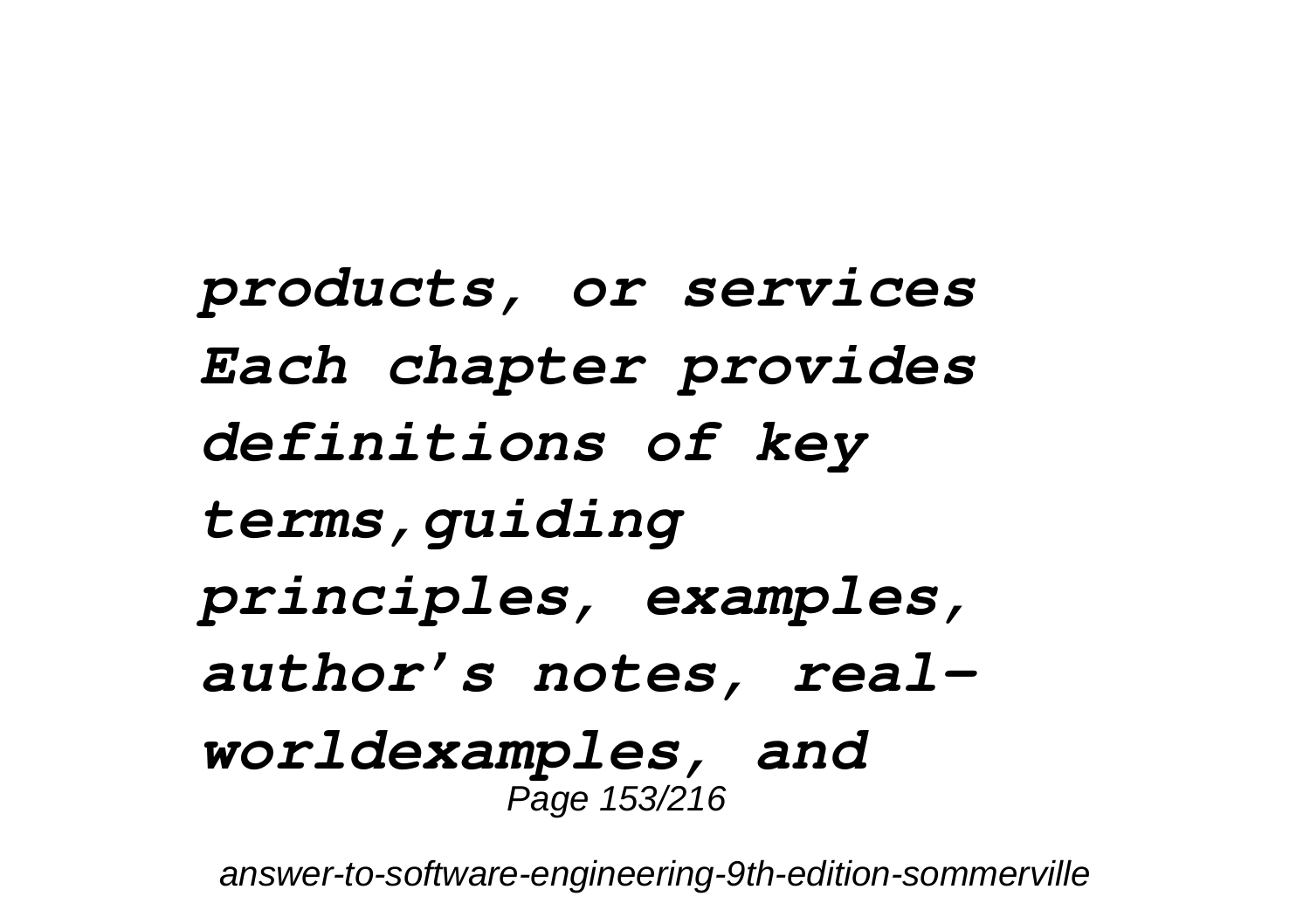*exercises, which highlight and reinforce key SE&Dconcepts and practices Addresses concepts employed in Model-BasedSystems Engineering (MBSE),* Page 154/216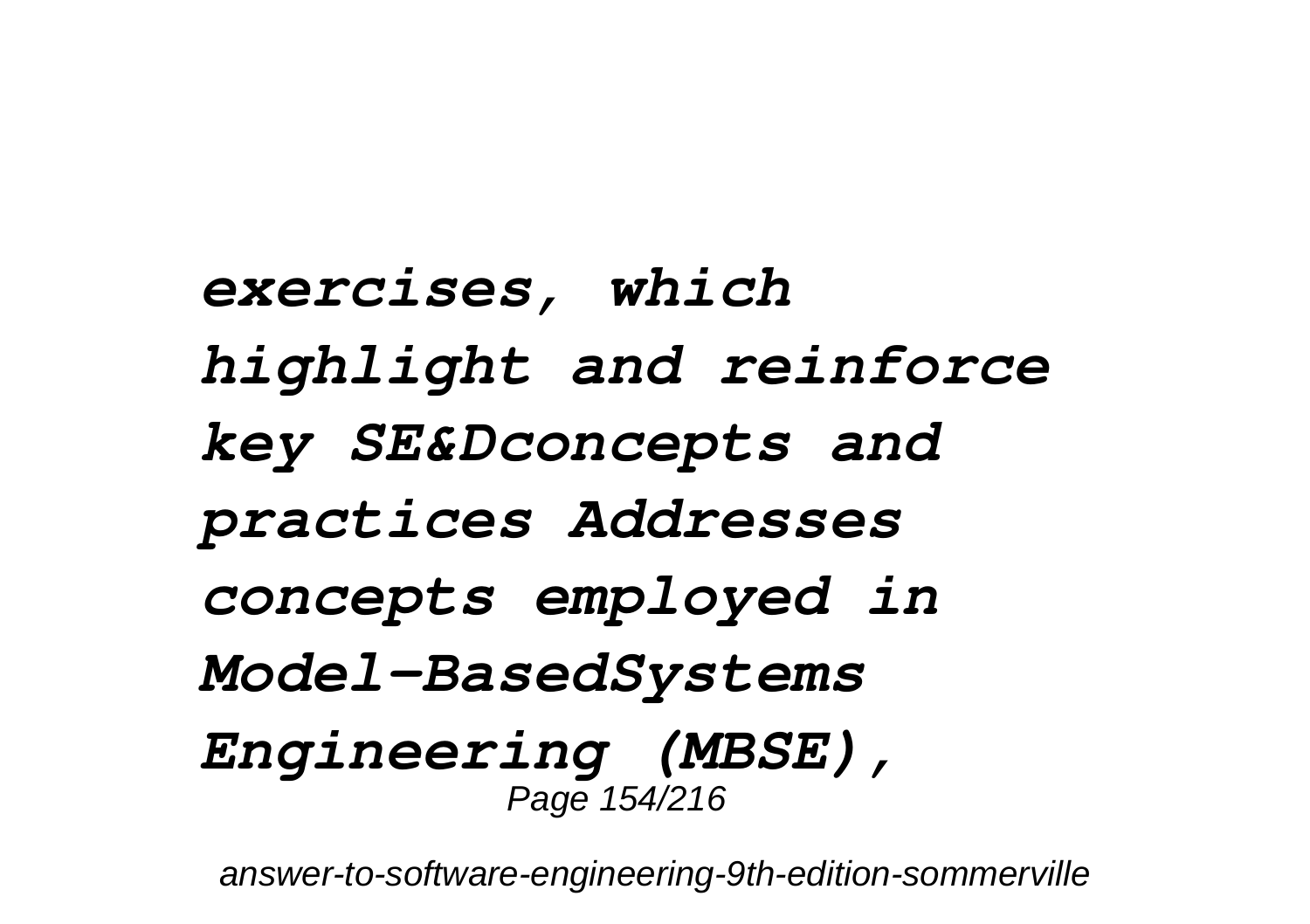*Model-Driven Design (MDD), UnifiedModeling Language (UMLTM) / Systems Modeling Language(SysMLTM), and Agile/Spiral/V-Model Development such asuser* Page 155/216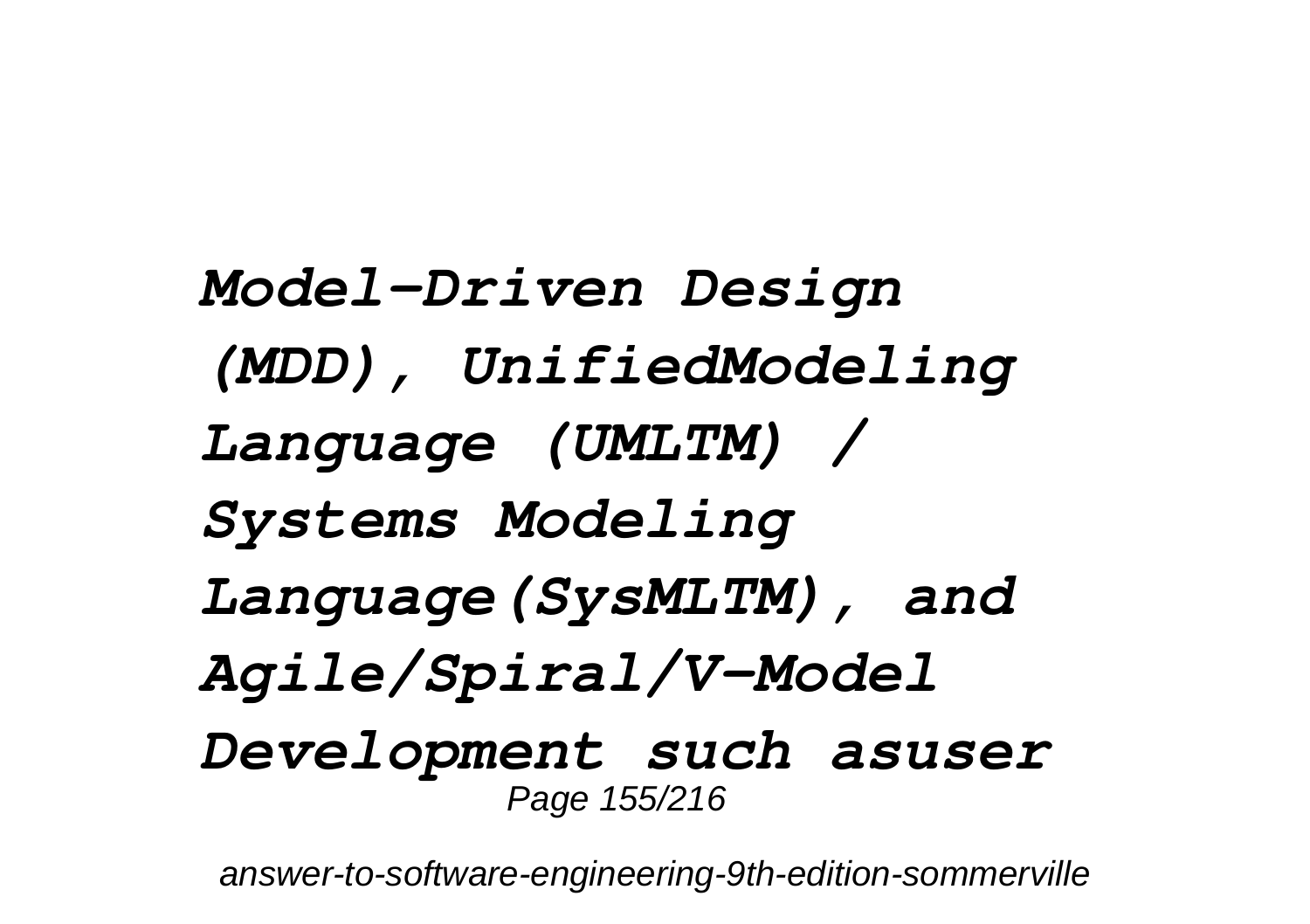*needs, stories, and use cases analysis; specific ationdevelopment; system architecture development; User-Centric SystemDesign (UCSD); interface* Page 156/216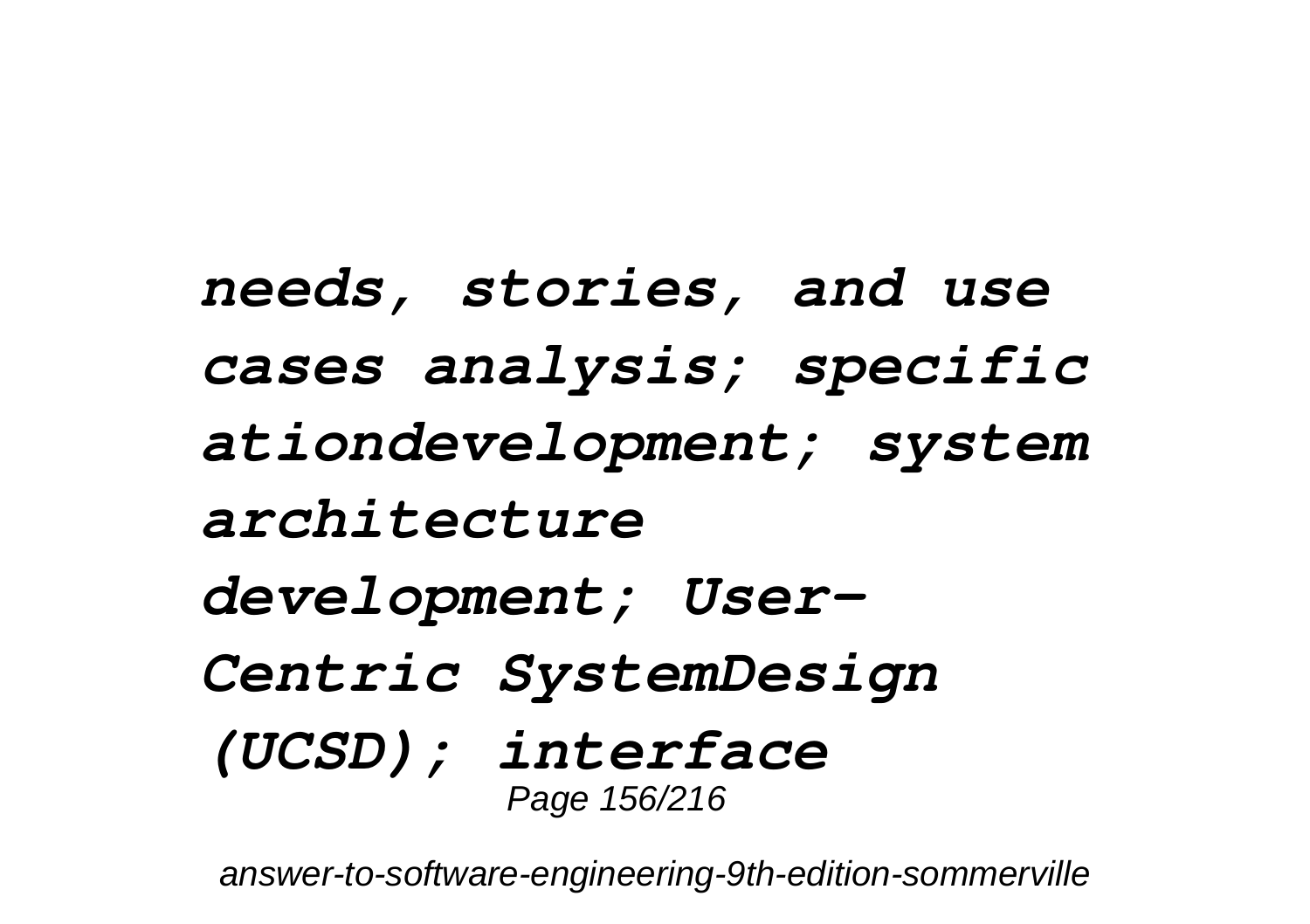*definition & control; systemintegration & test; and Verification & Validation(V&V) Highlights/introduces a new 21st Century SystemsEngineering &* Page 157/216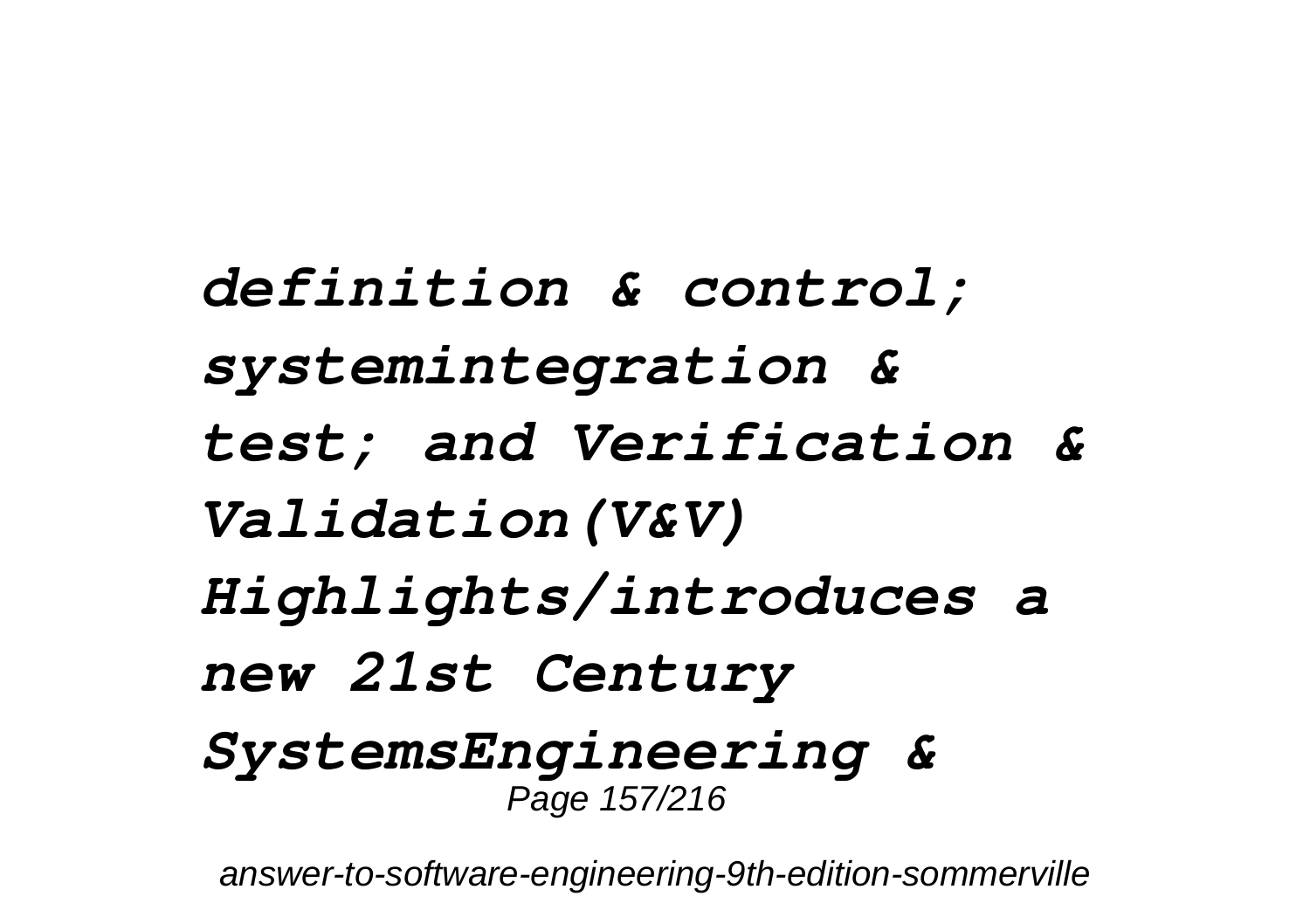*Development (SE&D) paradigm that is easy tounderstand and implement. Provides practices that are critical stagingpoints for technical decision* Page 158/216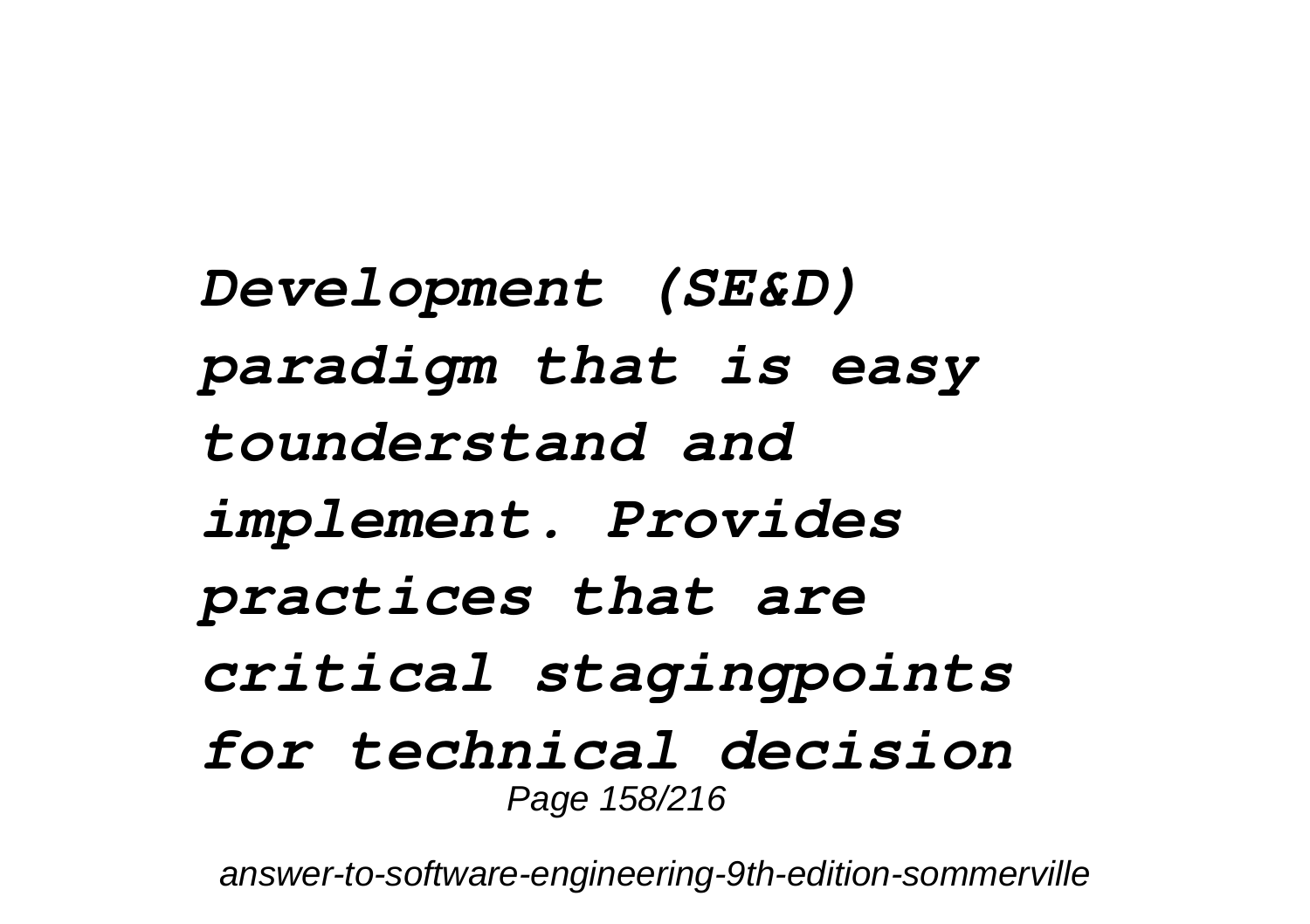*making such as Technical StrategyDevelopment; Life Cycle requirements; Phases, Modes, & States;SE Process; Requirements Derivation; System* Page 159/216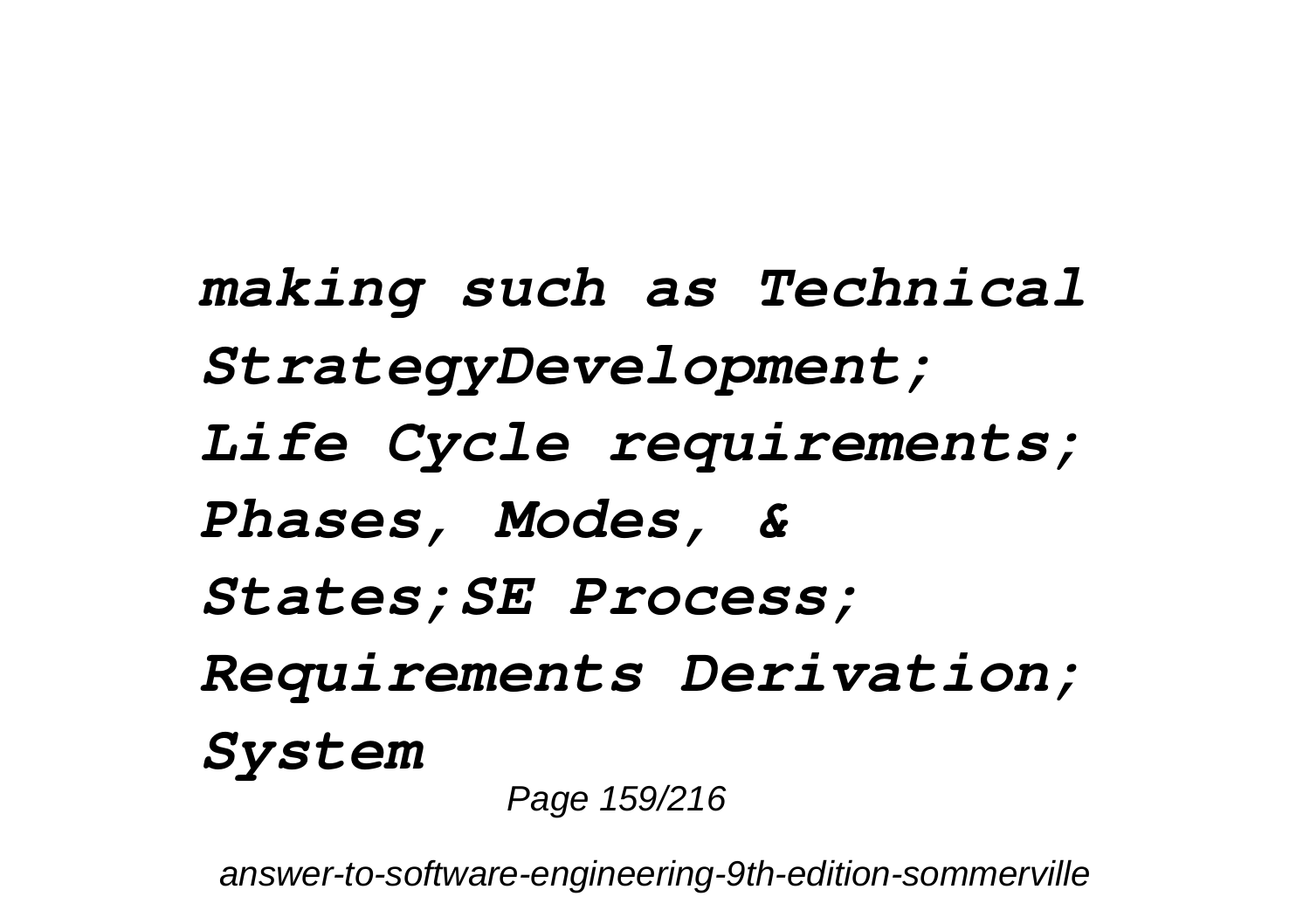*ArchitectureDevelopment, User-Centric System Design (UCSD); EngineeringStandards, Coordinate Systems, and Conventions; et al. Thoroughly illustrated,* Page 160/216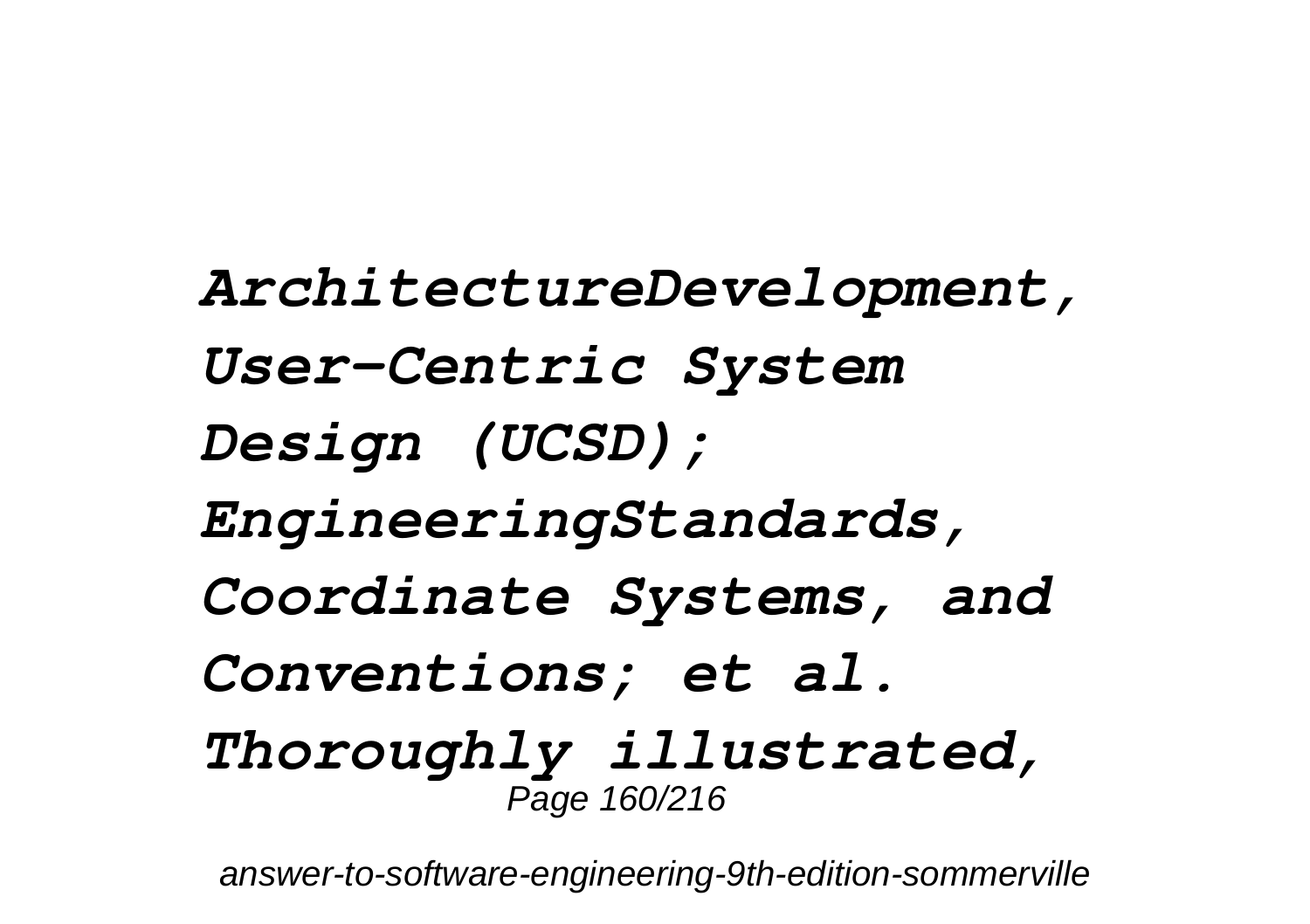*with end-of-chapter exercises andnumerous case studies and examples, Systems EngineeringAnalysis, Design, and Development, Second Edition is a* Page 161/216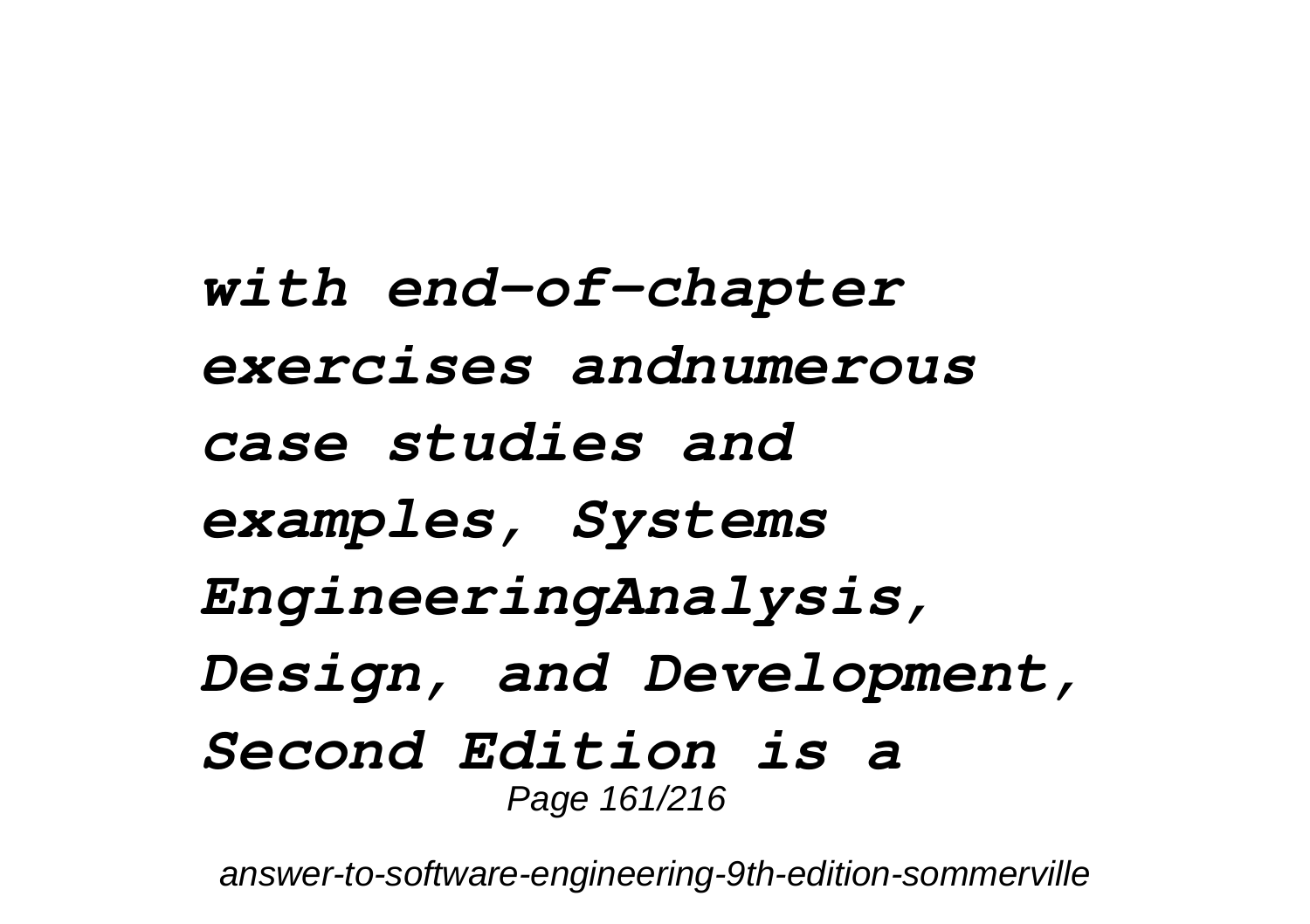*primarytextbook for multi-discipline, engineering, system analysis, andproject management undergraduate/graduate level students and* Page 162/216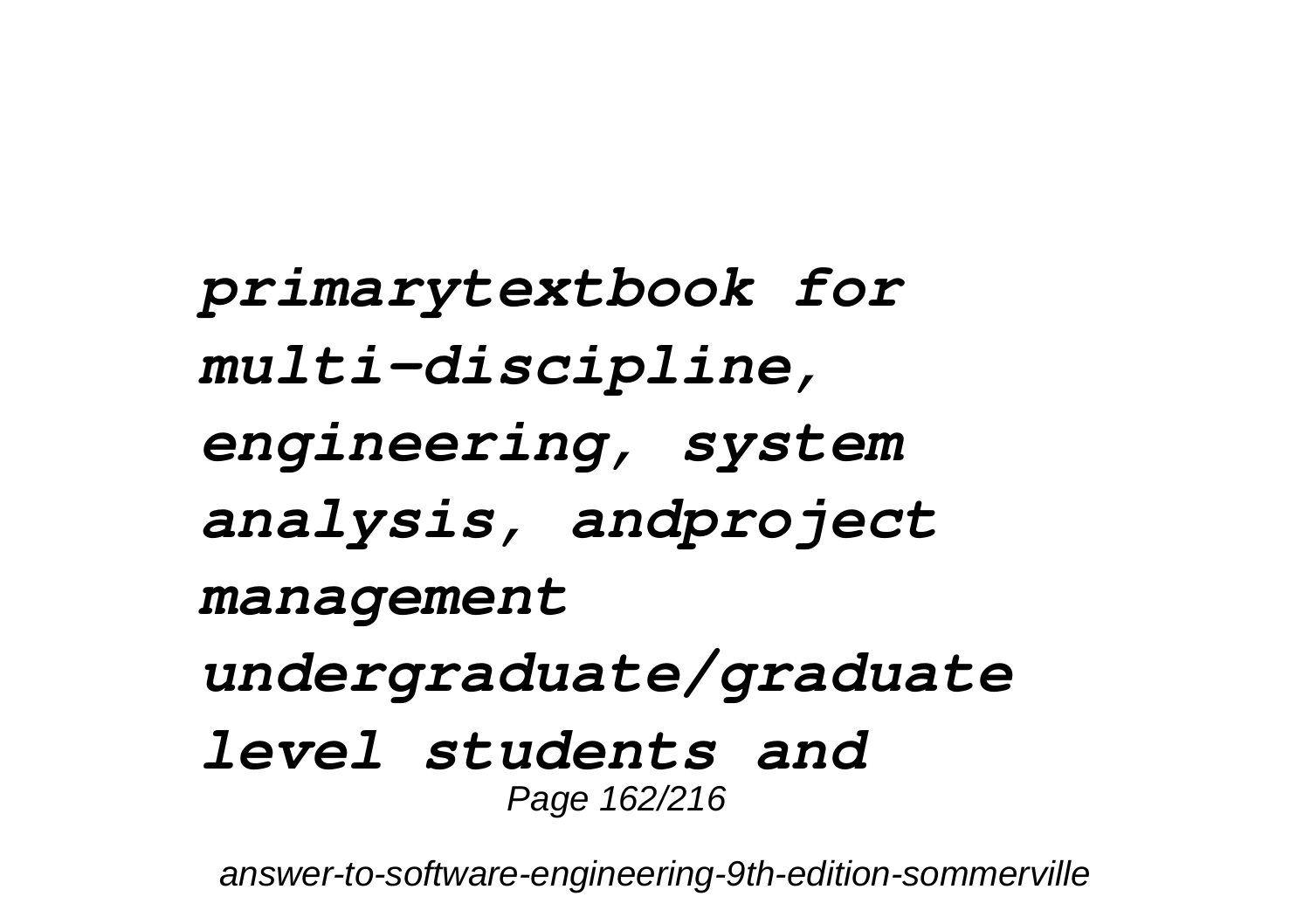*avaluable reference for professionals. Numerical Methods in Geotechnical Engineering IX contains 204 technical and scientific papers presented at the* Page 163/216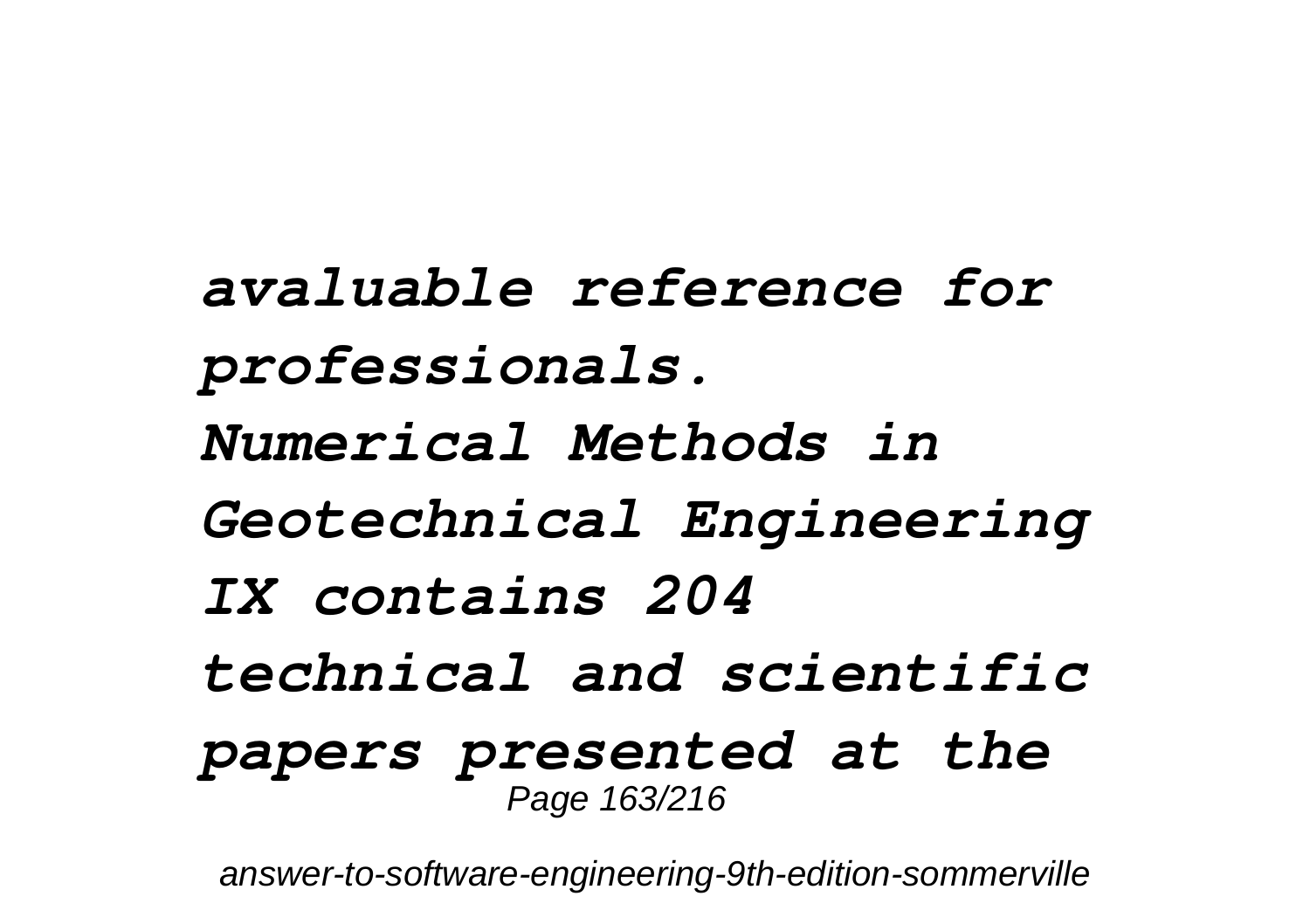*9th European Conference on Numerical Methods in Geotechnical Engineering (NUMGE2018, Porto, Portugal, 25—27 June 2018). The papers cover a wide range of topics* Page 164/216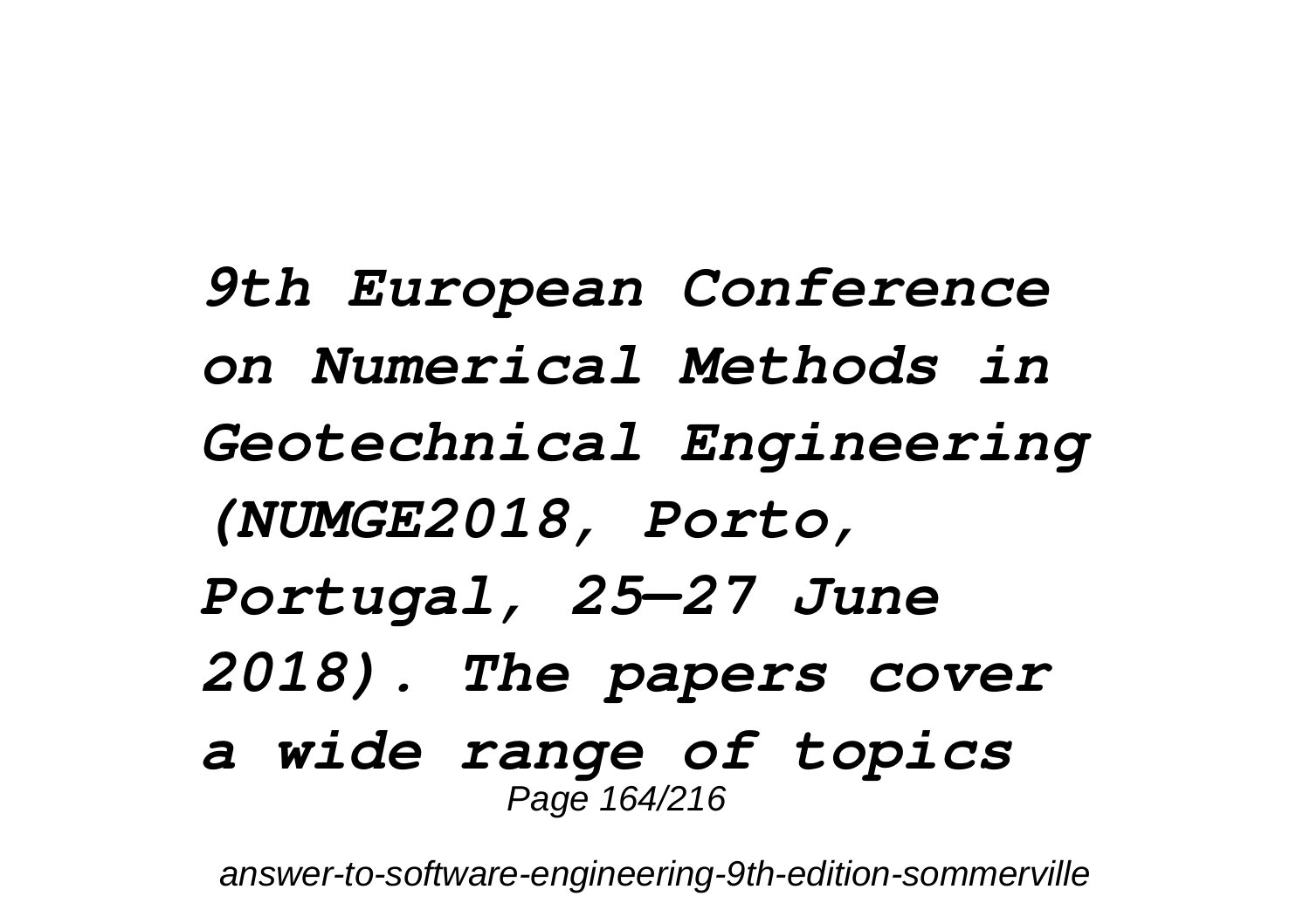*in the field of computational geotechnics, providing an overview of recent developments on scientific achievements, innovations and* Page 165/216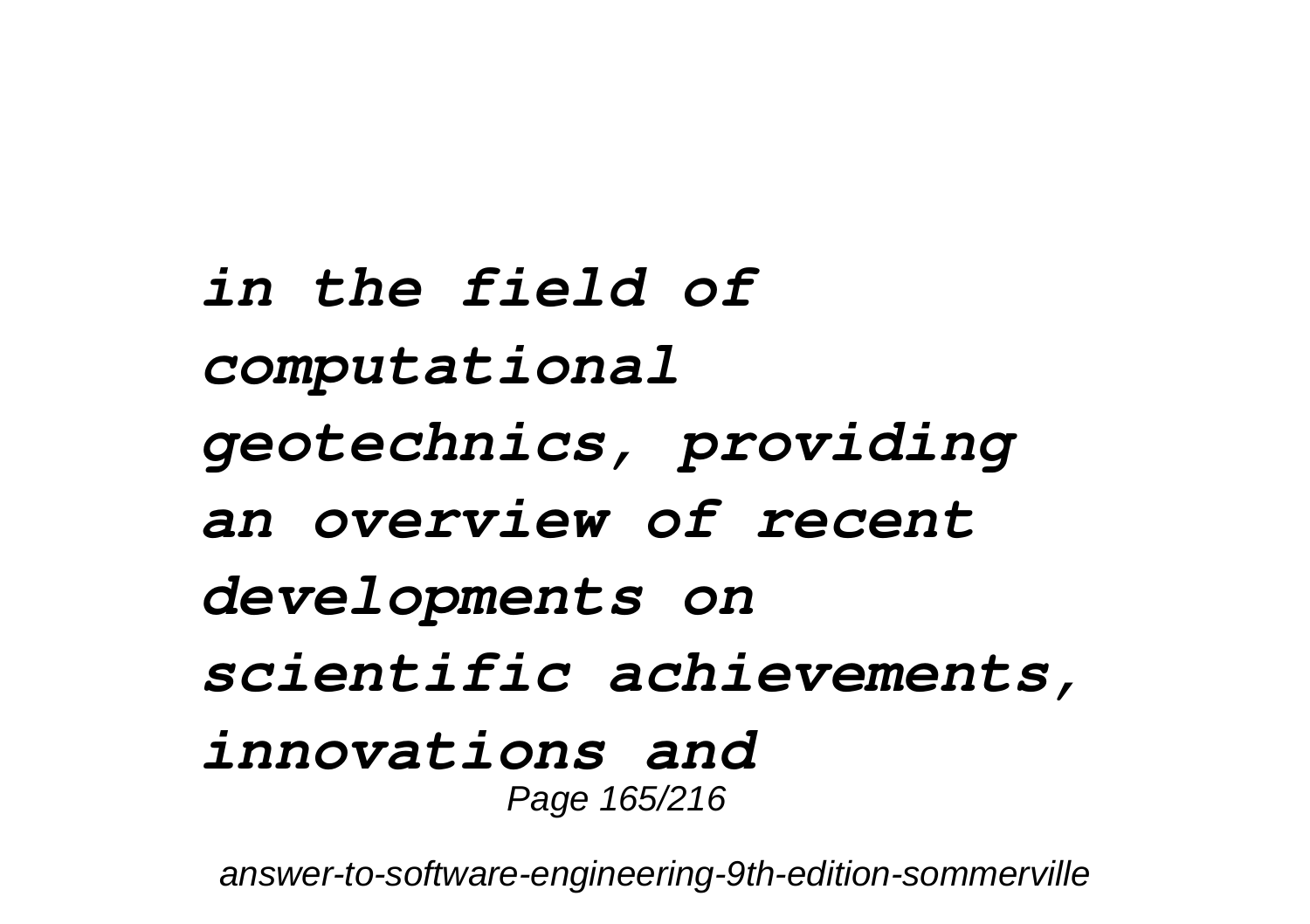*engineering applications related to or employing numerical methods. They deal with subjects from emerging research to engineering practice, and are grouped under* Page 166/216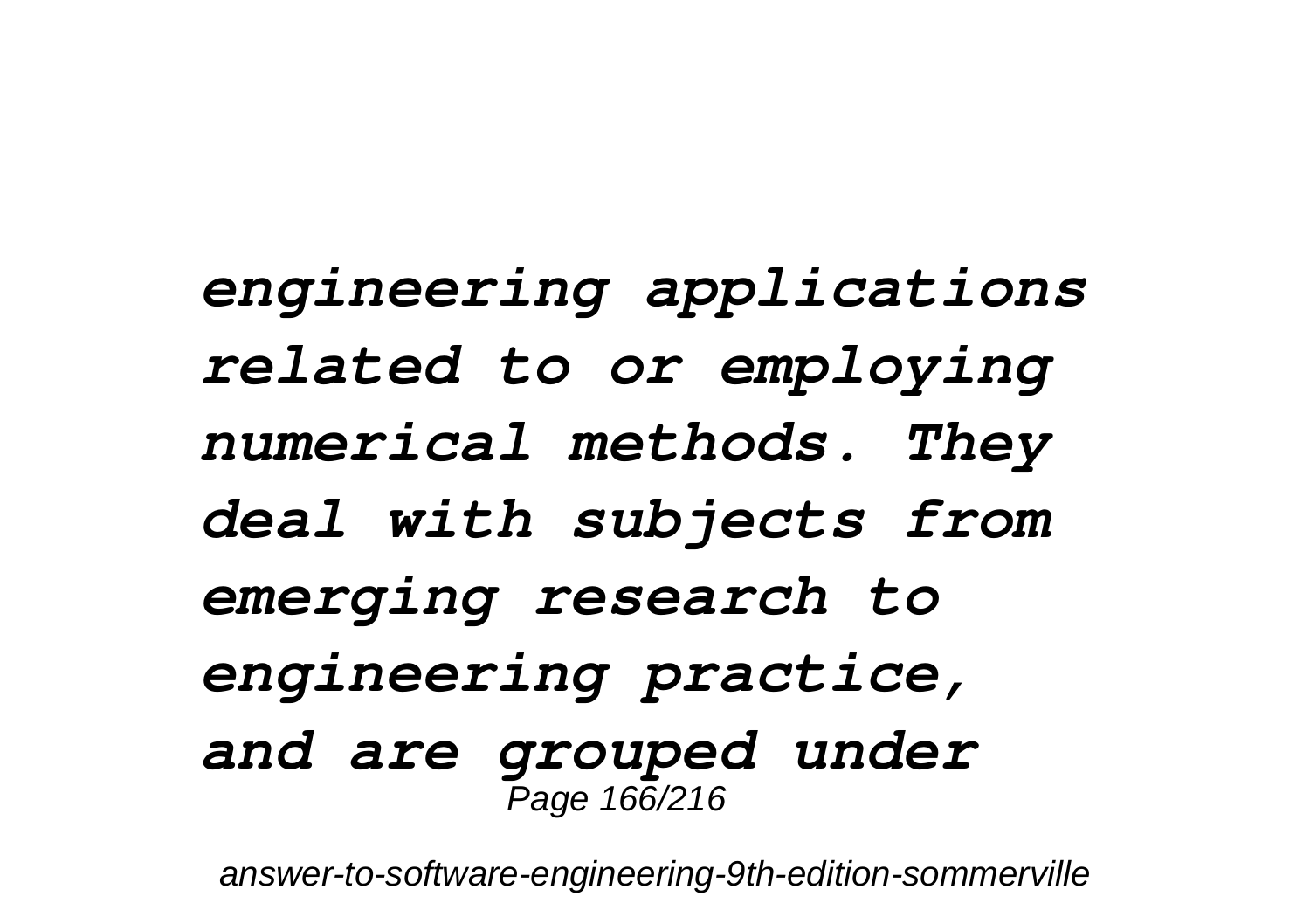*the following themes: Constitutive modelling and numerical implementation Finite element, discrete element and other numerical methods.* Page 167/216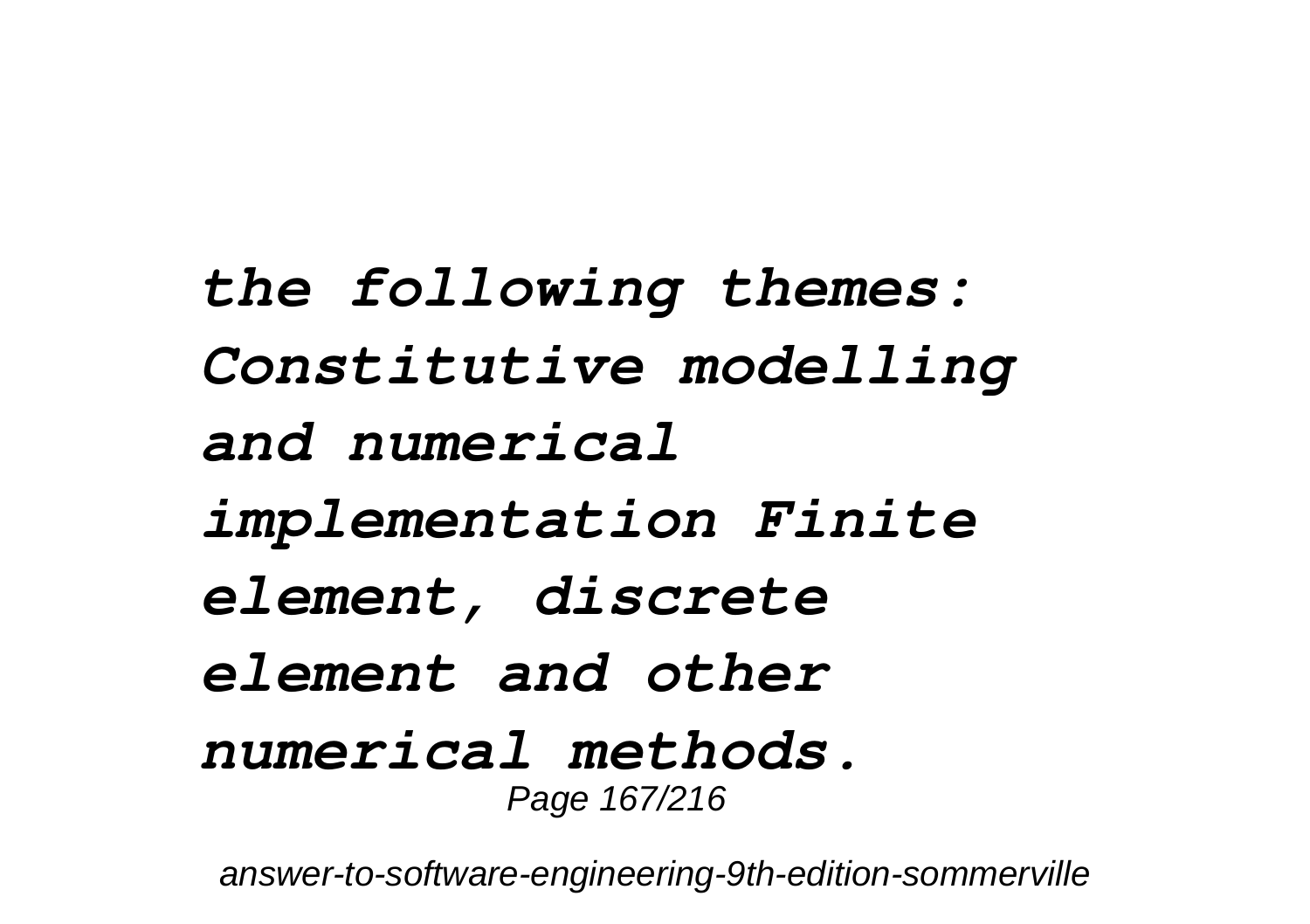*Coupling of diverse methods Reliability and probability analysis Large deformation – large strain analysis Artificial intelligence and neural networks* Page 168/216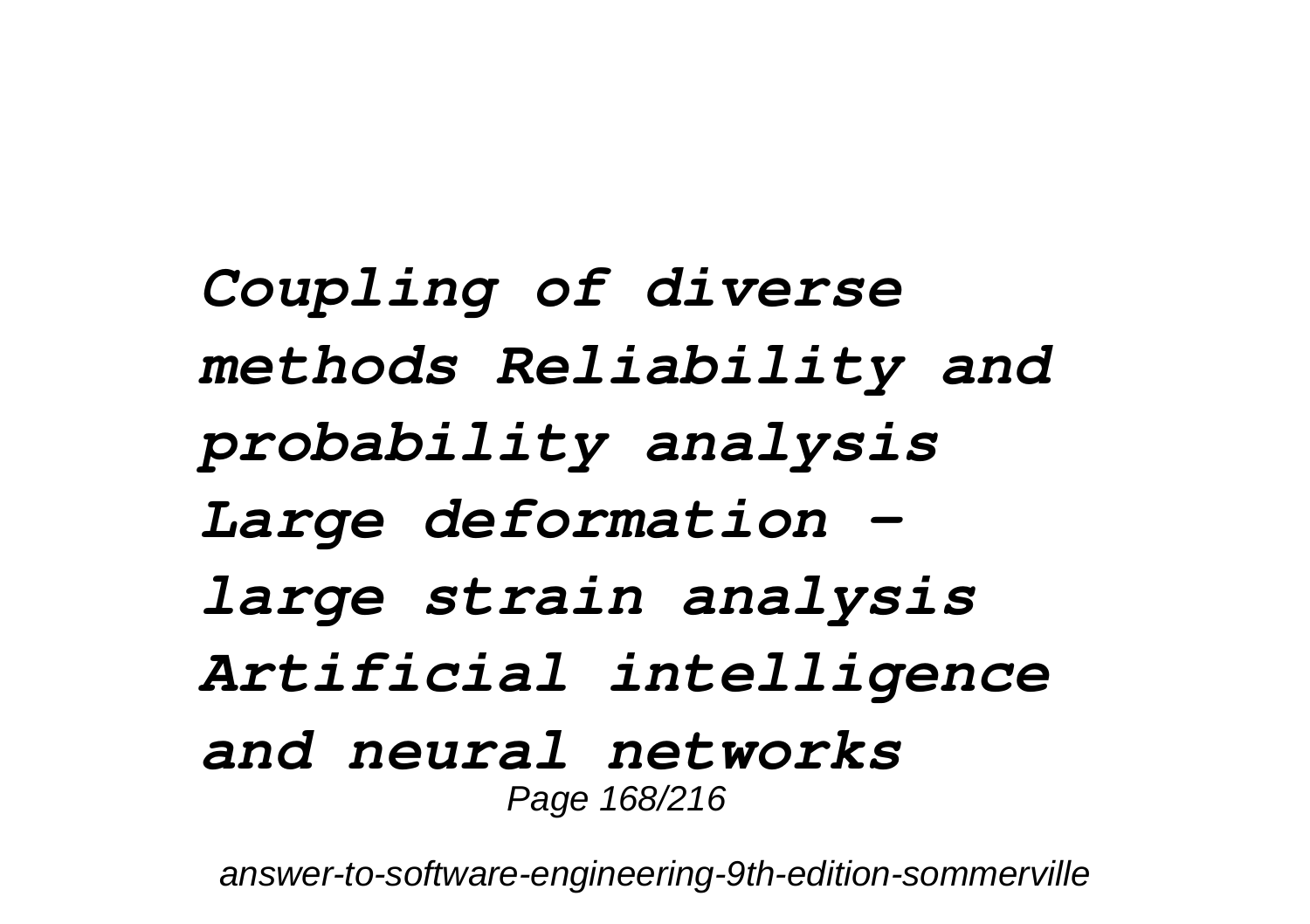*Ground flow, thermal and coupled analysis Earthquake engineering, soil dynamics and soilstructure interactions Rock mechanics Application of numerical* Page 169/216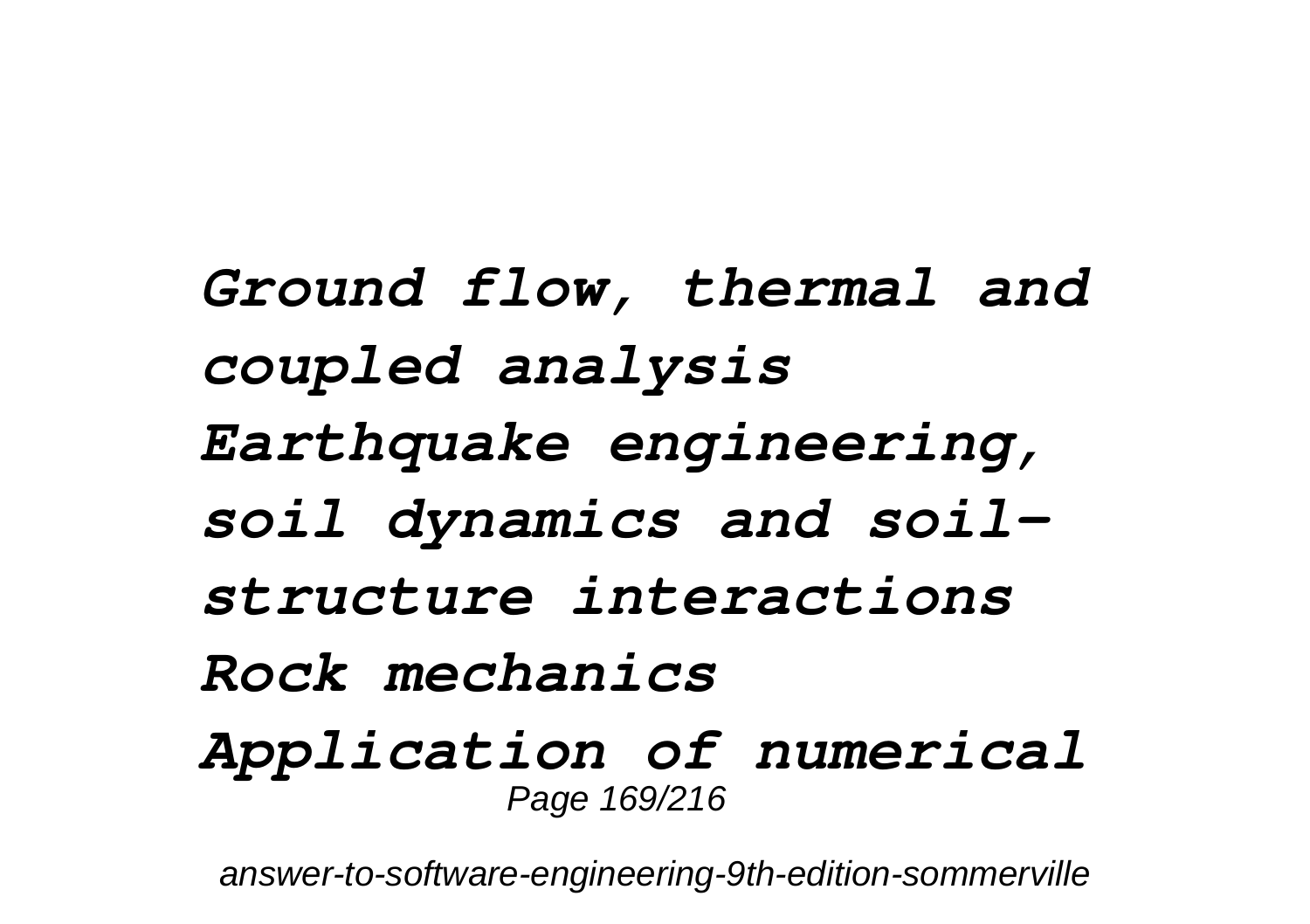*methods in the context of the Eurocodes Shallow and deep foundations Slopes and cuts Supported excavations and retaining walls Embankments and dams* Page 170/216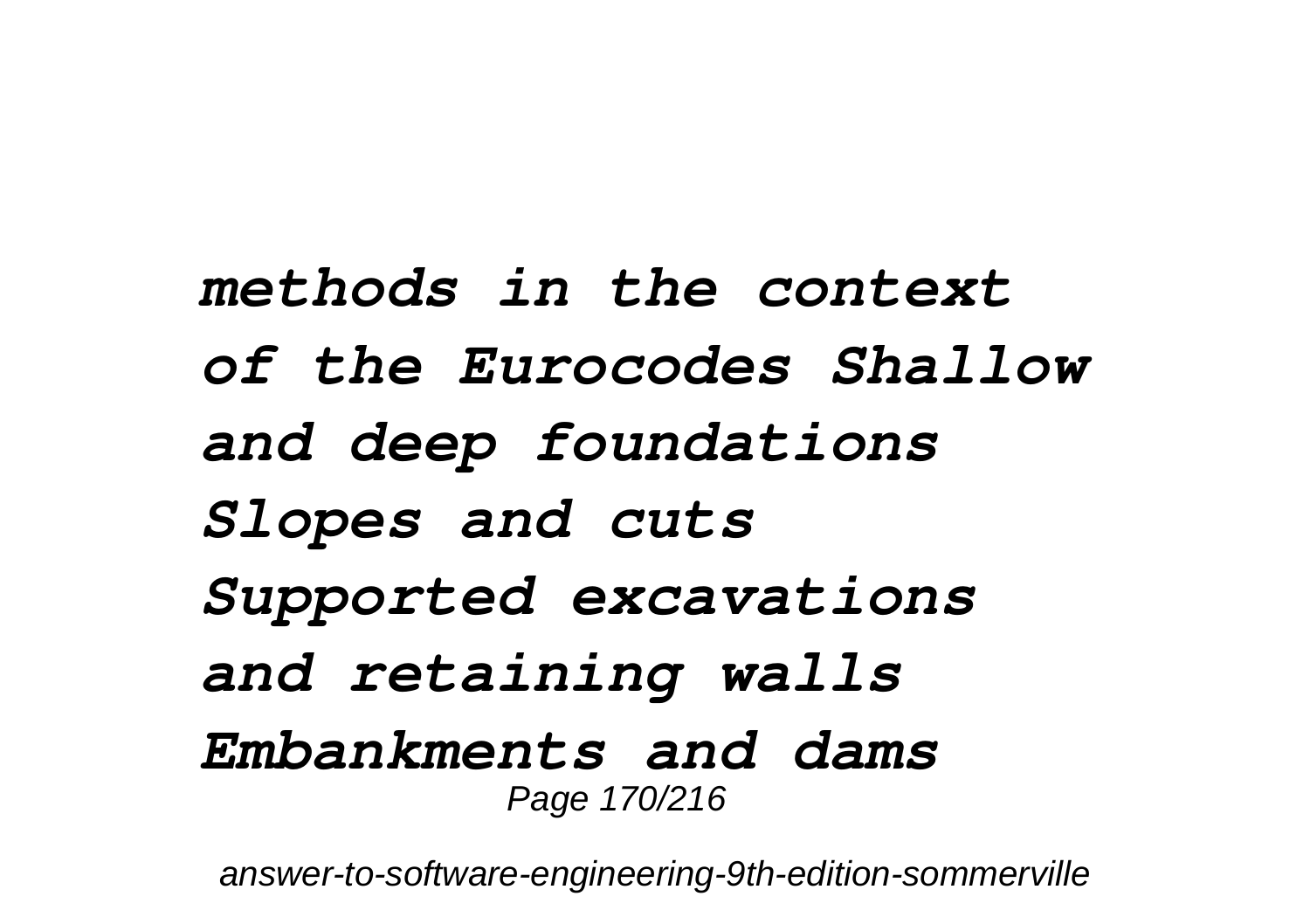*Tunnels and caverns (and pipelines) Ground improvement and reinforcement Offshore geotechnical engineering Propagation of vibrations Following the* Page 171/216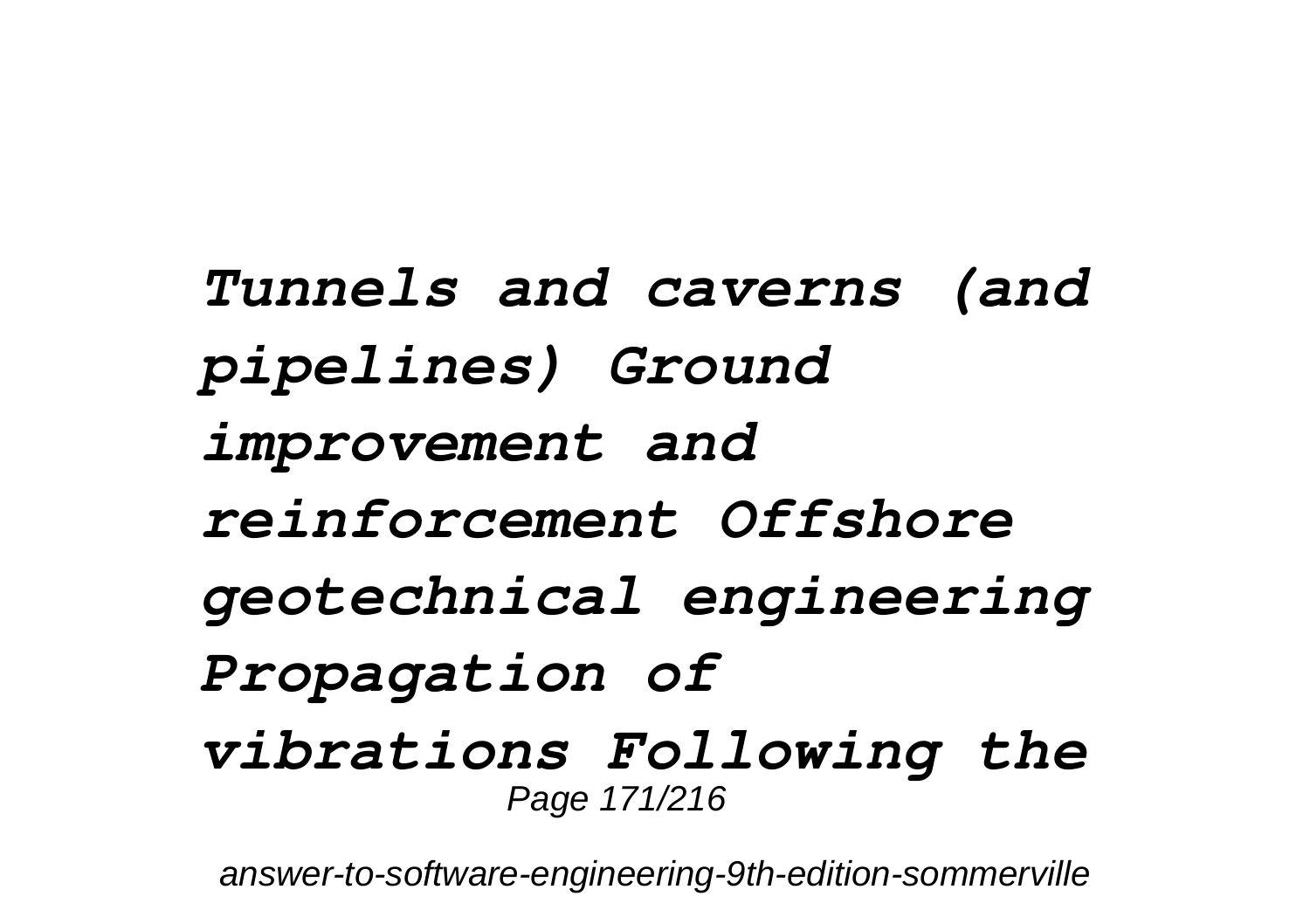*objectives of previous eight thematic conferences, (1986 Stuttgart, Germany; 1990 Santander, Spain; 1994 Manchester, United Kingdom; 1998 Udine,* Page 172/216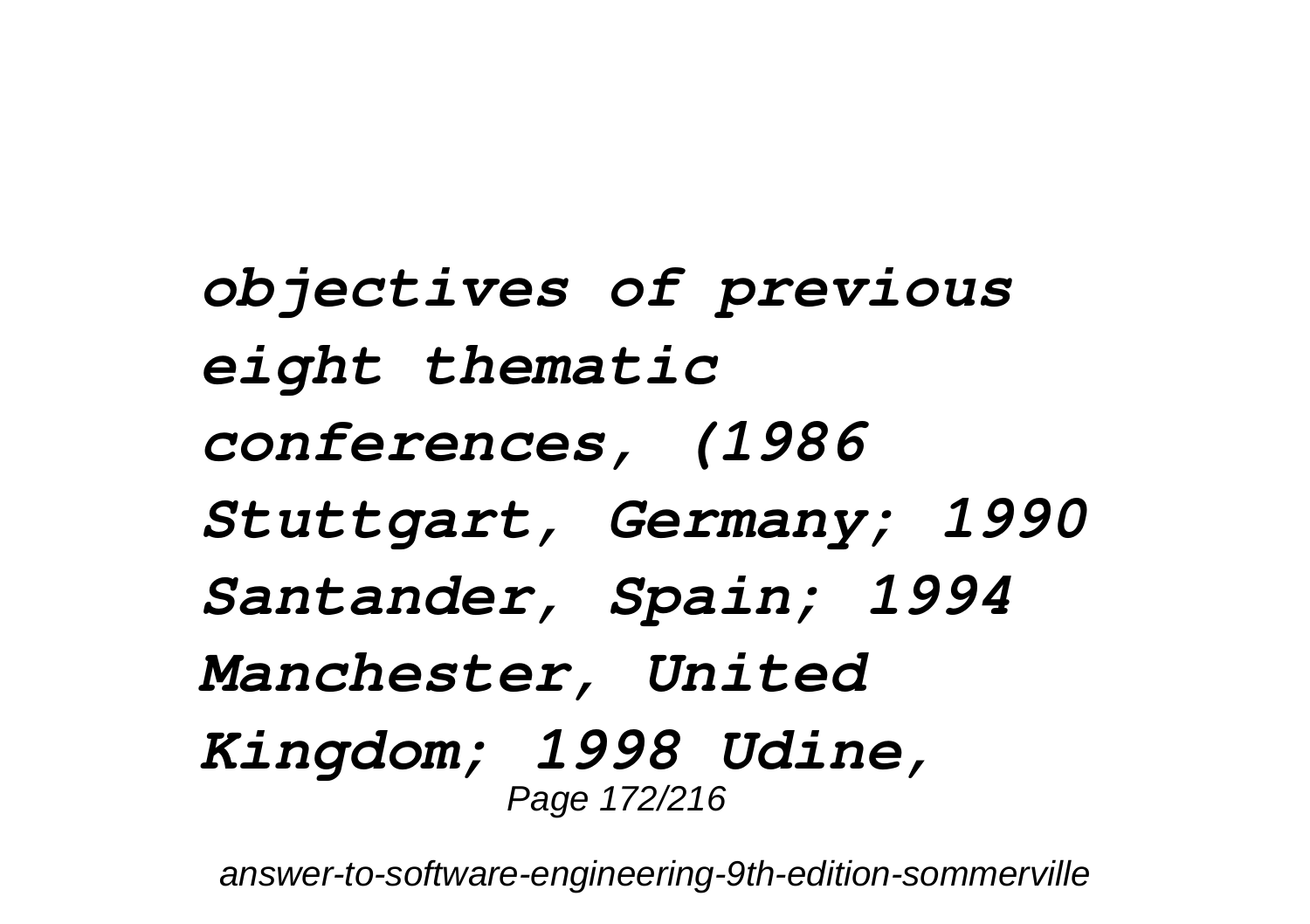*Italy; 2002 Paris, France; 2006 Graz, Austria; 2010 Trondheim, Norway; 2014 Delft, The Netherlands), Numerical Methods in Geotechnical Engineering IX updates* Page 173/216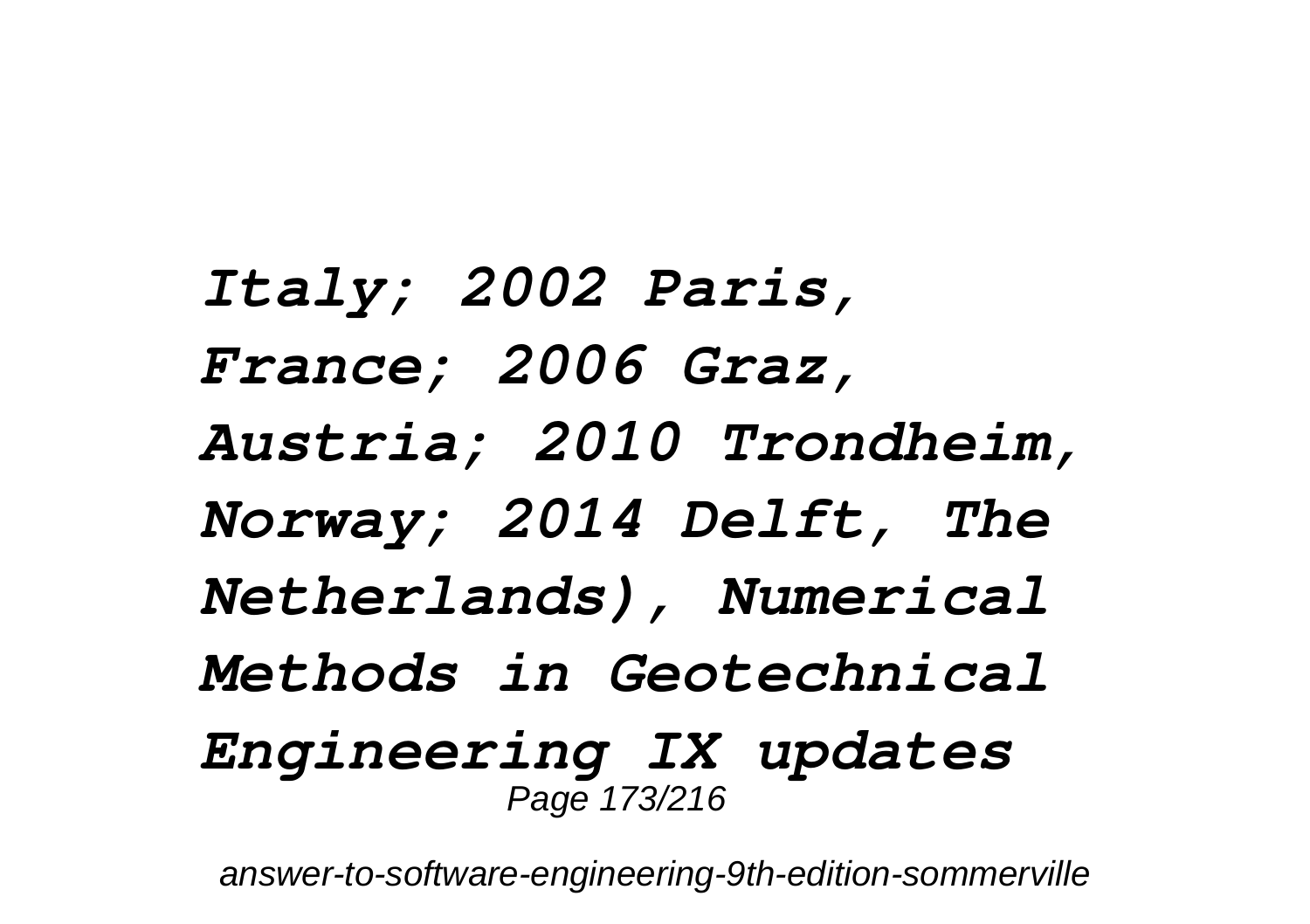*the state-of-the-art regarding the application of numerical methods in geotechnics, both in a scientific perspective and in what concerns its application* Page 174/216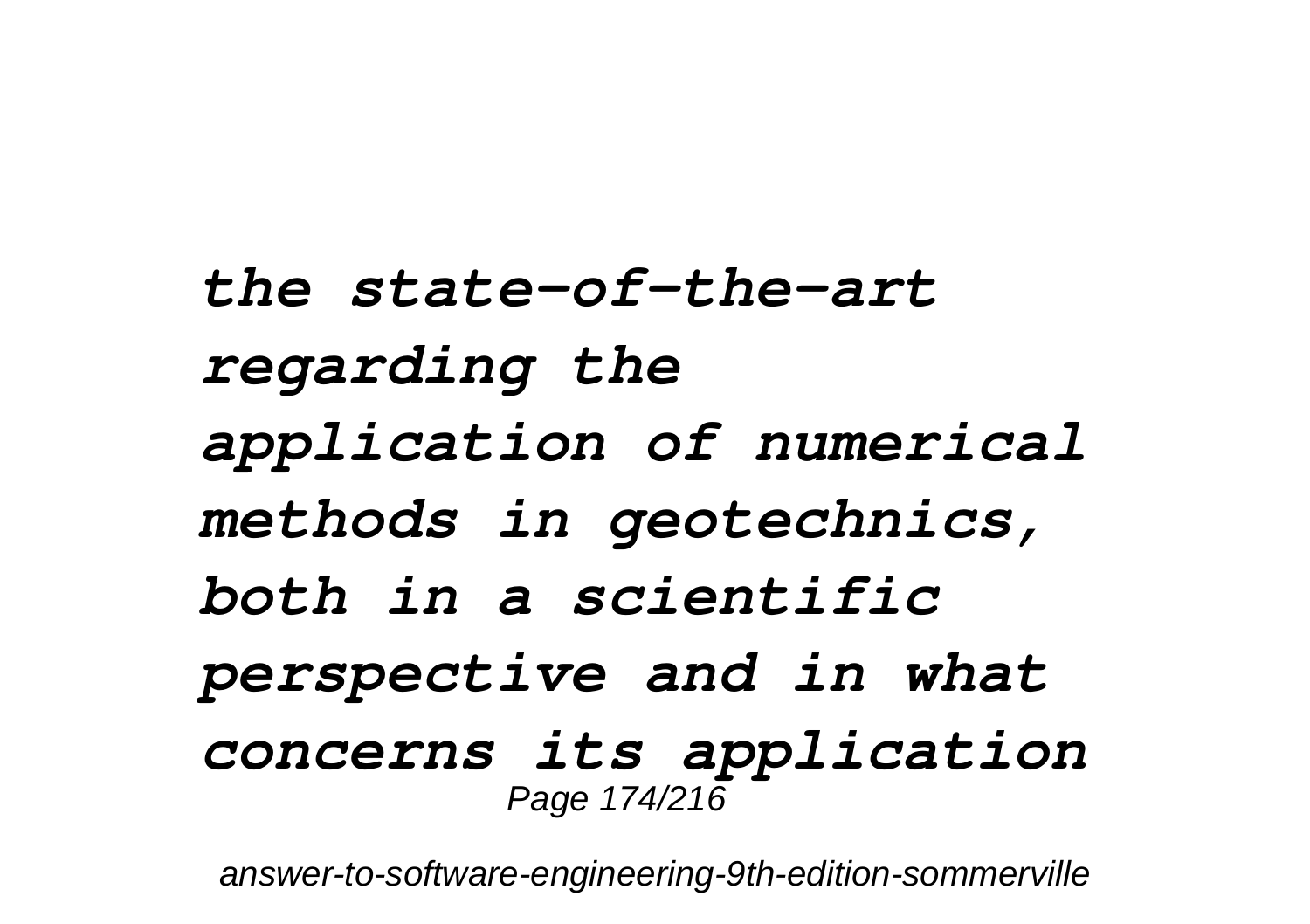*for solving practical boundary value problems. The book will be much of interest to engineers, academics and professionals involved or interested in* Page 175/216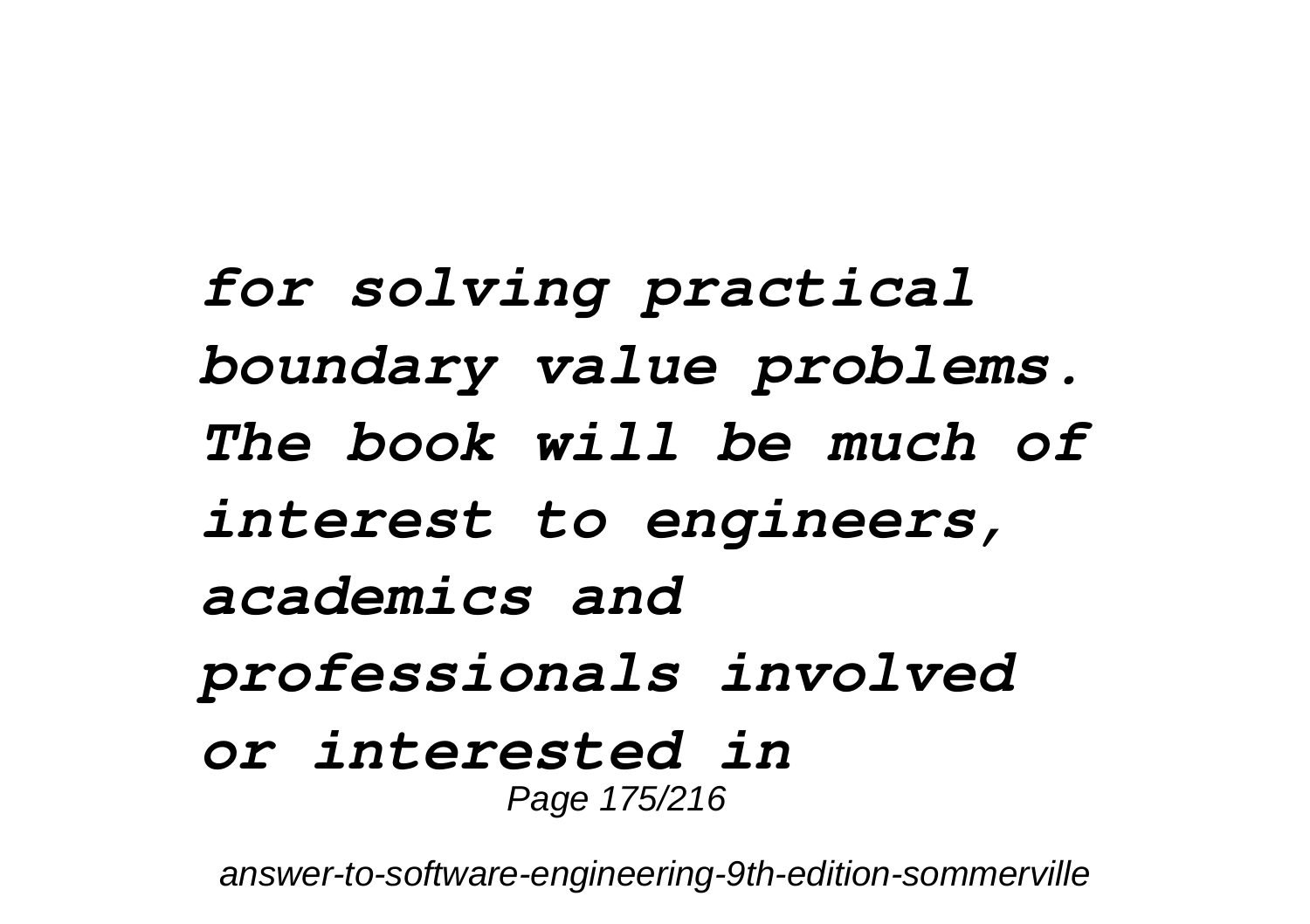*Geotechnical Engineering. Software Quality. Complexity and Challenges of Software Engineering in Emerging Technologies* Page 176/216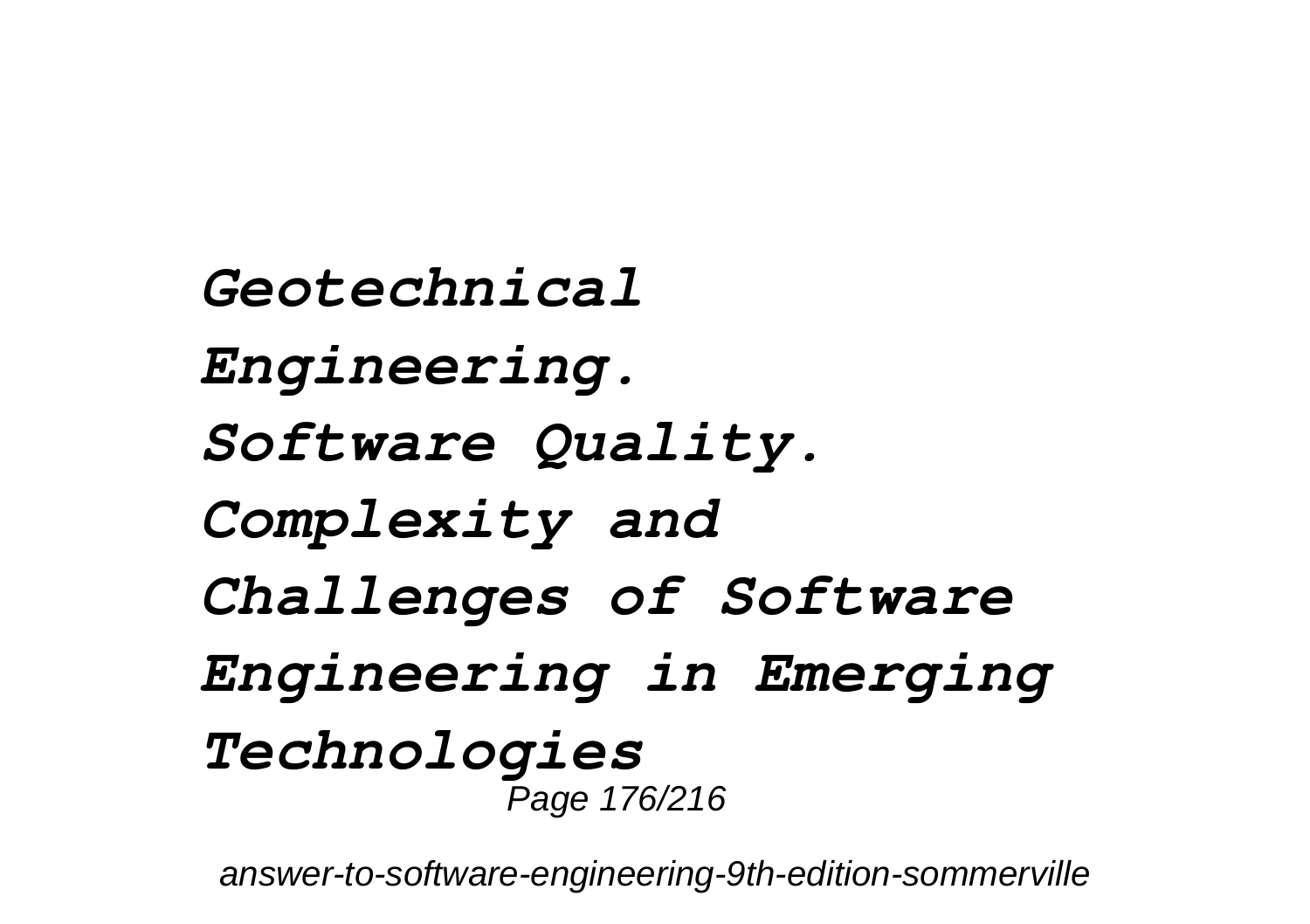*Proceedings of the 9th Ph.D. retreat of the HPI Research School on service-oriented systems engineering A Practitioners Approach 9th International* Page 177/216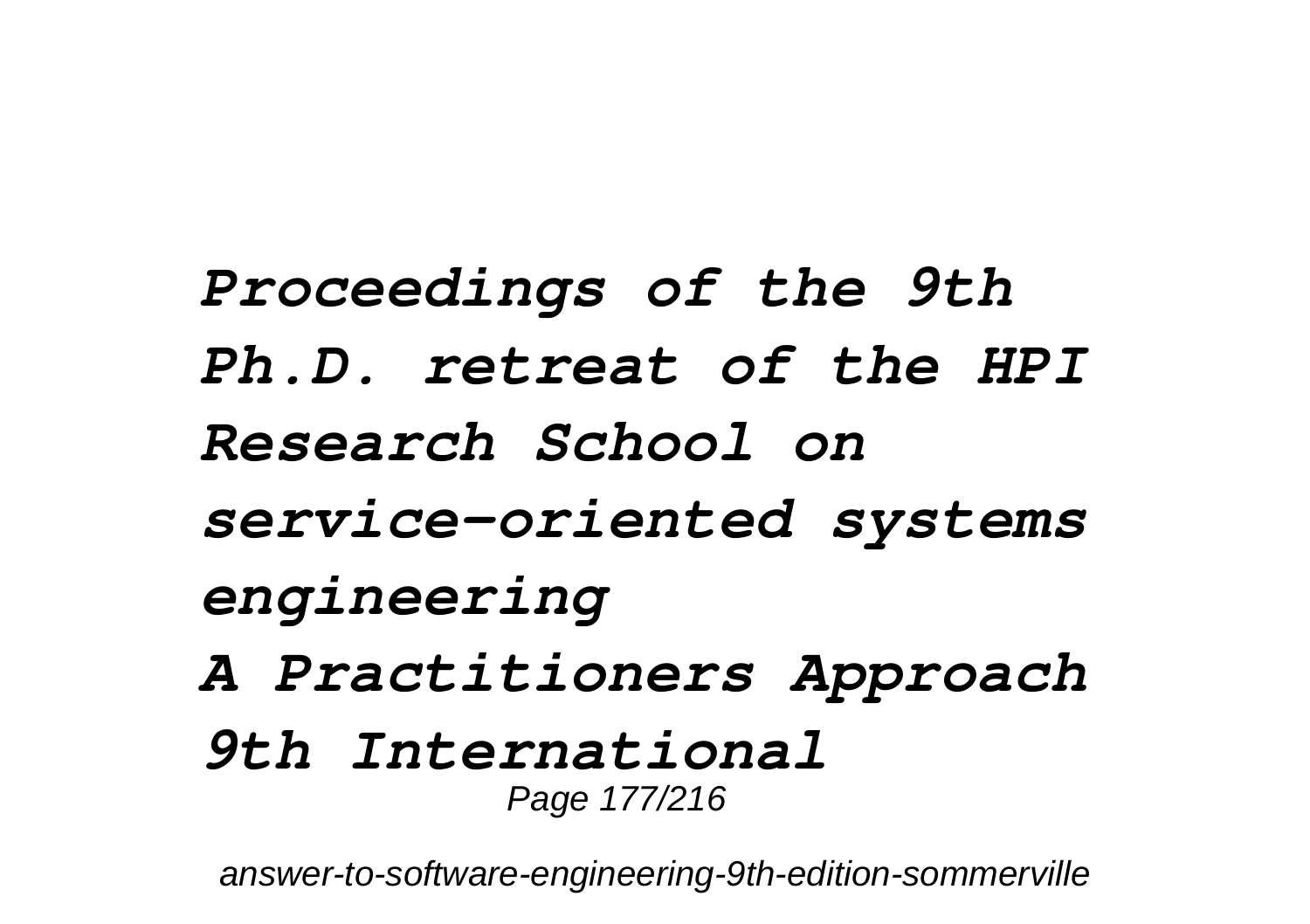*Conference, SWQD 2017, Vienna, Austria, January 17-20, 2017, Proceedings Computational Science and Its Applications -- ICCSA 2015 Social Informatics* Page 178/216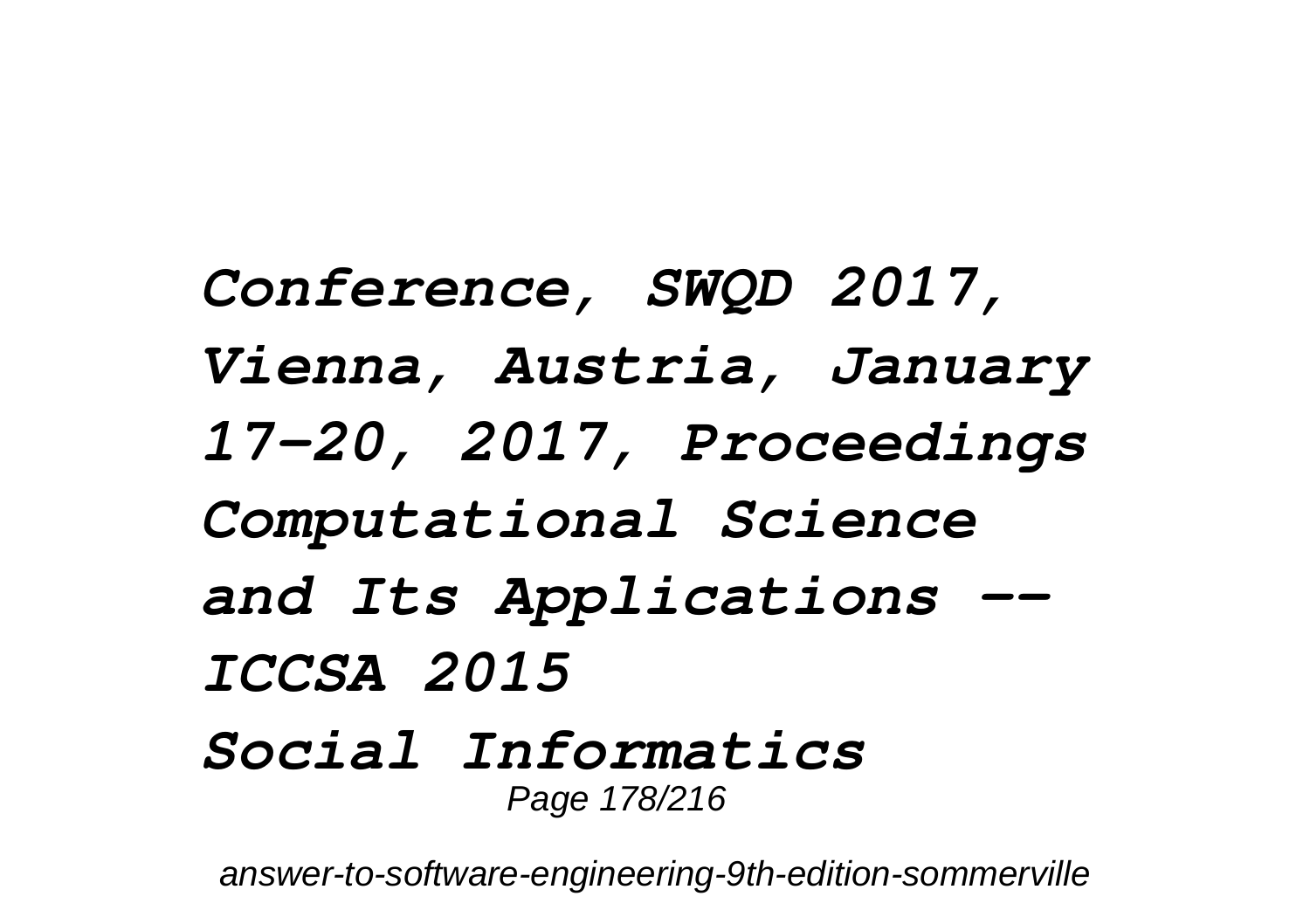*ECGBL2015-9th European Conference on Games Based Learning A guide to information systems development covers such topics as strategic planning, project planning,*

Page 179/216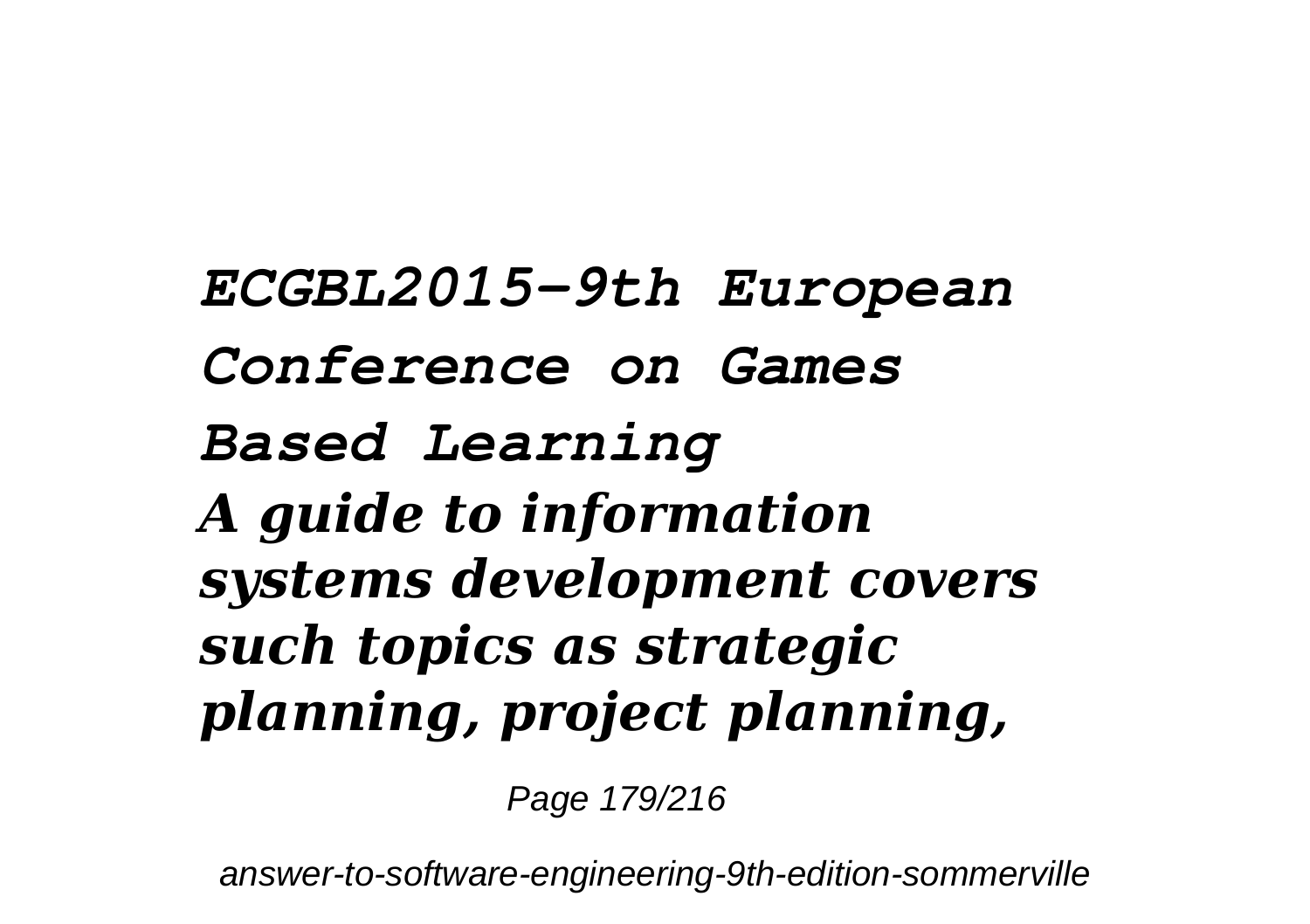*requirements modeling, object modeling, output and user interface design, data design, system achitecture, security, communication tools, and financial analysis. As requirements engineering continues to be recognized as* Page 180/216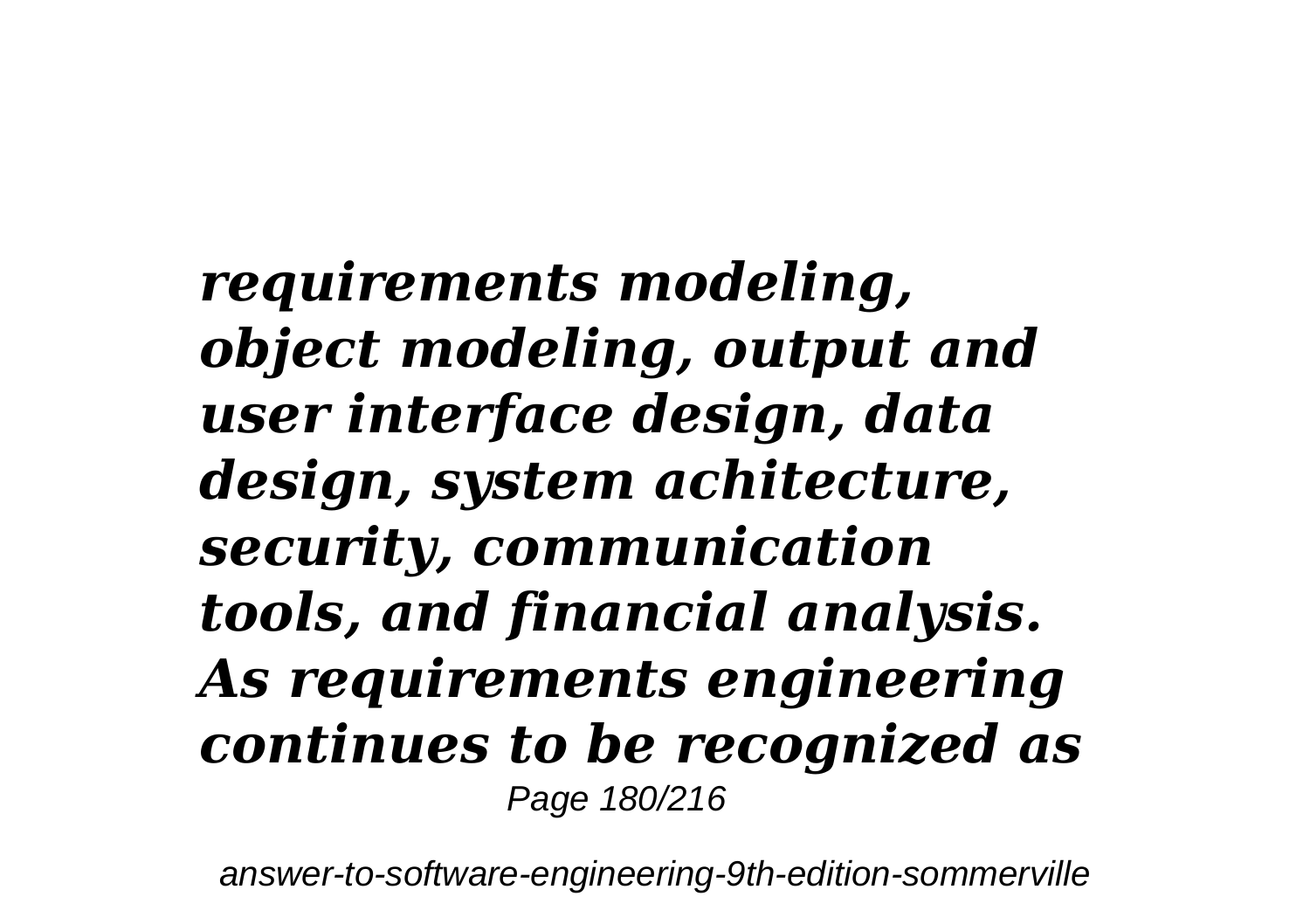*the key to on-time and onbudget delivery of software and systems projects, many engineering programs have made requirements engineering mandatory in their curriculum. In addition, the wealth of new software* Page 181/216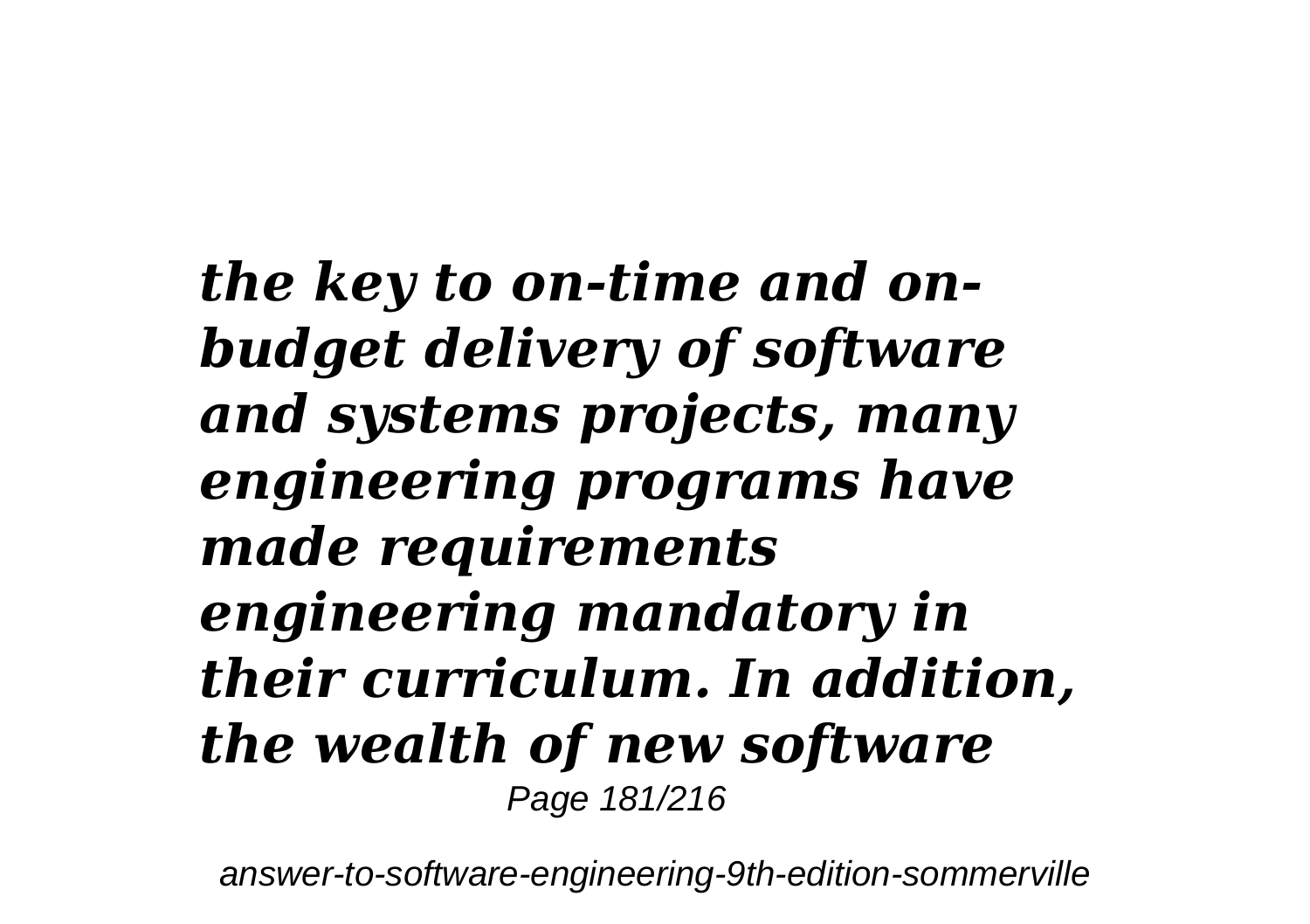*tools that have recently emerged is empowering practicing engineers to improve their requirements engineering habits. However, these tools are not easy to use without appropriate training. Filling this need,*

Page 182/216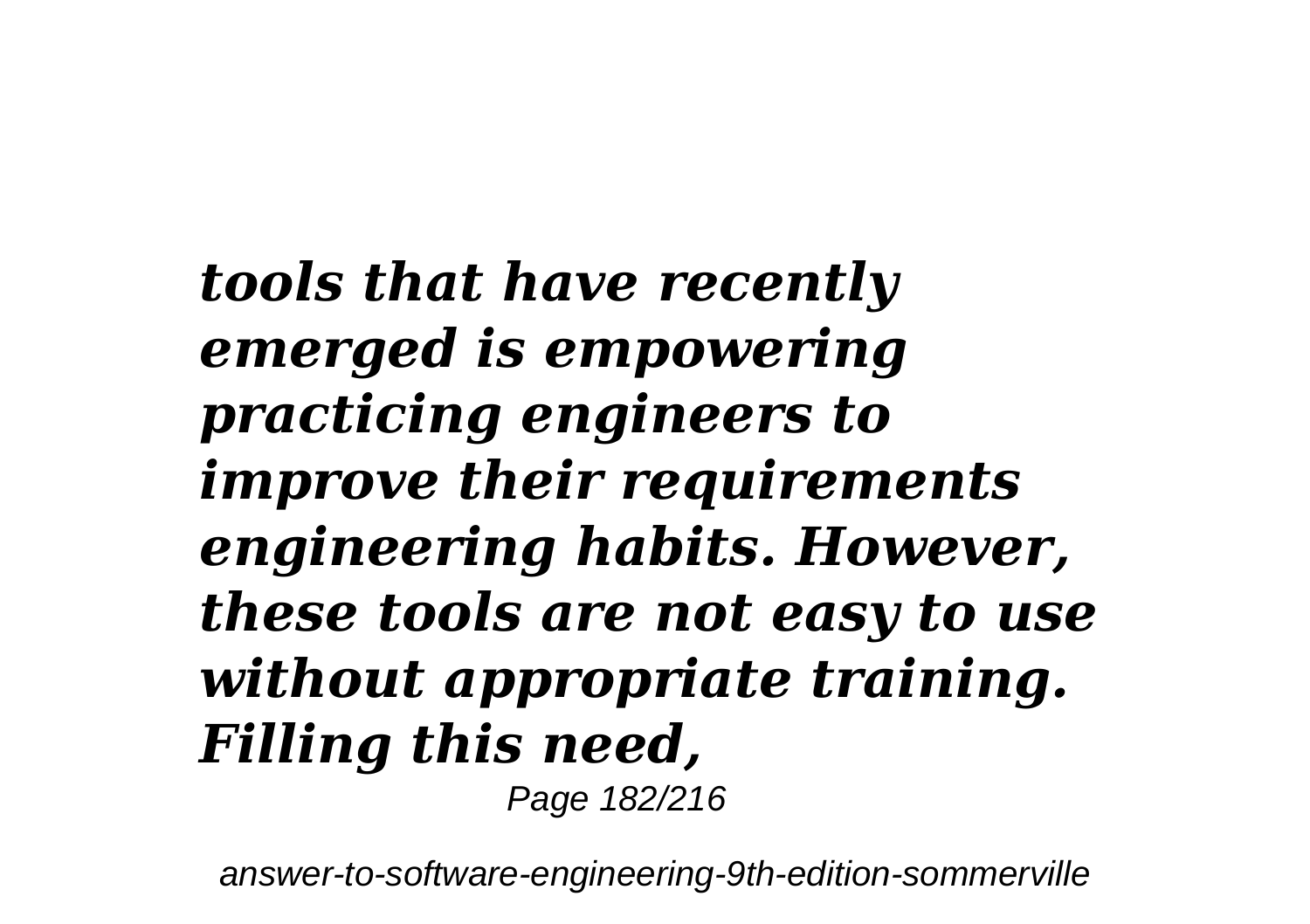*Requirements Engineering for Software and Systems, Second Edition has been vastly updated and expanded to include about 30 percent new material. In addition to new exercises and updated references in every chapter,* Page 183/216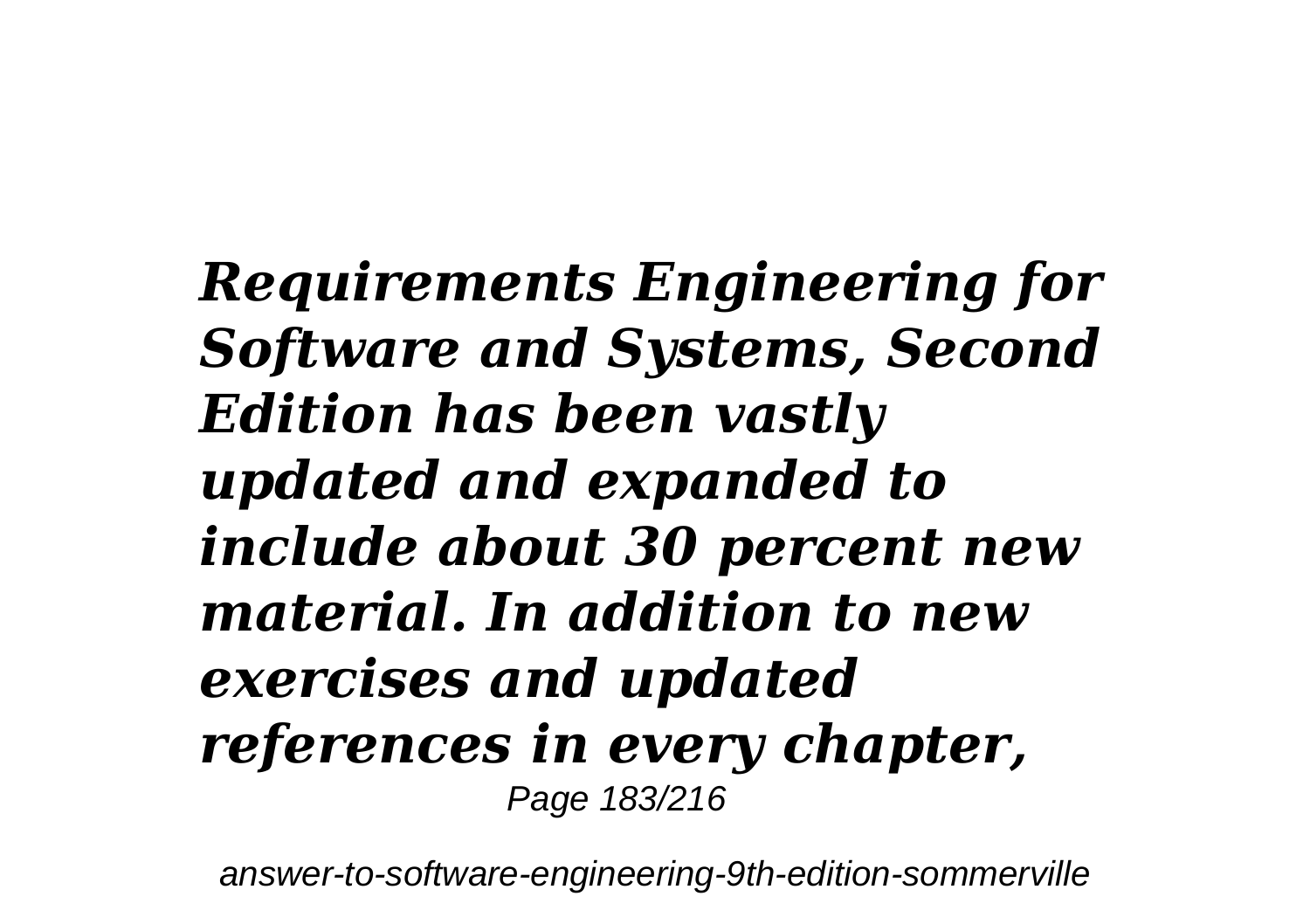*this edition updates all chapters with the latest applied research and industry practices. It also presents new material derived from the experiences of professors who have used the text in their classrooms. Improvements to* Page 184/216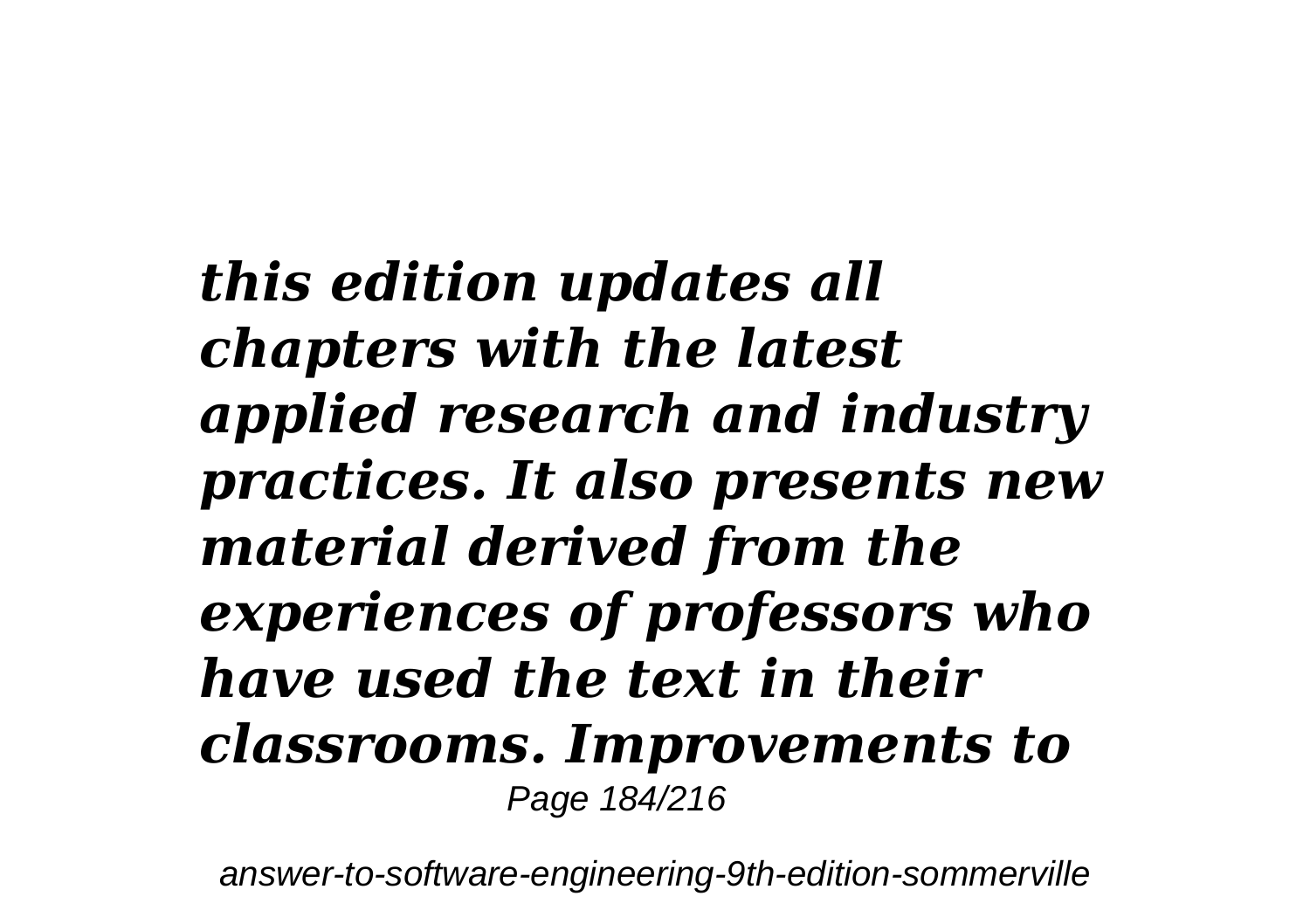*this edition include: An expanded introductory chapter with extensive discussions on requirements analysis, agreement, and consolidation An expanded chapter on requirements engineering for Agile* Page 185/216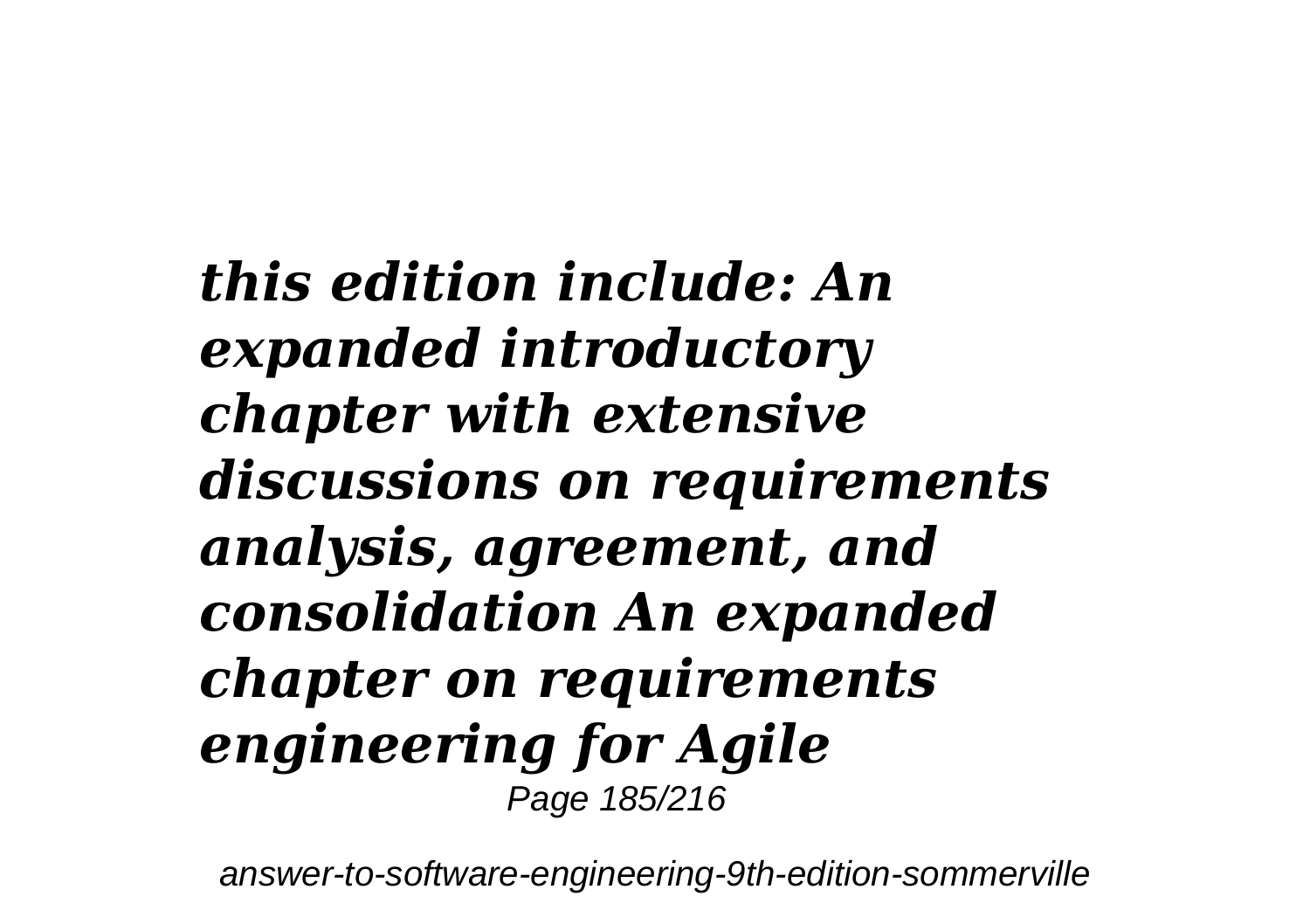*methodologies An expanded chapter on formal methods with new examples An expanded section on requirements traceability An updated and expanded section on requirements engineering tools New exercises including* Page 186/216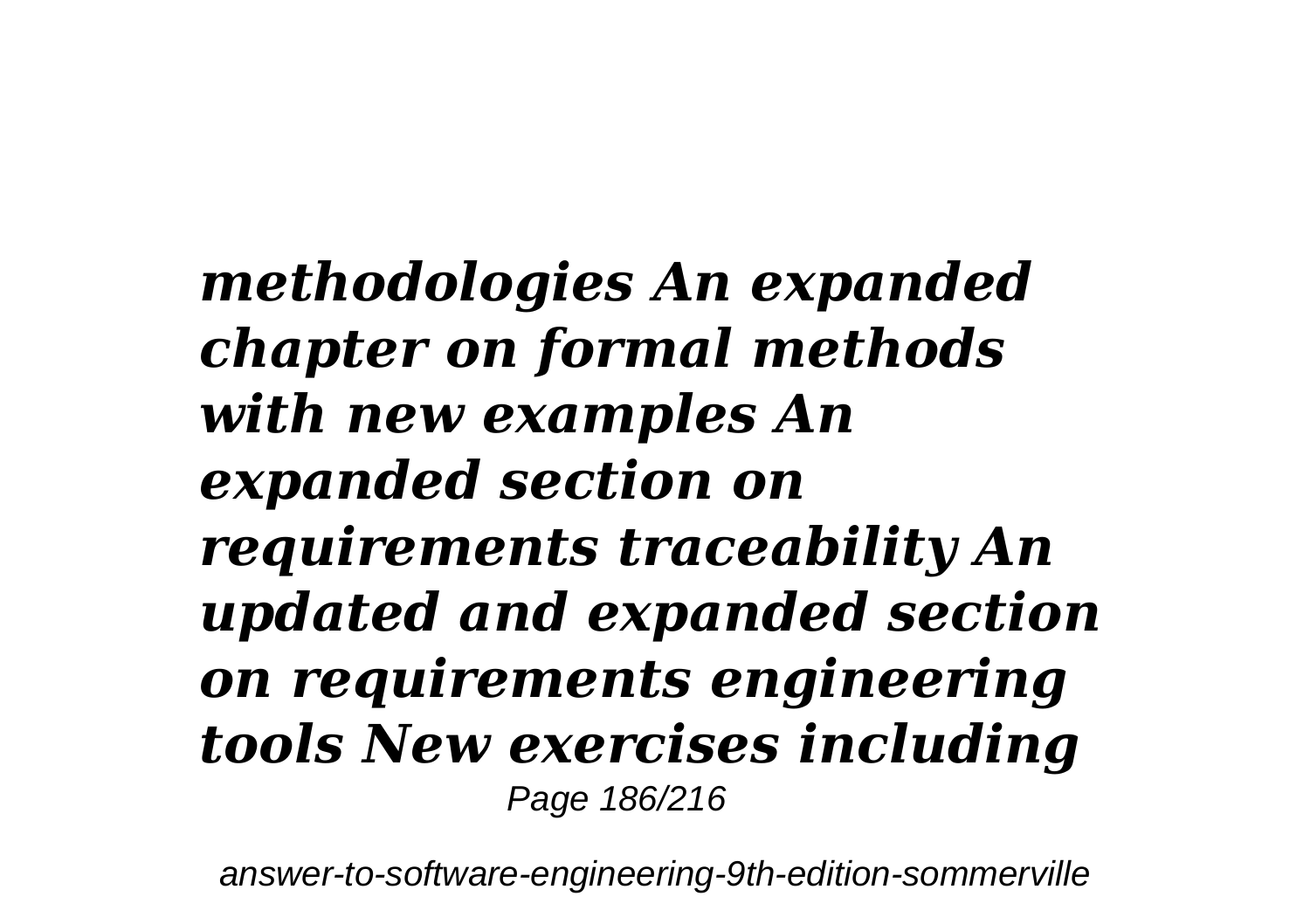*ones suitable for research projects Following in the footsteps of its bestselling predecessor, the text illustrates key ideas associated with requirements engineering using extensive case studies and three* Page 187/216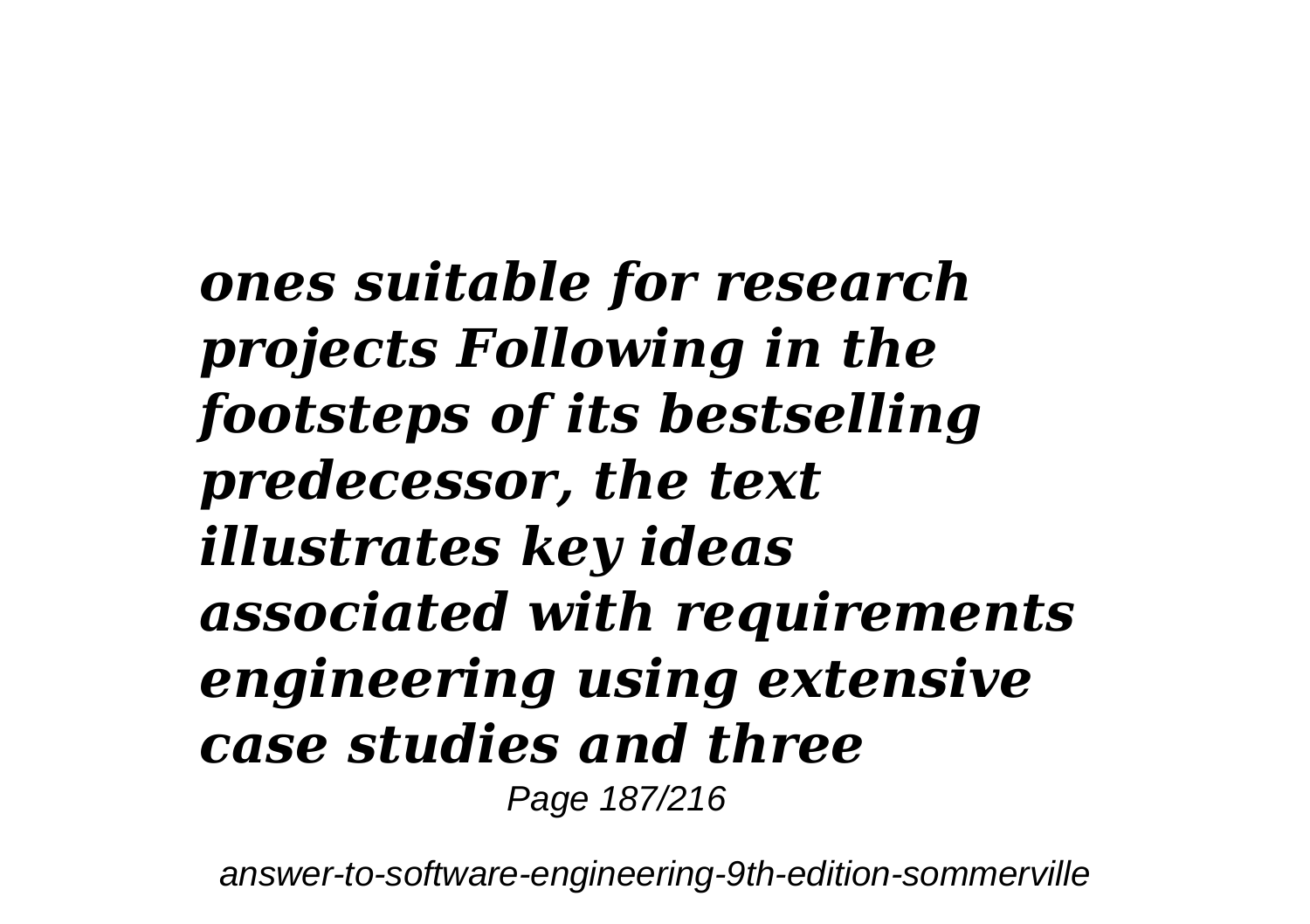*common example systems: an airline baggage handling system, a point-of-sale system for a large pet store chain, and a system for a smart home. This edition also includes an example of a wet well pumping system for a* Page 188/216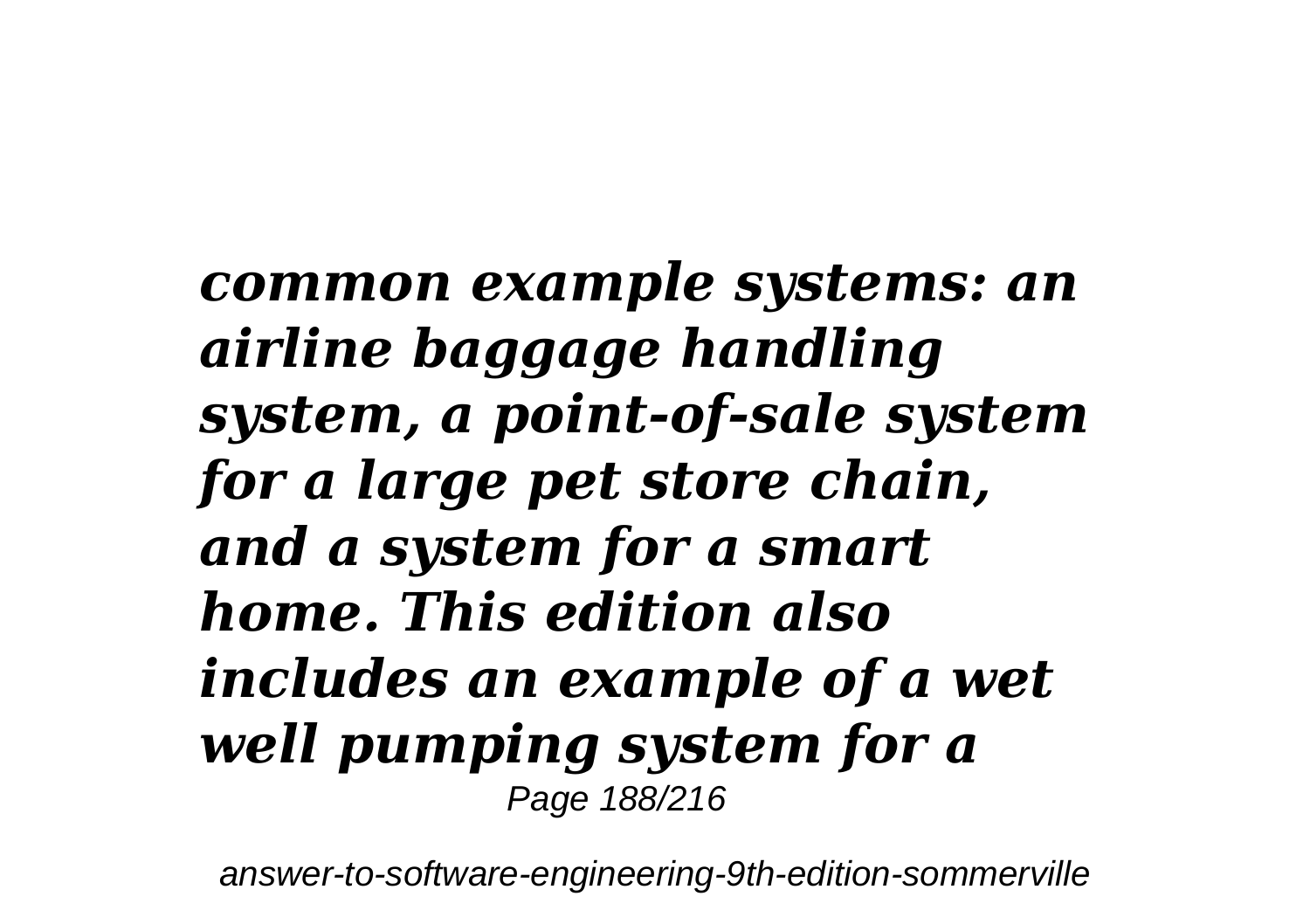*wastewater treatment station. With a focus on softwareintensive systems, but highly applicable to non-software systems, this text provides a probing and comprehensive review of recent developments in requirements engineering* Page 189/216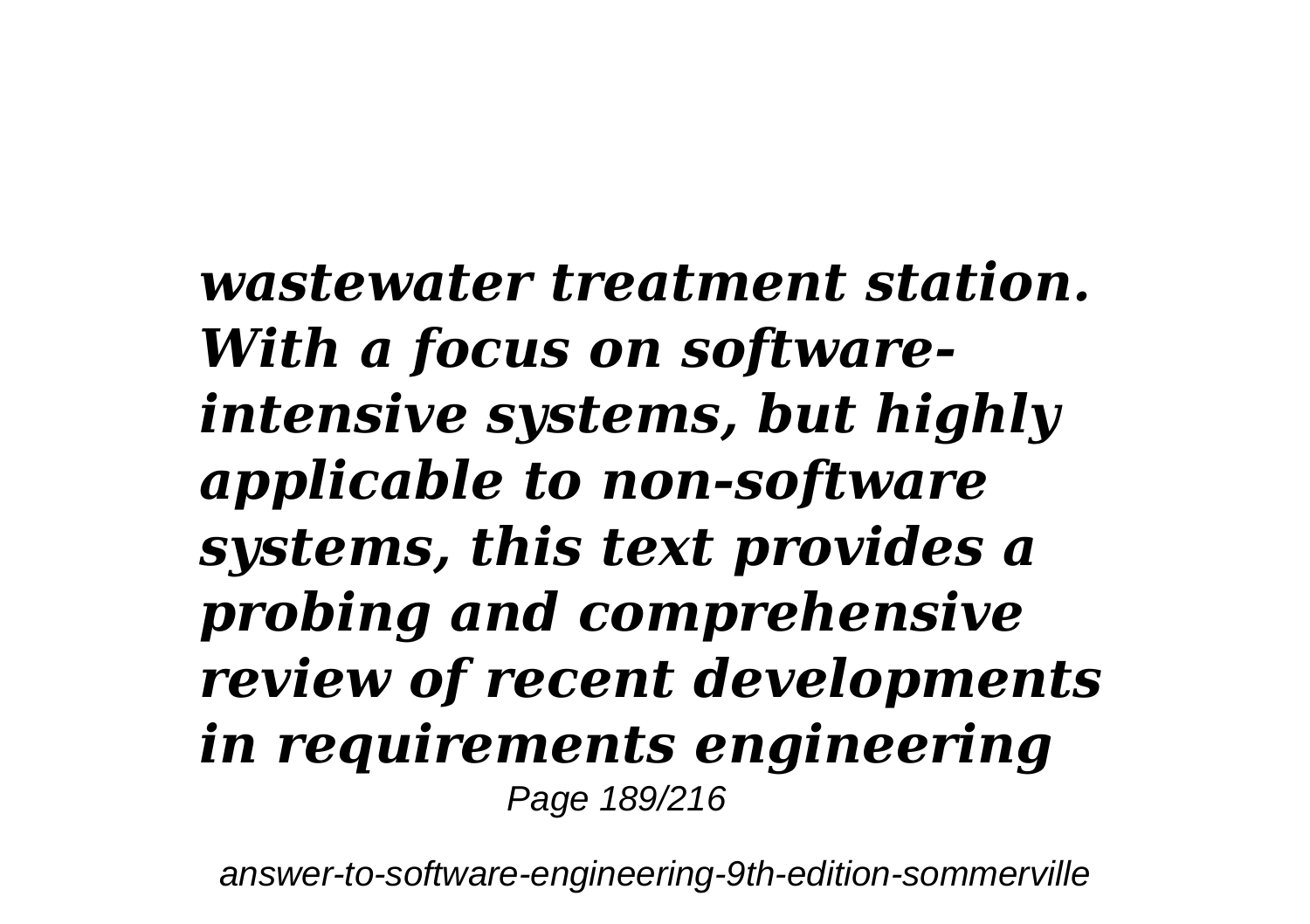*in high integrity systems. This book constitutes the refereed proceedings of the 18th InternationalConference on Asia-Pacific Digital Libraries, ICADL 2016, held in Tsukuba,Japan, in December 2016. The 18 full papers, 17* Page 190/216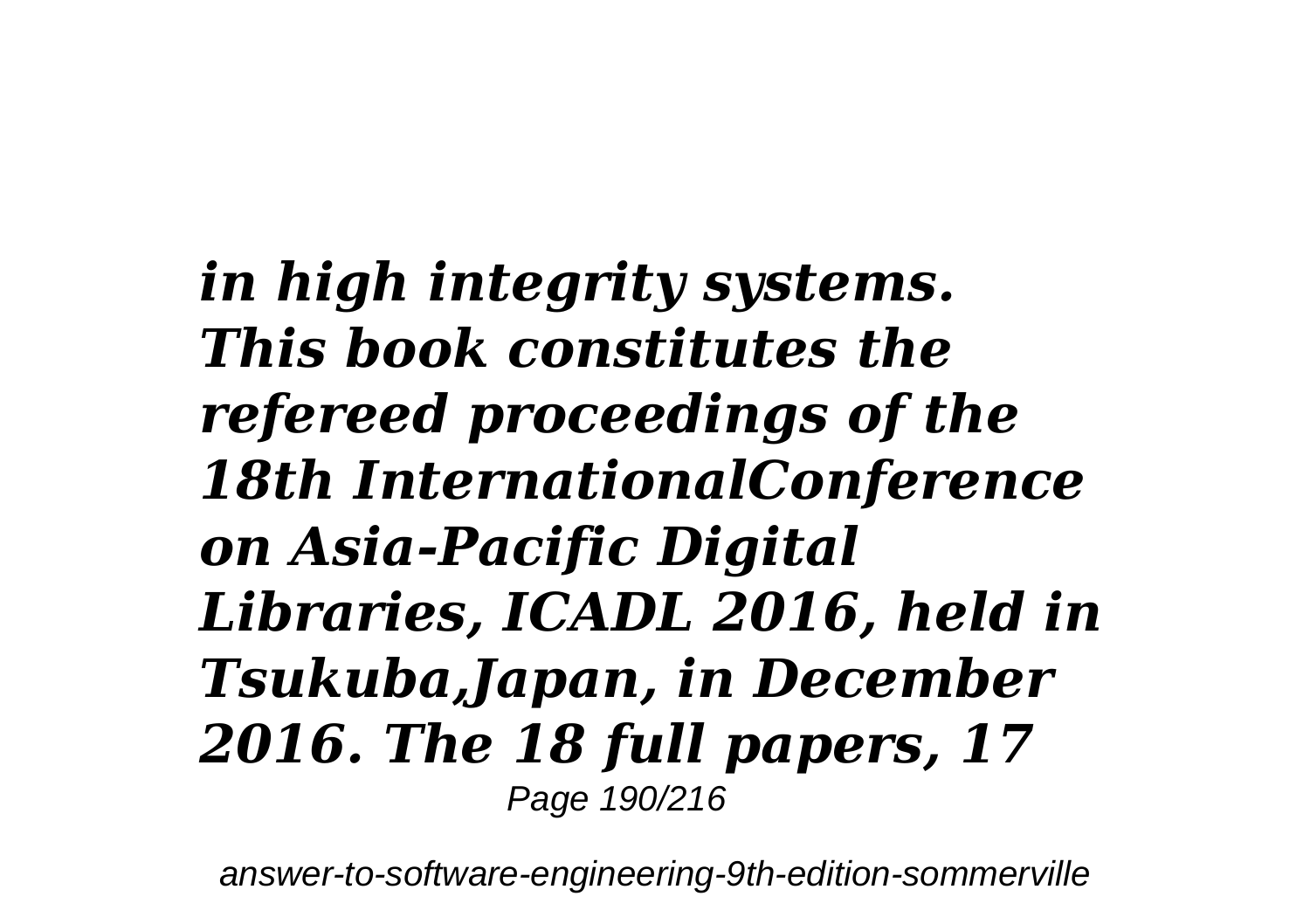*work-in-progress papers and 7 practitioner papers presented were carefully reviewed and selected from 71 submissions. The papers cover topics such as community informatics, digital heritage preservation, digital curation, models and* Page 191/216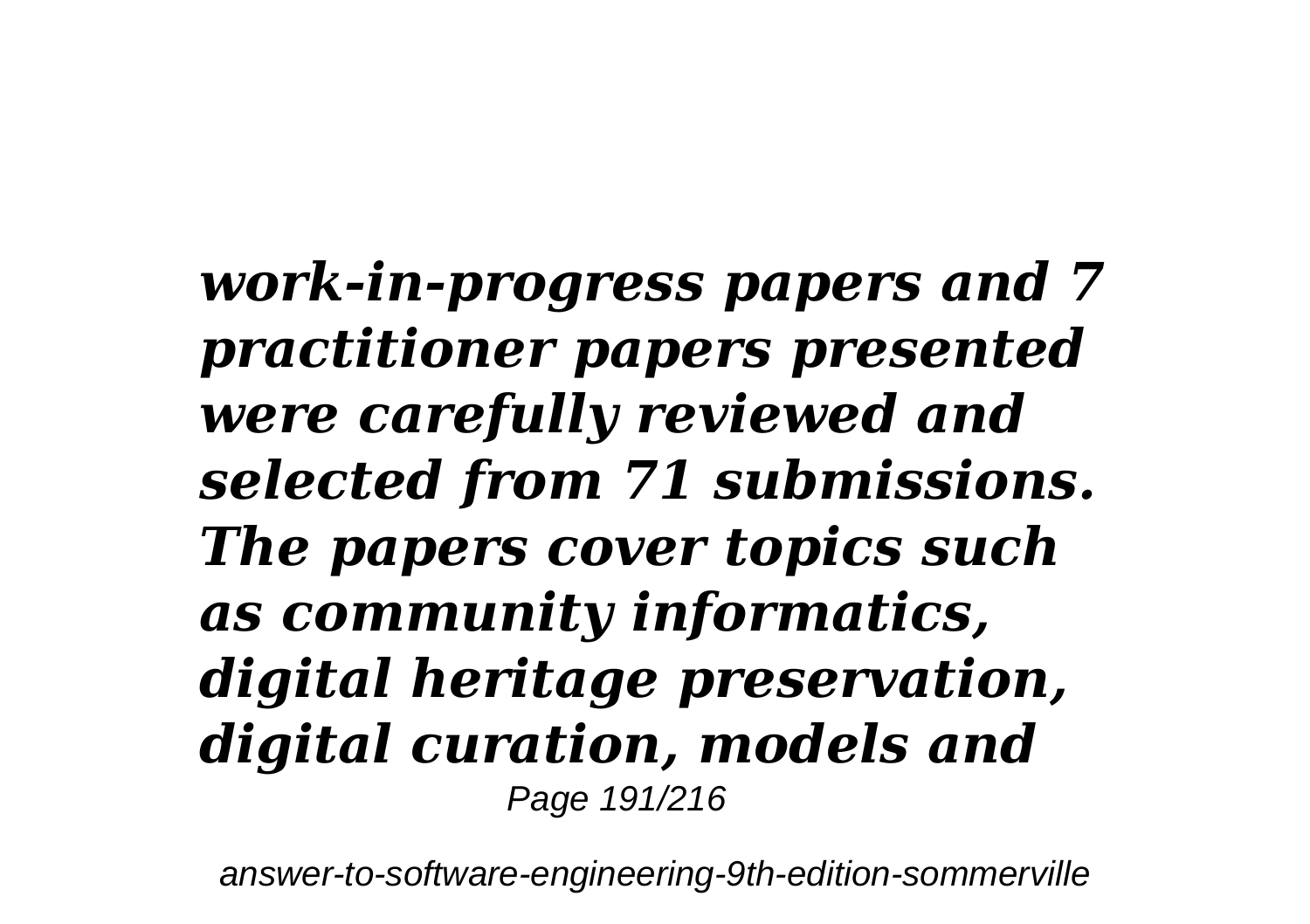*guidelines, information retrie val/integration/extraction/reco mmendation, privacy, education and digital literacy, open access and data, and information access design. Java Software Solutions teaches a foundation of* Page 192/216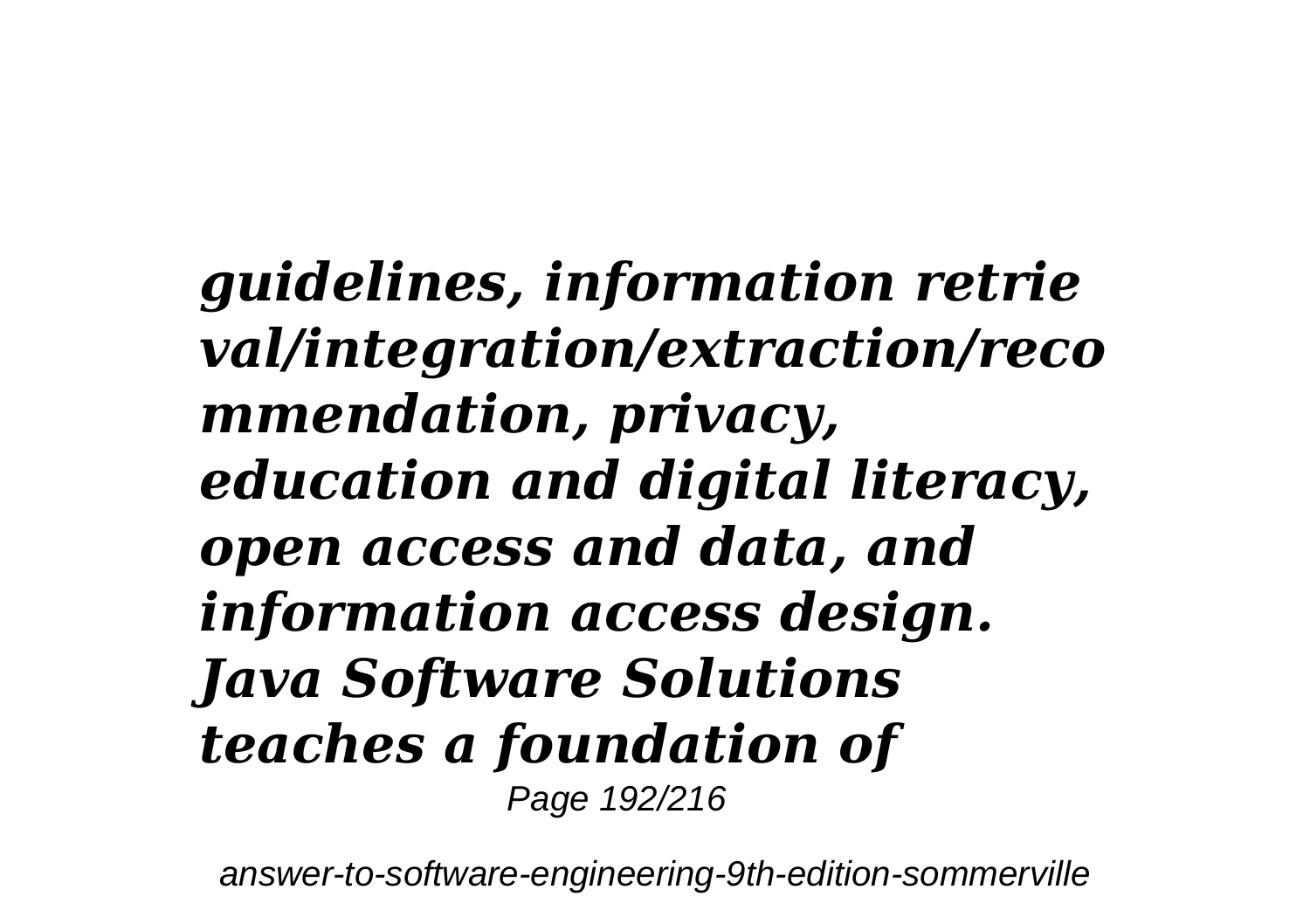*programming techniques to foster well-designed objectoriented software. Heralded for its integration of small and large realistic examples, this worldwide best-selling text emphasizes building solid problem-solving and design* Page 193/216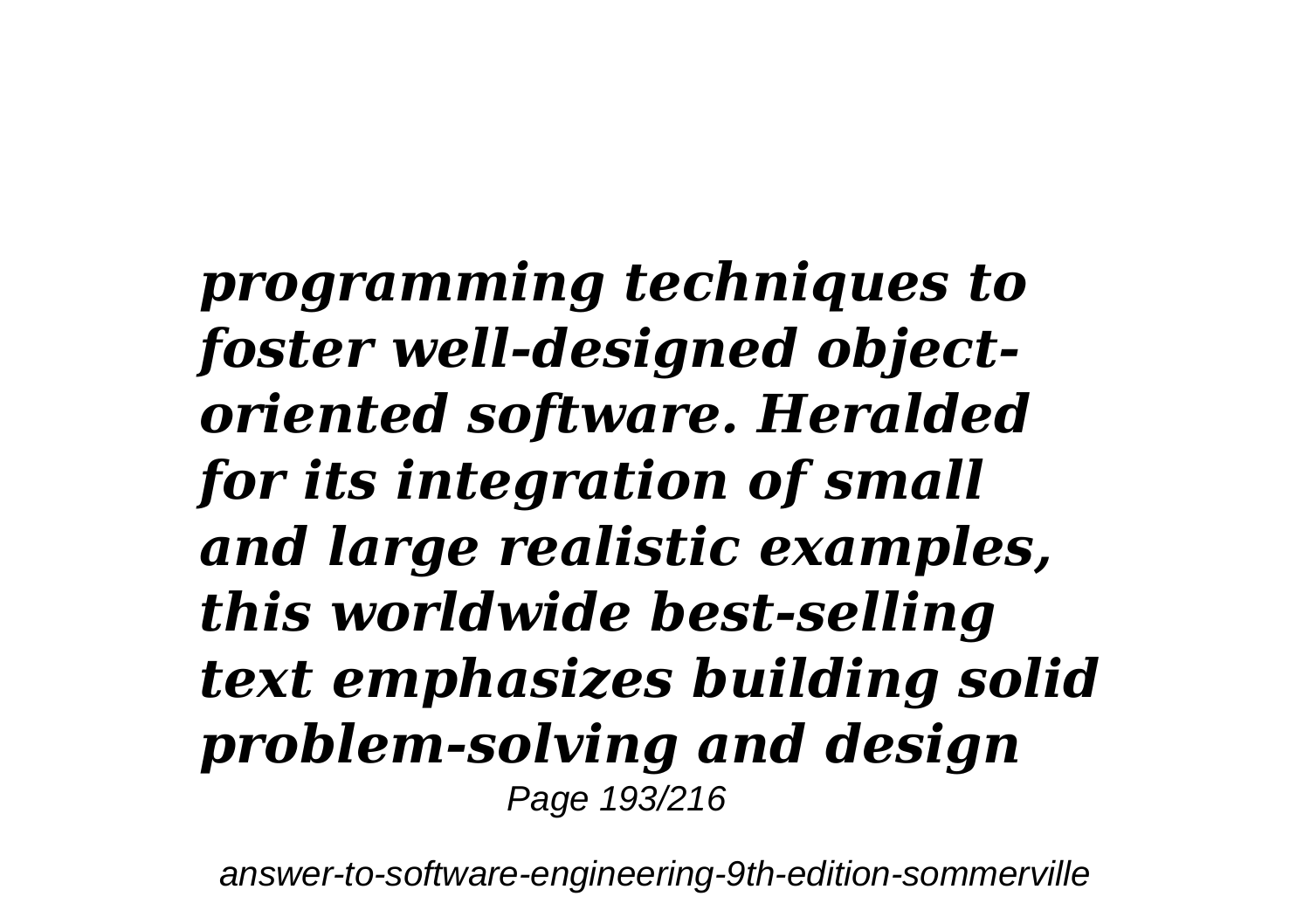*skills to write high-quality programs. MyProgrammingLab, Pearson's new online homework and assessment tool, is available with this edition. 12th European Conference,* Page 194/216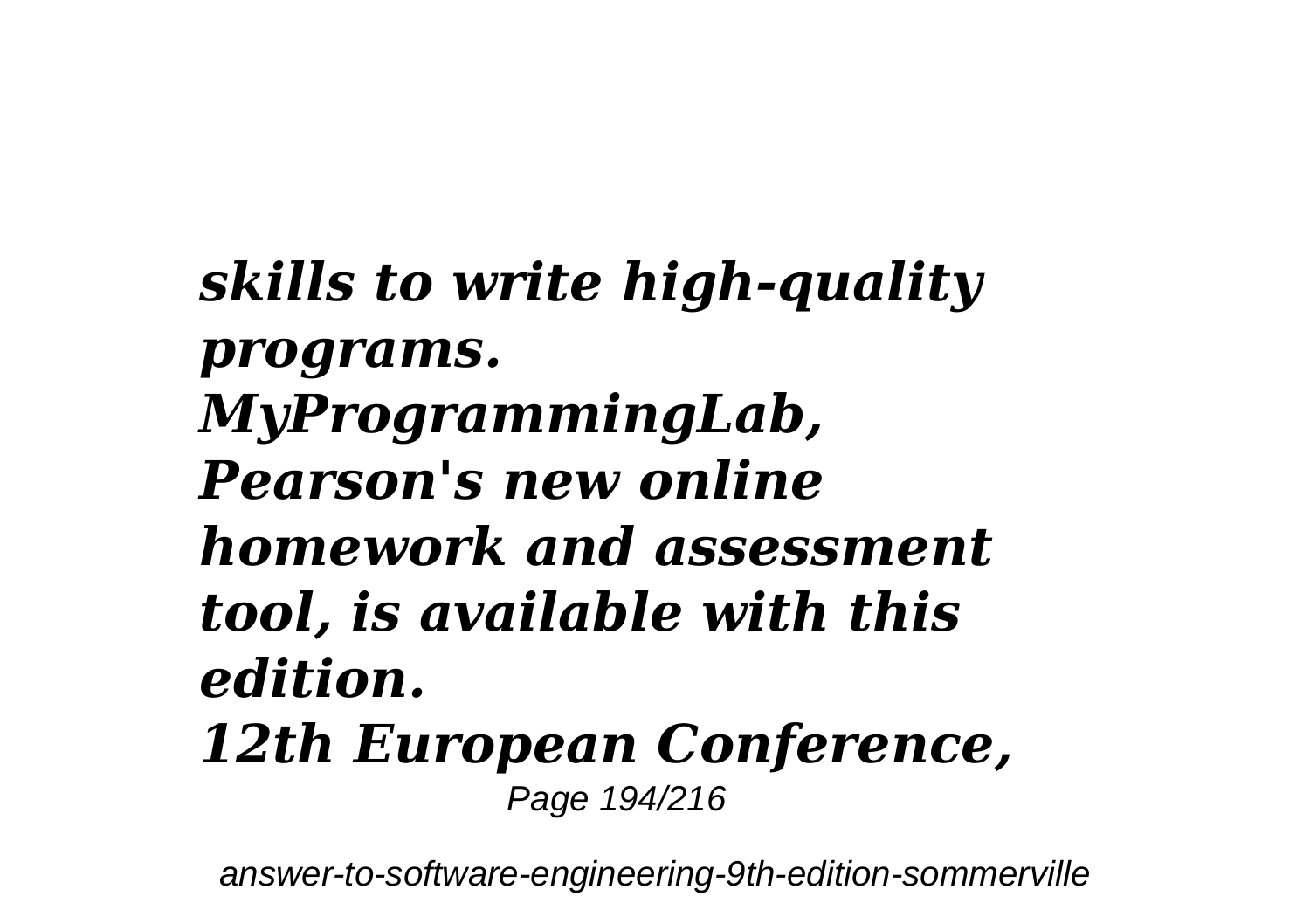*EuroSPI 2005, Budapest, Hungary, November 9-11, 2005, Proceedings 9th International Symposium, BMSD 2019, Lisbon, Portugal, July 1–3, 2019, Proceedings Beginning Software Engineering*

Page 195/216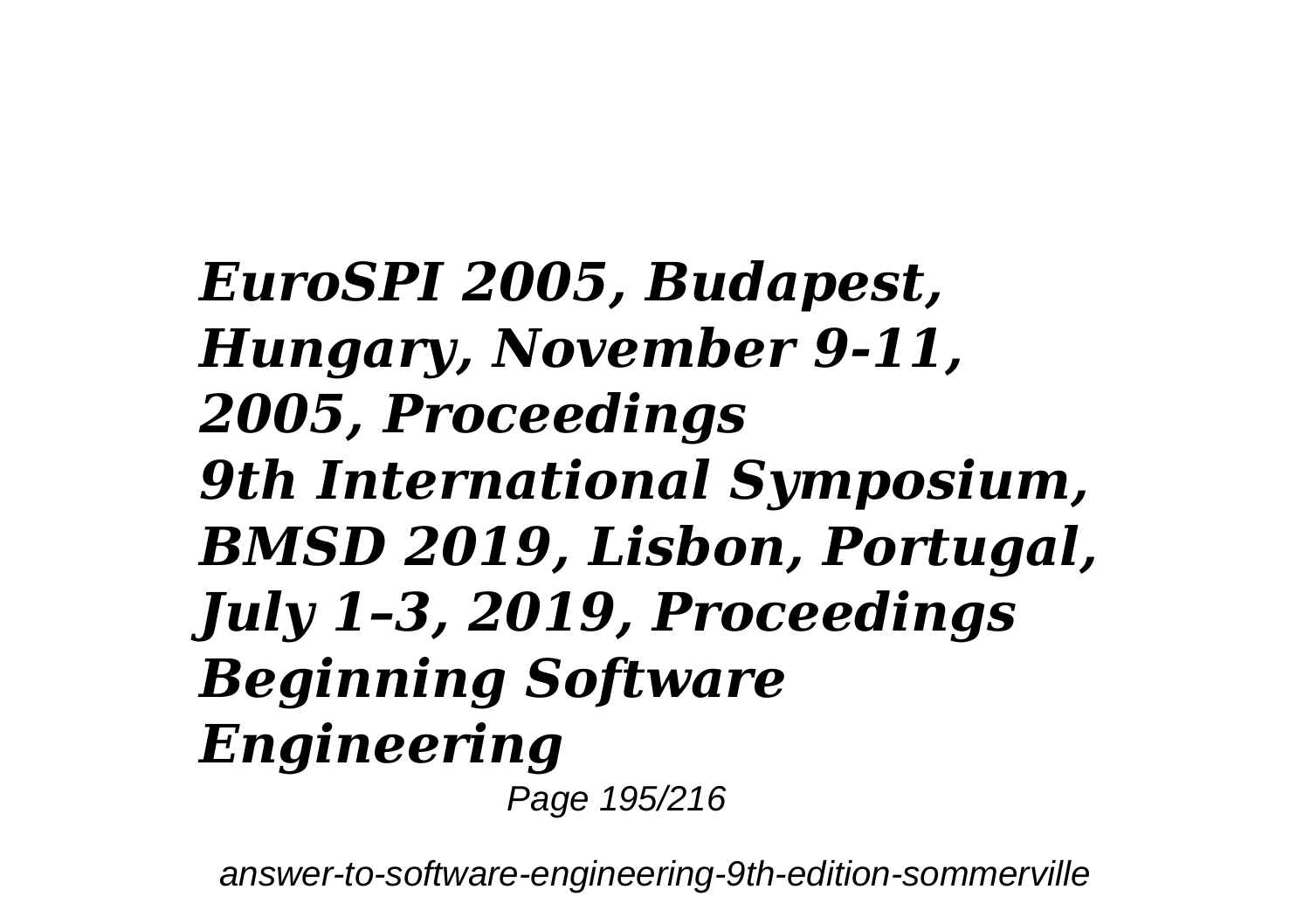*ECGBL2015 Java Software Solutions Engineering Societies in the Agents World IX Proceedings of the 9th Computer Science On-line Conference 2020, Volume 1 This book constitutes the* Page 196/216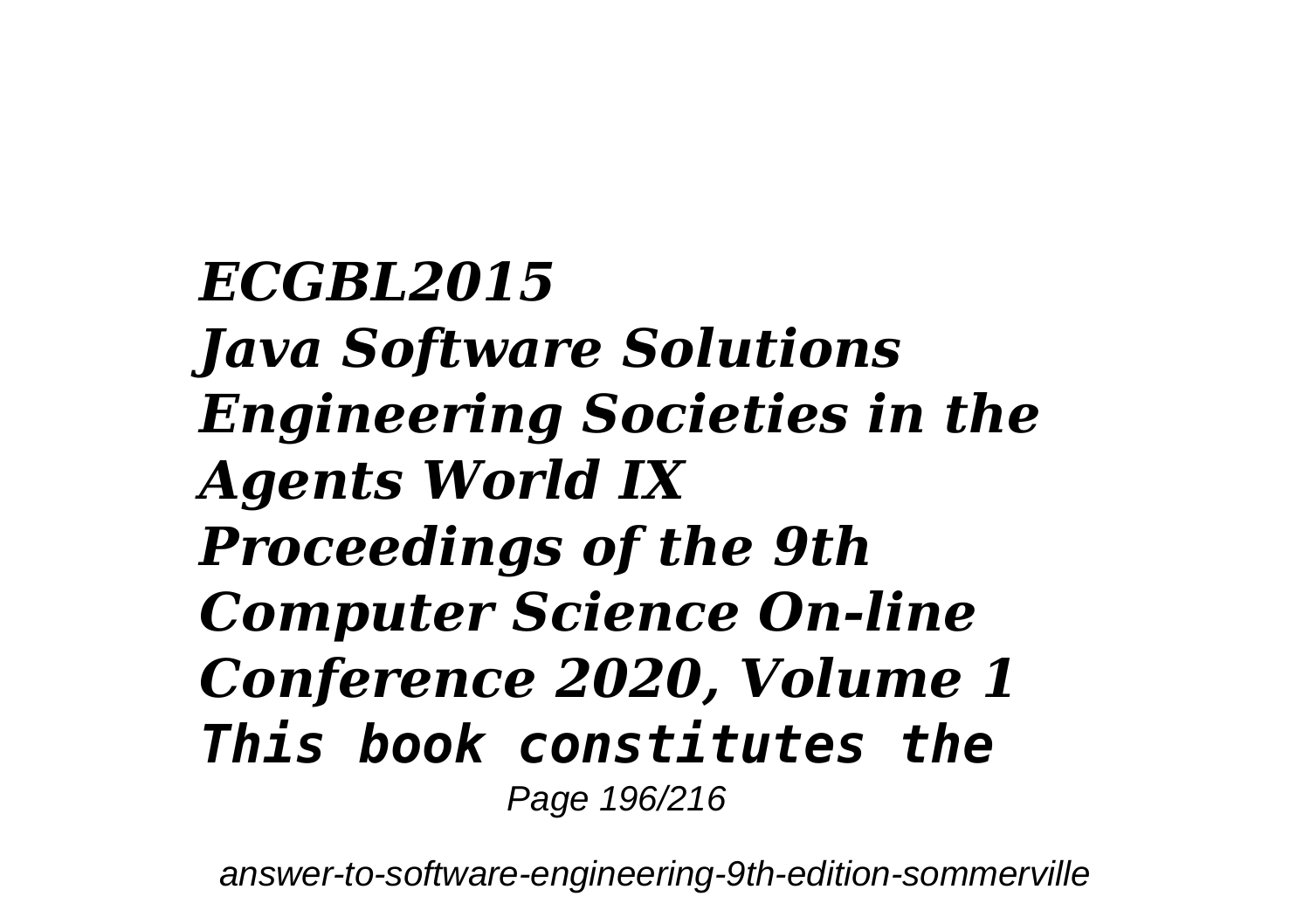*refereed proceedings of the 7th International Conference on Extreme Programming and Agile Processes in Software Engineering, XP 2006, held in Oulu, Finland, June 2006. The book presents 16 revised full papers together with 6* Page 197/216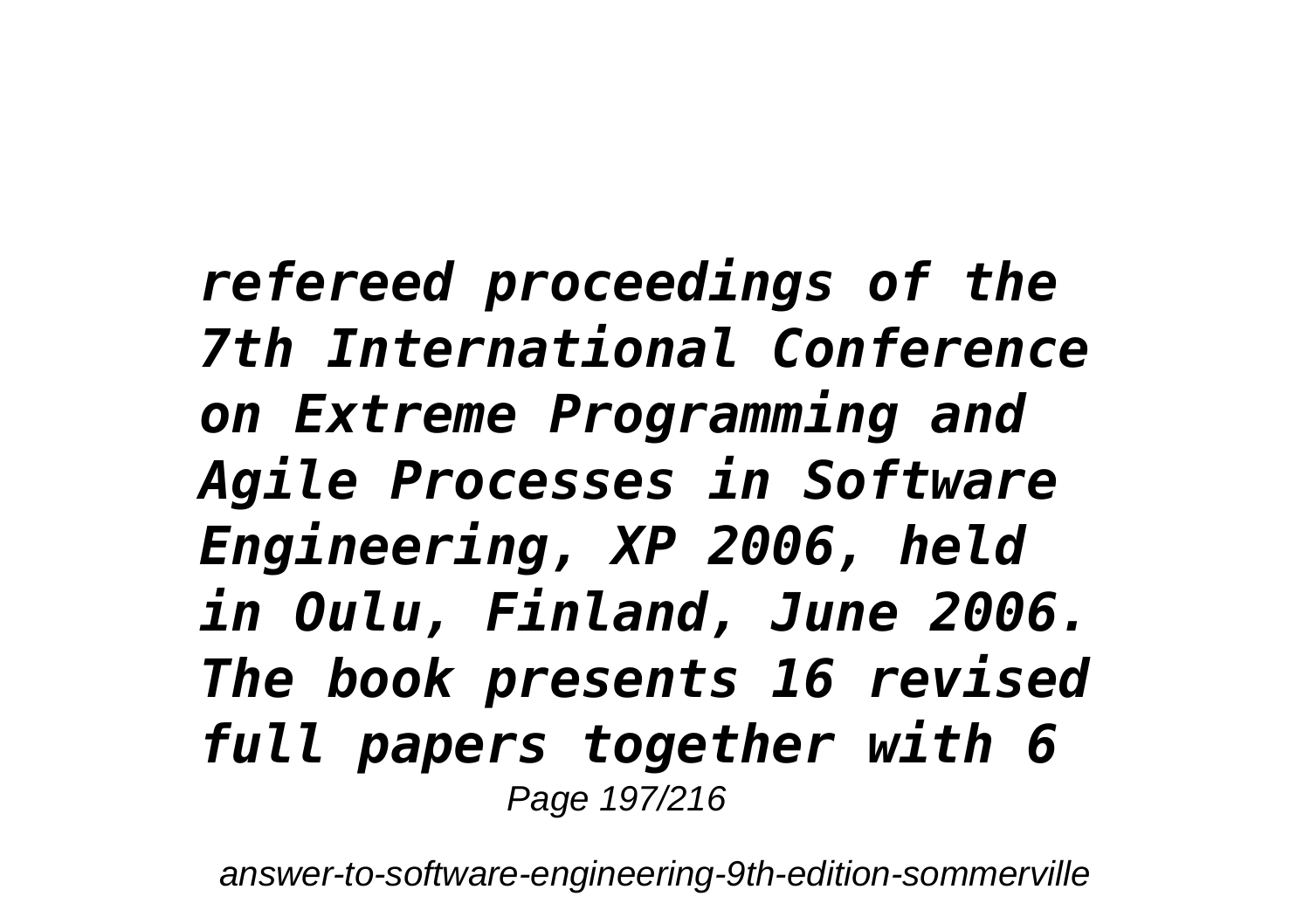*experience papers, 12 poster papers and panel summaries, organized in topical sections on foundation and rationale for agile methods, effects of pair programming, quality in agile software development, and more.* Page 198/216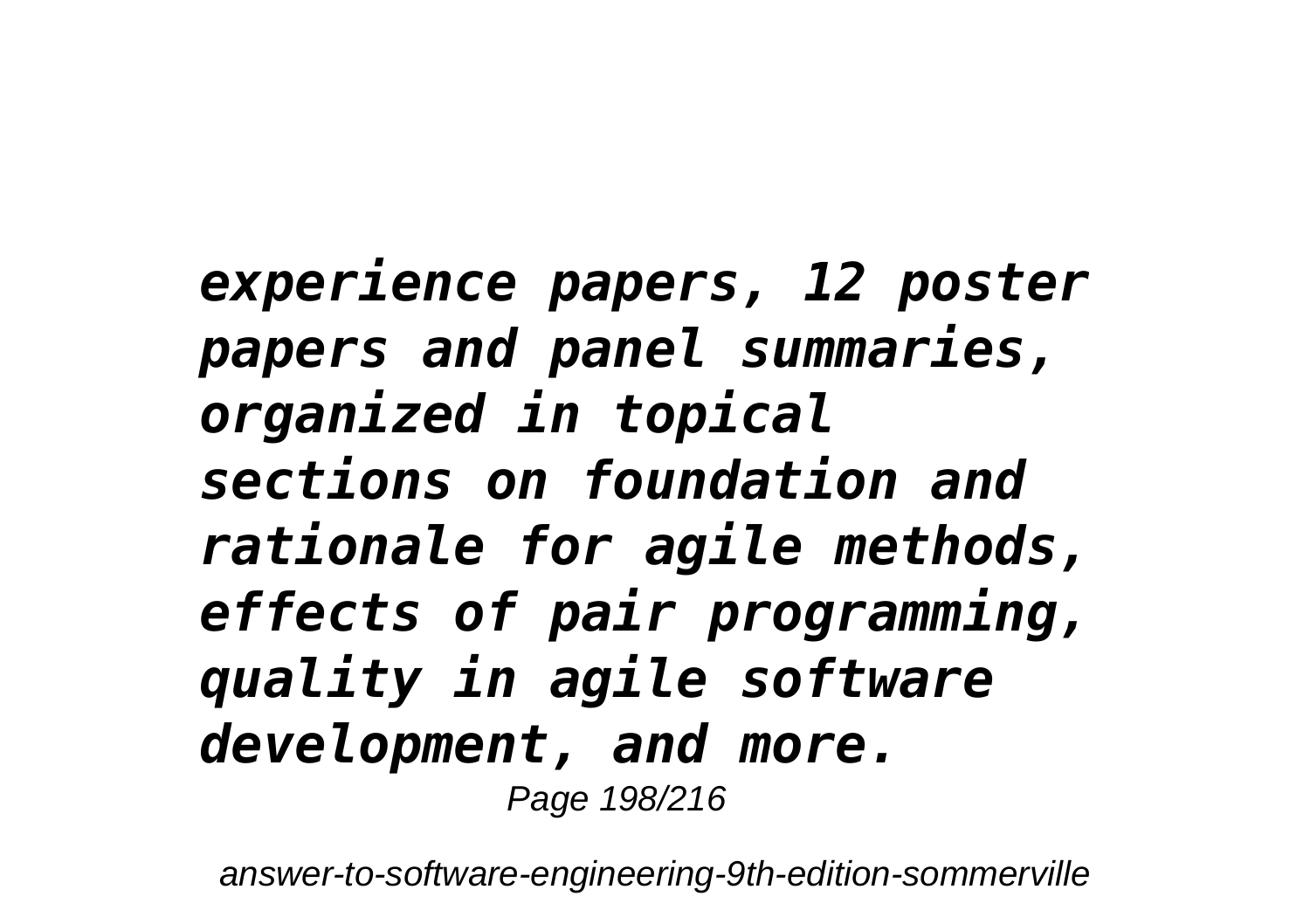*This book constitutes the refereed proceedings of the 9th International Symposium on Search-Based Software Engineering, SSBSE 2017, held in Paderborn, Germany, in September 2017. The 7 full papers and 5 short* Page 199/216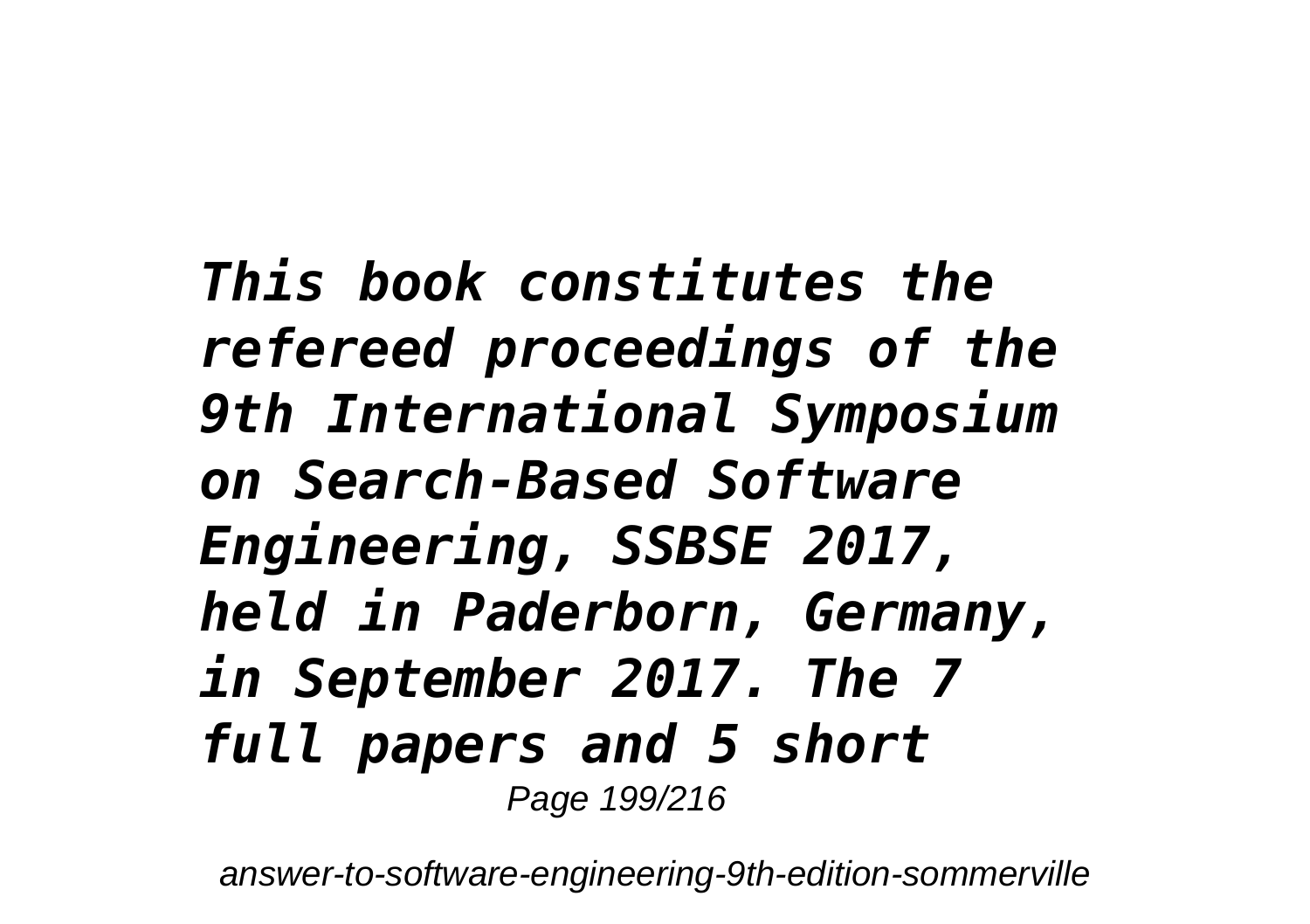*papers presented together with 4 challenge track and 2 students student track papers were carefully reviewed and selected from 26 submissions. SSBSE welcomes not only applications from throughout* Page 200/216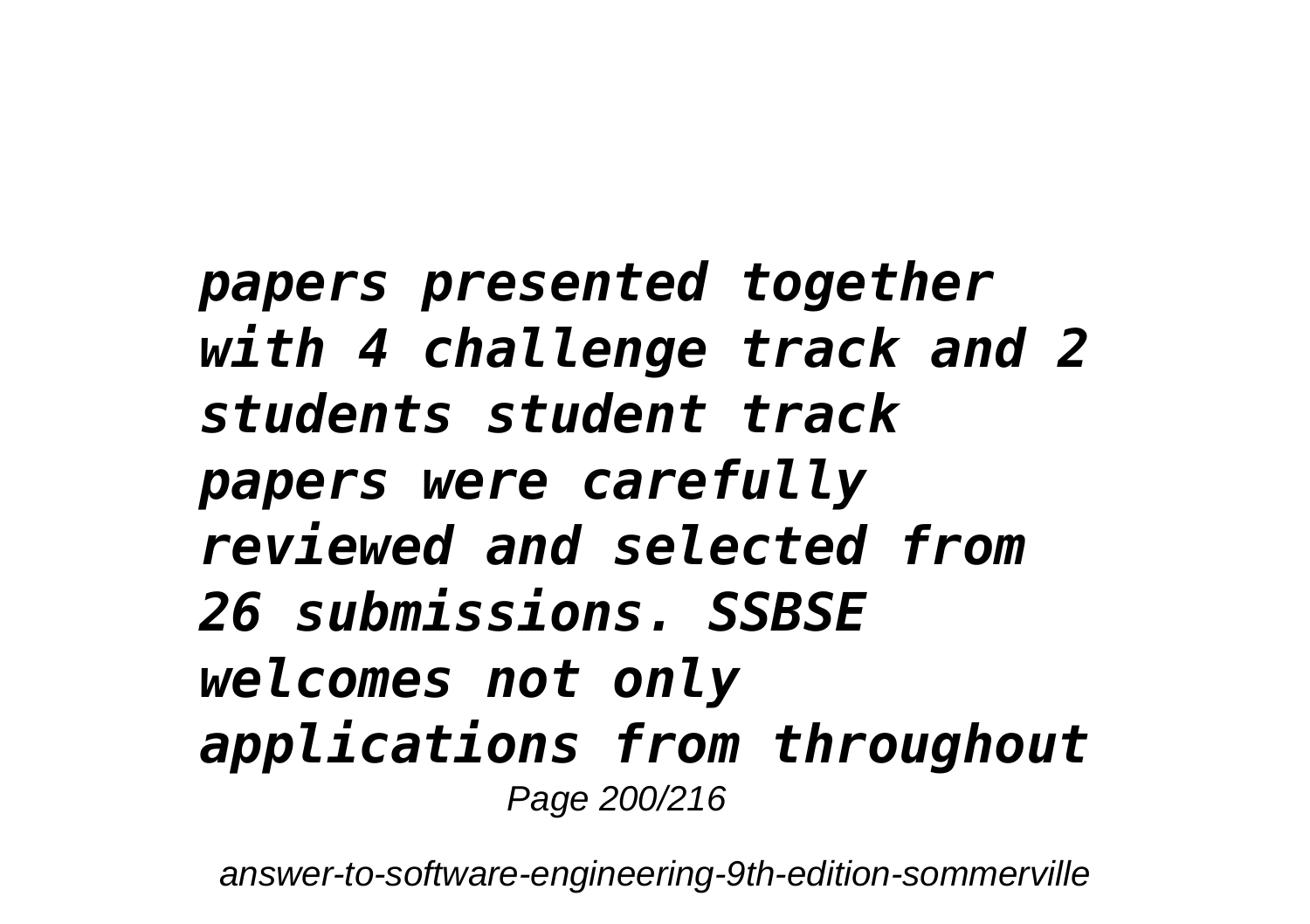*the software engineering lifecycle but also a broad range of search methods ranging from exact Operational Research techniques to natureinspired algorithms and simulated annealing.* Page 201/216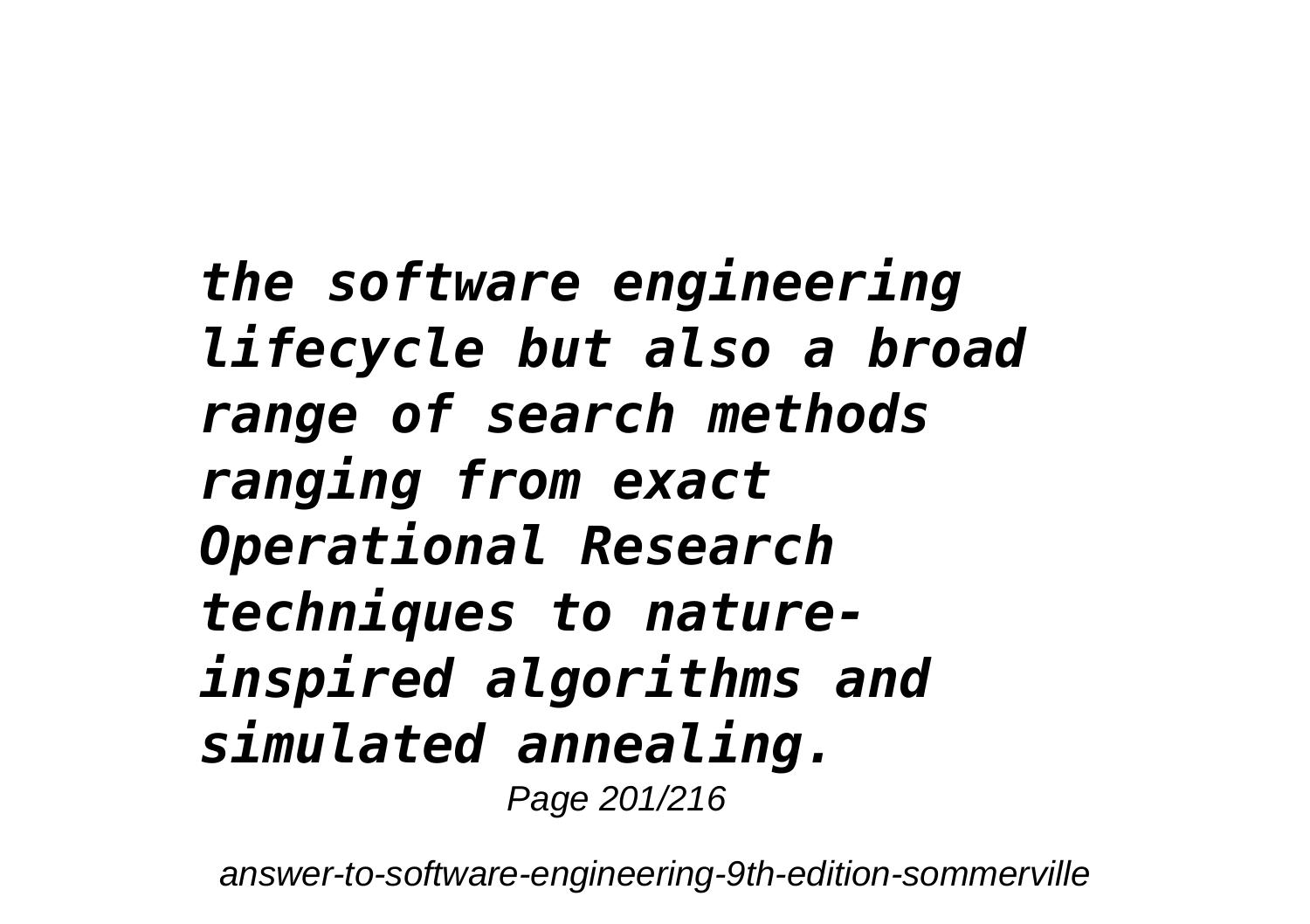*This is an ideal resource for learning the interdisciplinary skills needed for interaction design, human computer interaction, information design, web design and ubiquitous computing. This* Page 202/216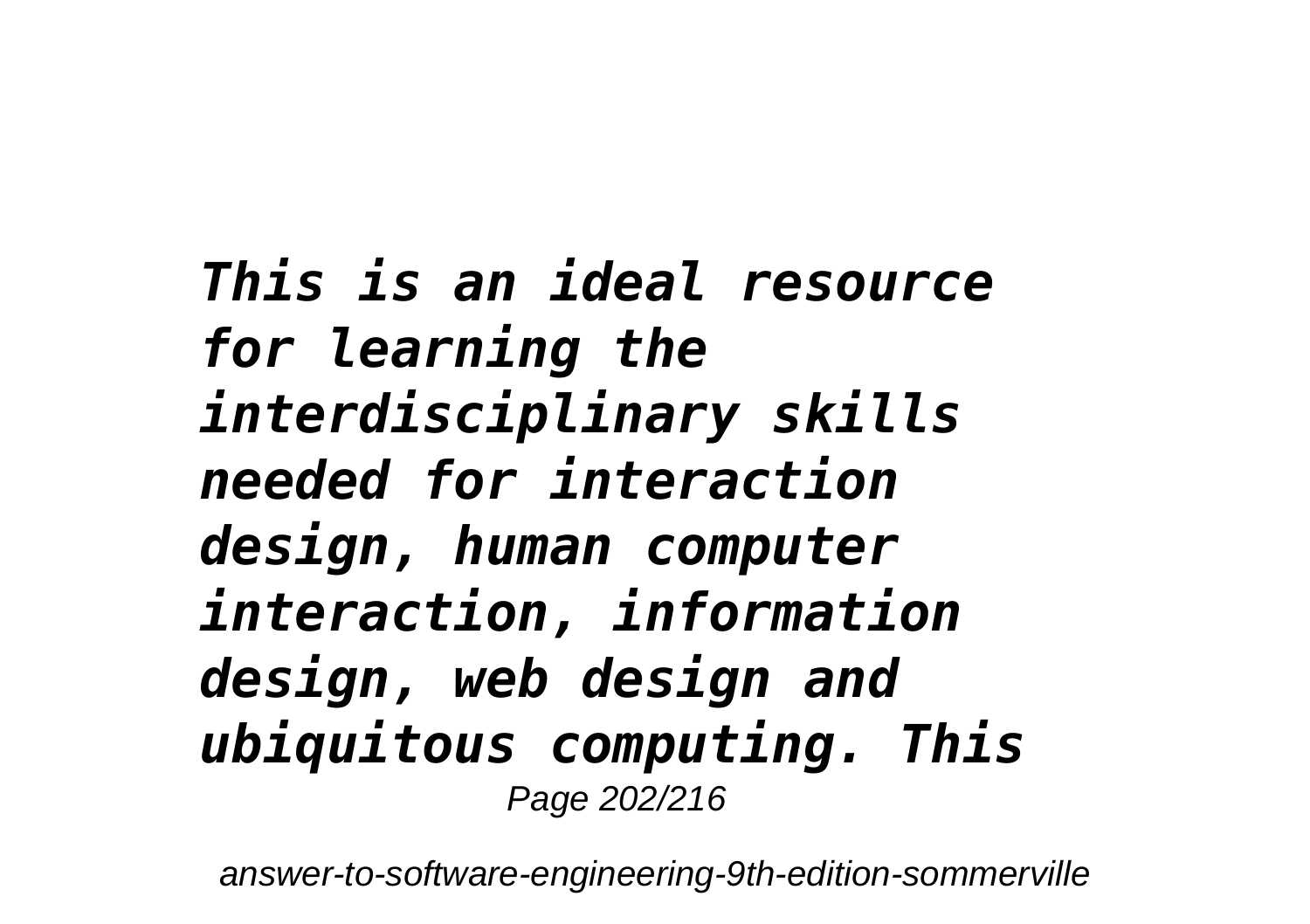*text offers a crossdisciplinary, practical and process-oriented introduction to the field, showing not just what principles ought to apply to interaction design, but crucially how they can be* Page 203/216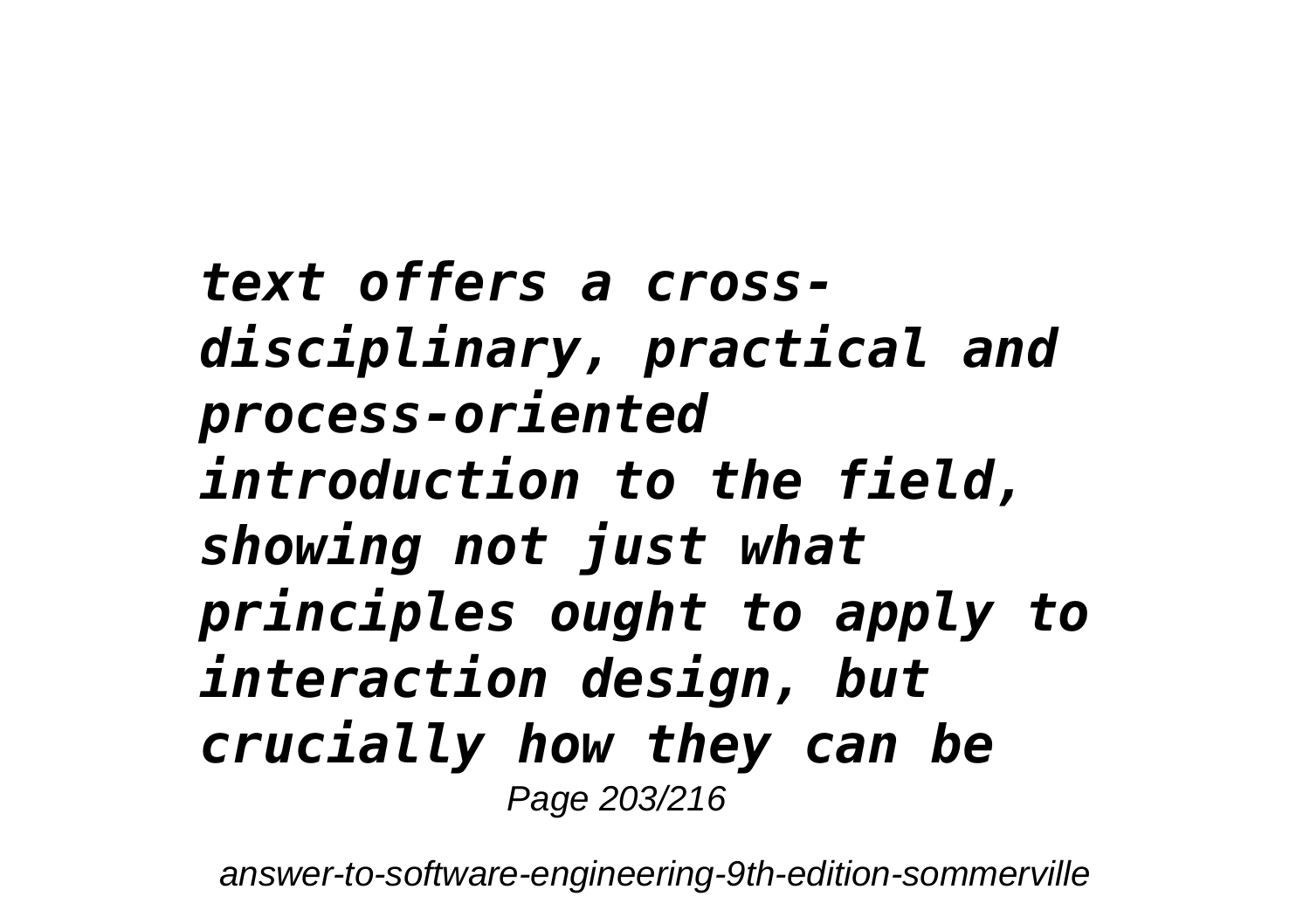*applied. This book constitutes the refereed proceedings of the 9th International Symposium on Business Modeling and Software Design, BMSD 2019, held in Lisbon, Portugal, in July 2019. It contains 12* Page 204/216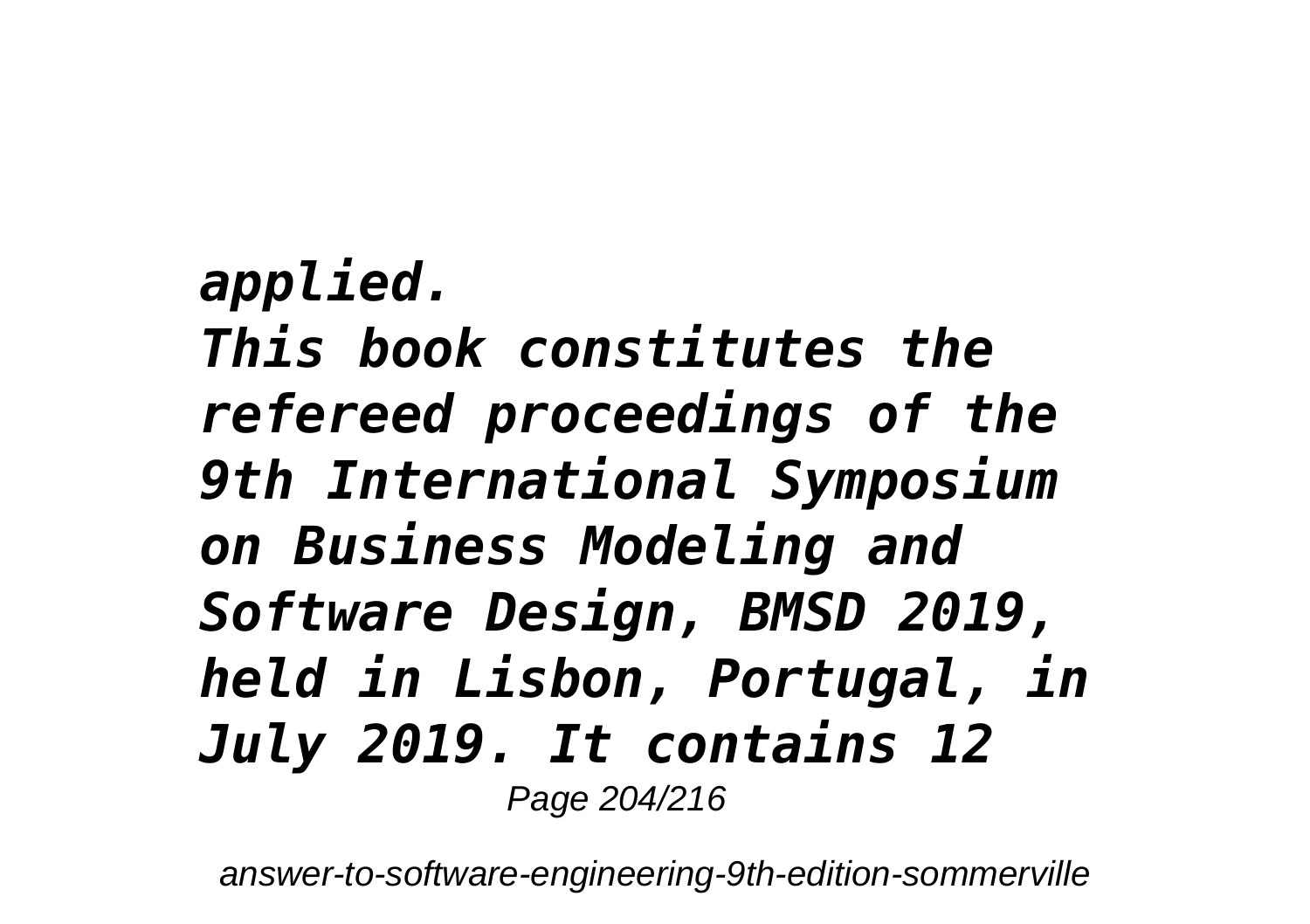*full and 11 short papers. BMSD is a leading international forum that brings together researchers and practitioners interested in business modeling and its relation to software design. Particular areas of interest* Page 205/216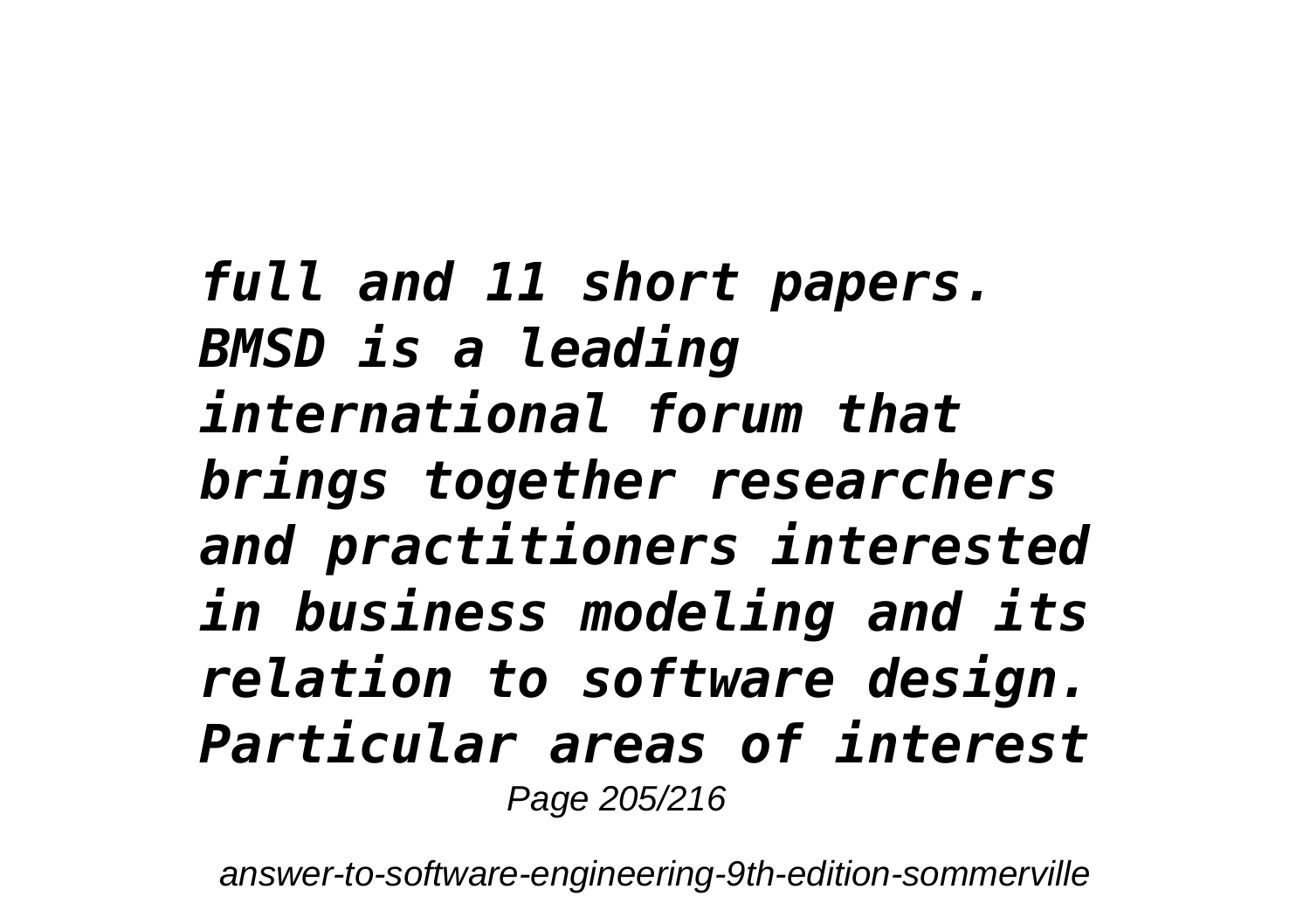*are: Business Processes and Enterprise Engineering; Business Models and Requirements; Business Models and Services; Business Models and Software; Information Systems Architectures and* Page 206/216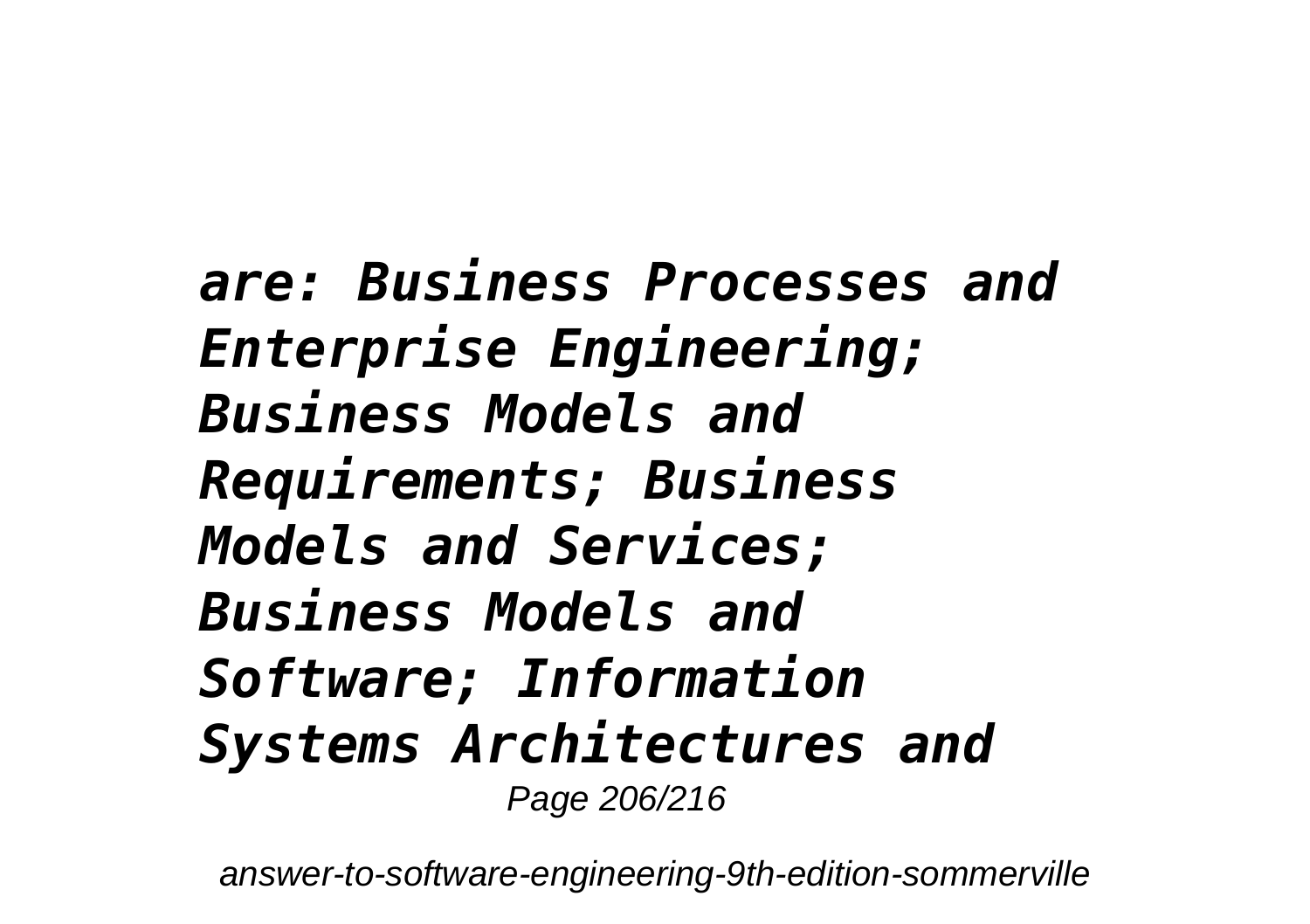*Paradigms; Data Aspects in Business Modeling and Software Development; Blockchain-Based Business Models and Information Systems; IoT and Implications for Enterprise Information Systems. The* Page 207/216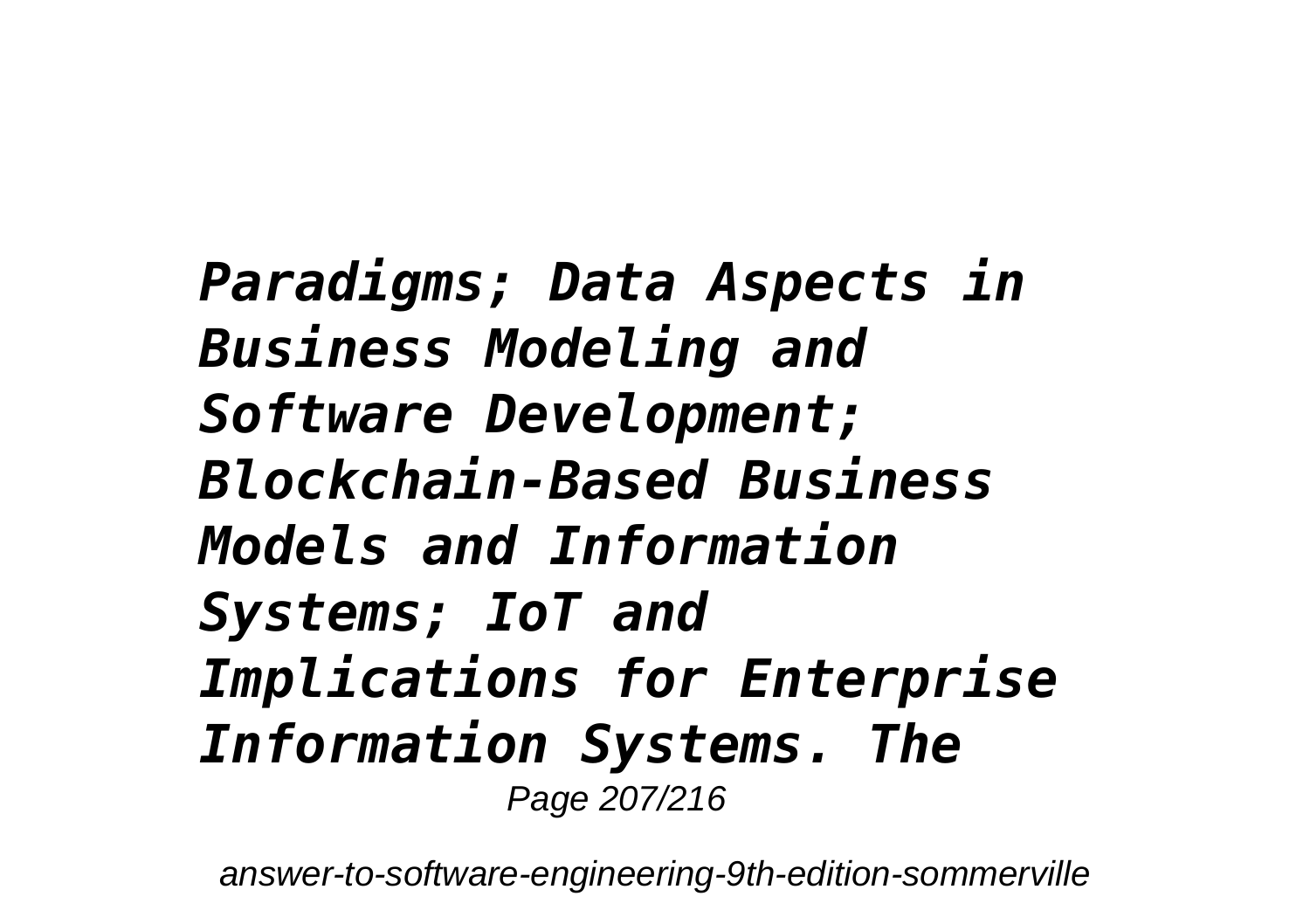*theme of BMSD 2019 was: REFLECTING HUMAN AUTHORITY AND RESPONSIBILITY IN ENTERPRISE MODELS AND SOFTWARE SPECIFICATIONS. Proceedings of the 9th International Conference on Software Process Improvement* Page 208/216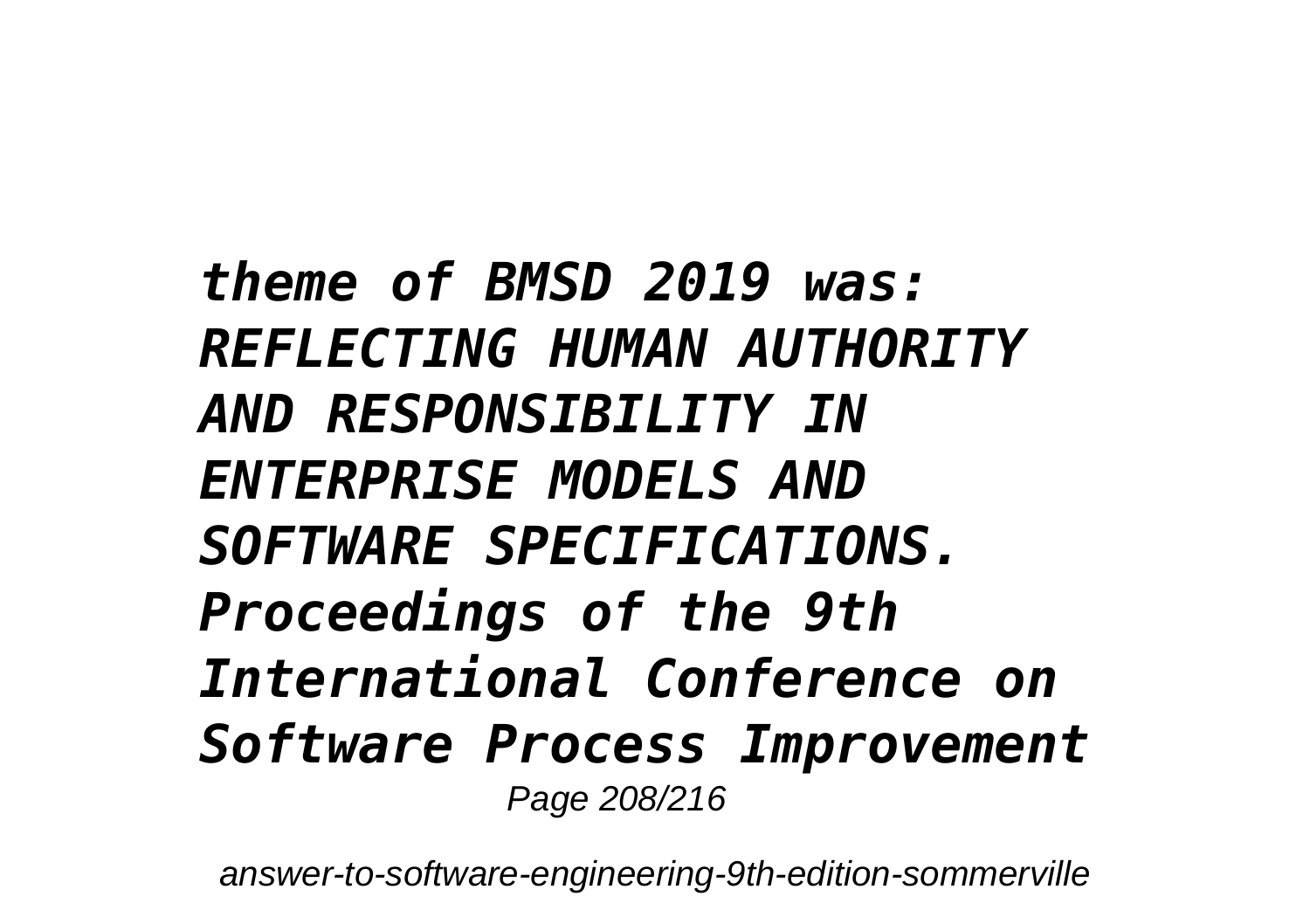*(CIMPS 2020) New Perspectives in Software Engineering Interaction Design 9th International Conference, ENASE 2014, Lisbon, Portugal, April 28-30, 2014. Revised* Page 209/216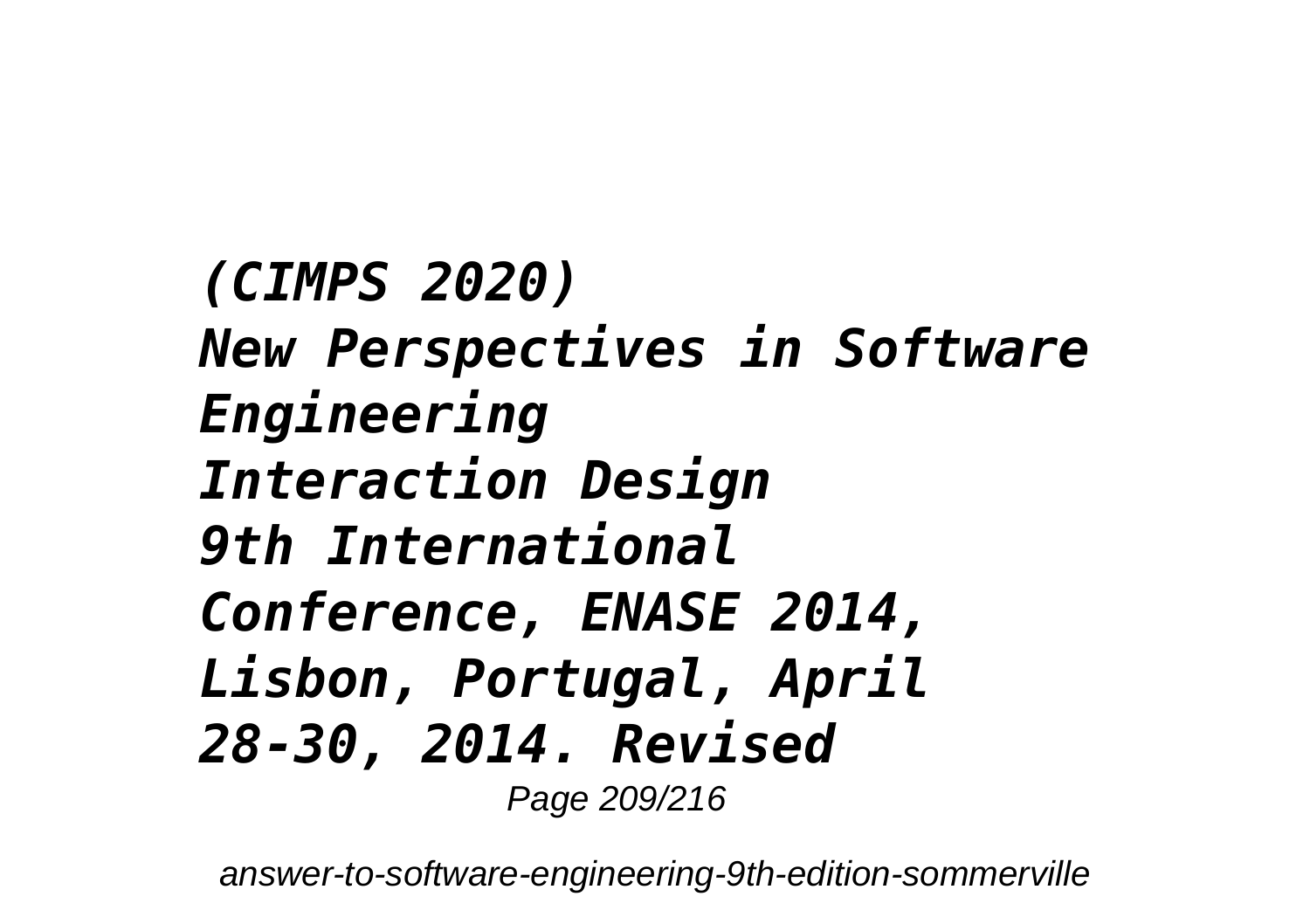*Selected Papers Advances in Image and Video Technology Product-Focused Software Process Improvement Beyond Human-Computer Interaction* This is the refereed Page 210/216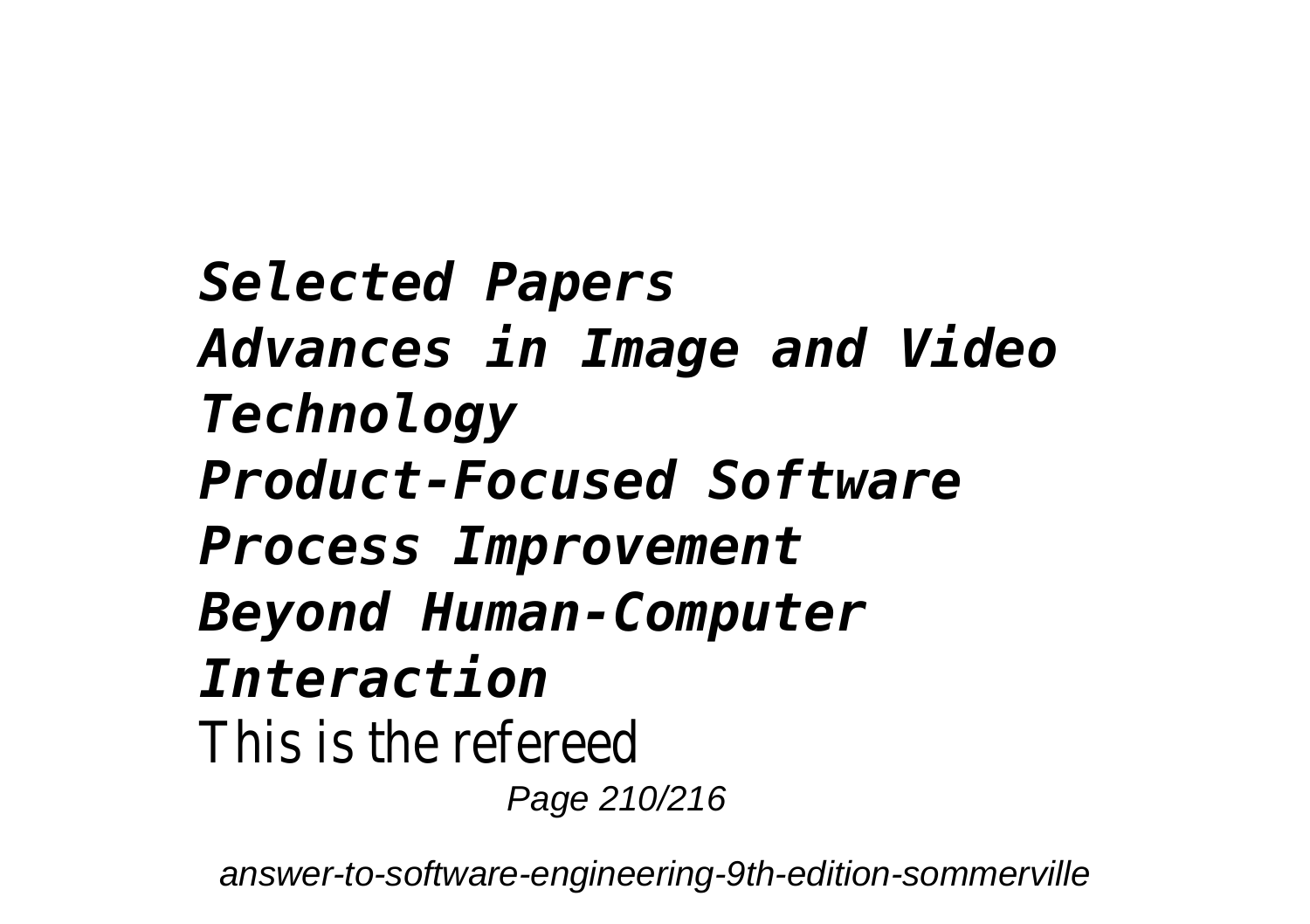proceedings of the 9th International Symposium on Component-Based Software Engineering, CBSE 2006, held in Västerås, Sweden in June/July 2006. The 22 revised full papers and 9

Page 211/216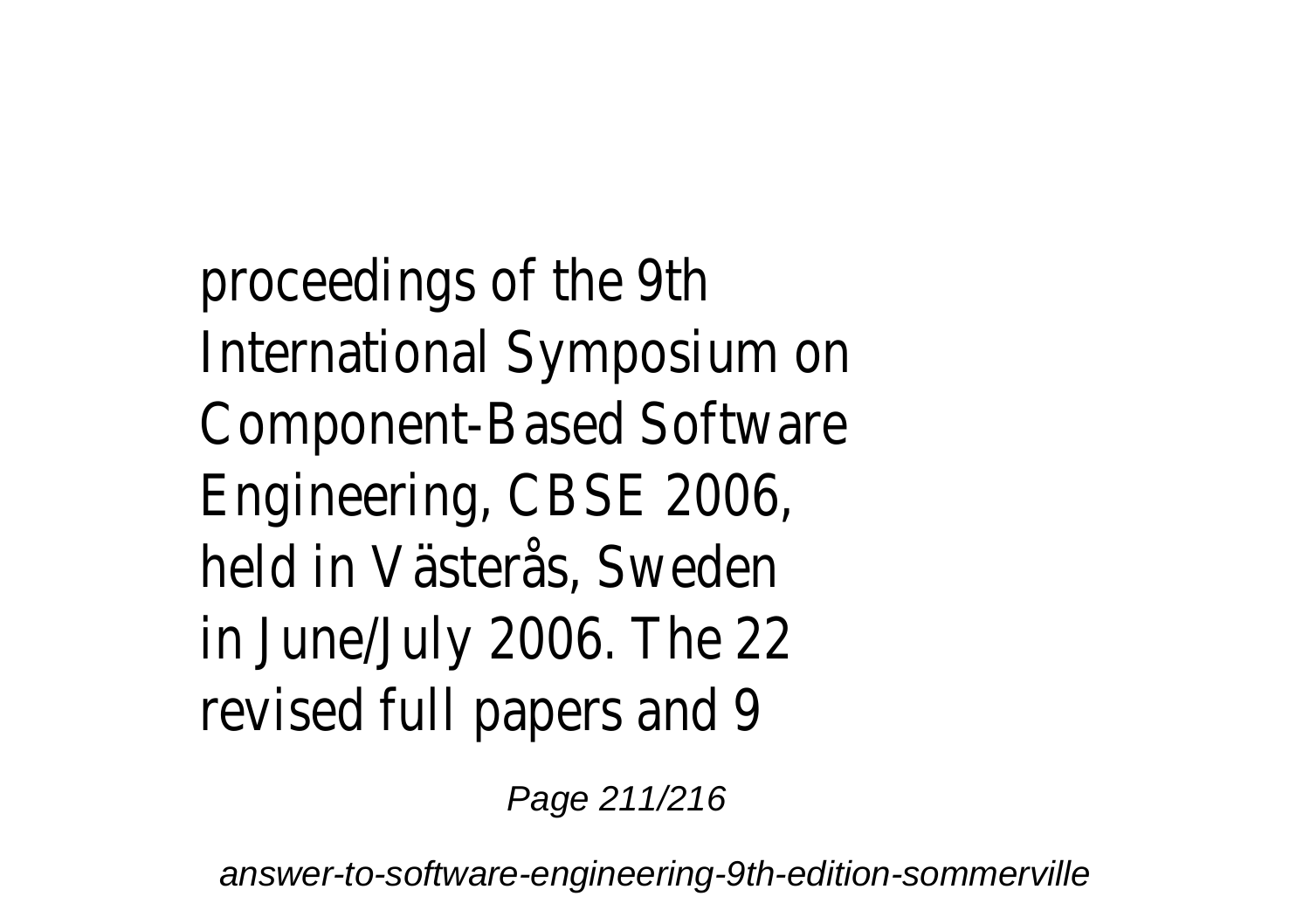revised short papers presented cover issues concerned with the development of softwareintensive systems from reusable parts, the development of reusable

Page 212/216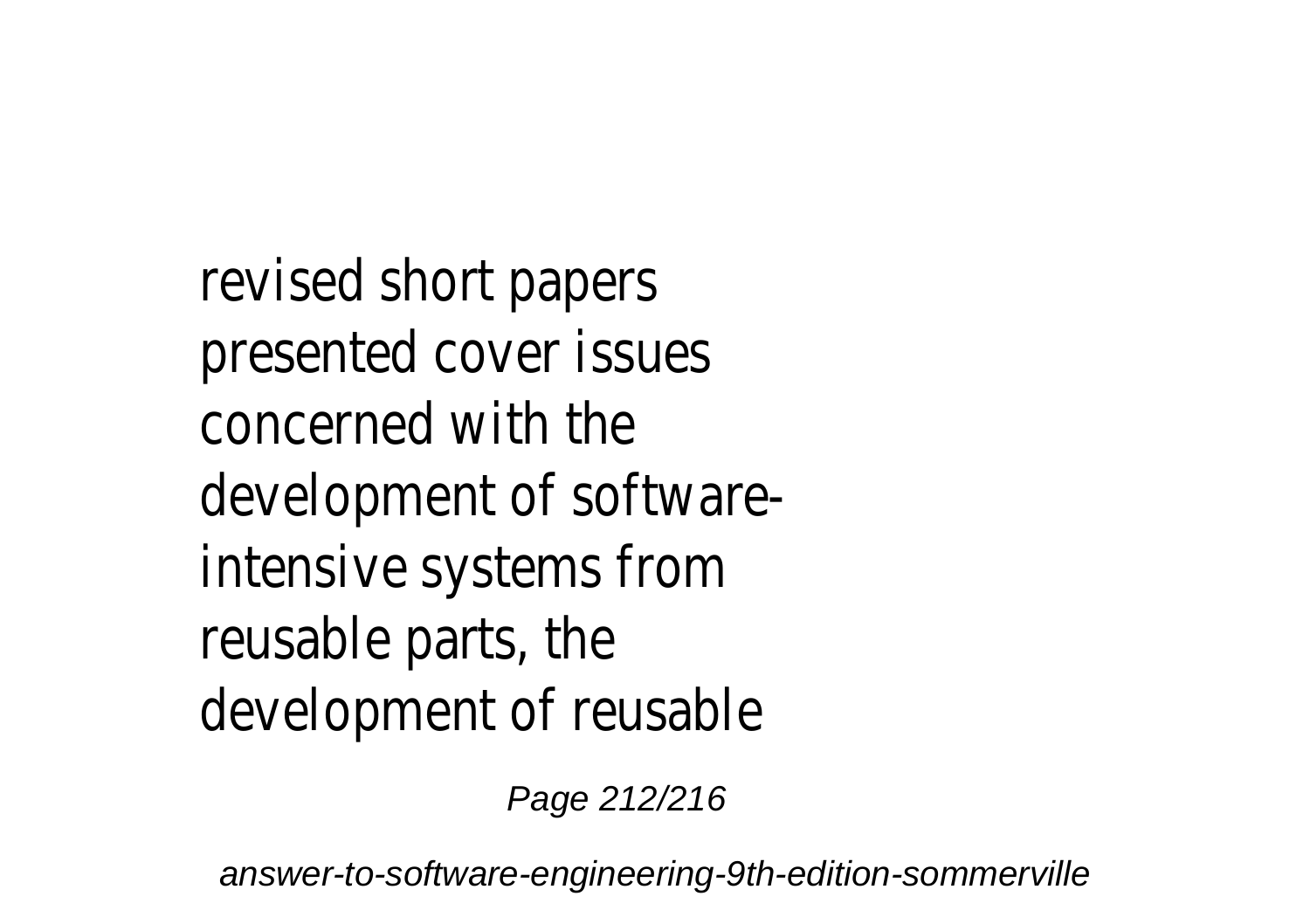parts, and system maintenance and improvement by means of component replacement and customization. Lean and Agile Software Development

Page 213/216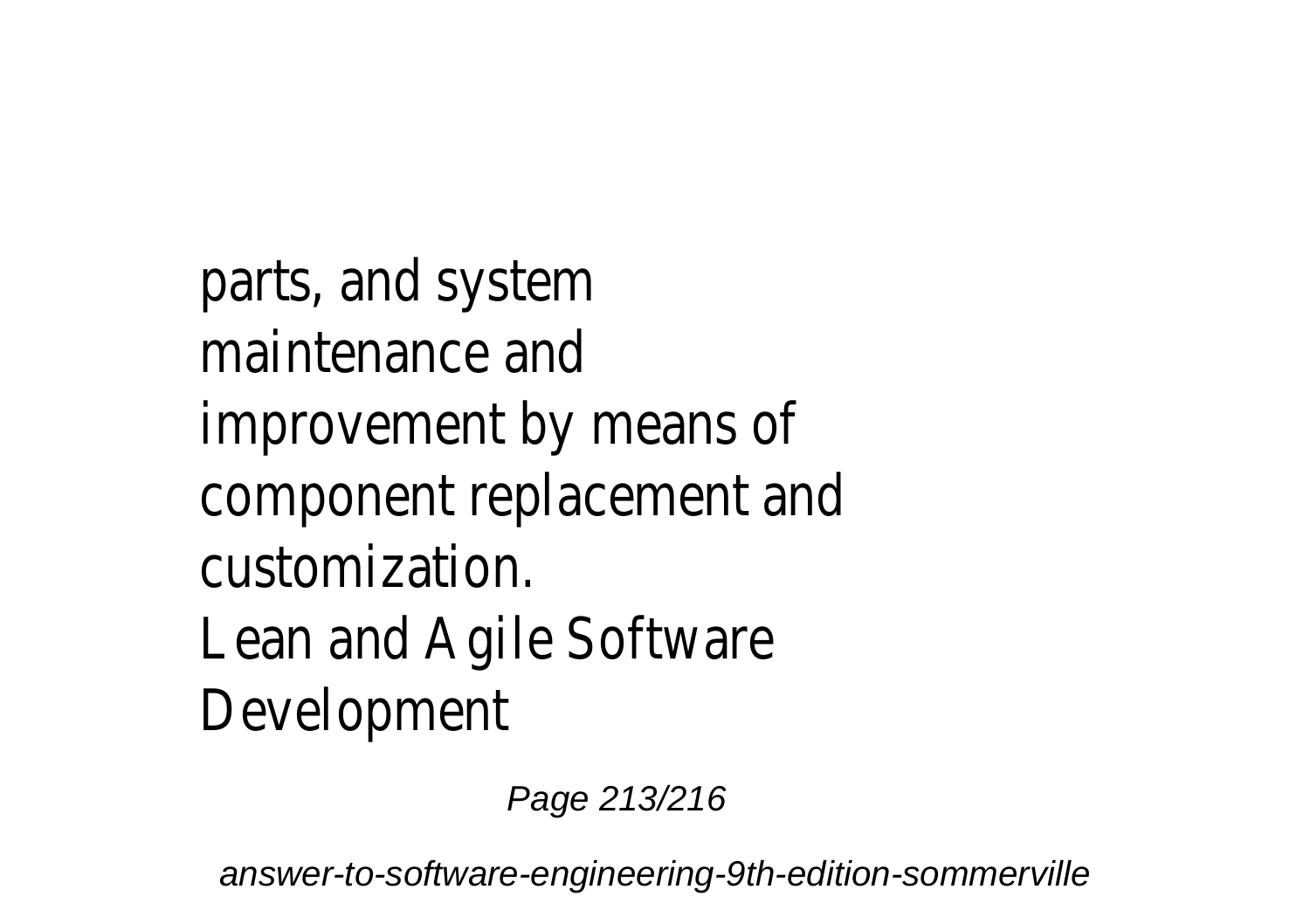9th International Conference, FASE 2006, Held as Part of the Joint European Conferences on Theory and Practice of Software, ETAPS 2006 Vienna, Austria, March

Page 214/216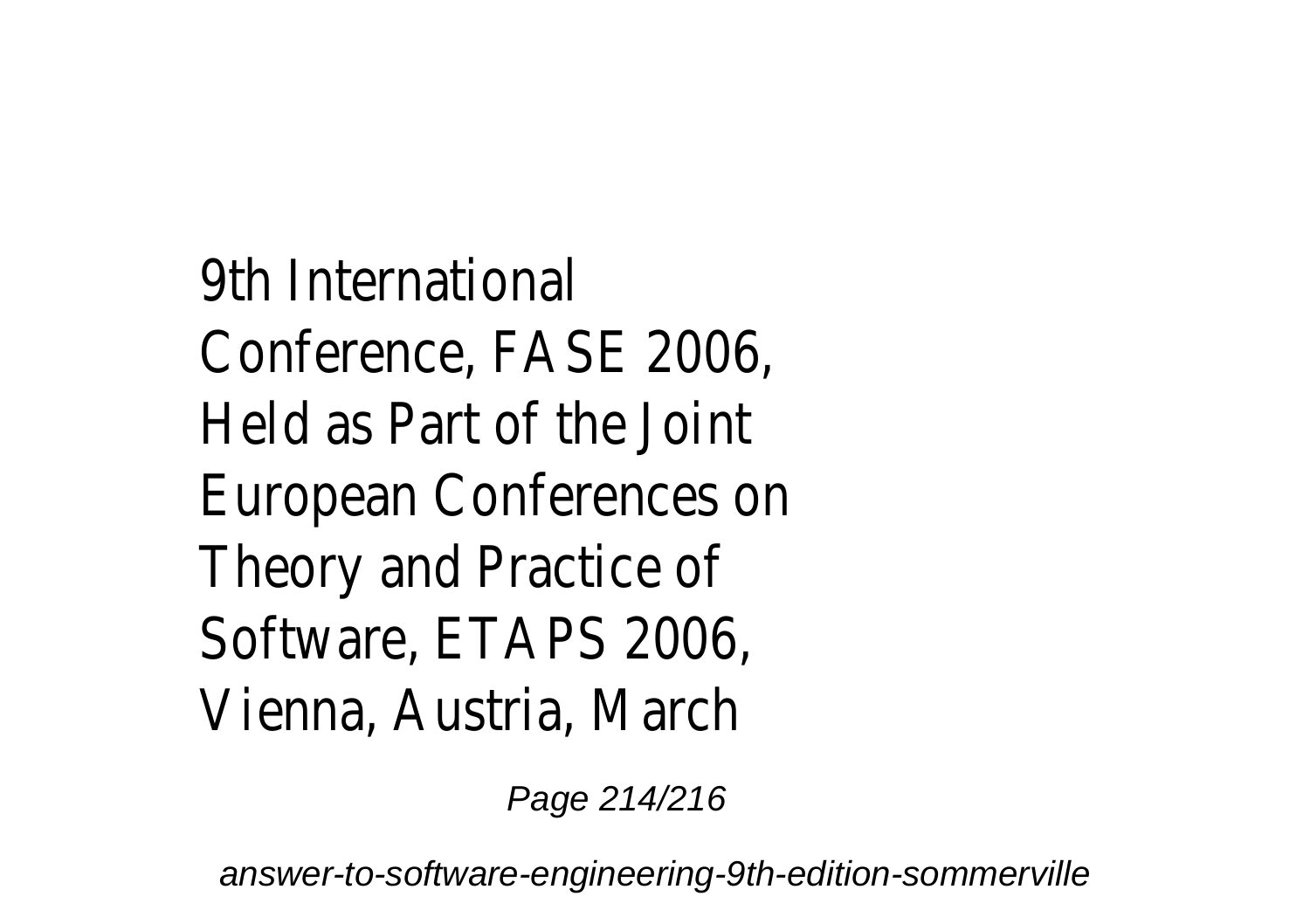27-28, 2006, Proceedings Fundamental Approaches to Software Engineering 18th International Conference on Asia-Pacific Digital Libraries, ICADL 2016, Tsukuba, Japan,

Page 215/216